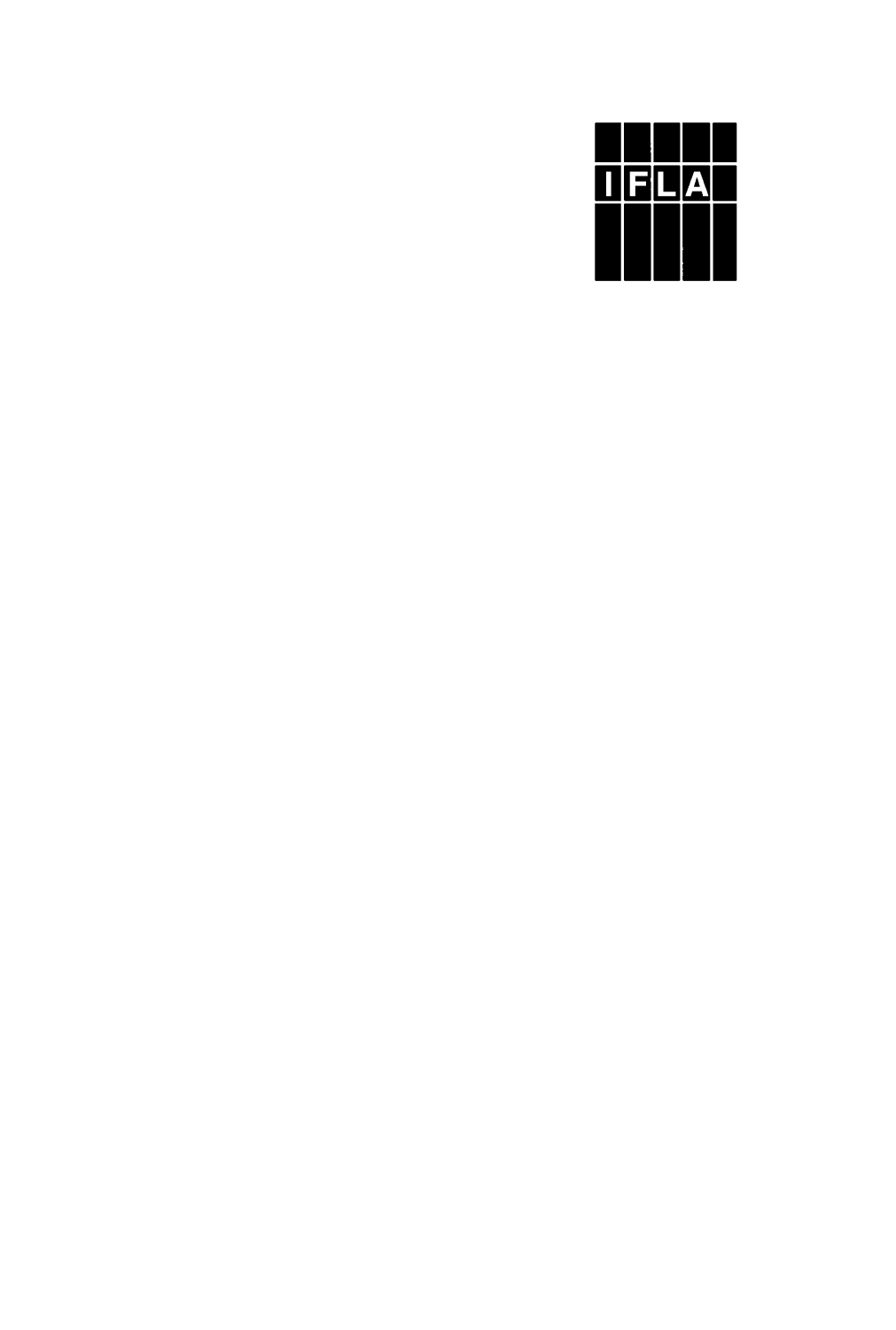International Federation of Library Associations and Institutions Fédération Internationale des Associations de Bibliothécaires et des Bibliothèques Internationaler Verband der bibliothekarischen Vereine und Institutionen Международная Федерация Библиотечных Ассоциаций и Учреждений Federación Internacional de Asociaciones de Bibliotecarios y Bibliotecas 国际图书馆协会与机构联合会

الاتحاد الدولى لجمعيات ومؤسسات المكتبات

#### **About IFLA www.ifla.org**

IFLA (The International Federation of Library Associations and Institutions) is the leading international body representing the interests of library and information services and their users. It is the global voice of the library and information profession.

IFLA provides information specialists throughout the world with a forum for exchanging ideas and promoting international cooperation, research, and development in all fields of library activity and information service. IFLA is one of the means through which libraries, information centres, and information professionals worldwide can formulate their goals, exert their influence as a group, protect their interests, and find solutions to global problems.

IFLA's aims, objectives, and professional programme can only be fulfilled with the cooperation and active involvement of its members and affiliates. Currently, approximately 1,600 associations, institutions and individuals, from widely divergent cultural back-grounds, are working together to further the goals of the Federation and to promote librarianship on a global level. Through its formal membership, IFLA directly or indirectly represents some 500,000 library and information professionals worldwide.

IFLA pursues its aims through a variety of channels, including the publication of a major journal, as well as guidelines, reports and monographs on a wide range of topics. IFLA organizes workshops and seminars around the world to enhance professional practice and increase awareness of the growing importance of libraries in the digital age. All this is done in collaboration with a number of other nongovernmental organizations, funding bodies and international agencies such as UNESCO and WIPO. IFLANET, the Federation's website, is a prime source of information about IFLA, its policies and activities: www.ifla.org

Library and information professionals gather annually at the IFLA World Library and Information Congress, held in August each year in cities around the world.

IFLA was founded in Edinburgh, Scotland, in 1927 at an international conference of national library directors. IFLA was registered in the Netherlands in 1971. The Koninklijke Bibliotheek (Royal Library), the national library of the Netherlands, in The Hague, generously provides the facilities for our headquarters. Regional offices are located in Rio de Janeiro, Brazil; Pretoria, South Africa; and Singapore.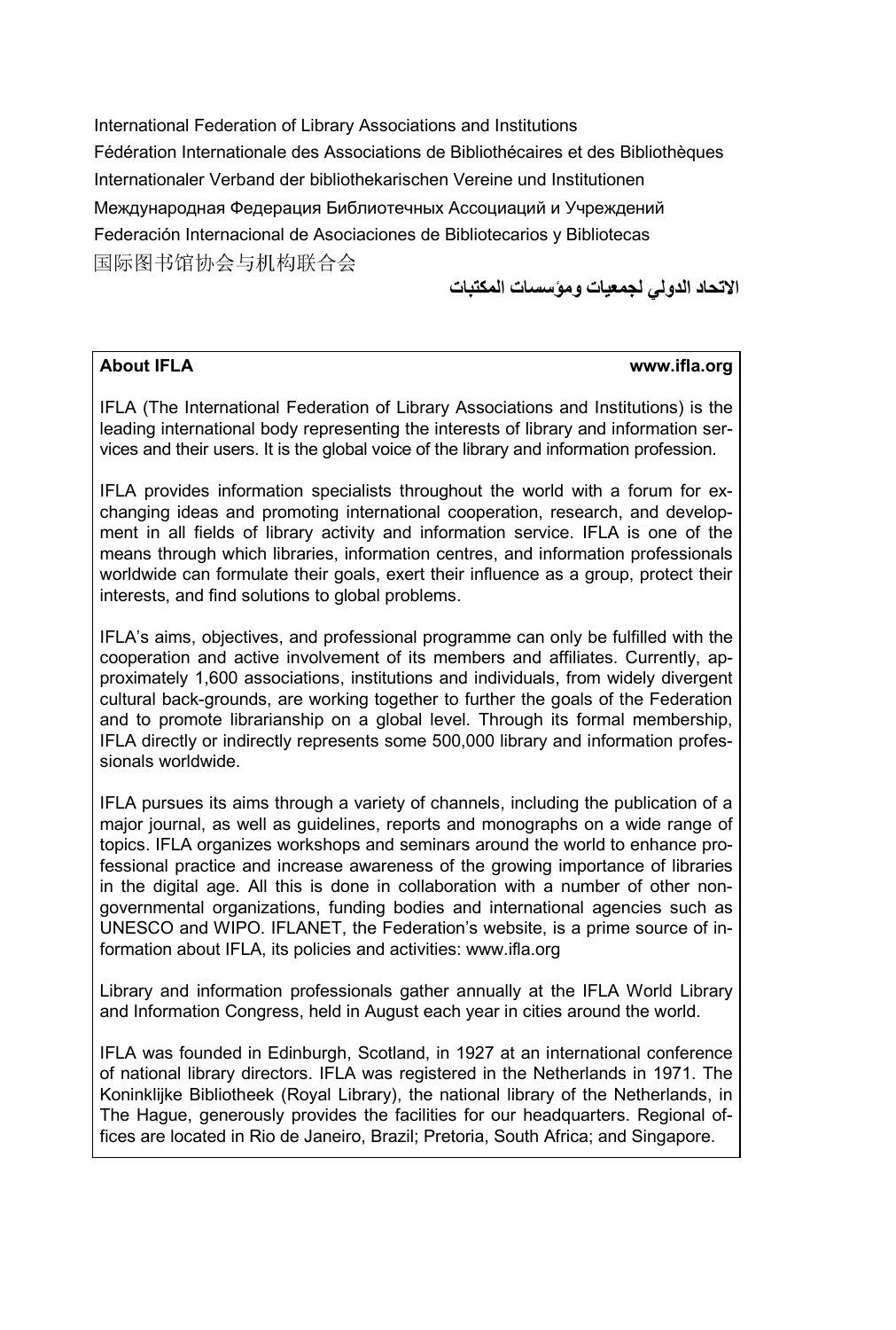IFLA Publications 147

## **IFLA Public Library Service Guidelines**

2nd, completely revised edition

Edited by Christie Koontz and Barbara Gubbin

De Gruyter Saur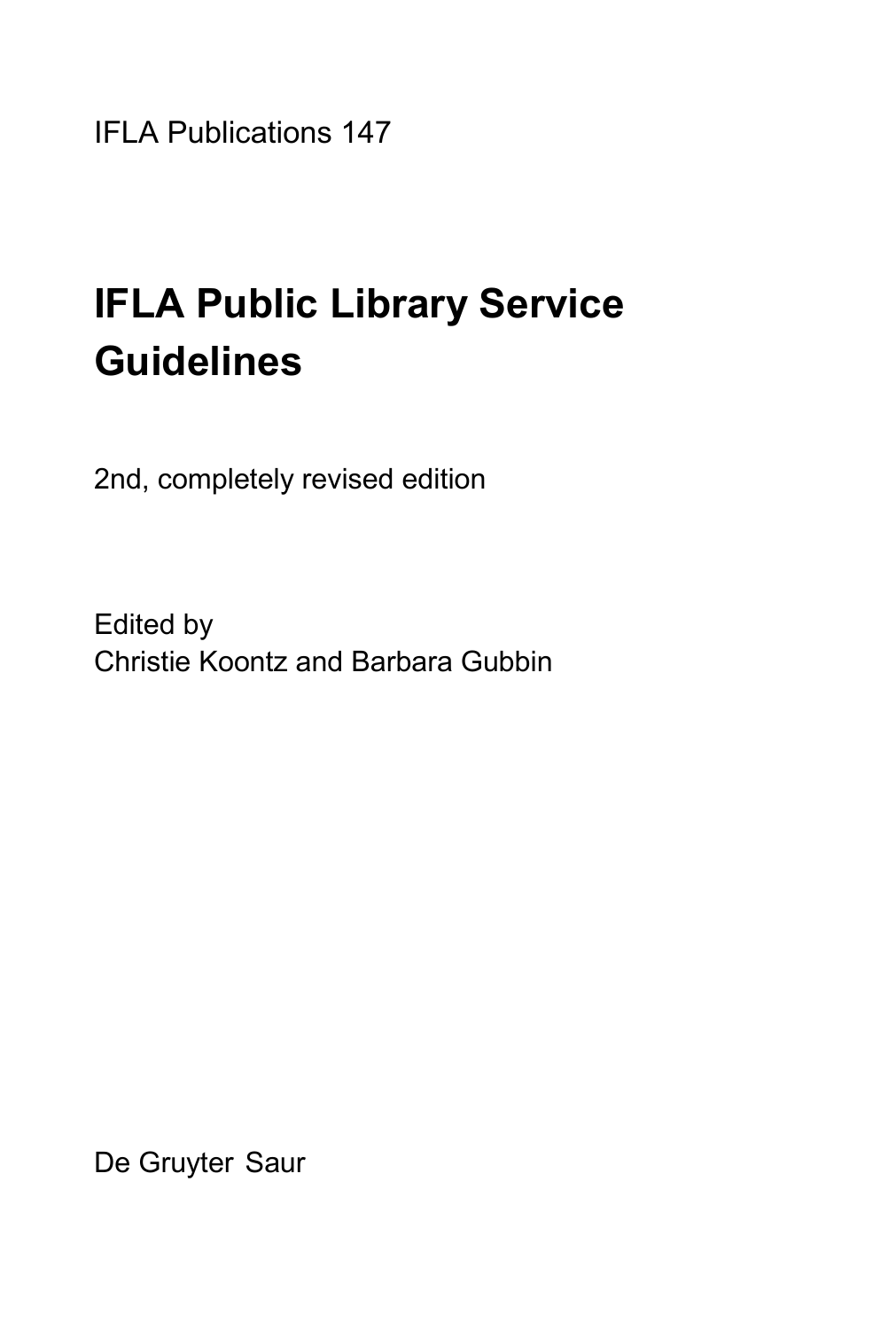*Library of Congress Cataloging-in-Publication Data*

IFLA public library service guidelines. -- 2nd, completely rev. ed. / edited by Christie Koontz and Barbara Gubbin. p. cm. -- (IFLA publications, ISSN 0344-6891 ; 147) Rev. ed. of: The public library service / prepared by a working group chaired by Philip Gill on behalf of the Section of Public Libraries. 2001. Includes bibliographical references and index. ISBN 978-3-11-023226-4 (alk. paper) 1. Public libraries--Standards. 2. Public libraries--Administration. 3. Public libraries--Aims and objectives. I. Koontz, Christie. II. Gubbin, Barbara. III. International Federation of Library Associations and Institutions. Section of Public Libraries. Public library service. IV. Title: Public library service guidelines. Z678.85.I575 2010 027.4--dc22

#### 2010021182

ISBN 978-3-11-023226-4 e-ISBN 978-3-11-023227-1 ISSN 0344-6891

*Bibliographic information published by the Deutsche Nationalbibliothek* The Deutsche Nationalbibliothek lists this publication in the Deutsche Nationalbibliografie; detailed bibliographic data are available in the Internet at http://dnb.d-nb.de.

Walter de Gruyter GmbH & Co. KG, Berlin/New York Data conversion and typesetting by Dr. Rainer Ostermann, München Printing and binding by Strauss GmbH, Mörlenbach

© 2010 by International Federation and Library Associations and Institutions, The Hague, The Netherlands

∞ Printed on permanent paper The paper used in this publication meets the minimum requirements of American National Standard – Permanence of Paper for Productions and Documents in Libraries and Archives ANSI/NISO Z39.48-1992 (R1997)

Printed in Germany

www.degruyter.com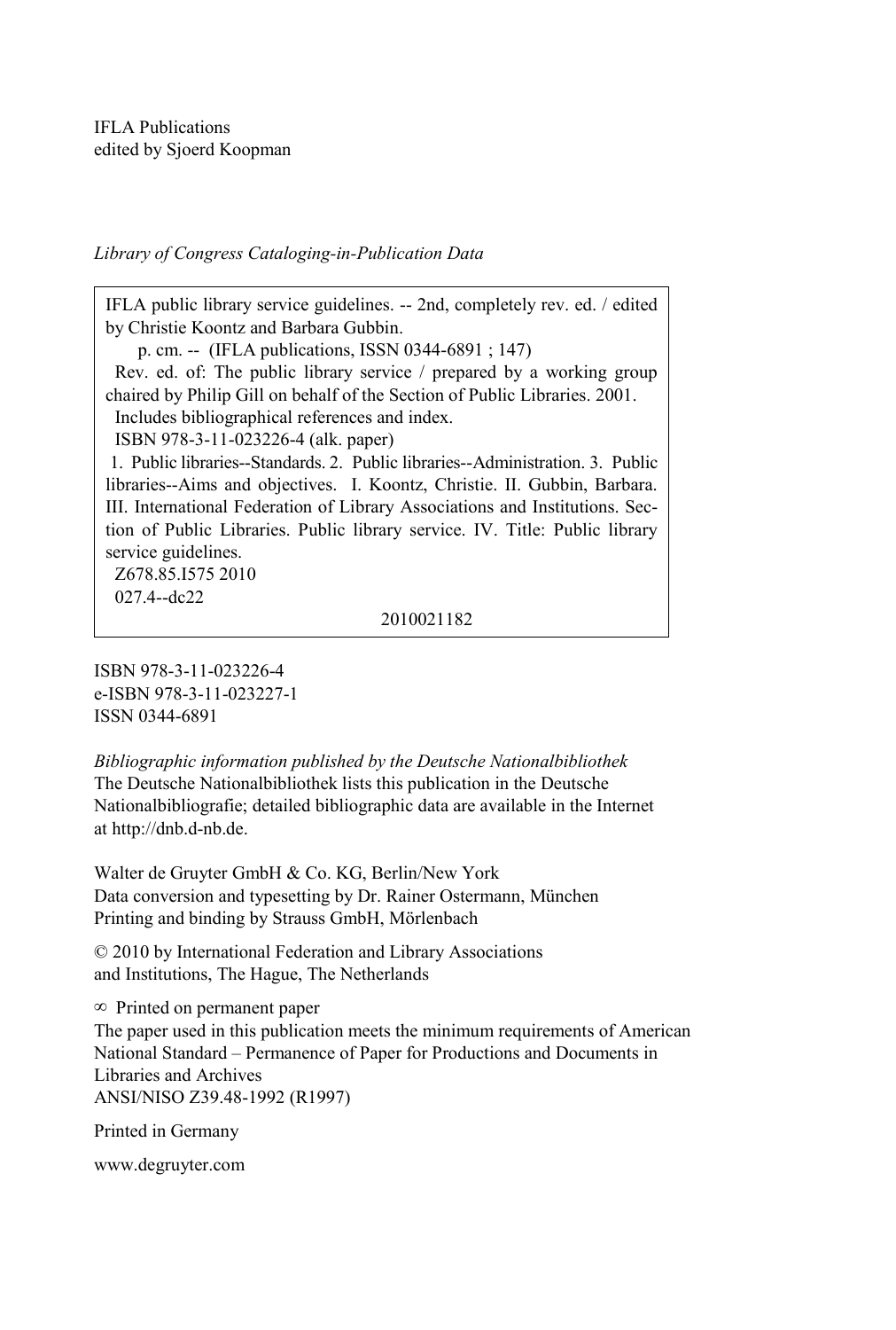## **Contents**

Preface ix Introduction xi

| 1 | The mission and purposes of the public library |  |  |  |  |  |
|---|------------------------------------------------|--|--|--|--|--|
|---|------------------------------------------------|--|--|--|--|--|

- 1.1 Introduction 1
- 1.2 Defining the public library 1
- 1.3 The purposes of the public library 2
- 1.4 An agency for change 10
- 1.5 Freedom of information 10
- 1.6 Access for all 11
- 1.7 Local needs 11
- 1.8 Local culture 12
- 1.9 The cultural roots of the public library 13
- 1.10 Libraries without walls 14
- 1.11 Library buildings 15
- 1.12 Resources 16
- 1.13 Value of public libraries 17

#### 2 The legal and financial framework

- 2.1 Introduction 21
- 2.2 The public library and government 21
- 2.3 Public library legislation 24
- 2.4 Funding 26
- 2.5 The governance of the public library 30
- 2.6 The administration of the public library 31
- 2.7 Publicity and promotion 31

#### 3 Meeting the needs of Customers

- 3.1 Introduction 35
- 3.2 Identifying potential customers 36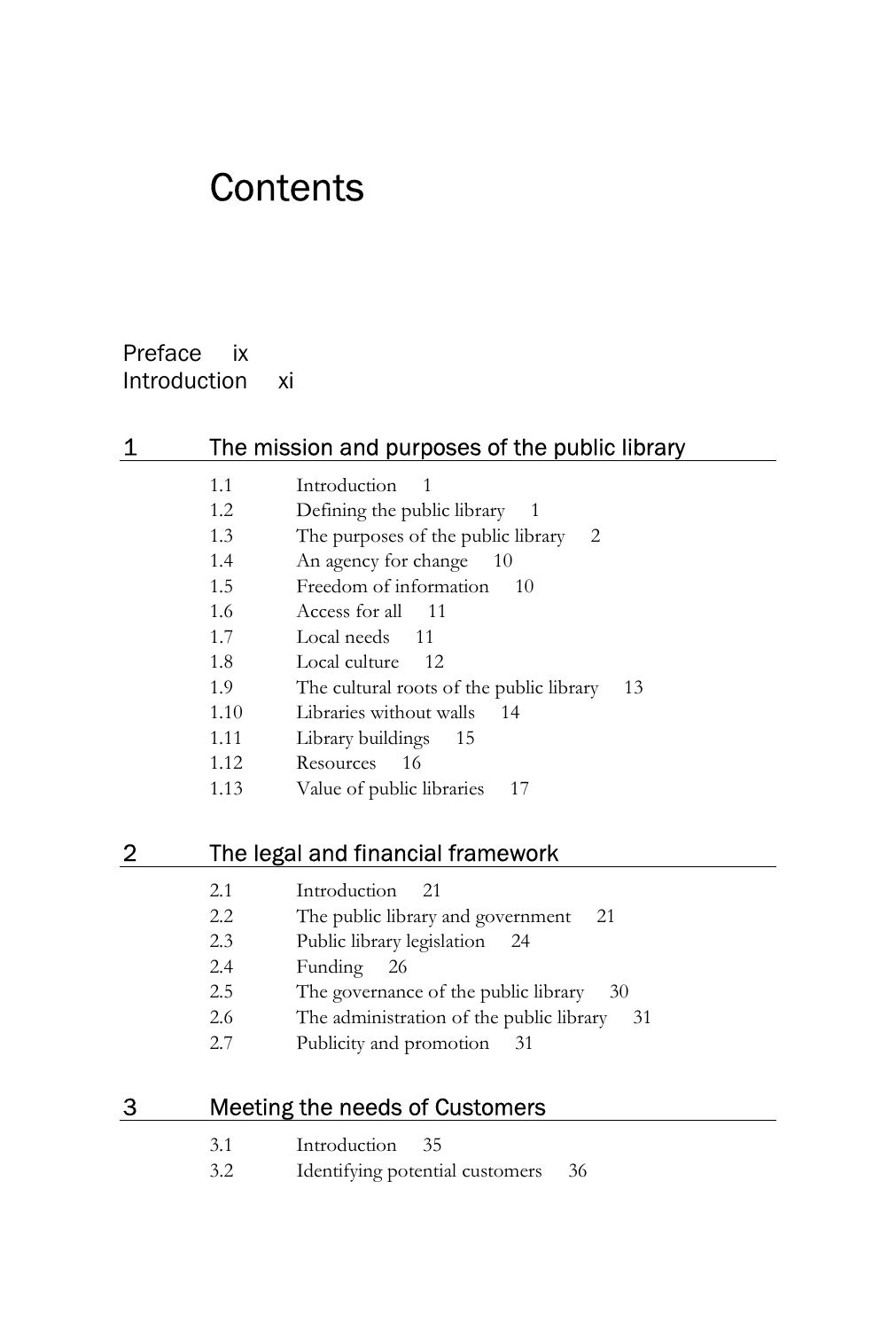- 3.3 Analysing needs within the community 37
- 3.4 Services to customers 37
- 3.5 Customer care 50
- 3.6 Customer education 52
- 3.7 Co-operation and resource sharing 52
- 3.8 Electronic networks 54
- 3.9 Access to services 57
- 3.10 Library buildings 58
- 4 Collection development
	- 4.1 Introduction 67
	- 4.2 Collection management policy 67
	- 4.3 Range of resources 69
	- 4.4 Collection development 72
	- 4.5 Collection maintenance principles 73
	- 4.6 Standards for collections 75
	- 4.7 Standards for electronic information facilities 76
	- 4.8 Collection development programme for new libraries 76
	- 4.9 Acquisition and deselection rates 78
	- 4.10 Digital collection management 79

#### 5 Human resources

- 5.1 Introduction 83
- 5.2 The skills of library staff 83
- 5.3 Staff categories 84
- 5.4 Ethical standards 88
- 5.5 The duties of library staff 88
- 5.6 Staffing levels 88
- 5.7 Education of librarians 89
- 5.8 Training 89
- 5.9 Career development 90
- 5.10 Working conditions 90
- 5.11 Volunteers 92

#### 6 The management of public libraries

- 6.1 Introduction 95
- 6.2 Management skills 95
- 6.3 Building and maintaining library networks 100
- 6.4 Financial management 100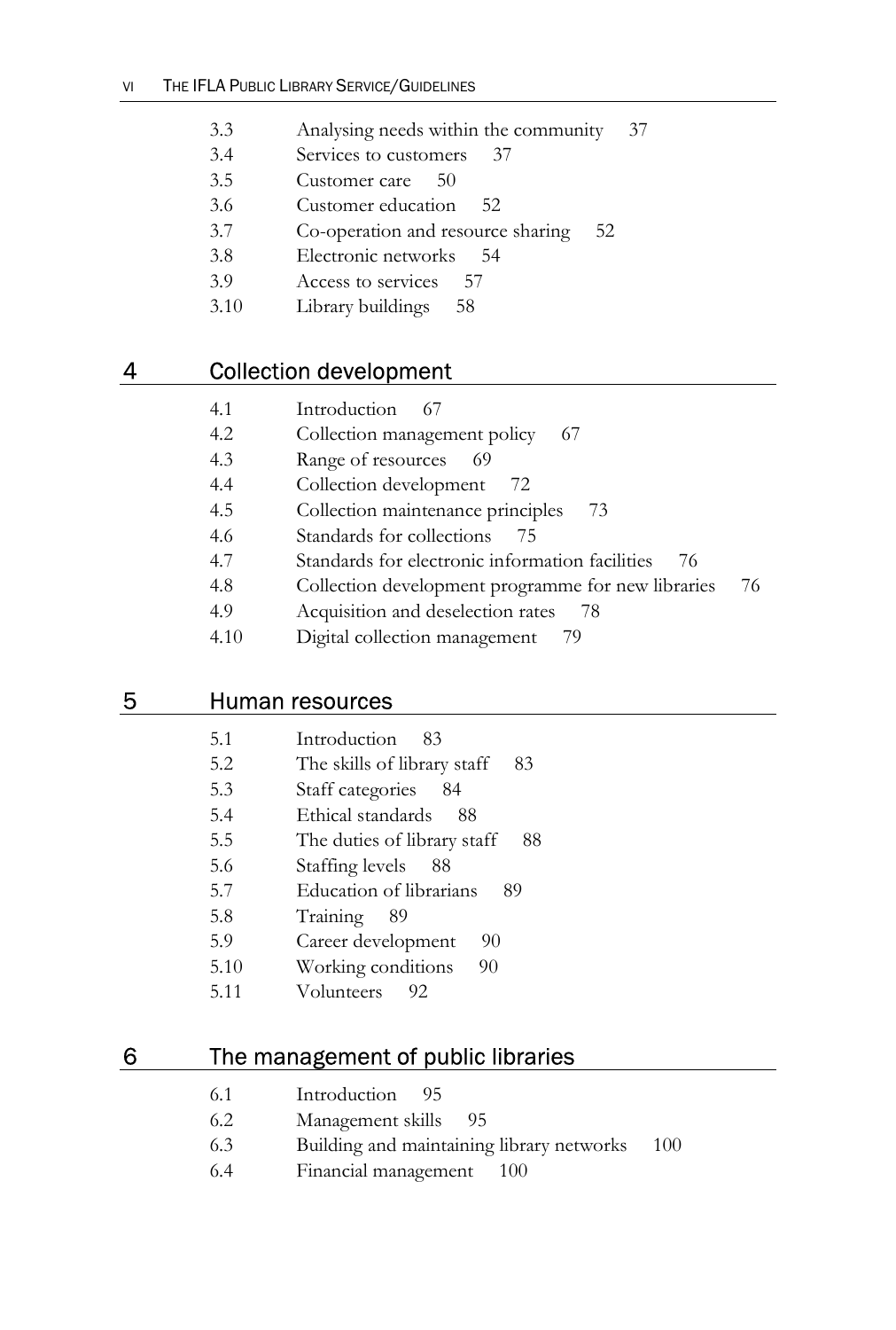- 6.5 Management of library resources 101
- 6.6 Staff management 101
- 6.7 Planning and development of library systems 101
- 6.8 The management of change 102
- 6.9 Delegation 102
- 6.10 Management tools 103

### 7 The marketing of public libraries

- 7.1 Introduction 109
- 7.2 Marketing tools 109
- 7.3 Marketing and communications policy 113
- 7.4 Public relations 114

#### Appendices

| $\overline{1}$ | The IFLA/UNESCO Public Library Manifesto<br>-119         |  |  |  |  |
|----------------|----------------------------------------------------------|--|--|--|--|
| 2              | The Finnish Library Act 1998<br>- 123                    |  |  |  |  |
| 3              | Customer Charter - Buckinghamshire County Library<br>129 |  |  |  |  |
| $\overline{4}$ | Library Building Standards - Ontario, Canada and         |  |  |  |  |
|                | Barcelona, Spain 131                                     |  |  |  |  |
| -5             | Update of IFLA Manifesto<br>135                          |  |  |  |  |
| -6             | Queensland Standards and Guidelines for Public           |  |  |  |  |
|                | Libraries<br>137                                         |  |  |  |  |
|                |                                                          |  |  |  |  |

#### General IFLA Resource List 141

Index 145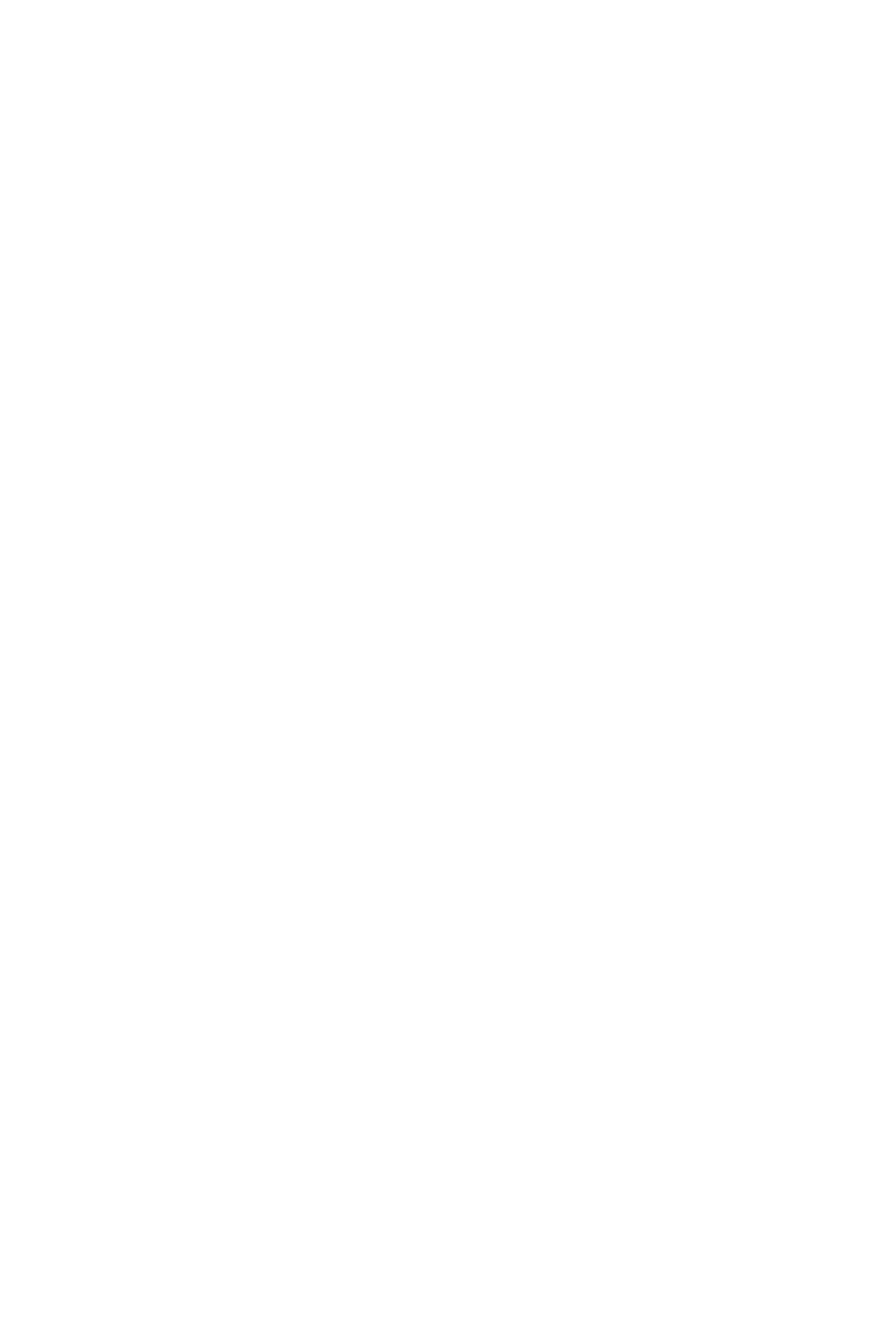## Preface

This publication revises the Guidelines for public libraries published in 2001. It was drafted by a working group made up of members of the Committee of the IFLA Section of Public Libraries.

The public library is the dynamic and premiere community access point designed to proactively respond to a multitude of ever-changing information needs. These guidelines are framed to provide assistance to library and information professionals in most situations, to assist them in better developing effective services, relevant collections, and accessible formats within the context and requirements of the local community. In this exciting and complex information world it is important for library and information professionals in search of knowledge, information and creative experience to succeed. We hope these guidelines will facilitate this search, ultimately enhancing the learning power and quality of life of people in the community the libraries serve.

We are grateful to all those past and present that commented on and contributed to this work as it has progressed since its inception in 1973. Special gratitude is expressed to the IFLA Section of Public Libraries members who provided practical examples to illustrate the text, and member John Lake for his editing skills. Thank you to Nicole Stroud, library and information professional and former Florida State University graduate student, for her assistance with editing the book and her contribution to the new section (digital collection development.) We would also like to acknowledge those who contributed to other new sections: Janet Lynch Forde (information literacy); Monika Antonelli (green libraries); Lauren Mandel (E-government services); Laura Brenkus (human resources materials); editor, Christie Koontz (marketing).

The continued interest shown in this publication over many years is evidence of the demand for guidelines for public libraries that reflect the changed information world in which libraries continually operate. We trust that these guidelines will be relevant to public libraries at varying stages of development in the 21<sup>st</sup> century and can continue to help library and information professionals meet the challenges they face daily. It is in that belief that this revised publication is offered to all those involved in the development of public libraries throughout the world.

Editors, Christie Koontz and Barbara A.B. Gubbin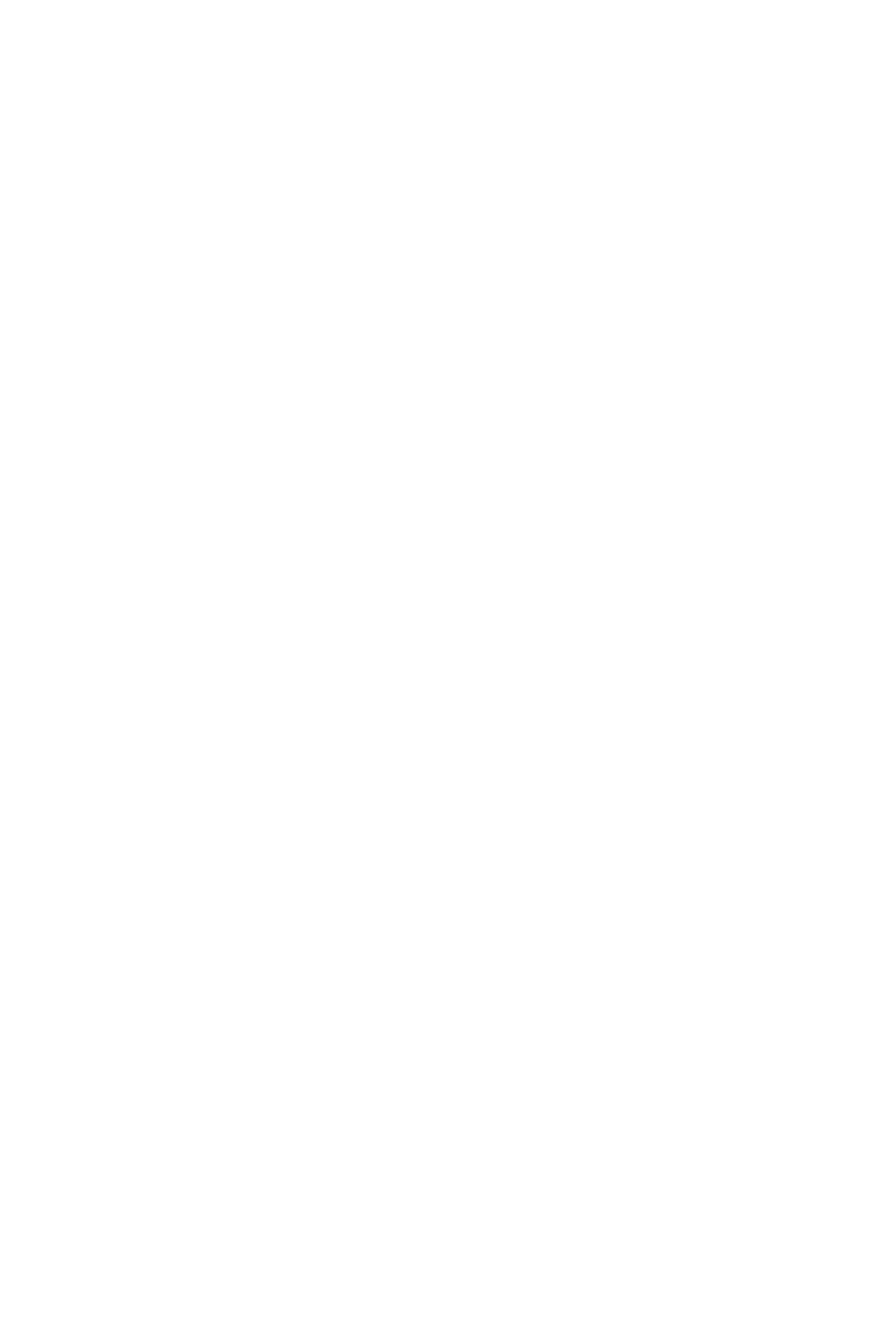## Introduction

The previous 2001 edition included examples of service provision from around the world as does this edition. These are not intended to be comprehensive or necessarily the most outstanding instances of service provision. These illustrate the text with some snapshots of what is happening in public libraries in different countries and to provide a glimpse of imaginative solutions to specific challenges. We realize that these are very selective and many more examples could be used that would be equally relevant. These do demonstrate what is being done throughout the world to match the public library service to the needs of its customers in a local context. We have also included website addresses for some of the initiatives, to provide access to more detailed information about them. Relevant resources are now appended to each chapter. A list of IFLA publications is interspersed amongst chapters as well as summarized at the end of the book. Two new appendices include the Queensland Standards and Guidelines for Public Libraries and the Update of the IFLA Manifesto 2009.

In the last few years the rapid and very exciting developments in information technology (IT) revolutionized the way in which information is collected, displayed and accessed. The synergy between information and communications technology (ICT) is allowing access to information in ways hardly imaginable when the Guidelines were published in 1986 as well as in 2001. The speed of change accelerates and continues to do so. There are few sectors of activity not affected and the public library, for which the provision of information is a primary role, is facing the challenge of radical changes in all aspects of its organisation and service delivery.

Many public libraries are responding to the challenge of the electronic revolution, taking the opportunity to develop services in new and exciting ways. But for people to take advantage of the opportunities ICT presents there is a basic need for literacy, computer skills and a reliable telecommunications network. The risk of a growing gap between the information rich and the information poor continues. This gap is not just an issue between countries at different stages of development but also between groups and individuals within countries.

Public libraries face an exciting opportunity to help to bring everyone into this global conversation and to bridge what is often called 'the digital divide'. They are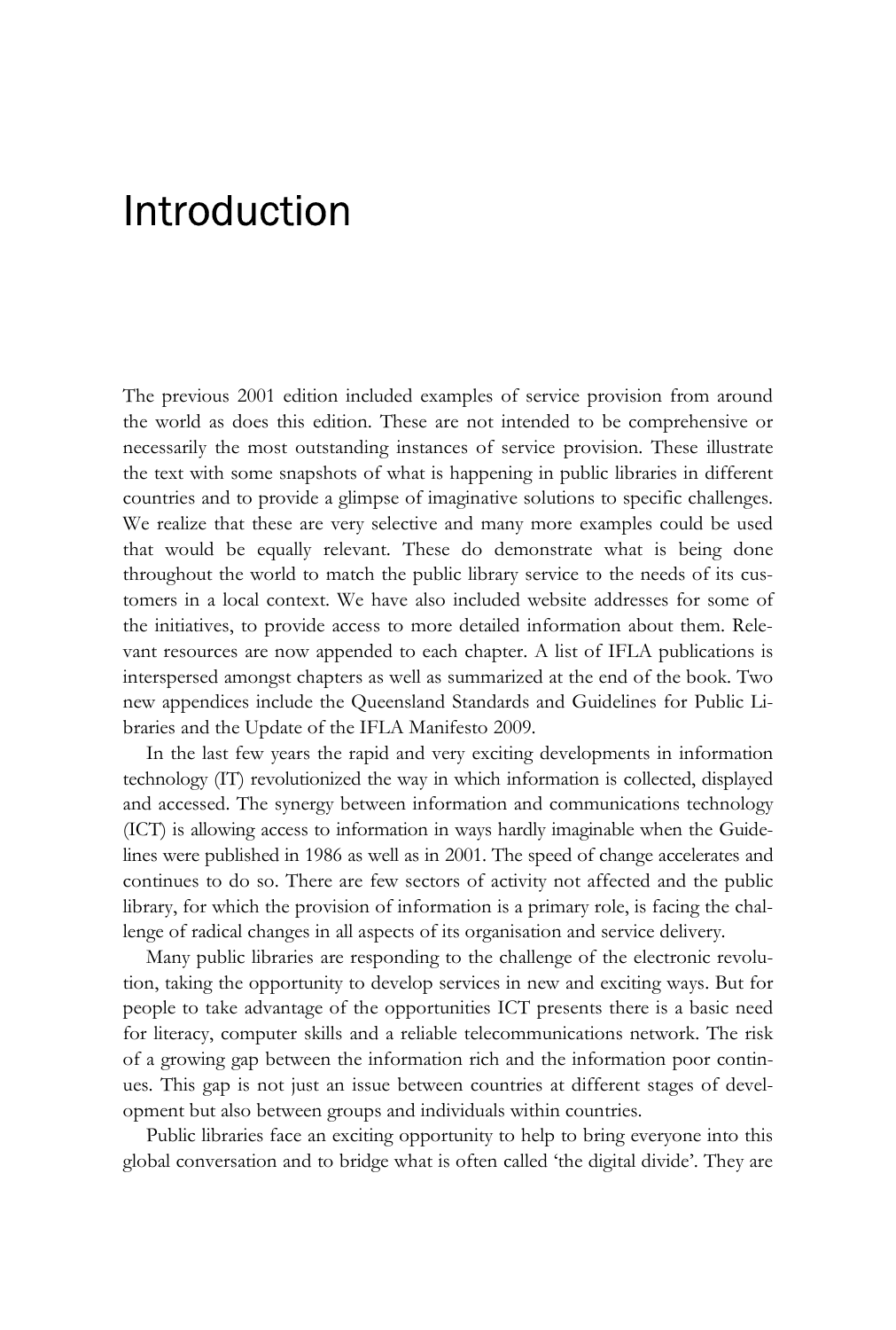achieving this by providing information technology for public access, by teaching basic computer skills and by participating in programmes to combat illiteracy. However, to fulfill the principle of access for all, they must also continue to maintain services that provide information in different ways, for example, through print or the oral tradition. These are likely to remain of vital importance for the foreseeable future. While becoming the gateway to the electronic information world should be a key objective for the public library, every effort must be made not to close other doors through which knowledge and information can be provided. These factors present public libraries with a major challenge and their response will determine the continuing viability of the public library service. The recommendations are framed with these issues in mind.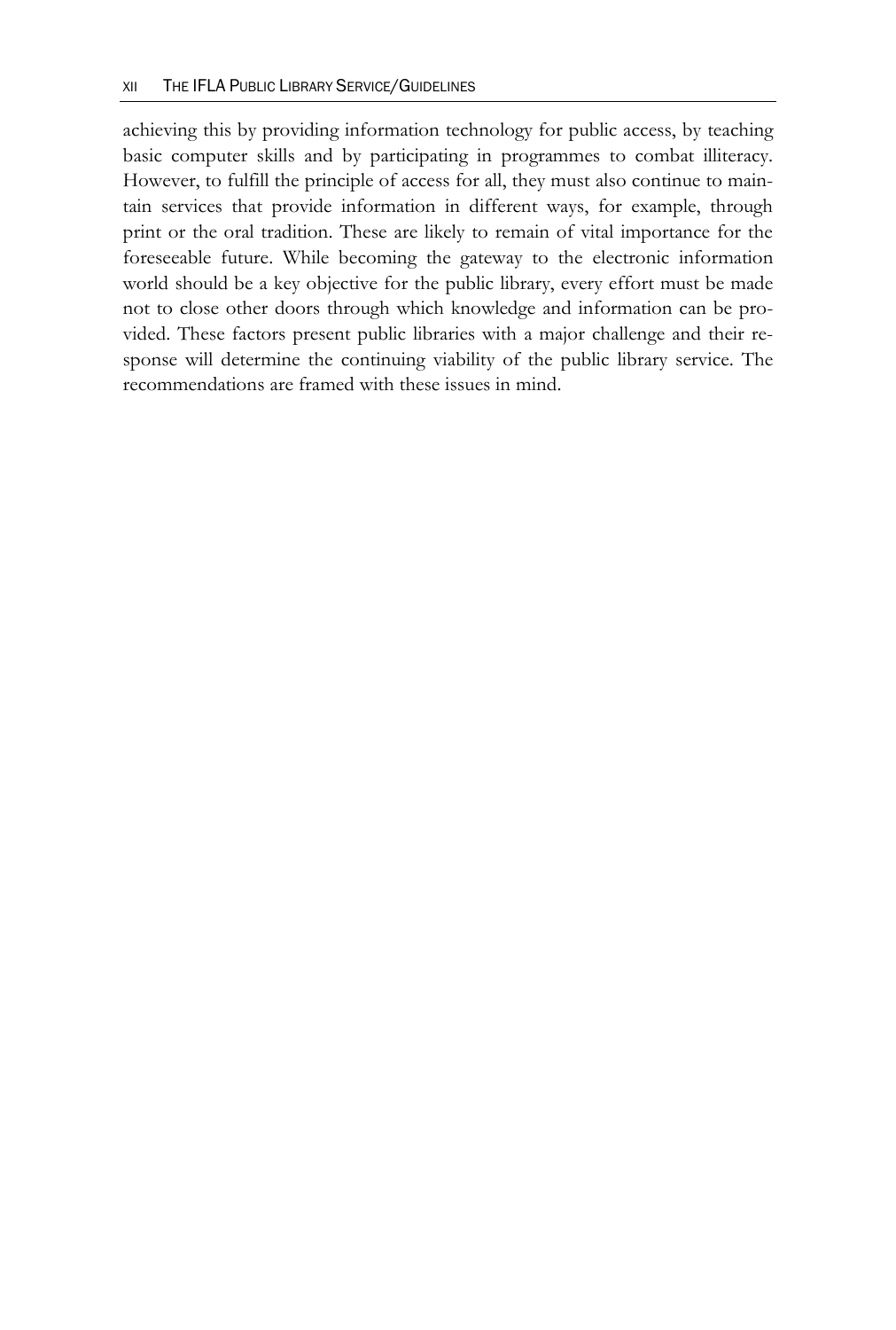# 1 The mission and purposes of the public library

'The public library, the local gateway to knowledge, provides a basic condition for lifelong learning, independent decision-making and cultural development of the individual and social groups.' (*IFLA/UNESCO Public Library Manifesto*, 1994)

#### 1.1 Introduction

This chapter is a general statement on the mission (as defined and mandated by IFLA/UNESCO 1994, Appendix 1) and purpose of the public library. The key issues reviewed are developed in greater detail in later chapters.

#### 1.2 Defining the public library

Public libraries are a world-wide phenomenon. Libraries occur in a variety of societies, in differing cultures and at different stages of development. Although the varied contexts in which libraries operate inevitably result in differences in the services provided, and the way those services are delivered, libraries normally have characteristics in common, which can be defined as follows.

A public library is an organisation established, supported and funded by the community, either through local, regional or national government or through some other form of community organisation. It provides access to knowledge, information, lifelong learning, and works of the imagination through a range of resources and services and is equally available to all members of the community regardless of race, nationality, age, gender, religion, language, disability, economic and employment status and educational attainment.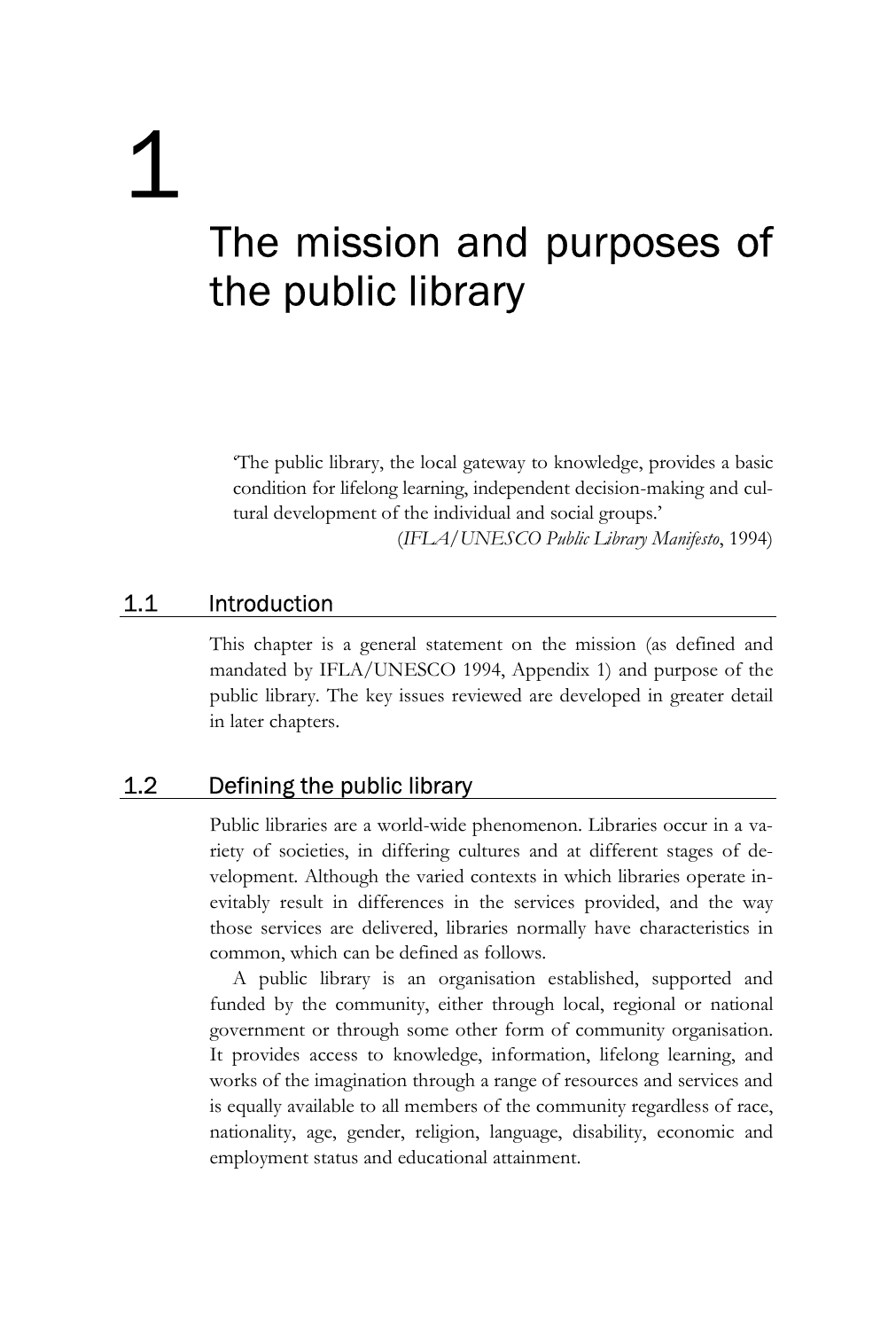#### 1.3 The purposes of the public library

The primary purpose of the public library is to provide resources and services in a variety of media to meet the needs of individuals and groups for education, information and personal development including recreation and leisure. They have an important role in the development and maintenance of a democratic society by giving the individual access to a wide and varied range of knowledge, ideas and opinions.

- ▶ The Council for Public Libraries initiated a new vision statement for Finnish public libraries, "The Library is a meeting place of people and ideas. Library: Inspiring, Surprising, Empowering."
- The Guidelines and Standards for Queensland Public Libraries were designed to improve current procedures and provide achievable goals for the public libraries in Queensland, Australia. The standards are seen as a guide towards achieving 'best practice' for those responsible for the management of public library services (see Appendix 6).

<http://www.slq.qld.gov.au/info/publib/build/standards.>

#### 1.3.1 Education

'Supporting both individual and self conducted education as well as formal education at all levels.'

(*Manifesto*)

The need for an agency available to all, which provides access to knowledge in printed and other formats such as multimedia and Internet sources, to support formal and informal education, has been the reason for the foundation and maintenance of most public libraries and remains a core purpose for the public library. Throughout their lives people require education either at formal institutions, for example, schools, colleges and universities, or in a less formal context related to their employment and daily life. Learning does not end with the completion of formal education but is, for most people, a lifelong activity. In an increasingly complex society people will need to acquire new skills at various stages of their life. The public library has an important role in assisting this process.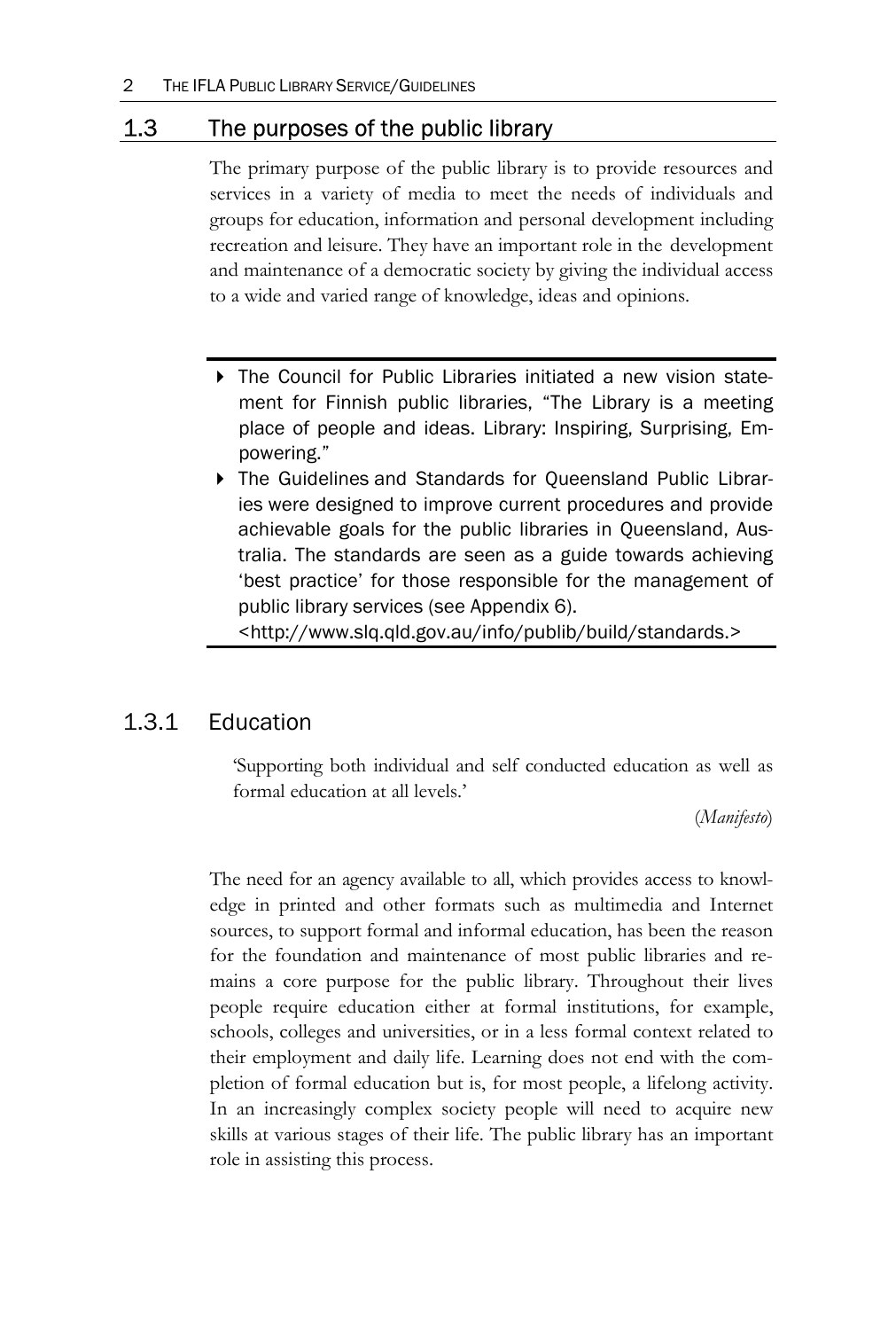The public library should provide material in the appropriate media to support formal and informal learning processes. It should also help the customer to make use of these learning resources effectively as well as providing facilities that enable people to study. The ability to access information and make effective use of it is vital to successful education and, where possible, public libraries should co-operate with other educational organisations in teaching the use of information resources. Where adequate library facilities exist to support formal education the public library should complement these.

The public library should also actively support literacy and information literacy campaigns and training, as literacy is the key to education and knowledge and to the use of libraries and information services. Newly literate people need easy access to appropriate information materials and services to maintain and develop their skills.

In some countries the need for educational development is seen to be paramount and the focus of public libraries is to support formal education. There are, however, a variety of ways in which public libraries can support both formal and informal education. How this is achieved will depend on the local context and the level of available resources.

- ▶ In Singapore the stated mission for public library service is "to provide trusted, accessible, globally-connected, library and information service so as to promote a knowlegeable and engaged society."
- In South Africa, where many people have inadequate living space and no electricity to enable them to study, public libraries have prioritised provision of the basic facilities, artificial light, and tables and chairs.
- In some countries, libraries are required to fulfil multi-functions e.g., of both public and school libraries. In England, a smaller branch library is combined with a larger school library and located within a leisure facility. In the USA, college and public libraries are sometimes combined, such as the Central Library in San Jose, CA and Harris County Library in Tomball, TX. <http://www.hcpl.net/location/tomball-college-communitylibrary>
- In Amazonas State, Venezuela, where there are few school libraries, rural libraries concentrate on providing support for students and teachers.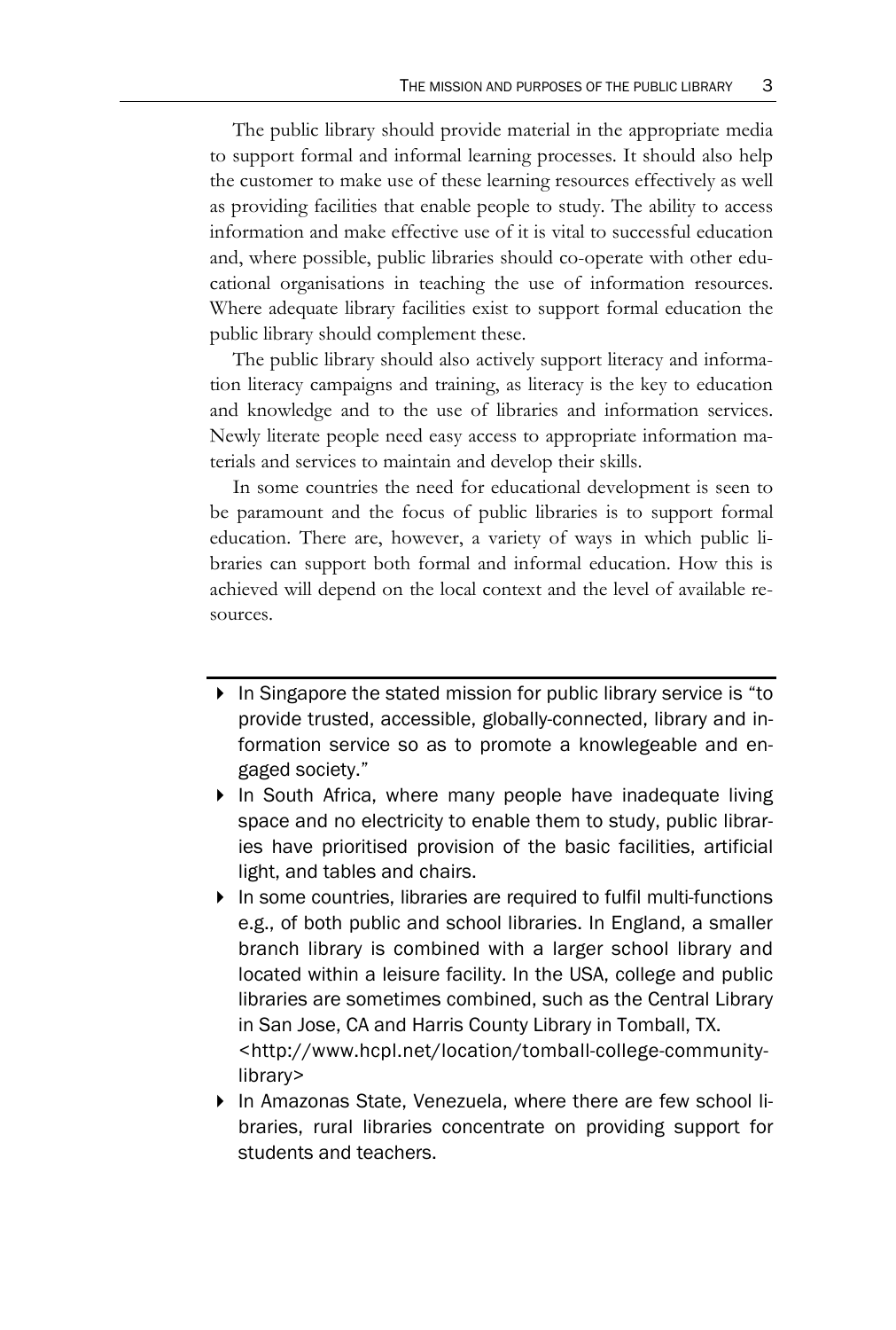- In Barcelona province, Spain, some library services offer support to distance learning students from the Open University in Catalonia.
- In the State of Queensland, Australia, the Gold Coast City Council Mobile Library visits geographically isolated primary schools.
- Norwegian libraries established quality-controlled internet sites with indexed links to resources suitable for education on different age levels. <http://detektor.deichman.no/>
- Large urban libraries like the Queens Borough Public Library in New York, USA and the Copenhagen Public Library in Denmark offer customers specially designed learning centres in their buildings. These centres include staff that provides instructional assistance with educational materials and computers.
- Russian Astrakhan Regional Children's Library communicates with young readers online. Incoming questions are referred to appropriate departments with the goal of processing requests within 24 hours. Those residing far from the library can now receive necessary books or magazines.

<http://www.goroganin.info/index.php?id\_a=733>

- *Entrelibros* (Between books) is a *net* of customers and books promoted by the Autonomous Government of Extremadura, Spain. <http://plataformadelectores.org>
- In the State of Queensland, Australia, public libraries provide homework resources and support to upper primary and secondary school children through organised homework clubs in libraries. Electronic homework support is also available. <http://netlinks.slq.qld.gov.au/>

#### 1.3.2 Information

'The public library is the local centre of information making all kinds of knowledge and information readily available to its users.'

(*Manifesto*)

It is a basic human right to be able to have access to and an understanding of information, and there is now more information available than ever before in the world's history. As a public service open to all, the public library has a key role in collecting, organizing and exploiting information, as well as providing access to a wide range of information sources. The public library has a particular responsibility to collect local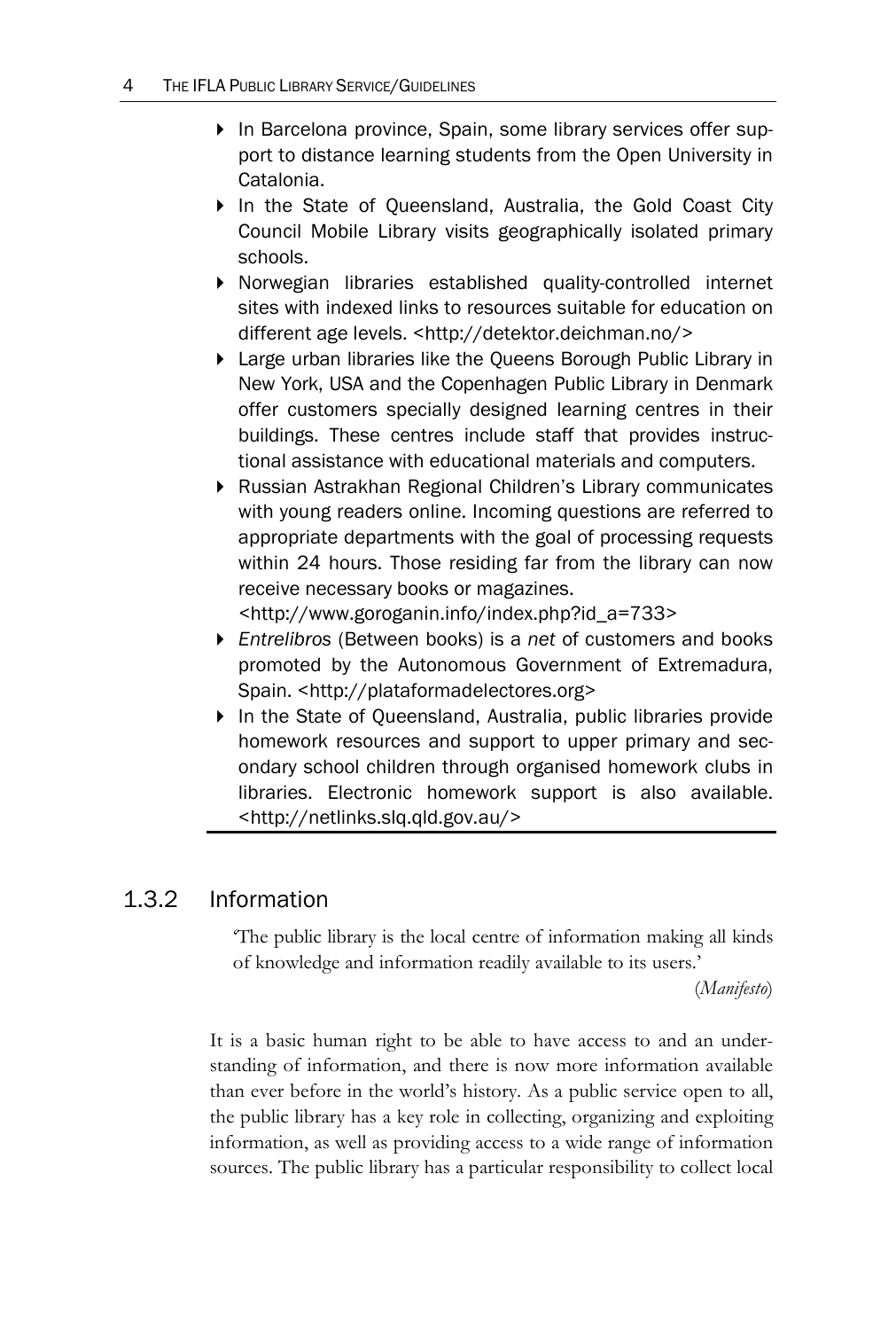information and make it readily available. It also acts as a memory of the past by collecting, conserving and providing access to material relating to the history of the community and of individuals. In providing a wide range of information the public library assists the community in informed debate and decision-making on key issues. In collecting and providing information the public library should, wherever possible, cooperate with other agencies to make the best use of available resources.

The rapid growth in the volume of available information and the continuing technological changes, which have radically affected the way information is accessed, have already had significant effect on public libraries and their services. Information is very important to the development of the individual and of society, and information technology gives considerable power to those able to access and use it. Despite its rapid growth it is not available to many of the world's populations, and the gap between the information rich and the information poor continues to widen in some areas. Sources of widespread public information such as television broadcasting, telephone, and other mobile web based services, educational institutions and public libraries are taken for granted in developed countries. In developing countries, however, such infrastructure is seriously deficient, and this hinders individual ability to gather information and solve problems. The Internet promises improvements to internal communications in and among developing countries. Public libraries play a role in this and must bridge that gap by providing widespread public access to the Internet (when technologically possible) as well as continuing to provide information in traditional formats. Public libraries should recognise and exploit the opportunities provided by the continued and increasing developments in information and communications technology. Public libraries continue to provide an important access point to online information services.

- Some public libraries in South Africa provide space for information kiosks and telecentres.
- Rural multi-purpose community telecentres established in 5 African countries (Benin, Mali, Mozambique, Tanzania and Uganda) provide access to modern information and communication tools.
- The public library in Memphis, TN, USA, includes non-traditional information such as genealogy records, a small business centre, and job opportunities listings. Other city libraries in the USA, in Dallas, TX and San Francisco, CA, offer local, state and national government information.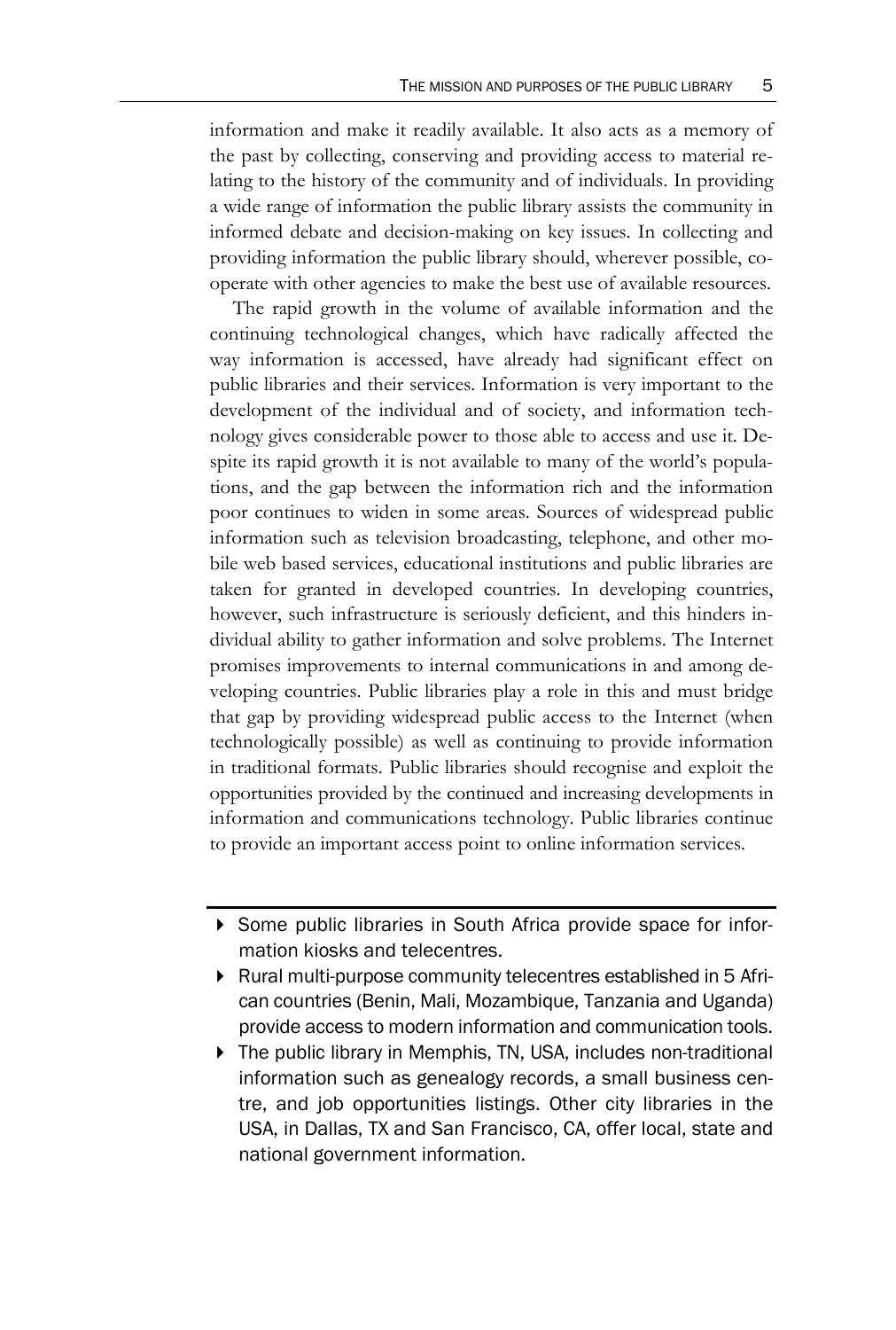- Open access Internet points are available in public libraries in Estonia.
- Australia's Gold Coast City Council regularly hosts a two day "Techno Expo" providing customers opportunities to explore and learn all about gadgets, tools and concepts which incorporate the latest technologies.

#### 1.3.3 Personal development

'Providing opportunities for personal creative development.' (*Manifesto*)

The opportunity to develop personal creativity and pursue new interests is important to human development. To achieve this, people need access to knowledge and works of the imagination. The public library can provide access, in a variety of different media, to a rich and varied store of knowledge and creative achievement, which individuals cannot acquire on their own behalf. Providing access to major collections of the world's literature and knowledge including the community's own literature, is a unique contribution of the public library and still a vitally important function. Access to works of the imagination and knowledge is an important contribution to personal education and meaningful recreational activity. Libraries must extend traditional bibliographic instruction of how to search the catalogue and use print reference tools, to training customers on how to use computers to locate information and evaluate the quality of that information.

The public library can also make a fundamental contribution to daily survival and social and economic development by being directly involved in providing information to people in developing communities; for example, basic life skills, adult basic education and AIDS awareness programmes. In communities with a high illiteracy rate the public library should provide services for non-literates and interpret and translate information where necessary. Basic education regarding how to use the library and its services should also be provided.

 The Rural Audio Libraries of Mali distributed information on hygiene, health, animal husbandry and other topics relevant to people's daily lives. These reached 146 villages, and collective listening sessions were organised.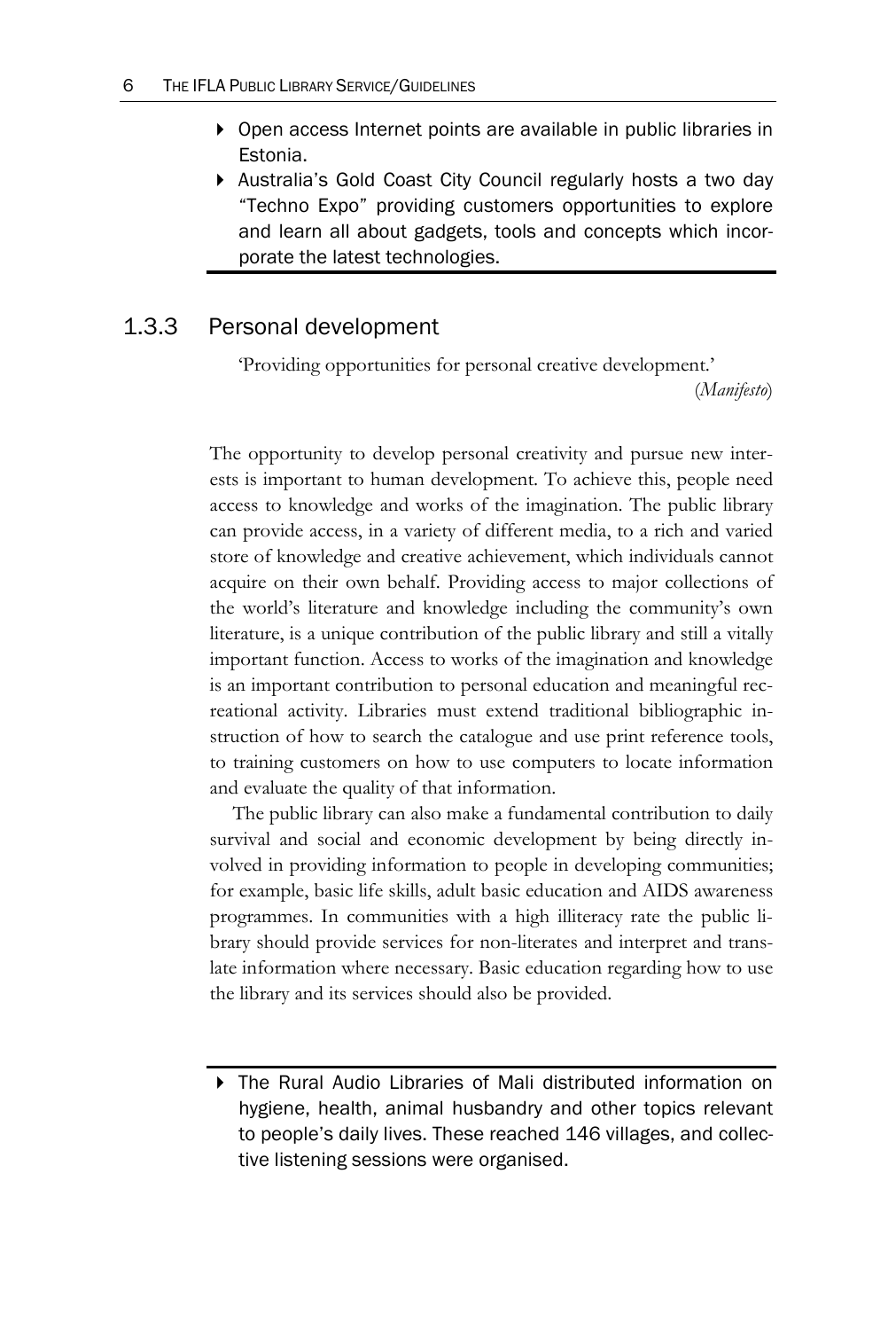- In Bolivia, local libraries are venues for a variety of activities, such as health campaigns, classes in nutrition, mother and baby and youth clubs.
- Employment information centres are offered in some USA libraries. Job seekers can get information about work opportunities and use a variety of media to help prepare for job applications and interviews. These projects can forge links between library staff and the regional government workforce offices.
- A key objective for library services in rural areas of Venezuela was to improve the quality of life of small farmers with limited resources by providing agriculture and animal husbandry information.
- Crandall Public Library in Glen Falls, NY, USA, provided a Health Information Centre complete with a telephone hotline available to answer the public's health questions. <http://www.crandalllibrary.org/programs/programsconsumerhealth.php>
- London libraries offer a range of books and other resources to help people improve literacy, numeracy and information technology skills.

<http://www.londonlibraries.org/servlets/llr/skillsforlife/all>

#### 1.3.4 Children and young people

'Creating and strengthening reading habits in children from an early age.'

(*Manifesto*)

The public library should attempt to meet the needs of all groups in the community regardless of age and physical, economic or social circumstances. However, it has a special responsibility to meet the needs of children and young people. If children can be inspired by the excitement of knowledge and by works of the imagination at an early age, they are likely to benefit from these vital elements of personal development throughout their lives, both enriching them and enhancing their contribution to society. Children can also encourage parents and other adults to make use of the library. It is also important that young people who experience difficulty in learning to read should have access to a library to provide them with appropriate material (see Paragraphs 3.4.2 and 3.4.3).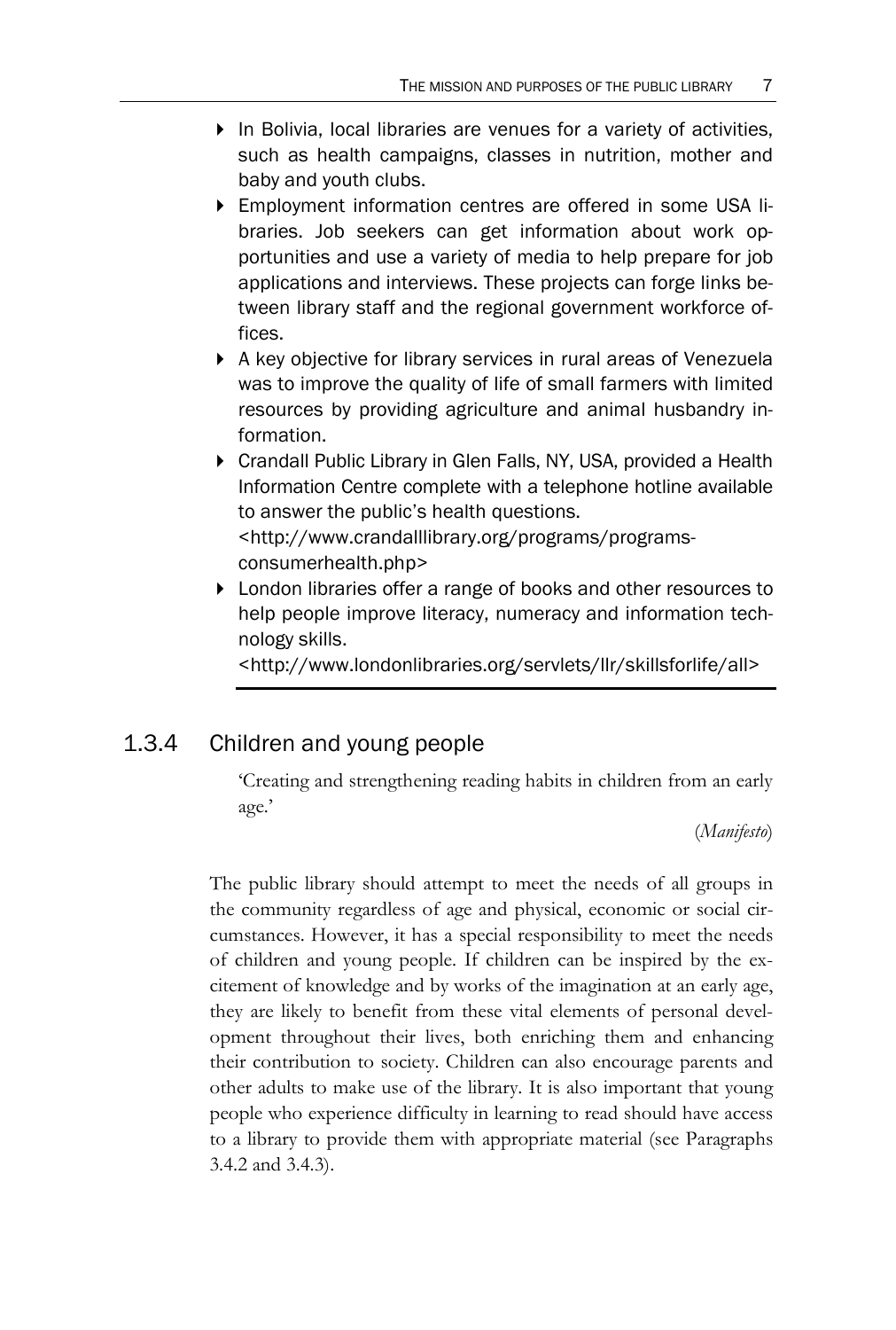- The Central Public Library in Novouralsk, Russia developed a mobile information service focusing on youth entitled, "I am looking for an answer", with the objective of providing immediate information online. <http://www.publiclibrary.ru/readers/services/virtual-spravkachild.htm>
- "Chitatel.ru or (Reader.ru)" created by the Centralized System of Municipal Libraries, Omsk, Russia targets youth. The online menu offers options to find some 'interesting books and quotes by renowned authors.'
- ▶ Centralized Library System of Pskov, Russia, through customer research, identified teenagers as becoming increasingly nonconformist. The library's website, "ABC of 'neformal'" <http://www.bibliopskov.ru/neformal/index.htm> explains the essence of teen subcultures, philosophies, psychologies and lifestyles.

#### 1.3.5 Public libraries and cultural development

An important role of the public library is providing a focus for cultural and artistic development in the community and helping to shape and support the cultural identity of the community. This can be achieved by working in partnership with appropriate local and regional organisations, by providing space for cultural activity, organizing cultural programmmes and by ensuring that cultural interests are represented in the library's materials. The library's contribution should reflect the variety of cultures represented in the community. It should provide materials in the languages spoken and read in the local community, and support cultural traditions. Libraries should strive to employ staff who speak the languages of the community served.

- Librarians working in Amazonas, Venezuela, were trained to act as intermediaries between different cultures as many people living in the rural communities may only speak and understand their native language.
- The Newark Public Library, NJ, USA, developed the Charles Cummings New Jersey Information Center focusing on local and state history in partnership with the New Jersey Historical Commission.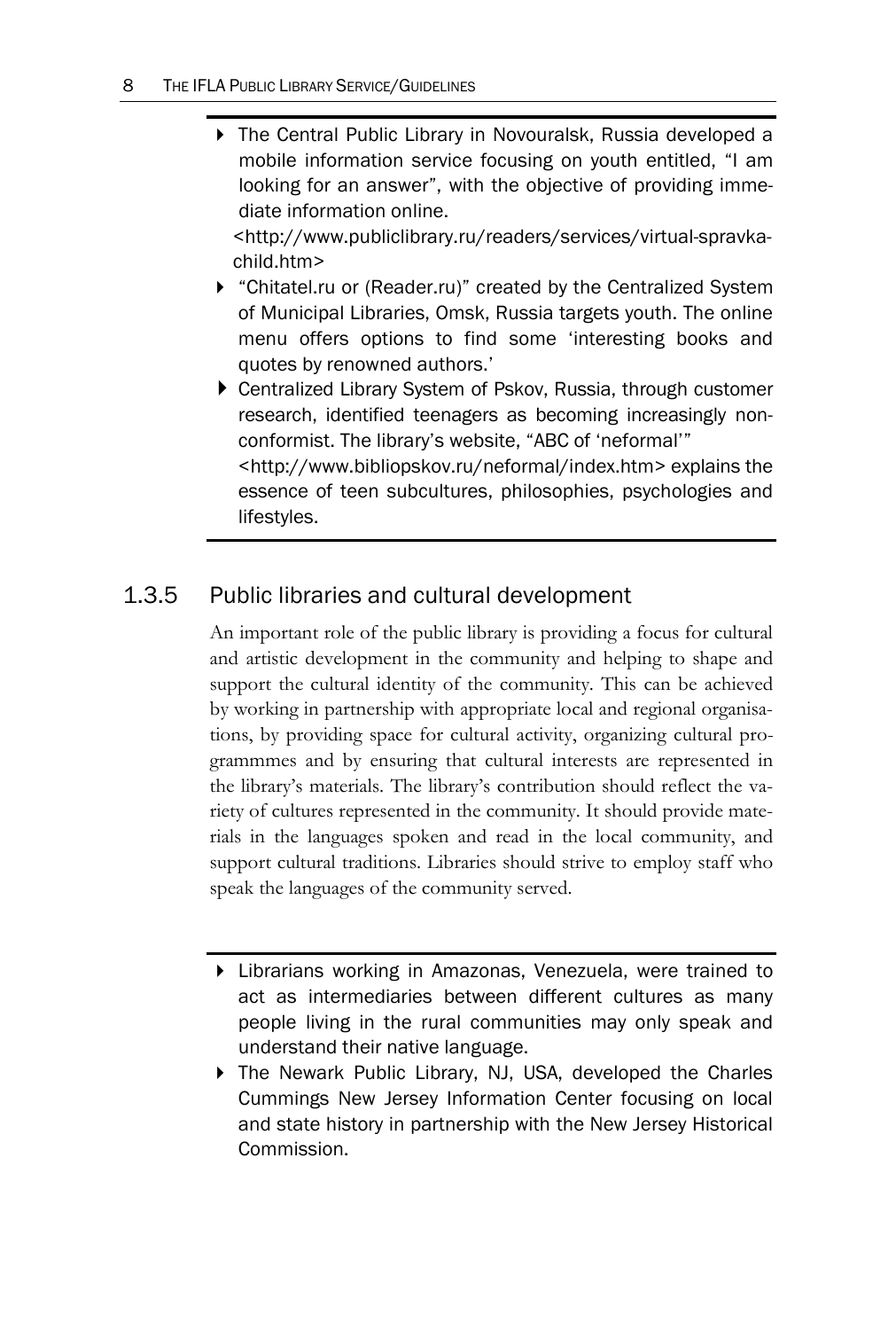- ▶ The central libraries of the Republic of Croatia offer library service for all ethnic minorities including books in their mother language, relevant exhibitions, literary and other cultural events, and interlibrary lending to supplement local ethnic needs.
- Australian Gold Coast City Council Libraries celebrate "Cultures on the Coast" with monthly programmes of multicultural interest that are organised and delivered by diverse groups ultimately raising cultural awareness within the community.

#### 1.3.6 The social role of the public library

The public library has an important role as a public space and meeting place. This is particularly important in communities where there are few places for people to meet. It is sometimes called 'the drawing room of the community.' Use of the library for research, education, and leisure interests, brings people into informal contact, providing a positive social experience. Library facilities should be designed and built to foster social and cultural activities which support community interests.

 Denmark libraries acknowledge while the traditional use of the Internet for information searching is still the norm, use of the Internet as a communication platform is growing exponentially. A project modelling '23 Things' of the USA Public Library of Charlotte & Mecklenberg <http://www. plcmc.org/> demonstrates the need for the development of library staff competencies within the social networking web 2.0 area.

<http://splq.info/issues/vol41\_2/06.htm>

 Entresse Library, Finland is located in a shopping mall. It is a multicultural library with staff as heterogeneous as its customers. Targeted groups include teenagers and immigrants. Librarians walk through the facility with mobile phones and laptops to provide services to these sometimes difficult to reach populations.

<http://english.espoo.fi//default.asp?path=32373;37337;4 5340;37077;70550;83170 >

 Library 10 is a branch of the Helsinki, Finland, city library, located in the city centre providing innovative services to cus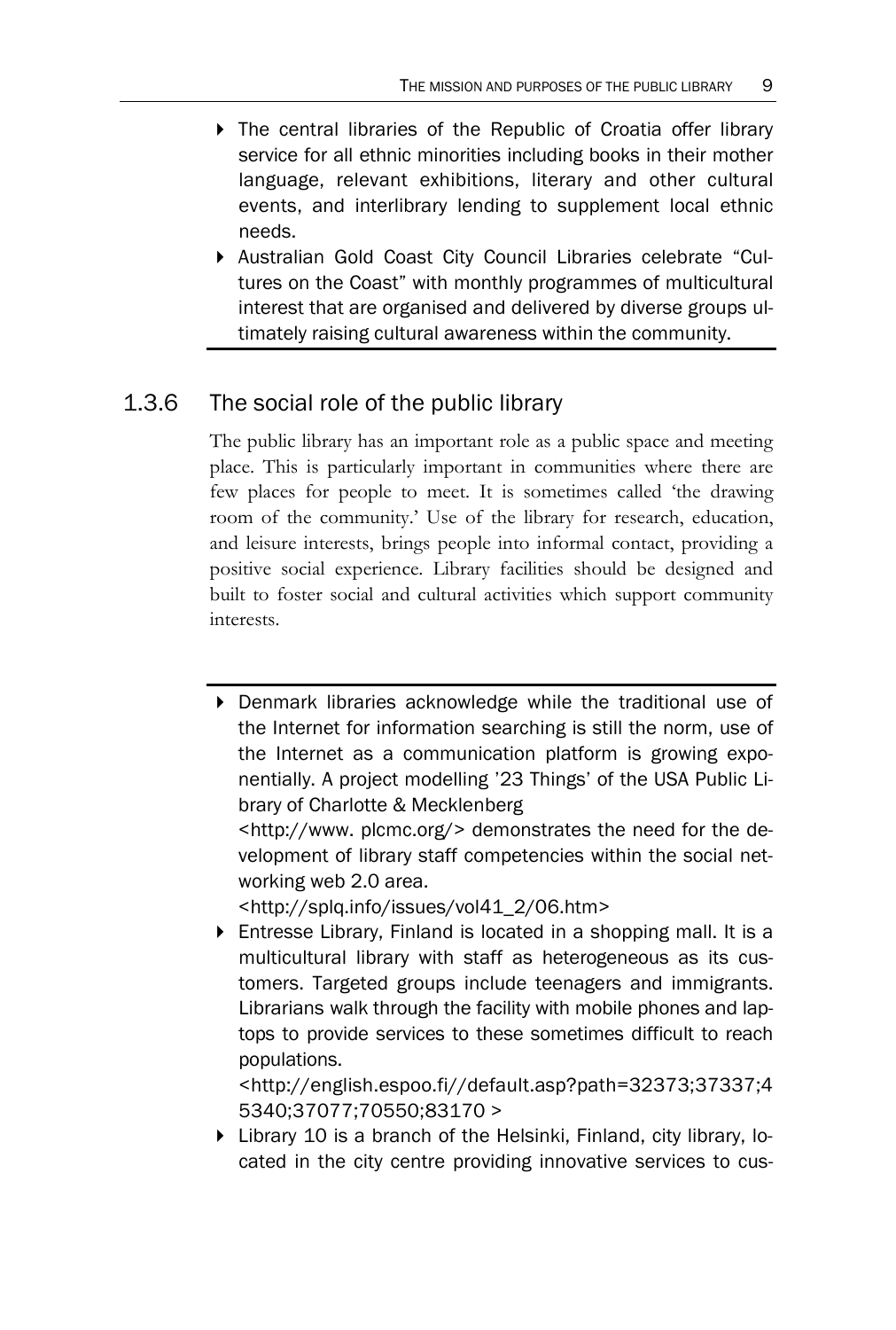tomers such as the *Audio-editing* and *Rehearsal* rooms, where customers can practice or record music. The *Stage* functions as a venue for cultural performances, discussions, and other exhibits. <http://www.lib.hel.fi/en-GB/kirjasto10/>

#### 1.4 An agency for change

In carrying out its role in these key areas the public library is acting as an agency for social and personal development and can be a positive agency for change in the community. By providing a wide range of materials to support education and by making information accessible to all, the public library can bring economic and social benefits to individuals and to the community. It contributes to the creation and maintenance of a well–informed and democratic society and helps to empower people in the enrichment and development of their lives and that of the community in which they live.

The public library should be aware of the issues that are being discussed within the community and provide information that will inform that debate.

#### 1.5 Freedom of information

'Collections and services should not be subject to any form of ideological, political or religious censorship, nor commercial pressures.' (*Manifesto*)

The public library should be able to represent all ranges of human experience and opinion, free from the risk of censorship. In some countries a Freedom of Information Act (such as the United Stated enacted) will help to ensure these rights are maintained. Librarians and governing bodies should uphold these basic human rights and resist pressure from individuals and groups to limit the material available in the public library.

 In Denmark, libraries encourage citizens to join in political debate and take an active part in democracy through the project, 'The library as democratic hothouse.' In the city of Herning, the library cooperates with local journalists and politicians to create a debating culture which is active on both the Internet and via discussion within the physical space. <http://splq.info/issues/vol42\_1/04.htm>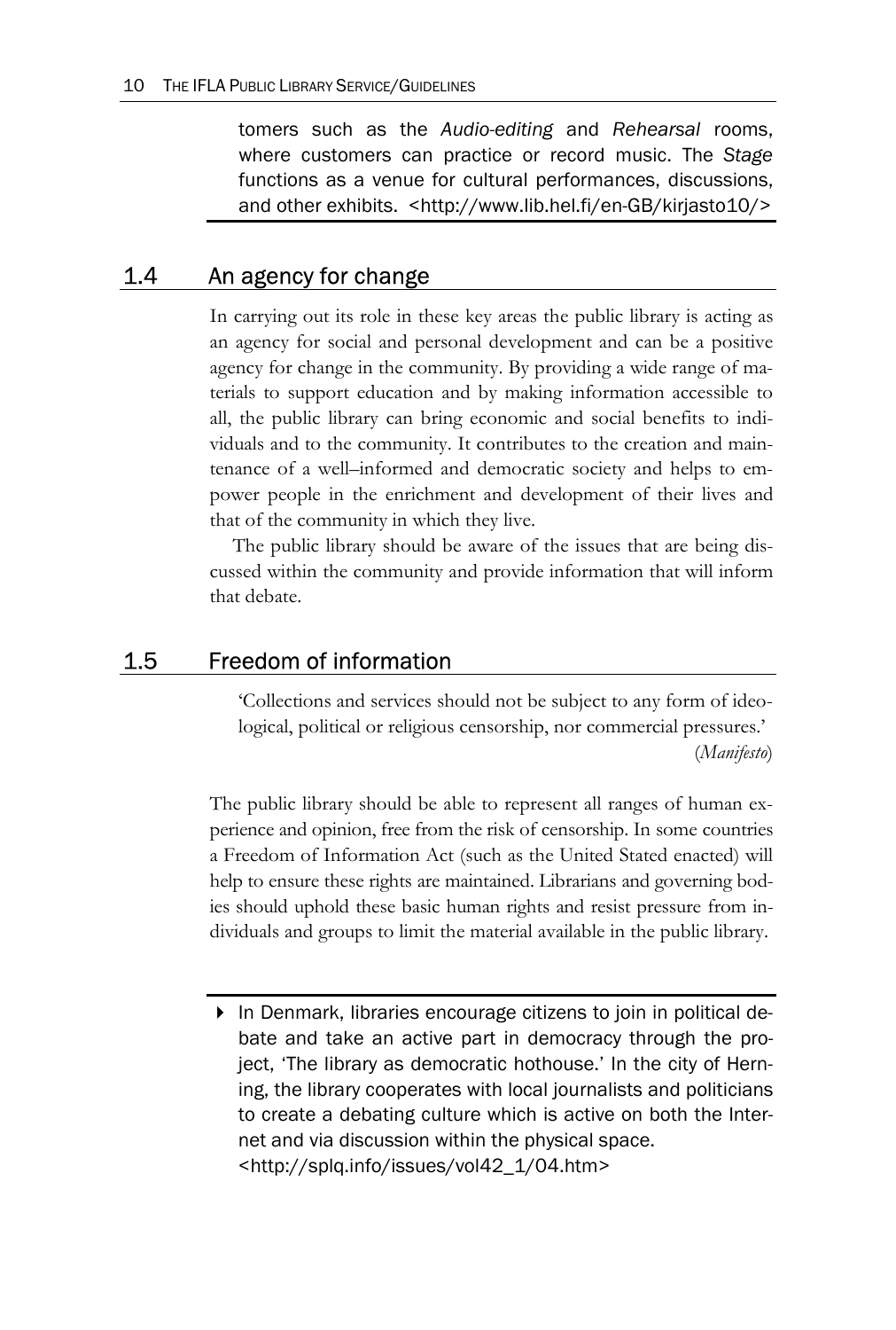The Australian Library and Information Association believes library and information services have particular responsibilities in supporting and sustaining the free flow of information and ideas. <http://www.alia.org.au/policies/free.access.html>

#### 1.6 Access for all

A fundamental principle of the public library is that its services must be available to all and not directed to one group in the community to the exclusion of others. Provision should be made to ensure services are equally available to minority groups who for some reason are not able to use the mainstream services, for example, linguistic minorities, people with physical and sensory disabilities or those living in remote communities who are unable to reach library buildings. The level of funding, development of services, the design of libraries and opening hours should be planned with the concept of universal access as a basic principle (see chapter 3 'Meeting the needs of the customers' and discussion of some national laws which require library compliance for service to disabled populations.)

The development of collections should also be based on the principle of access for all and include access to formats appropriate to specific client groups, for example, Braille and talking books for visually impaired people. Information and communications technology (ICT) should be used to allow access to the library's collections and those of other information sources publicly available on the Internet, from within the library or from remote sites.

#### 1.7 Local needs

Public libraries are locally based services for the benefit of the local community and should provide community information services. The services and collections they provide should be based on local needs, which should be assessed regularly. Without this discipline the public library will get out of touch with those it is there to serve and will, as a result, not be used to its full potential. Librarians should, therefore, be aware of the changes in society arising from such factors as social and economic development, demographic change, variations in the age structure, levels of education, patterns of employment and the emergence of other educational and cultural providers (see chapter 6.10, Environmental scanning).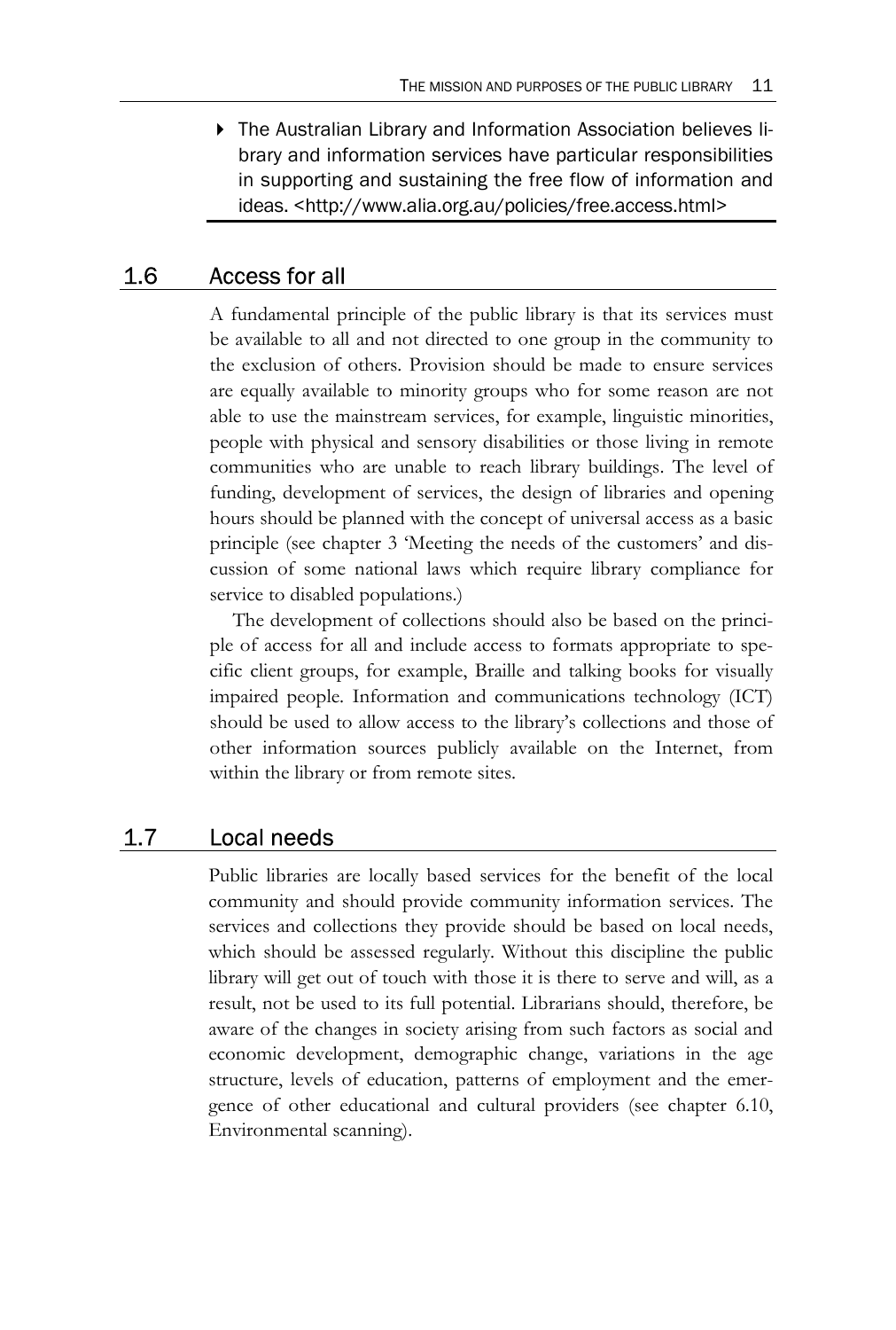#### 1.8 Local culture

The public library should be a key agency in the local community for the collection, preservation and promotion of local culture in all its diversity. This can be achieved in a variety of ways, for example, the maintenance of local history collections, exhibitions, storytelling, publishing of items of local interest and developing interactive programmes on local themes. Where the oral tradition is an important method of communication the public library should encourage its continuation and development.

- Village Reading Rooms in Botswana served as centres for storing Setswana literature and promoting the Setswana language and for the promotion of culture where discussion groups, traditional songs, dances and meetings are organised.
- ▶ In Singapore, an Asian Library Services Unit provides services in the local languages: Chinese, Malay and Tamil.
- In Cuba, libraries may act as venues for poets as well as encourage research into and the conservation of peasant oral traditions.
- "Village Libraries" in India provide a platform for documenting traditional knowledge. Books are published which are written by villagers.
- "Memoria Viva" is a compilation of information about the civil war in Spain housed in Bacelona's libraries.
- Hämeenlinna city library in Finland founded a local history wiki 'Häme-Wiki,' and teaches locals how to edit the wiki. The project is a combination of *home town reflections* and learning about social media.

<http://www.hamewiki.fi/wiki/Etusivu>

- State Library of Queensland, Australia, provides local studies' standards to maintain and provide access to collections which document the historical development of the local community. <http://www.slq.qld.gov.au/info/publib/policy/guidelines/eight>
- Russian Arkhangelsk Regional Scientific Library provides a portal created as a regional network information resource dedicated to popularizing knowledge about the history and culture of the Arkhangelsk region. All information is concentrated in the thematic sections: "Folklore", "Literature", "Folk arts and crafts," "Theatre", "Visual Arts", "Music", "Architec-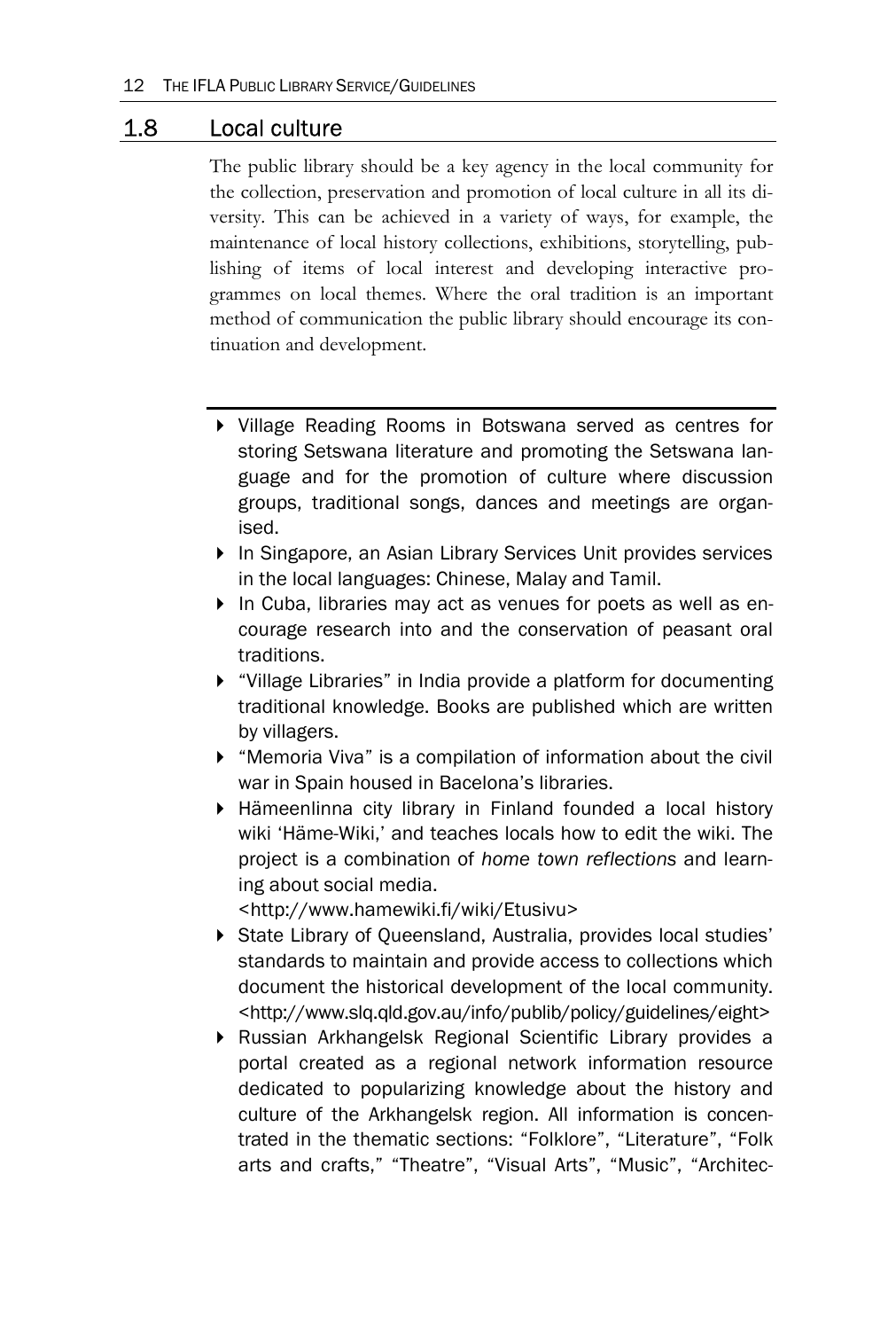ture", "Traditions and customs". In each section there are lists of persons and biographical information, along with updated links to Internet resources and reference lists of literature. <http://www.cultnord.ru/>

 The National Library of the Republic of Karelia is a participant in a project for the creation of a distributed system which identifies book monuments in Russia. The project is initiated by the Russian State Library under the federal target programme "Culture of Russia."

<http://library.karelia.ru/cgi-bin/monuments/index.cgi>

 In Spain local history digitalization projects funded by the Ministry of Culture include the open repository OAI / PMH, and the Biblioteca Virtual de Prensa Historica (Historial Press Virtual Library).

<http://prensahistorica.mcu.es/es/estaticos/contenido.cmd? pagina=estaticos/oai>

 RODA, Repositorio de Objetos digitales y de aprendizaje. RODA is a project offering collections of printed historical matter housed in the Caceres Public Library, containing a total of 118 303 colour images, primarily the legacy of Antonio Rodriguez and Mary Monino Brey.

<http://roda.culturaextremadura.com>

#### 1.9 The cultural roots of the public library

It is important to the long-term success of the library that it should be based on the culture, or cultures, of the country or area in which it operates. It is less likely to succeed if the form and structure of the public library are introduced from a country or area with a very different cultural background. Library management can identify services needed through community surveys of actual and potential customers, public meetings, focus groups and other methods to gather broad-based community input.

 The Centralized Library System Kemerovo created "BiblioVita" to facilitate customers' personal growth and self-knowledge, while secondarily augmenting appreciation of the depth and breadth of library services. <http://www.kemcbs.com/index.php?page=bv>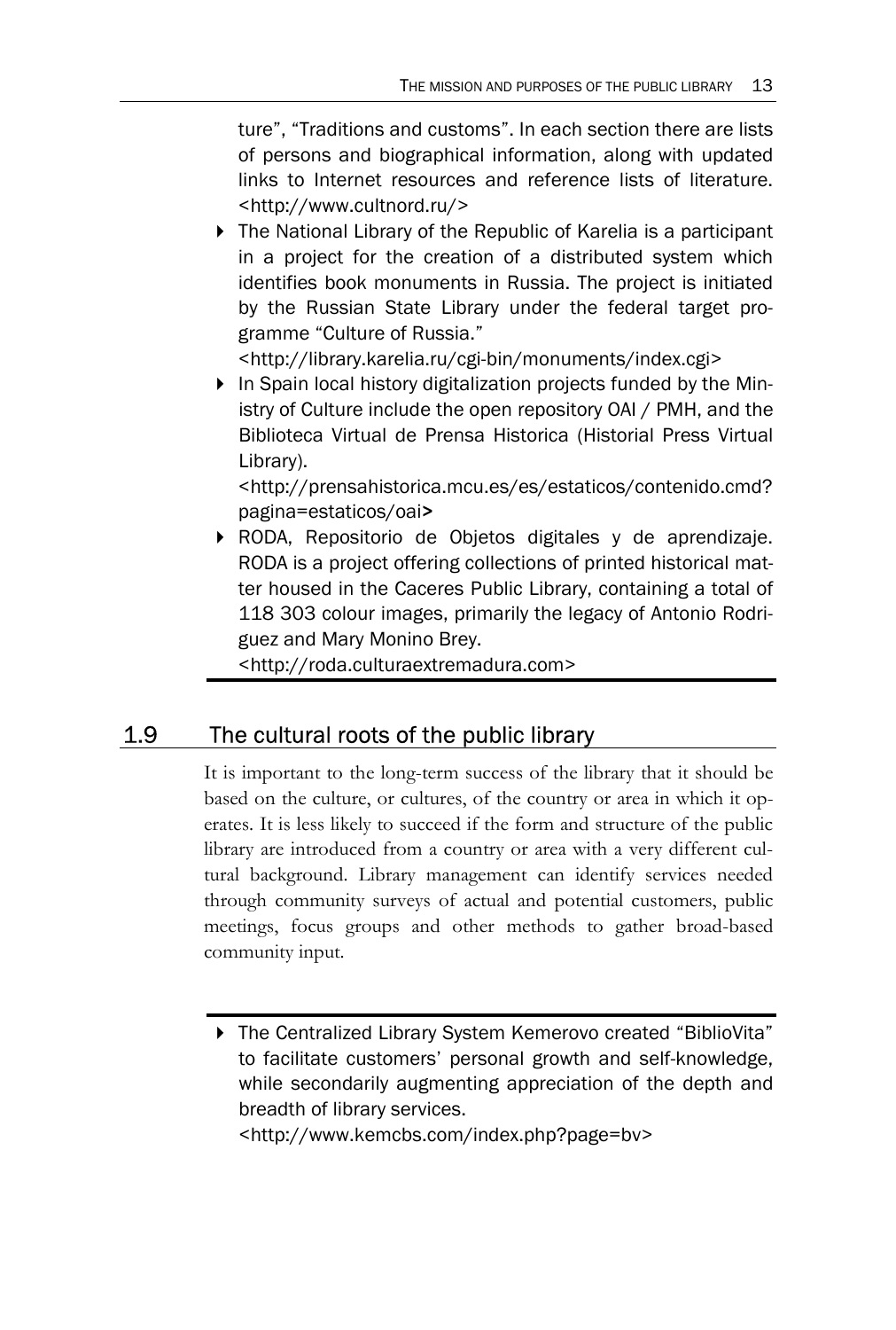▶ The Jacksonville Public Library System, FL, USA, <http://jpl.coj.net/res/sites/historyfl.html> offers collections highlighting the history and heritage of the state and special populations such as the African American residents of the area.

#### 1.10 Libraries without walls

In developing policies to fulfill the role and purpose of the public library the emphasis should be on the services it provides. In meeting the needs of its community the public library will provide a range of services, some of which (for example, large collections of printed material), can be most effectively delivered from a library building. However, there will be many circumstances where it is more effective to provide the service beyond the walls of the library. Examples will vary in different societies but the principle of planning library development from a service rather than a building perspective is important in all public library policy development. The provision of services using information and communications technology (ICT) also presents exciting opportunities to take library and information services direct to the home and the workplace.

A variety of forms of transport are used to deliver services to sparsely populated areas. The provision of library and information services to people unable to visit a library due to physical or sensory disability or lack of transport, for example, ensures that access to these services is available to all at their home or workplace regardless of their circumstances. These 'mobile library' services are sometimes housed in a van or bus, and as stated provide not only books, but additionally multimedia and increasingly often, Internet access. When these provide the latter the vehicles are sometimes named 'infomobiles.'

- The public library service in Chile developed a variety of mobile services including bookmobiles, book boats, book boxes, backpacks and bicycles. The services offer books and cultural activities for all ages and travel across diverse terrains. They also serve rest homes, hospitals and prisons.
- In Catalonia, Spain a network of mobile libraries provides books, multimedia and Internet access.
- The mobile library of Leppävirta, Finland is a library and community multi-service-centre. There is an Internet workstation,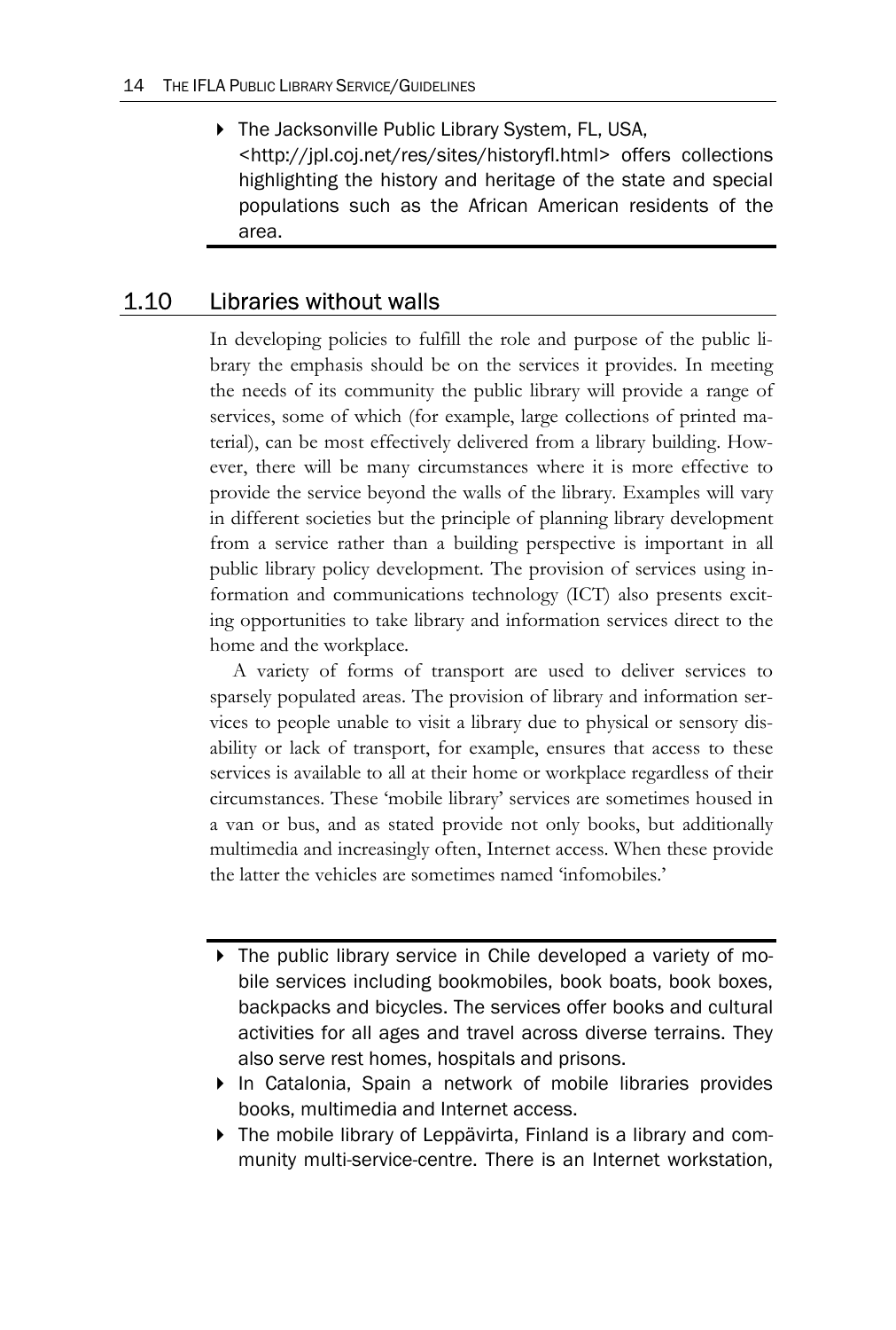healthcare information, stamps for sale, and customers can have medicine, shopping, laundry or heavier mail transported to their home by the mobile library. Customer research prior to building the mobile unit indicated what kind of services the elderly desired.

- Gold Coast City Council, Australia, was the first mobile library of its kind with three extendable pods providing technology centres for adults and children. <http://www.goldcoast.qld.gov.au/library/t\_library.aspx?pid=
- Bibliobus is the name for the modern mobile library centre, usually providing updated book collections, providing Internet access, specialised databases and audiovisual facilities for local educational and cultural events. The mobile library allows residents of remote rural areas to access information and educational services, helping overcome the digital divide. Bibliobuses are successfully utilised in the UK, USA, Germany, Finland, and Russia.

<http://www.library.ru/3/focus/bibliobus.php>

 In Ethiopia, donkeys "power" bookmobiles, taking books to outlying villages.

<http://www.ethiopiareads.org/programs/mobile>

#### 1.11 Library buildings

7731>

Library buildings play an important part in public library provision. These should be designed to reflect the functions of the library service, be accessible to all in the community and be sufficiently flexible to accommodate new and changing services. They should be located close to other community activities, for example, shops and cultural and transportation centres. Wherever possible the library should also be available for community use, for example, for meetings and exhibitions and in larger buildings for theatrical, musical, audiovisual and media performances. A well used public library will make a significant contribution to the vitality of an urban area and be an important learning and social centre and meeting place, particularly in scattered rural areas. Librarians should, therefore, ensure that library buildings are used and managed effectively to make the best use of the facilities for the benefit of the whole community.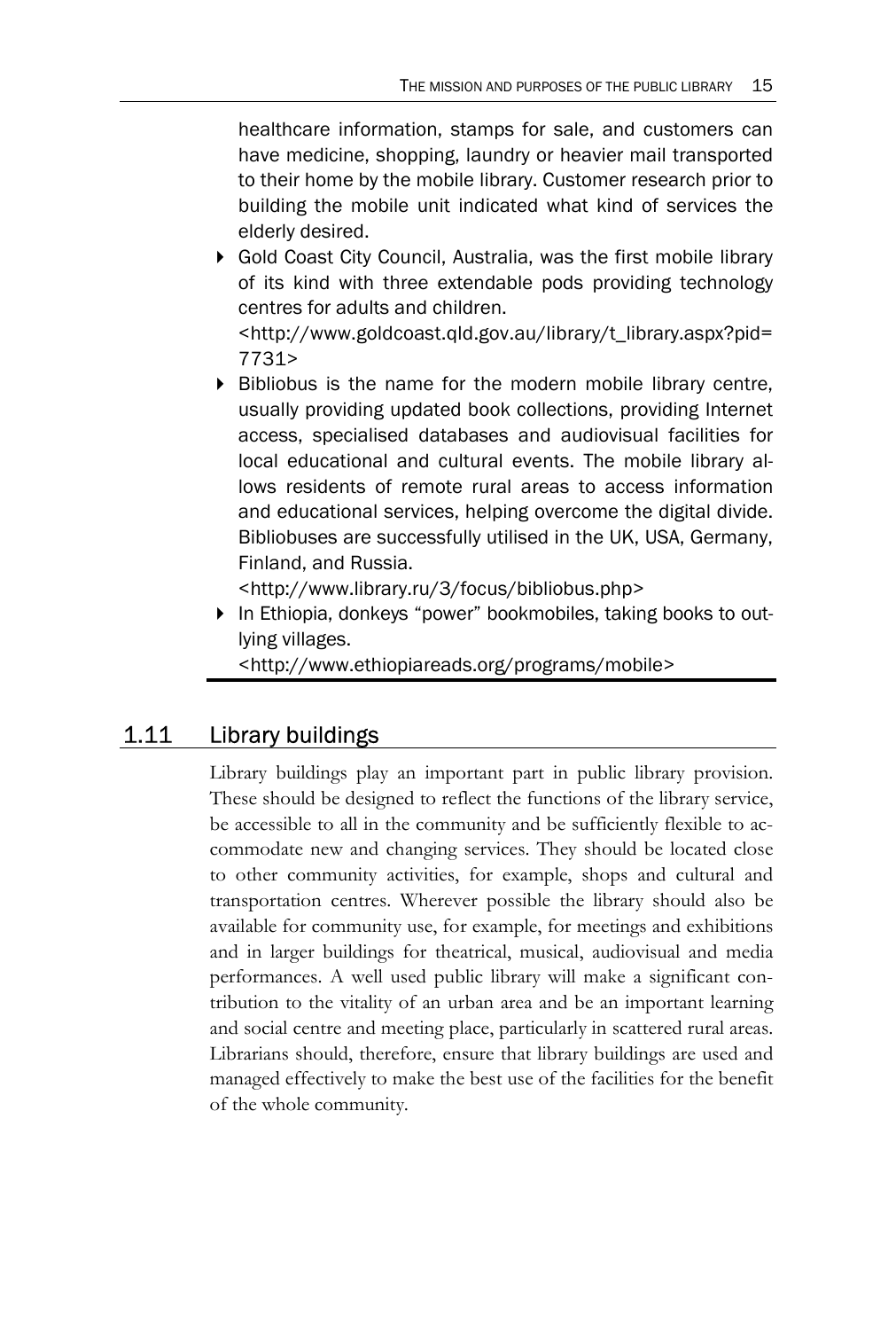- $\triangleright$  The Turku main library in Finland embodies  $2^{1st}$  century architecture which enhances new innovative concepts for the library services provided. <http://www.turku.fi/Public/default.aspx?nodeid=12503&cul ture=en-US&contentlan=2>
- Hjørring Central Library is described as Denmark's premiere example of a 21st century public library, and the 'most spectacular and ultimate library place to be.' <http://splq.info/issues/vol41\_4/07.htm>
- The new public library building in Kolding, Denmark is situated close to the city centre with a unique view 'to the lake and former castle Koldinghus.' With its transparency, open spaces and light wooden interiors it represents the minimalist continuation of the Scandinavian library style.

<http://www.librarybuildings.info/denmark/kolding-library>

 The (more or less) bookless Danish children's library is designed with children very much in mind as well as within the framework of today's knowledge society.

<http://splq.info/issues/vol41\_3/07.htm>

 The Russian Library Association provides a portal, "Library buildings: architecture, design, organisation of space" <http://rba.okrlib.ru/biblioteki/fotogalereya/> offering images of libraries, and building design.

#### 1.12 Resources

To fulfill its roles satisfactorily the public library must have adequate resources, not just when it is established but also on a continuing basis, embracing emerging technologies as these enter society to enable it to sustain and develop services that meet the needs of the local community. This means it should provide materials and services in all formats, up-dated regularly to meet the changing needs of groups and individuals, including newly-published and replacement materials and new information technologies as available and which can be supported. It should also provide adequate levels of staff with appropriate training and sufficient funds to support whatever methods of service delivery are needed for it to meet its vital role in the community. Subsequent chapters identify and provide an understanding of resources for optimal public library service.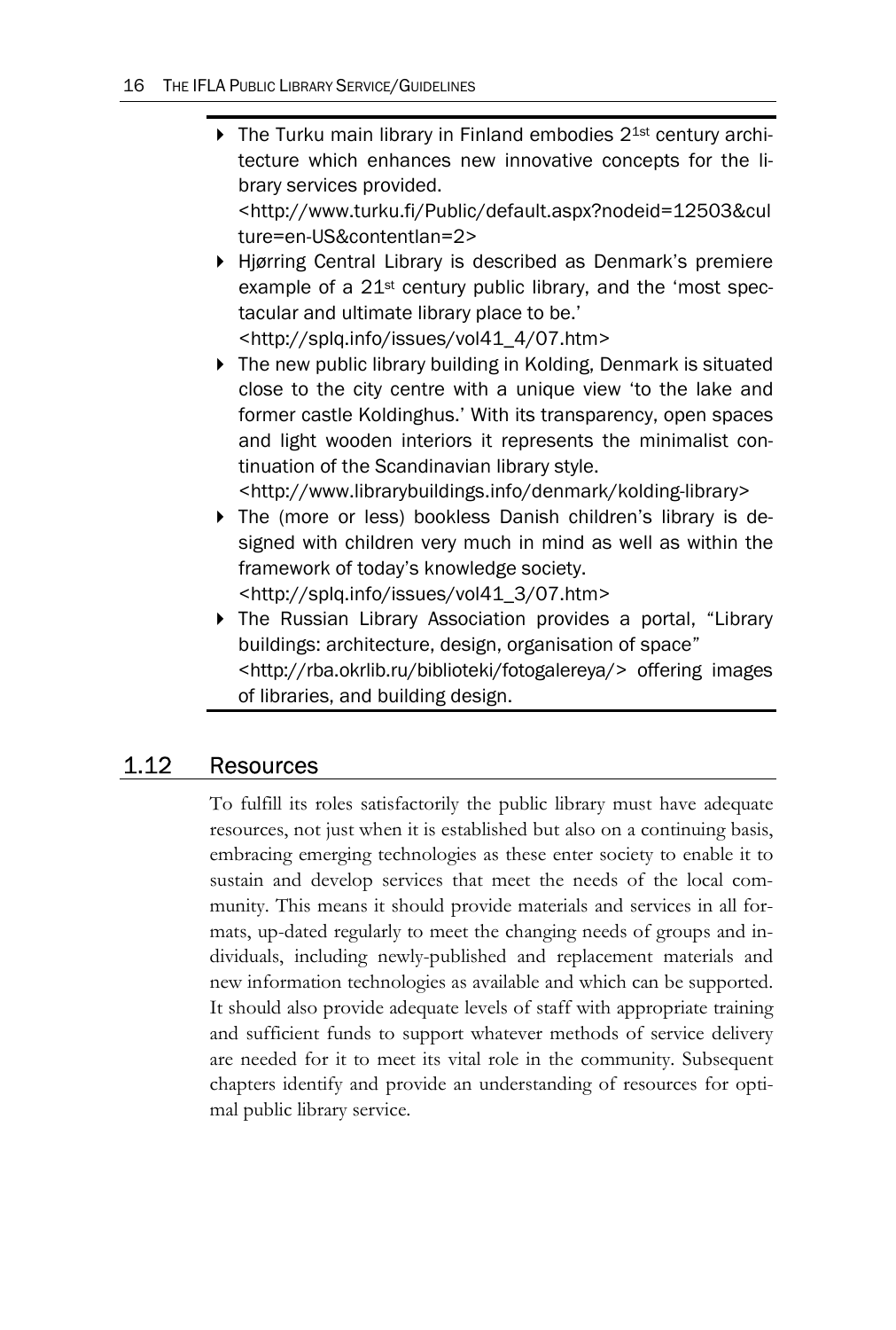#### 1.13 Value of public libraries

It is acknowledged that public libraries provide great value to their communities. Value is often defined by what materials and services libraries provide to the communities. In the past public libraries primarily offered access to printed information, and served as a public social and physical meeting place in the community. In the digitized age the role and value of public libraries has become enhanced by the advent of new information technologies. These may include workstations, increased available bandwidth, and provision of computer training. In some communities today, public libraries are the sole provider of free access to the Internet.

The value of public libraries is often discussed around these service provisions. There have been numerous studies that provide economic modelling (see chapter 6 'The Management of public libraries' for some quantifiable performance indicators.)

- A USA library developed an integrated communications public awareness campaign to promote the value of its services via cable television, public service announcements, Web sites, and an interactive TV programme where viewers may "talk" to a live librarian.
- The first comprehensive Australian study of the value which public libraries bring to their communities is entitled "Libraries Building Communities." The report includes views and ideas gathered from over 10 000 people via online and print surveys and focus groups.

<http://www.slv.vic.gov.au/about/information/publications/ policies\_reports/plu\_lbc.html>

#### **Resources**

Aabø, S. (2005). "The role and value of public libraries in the age of digital technologies." *Journal of Librarianship and Information Science* vol. 37(4), pp. 205-211. (http://lis.sagepub.com/cgi/content/abstract/37/4/205 accessed 1/01/2010).

Berk & Associates, Inc. (2005). The Seattle Public Library Central Library: Economic benefits assessment.

(http://www.spl.org/pdfs/SPLCentral\_Library\_Economic\_Impacts.pdf accessed 30/12/2009)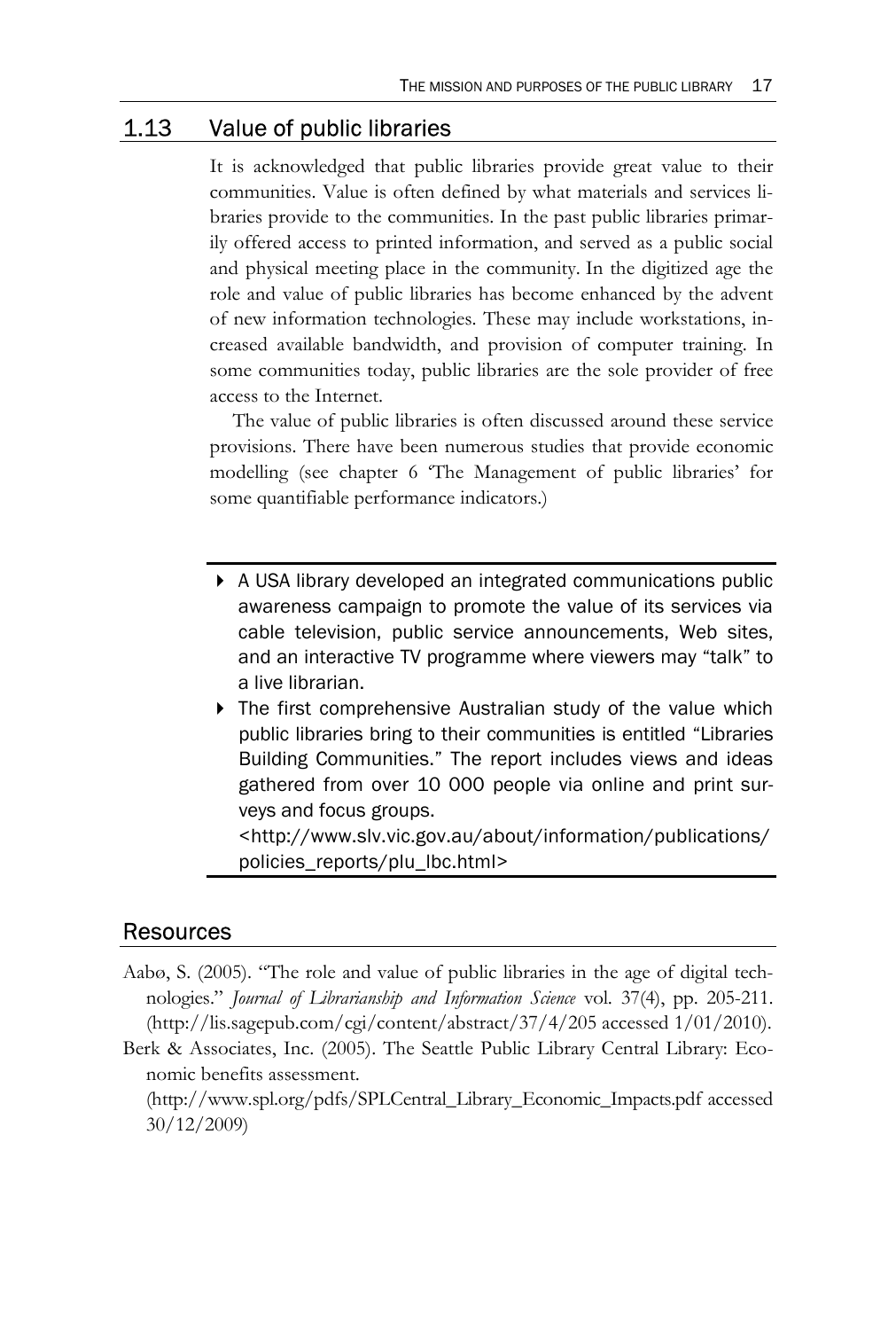Bertelsen, E., and Cranfield, V. (2001). *Act Regarding Library Services*. Copenhagen: Danish National Library.

(http://www.bs.dk/publikationer/english/act/pdf/Act\_reg\_\_library\_ser.pdf accessed 1/01/2010)

Česko. (2003). *Law No. 257/2001 Coll. of 29 June 2001 on Libraries and Terms of Operating Public Library and Information Services (Library Act).* Prague: National Library of the Czech Republic.

(http://knihovnam.nkp.cz/english/sekce.php3?page=04\_Leg/02\_LibAct.htm &PHPSESSID=3658c047e024d207dc073e8bc945a775 accessed 1/01/2010).

- Cologne city. (n.d.). World literature: Library literature in Cologne. (http://www.stadt-koeln.de/5/stadtbibliothek/bibliotheken-archive/literaturwelt/ accessed 1/01/2010).
- Cologne Library Association. (n.d.). Cologne Library Association minibib (kiosk in the park). (http://www.foerderverein-stadtbibliothek-koeln.de/ accessed 1/01/2010)
- Freedominfo.org. (n.d.). Freedominfo.org: The online network of freedom of information advocates. (http://freedominfo.org/ accessed 1/01/2010).
- Goethe-Institut . (n.d.). Sau Paulo Wissen Bibliothek Goethe-Institut: favela projects in Brasil. (http://www.goethe.de/ins/br/sap/wis/bib/deindex.htm accessed 1/01/2010).
- Governo do Estado do Paraná. (n.d.). Projects of the Regional Government of Paraná.

(http://www.cidadao.pr.gov.br/ accessed 1/01/2010).

Hage, C. (2004). *The public library start up guide*. Chicago: American Library Association.

IFLA. (1995). *IFLA/UNESCO Public Library Manifesto*, The Hague: IFLA. (http://www.ifla.org/VII/s8/unesco/manif.htm accessed 1/01/2010).

IFLA. (1999). IFLA/UNESCO School Library Manifesto. (http://www.ifla.org/en/publications/iflaunesco-school-library-manifesto-1999 accessed 1/01/2010).

IFLA. (2002). The IFLA Internet Manifesto. (http://www.ifla.org/publications/the-ifla-internet-manifesto accessed 1/01/2010**).**

- Kekki, K., Wigell-Ryynänen, H. (2009). Finnish Public Library Policy 2015. National strategic areas of focus. Publications of the Ministry of Education. (http://www.minedu.fi/OPM/Julkaisut/2009/kirjasto\_ohjelma.html?lang=en accessed 1/01/2010).
- Larsen, J., and Wigell-Ryynänen, B. (2006). *Nordic public libraries in the knowledge society*. København : Danish National Library Authority.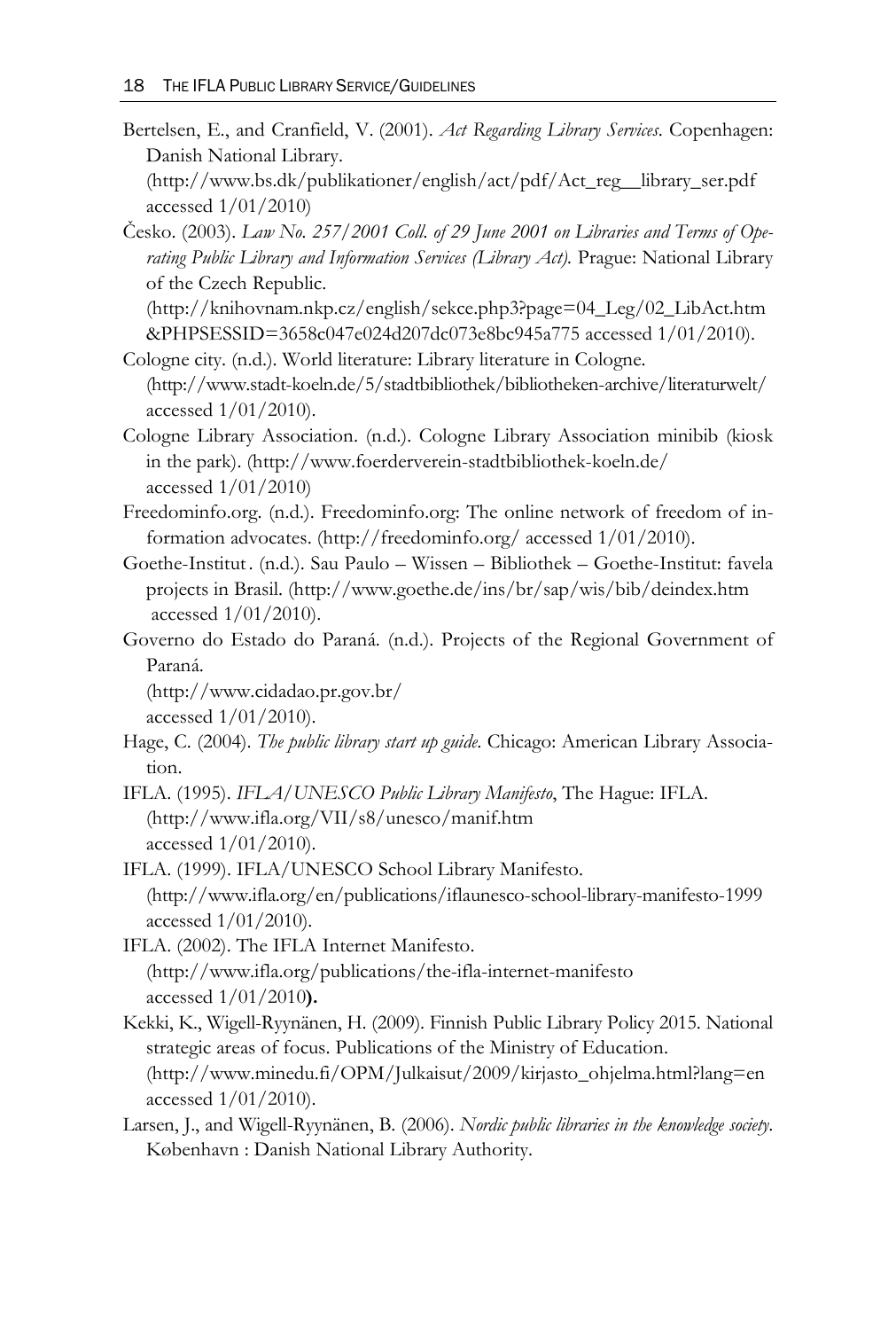(http://www.bs.dk/publikationer/english/nnpl/pdf/nnpl.pdf accessed 1/01/2010)

- Latimer, K., and Niegaard, H. (2007). *IFLA library building guidelines: Developments & reflections*. München: K.G.Saur.
- Levin, Driscoll & Fleeter. (2006). Value for money: Southwestern Ohio's return from investment in public libraries. (http://9libraries.info/docs/EconomicBenefitsStudy.pdf accessed 1/01/2010)
- Library Council of New South Wales, J.L. Management Services, and State Library of New South Wales. (2008). *Enriching Communities: The Value of Public Libraries in New South Wales*. Sydney: Library Council of N.S.W.
- Maine State Library. (n.d.). Library use value calculator. (http://www.maine.gov/msl/services/calculator.htm accessed 1/01/2010).
- Mattern, S. (2005). *Public places, info spaces: creating the modern urban library*. Washington: Smithsonian Books.
- MD Brasil Ti & Telecom. (n.d.). MD Brasil Ti & Telecom: Sao Paulo, Brazil favela "Monte Azul" (www.monteazul.com.br accessed 1/01/2010) LINK BROKEN 5.25.2010
- Pestell, R., and IFLA Mobile Libraries Round Table. (1991). *Mobile library guidelines*. Professional report #28. The Hague: IFLA. (Currently being revised)
- Romero, S. (2008). *Library Architecture: Recommendations for a comprehensive research project*. Barcelona: Colegio de Arquitectos de Catalunya.

SirsiDynix (n.d.). SirsiDynix Institute. (http://www.sirsidynixinstitute.com accessed 1/01/2010)

- State Library of Queensland. (n.d.) Standards and guidelines. (http://www.slq.qld.gov.au/info/publib/build/standards accessed 1/01/2010)
- Thorhauge, J. (2002). *Danish Library Policy: A Selection of Recent Articles and Papers*. Biblioteksstyrelsen. Copenhagen: Danish National Library Authority. (http://www.bs.dk/publikationer/english/library\_policy/pdf/dlp.pdf accessed 1/01/2010).
- Urban Libraries Council and The Urban Institute. (2007). Making cities stronger: Public library contributions to local development. (http://www.urban.org/uploadedpdf/1001075\_stronger\_cities.pdf accessed 1/01/2010)

#### Buildings

Bisbrouck, M. et al (2004). *Libraries as places: Buildings for the 21st century*. IFLA Publications Series 109. Munchen: K.G. Saur.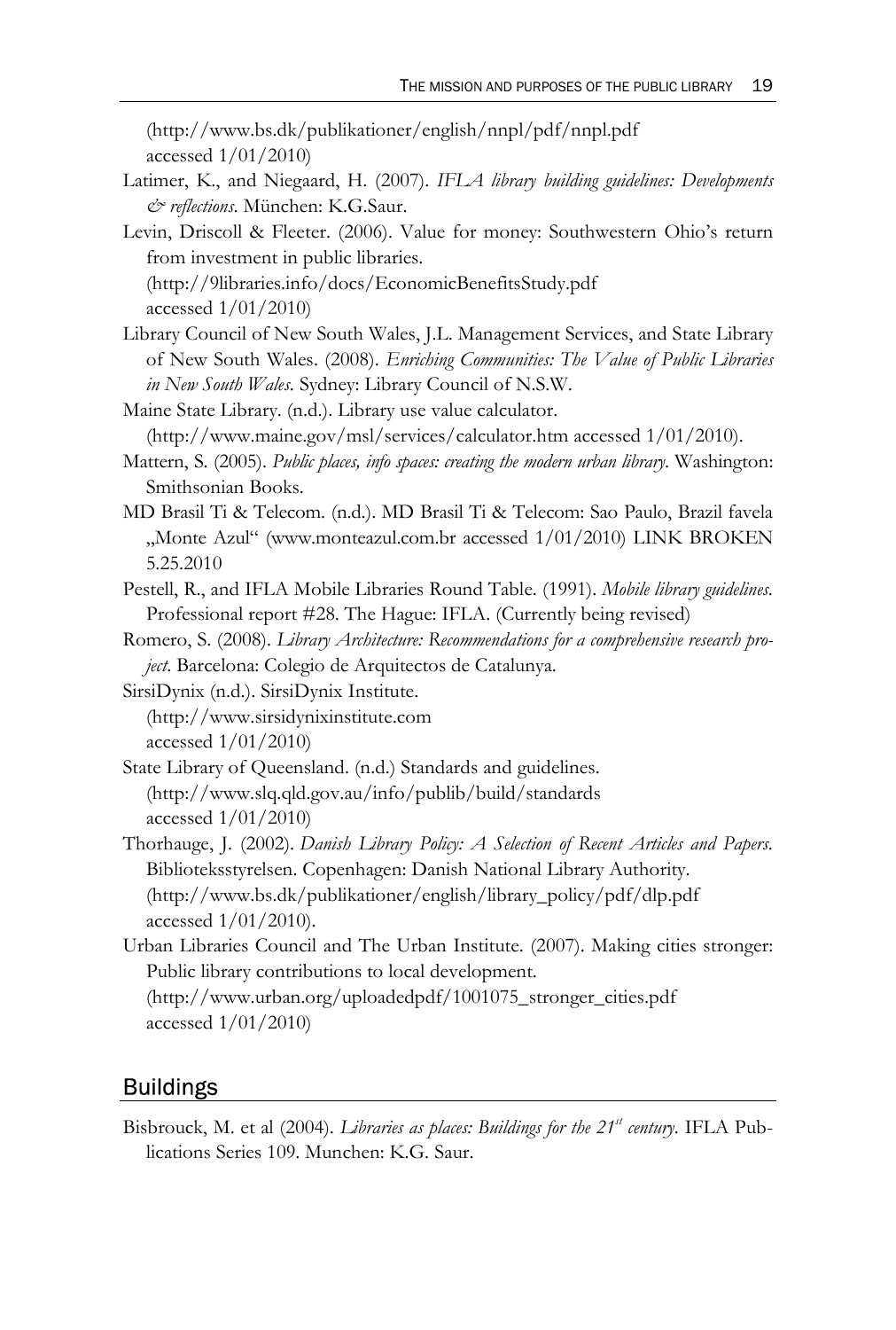- Bryan, C. (2007). *Managing facilities for results: optimizing space for services.* Chicago: American Library Association.
- Dewe, M., (2006). *Planning public library buildings: concepts and issues for the librarian*, Aldershot, England: Ashgate.
- Hauke, P. (2009). *Bibliotheken bauen und ausstatten*. Bad Honnef: Bock + Herchen. (http://edoc.hu-berlin.de/oa/books/ree8FL3pymekE/PDF/25Gh3UywL6dIY. pdf)
- IFLA Section on Library Buildings and Equipment, *Intelligent library buildings*: *proceedings of the tenth seminar of the IFLA Section on Library Buildings and Equipment, The Hague, Netherlands, 24–29 August, 1997*, Marie-Françoise Bisbrouck and Marc Chauveinc (eds), IFLA Publication – 88, Munich, K. G. Saur, 1999
- Koontz, C.M. (1997). *Library Facility Siting and Location Handbook*. Westport, CT: Greenwood Press.
- Latimer, K., and Niegaard, H. (2007). *IFLA library building guidelines : developments & reflections*. Munich: K. G. Saur.
- Niegaard, H., Schulz, K., and Lauridsen, J. (2009). *Library Space: Inspiration for building and design*. Copenhagen, Danish National Library Authority.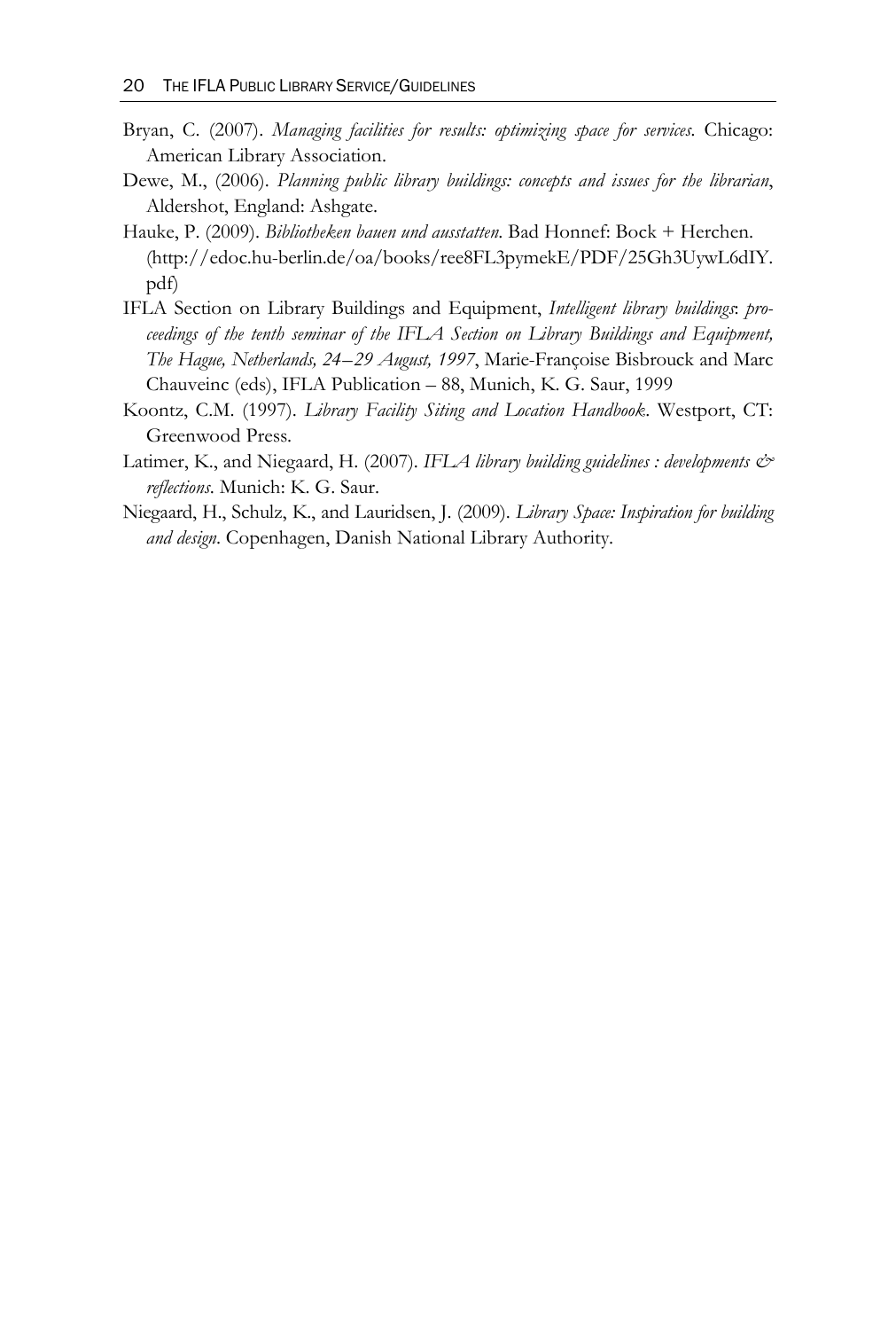$\boldsymbol{Z}$ 

## The legal and financial framework

'The public library is the responsibility of local and national authorities. It must be supported by specific legislation and financed by national and local governments. It has to be an essential component of any long-term strategy for culture, information provision, literacy and education.'

(*IFLA/UNESCO Public Library Manifesto*, 1994)

#### 2.1 Introduction

Public libraries are a community agency providing access at the local level to a range of knowledge and information for the benefit of the individual and society as a whole. In order to maintain the level of service required to fulfill their functions public libraries should be supported by legislation and sustained funding.

#### 2.2 The public library and government

There are many different models of the relationship between public libraries and government. Equally, the laws that govern their activities and funding arrangements are varied and complex. In different countries, provinces, regions, states or municipalities are, either in whole or in part, responsible for library services. As public libraries are a locally based service, local government is often the most appropriate place in the government structure. However, in some countries public libraries are provided at a regional or state level and the national library sometimes has responsibility for providing the public library service. There are instances of two or more levels of government co-operating in the provision of the service.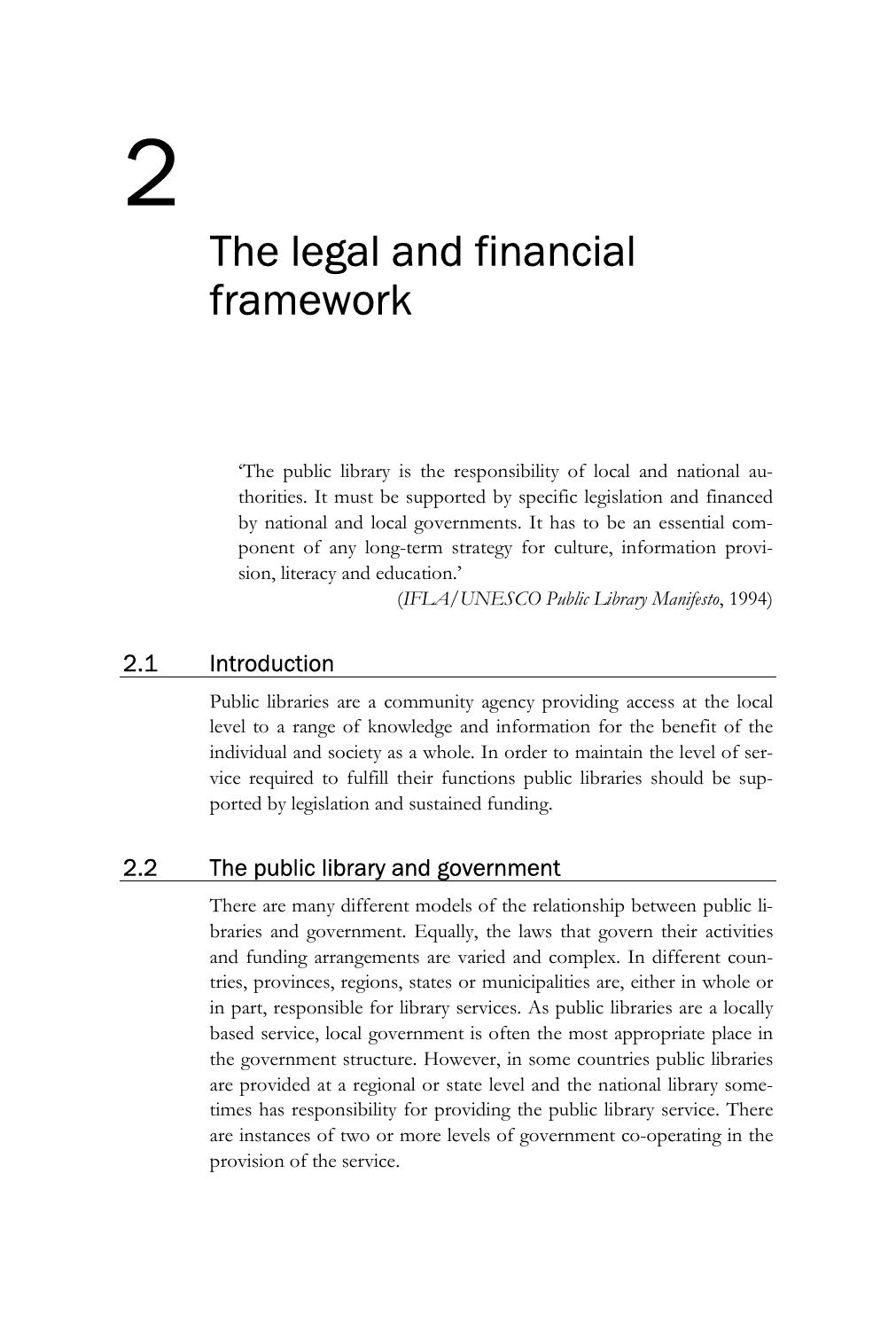- ▶ The Estonian Public Libraries Act (1998) detailed the responsibilities of each level of government. It states that the public library is established by the local government body, and that the county or city library is responsible for the co-ordination of library service, interlibrary loans and book mobiles. The local authority is responsible for employees' wages but the funding of library materials is shared between the local authority and the state.
- State Library of Queensland, Australia produced guidelines and standards for Queensland public libraries designed to enhance current practices and to provide achievable goals for public libraries in Queensland (see Appendix 6). <http://www.slq.qld.gov.au/info/publib/build/standards>
- Association of Regional Library Consortium (ARBICON) in Russia was established to coordinate library activities and improve the quality of services by modernizing the management of resources through the merger of library consortia. <http://www.arbicon.ru/>

#### 2.2.1 Alternative structures

In some countries, although the local authority has nominal responsibility for the public library, it does not have the required funds. Therefore, non-governmental organisations or private foundations undertake the practical operation of the public library services. However, to ensure sustained development and its role in the information network, the public library should be closely related to and funded by the appropriate level of government. The eventual aim should be to bring public libraries into the formal government structure operating under national legislation and with appropriate levels of funding.

 Argentina established public libraries and provided these through non-governmental organisations, or organised communities regulated by national legislation.

#### 2.2.2 National information policies

In order to make the most effective use of available library and information resources, and take full advantage of the opportunities offered by the development of digital information sources, many coun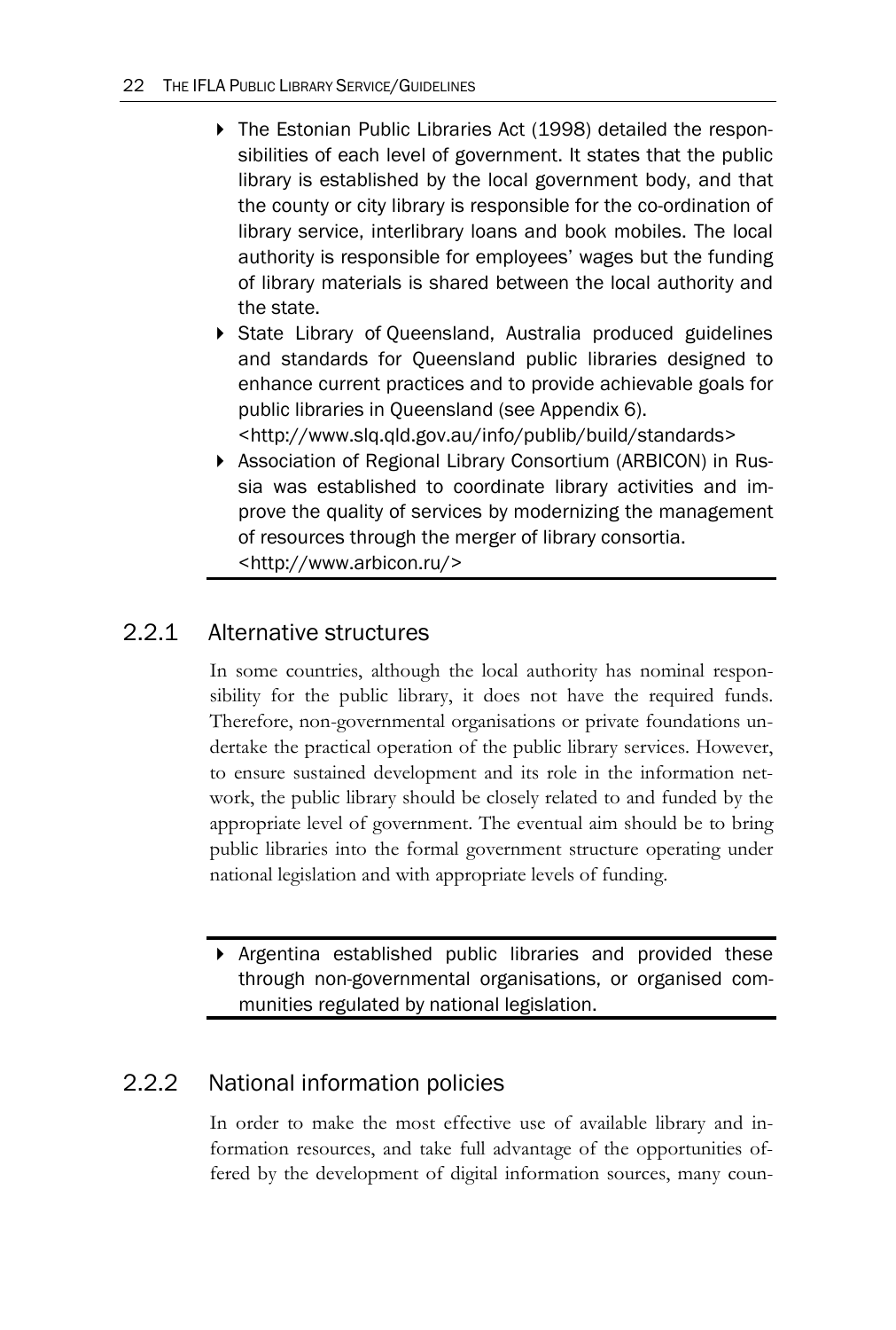tries are developing national information policies. Public libraries should be a key element in such policies and public librarians should ensure they are fully involved in their development.

▶ The CePSE, [Central de Préstec I Serveis Especials] Delivery Center and Special Support Services, focuses its mission on providing services and a professional collection, to ultimately improve the practices and procedures of public and school libraries in Catalonia, Spain. <http://cultura.gencat.cat/cepse>

#### 2.2.3 E-Government services

E-Government (E is for electronic) strives to engage citizenry in government in a user-centred manner, and thus develop quality government services and delivery systems that are efficient and effective via new technologies. User-centred E-Government suggests that governments will provide services and resources tailored to the actual service and resource needs of users, including citizens, residents, government employees, and others. A key issue for libraries is that citizen-centred E-Government services may be tasked to local libraries. Public libraries are often identified as optimal partners for provision of E-Government services as they are the most logical public point of access. Additional funds from government should be sought for provision of these services. Adequate equipment, connections, and trained staff with appropriate expertise are necessary.

It is a public library's role to provide public service. Yet in the E-Government scenario public libraries are sometimes not prepared or forewarned of government closures and elimination of in-person citizen services, with these being transferred to the web. Therefore preparation and policies must be in place as to if or how the library will provide these government services within its mission and available resources. It is recommended to examine staff expertise and current government partnerships to assure optimal preparation is in place for this seemingly inevitable trend occuring in communities.

 The Pasco Public Library Cooperative in FL, USA, has a dedicated E-Government librarian, along with special sections of the library's website that focus on E-Government. For example, the "Online Government Services" page offers most-requested,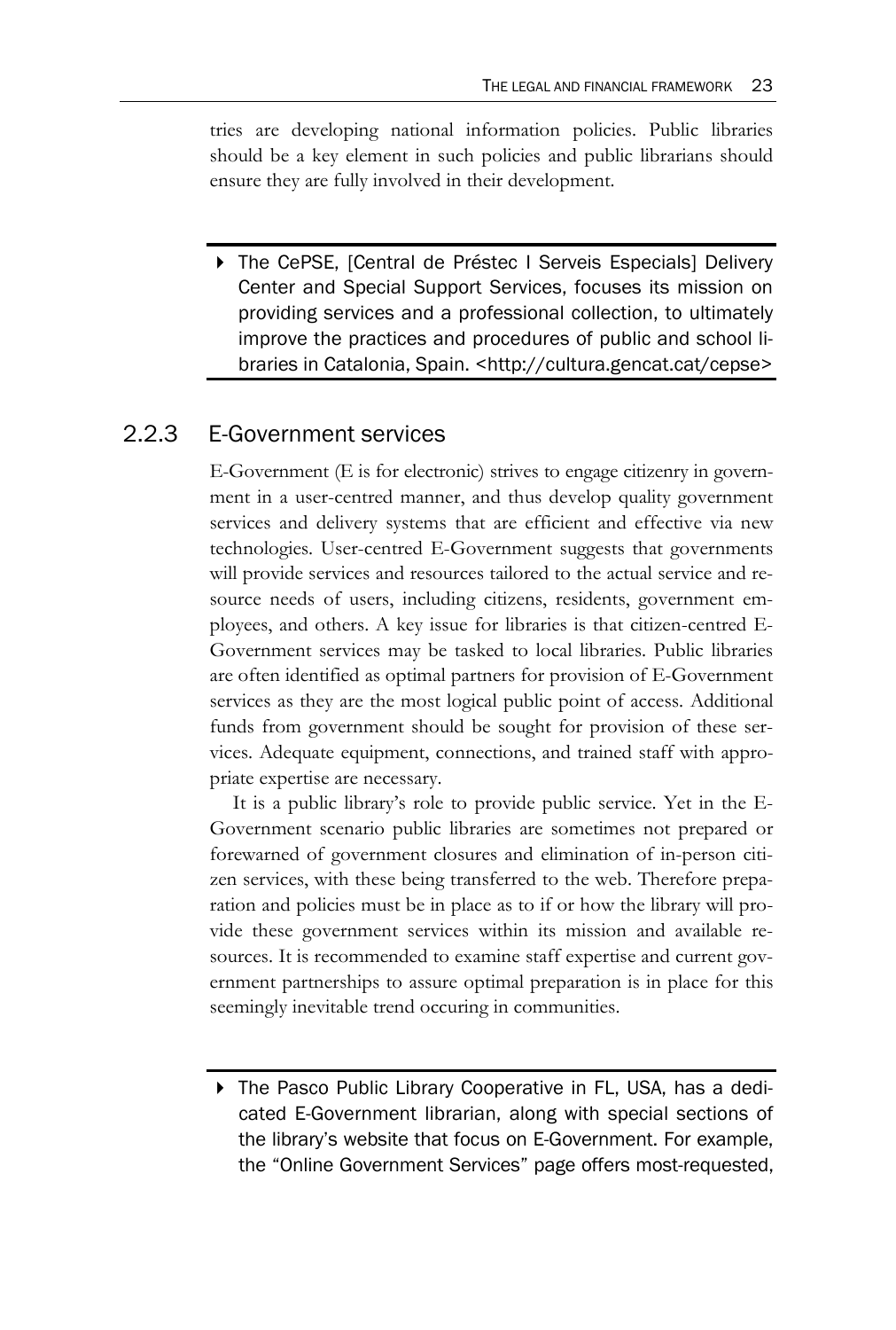local government, city and municipality, state, and federal government services. <http://pascolibraries.org/>

▶ The New Jersey State Library, USA, developed a website to assist residents through difficult economic times. The website offers work, financial, housing, health, parental, and senior tools. Each tool offers links to further E-Government information related to that topic. <http://gethelp.njlibraries.org/>

#### 2.3 Public library legislation

The establishment of public libraries should be based on legislation, which assures their continuance and place in the government structure. Public library legislation takes various forms. In some countries or regions the legislation is specific to public libraries whereas in others it is part of wider legislation which includes different types of libraries. Public library legislation is also varied in its provisions. It can be simple, allowing the establishment of public libraries but leaving standards of service to the level of government directly responsible for the library, or more complex, with specific detail on what services should be provided and to what standard.

Because governmental structures vary so much in different countries the form and detail of public library legislation is also likely to vary significantly. However, legislation governing public libraries should state which level of government is responsible for provision and how they should be funded. It should also place them in the framework of libraries in the country or region as a whole.

- Mexico and Venezuela have specific public library legislation whereas in Colombia and Brazil legislation on information services includes references to public libraries.
- The Finnish Library Act (1998) stipulates that the public library should be provided by the municipality, either independently or in co-operation with other public libraries, that public libraries should co-operate with other types of libraries and that the municipality should evaluate the library and information services that it provides (see Appendix 2).
- The Constitution of the Republic of South Africa 1996 provided the constitutional framework for the provision of library and information services in South Africa. It lists 'libraries other than national libraries' as an area of exclusive provincial legis-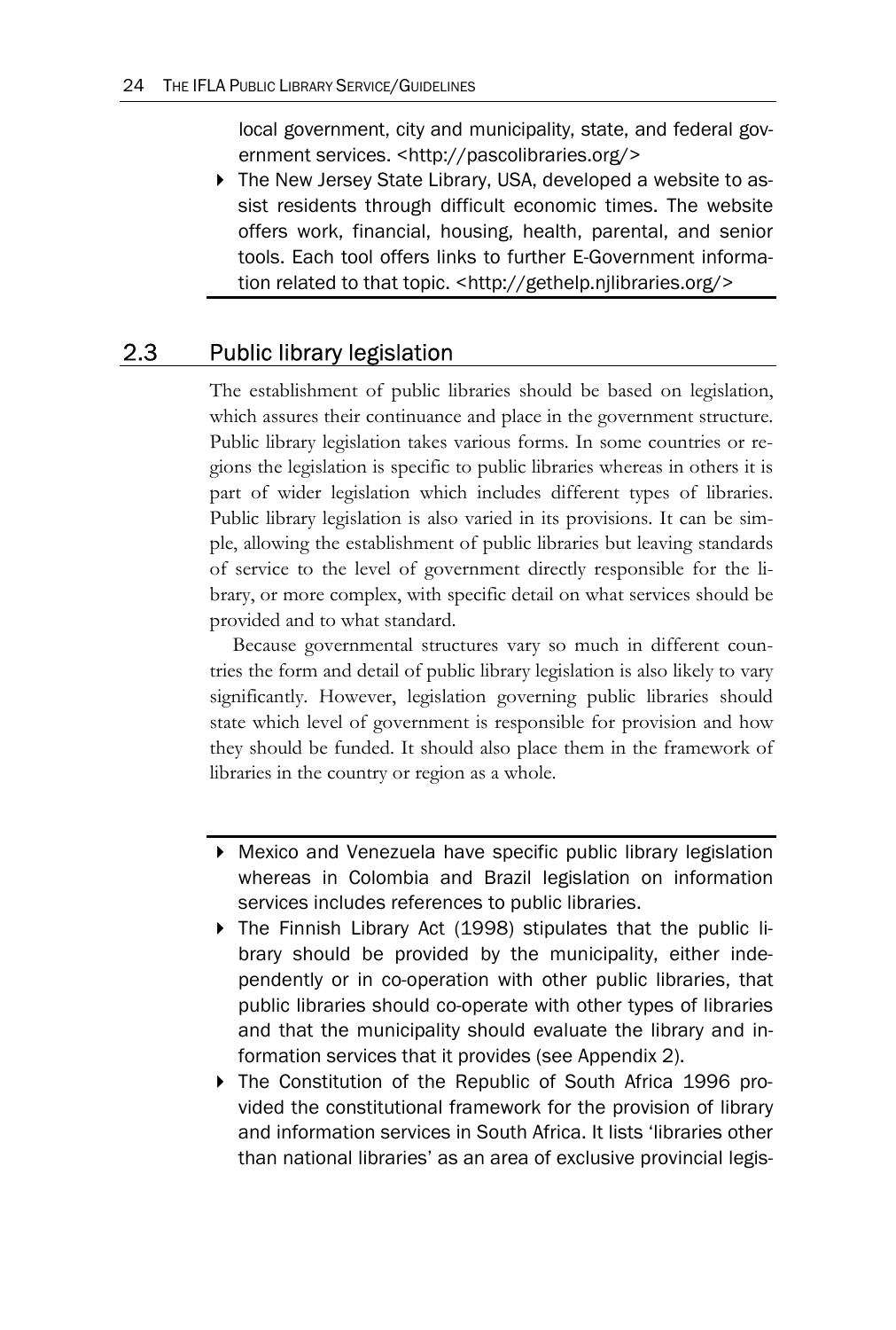lative competence. It is, therefore, a provincial responsibility to develop the legislative framework in which library and information services can be provided.

- In Armenia, local authorities have responsibility for the financing and maintenance of public libraries. The Law on Local Self-Government defined their obligations for maintaining and developing public libraries.
- In the Russian Federation, there are two laws relating to libraries at the federal level, the Library Act and the Legal Deposit Copy Act. These were not concerned solely with public libraries though most of the Library Act is devoted to them.
- The Italian Constitution gives Regions the control of public libraries established by municipalities and provinces. Some Regions issued Library Acts in order to regulate co-operation between libraries and other information, documentation, cultural and educational agencies and to set quality standards.
- Guidelines on library legislation and policy in Europe were issued by the Council of Europe and EBLIDA (European Bureau of Library, Information and Documentation Associations).

# 2.3.1 Related legislation

Public libraries are subject to a range of legislation apart from the specific legislation relating to them. This can include legislation on financial management, data protection, health and safety and staff conditions and there are many other examples. Library managers should be aware of all legislation affecting the operation of the public library.

They should also be aware of global trade negotiations, which can result in policies and agreements, which could have a serious impact on public libraries. In such cases librarians should take every opportunity to bring the effect of such policies on public libraries to the notice of the public and politicians.

# 2.3.2 Copyright

Copyright legislation, especially that relating to electronic publications, is of particular importance to public libraries. It is constantly subject to amendment and review and librarians should keep up-to-date with the legislation in relation to all media. Librarians should promote and support copyright legislation, that achieves an equitable balance between the rights of creators and the needs of users.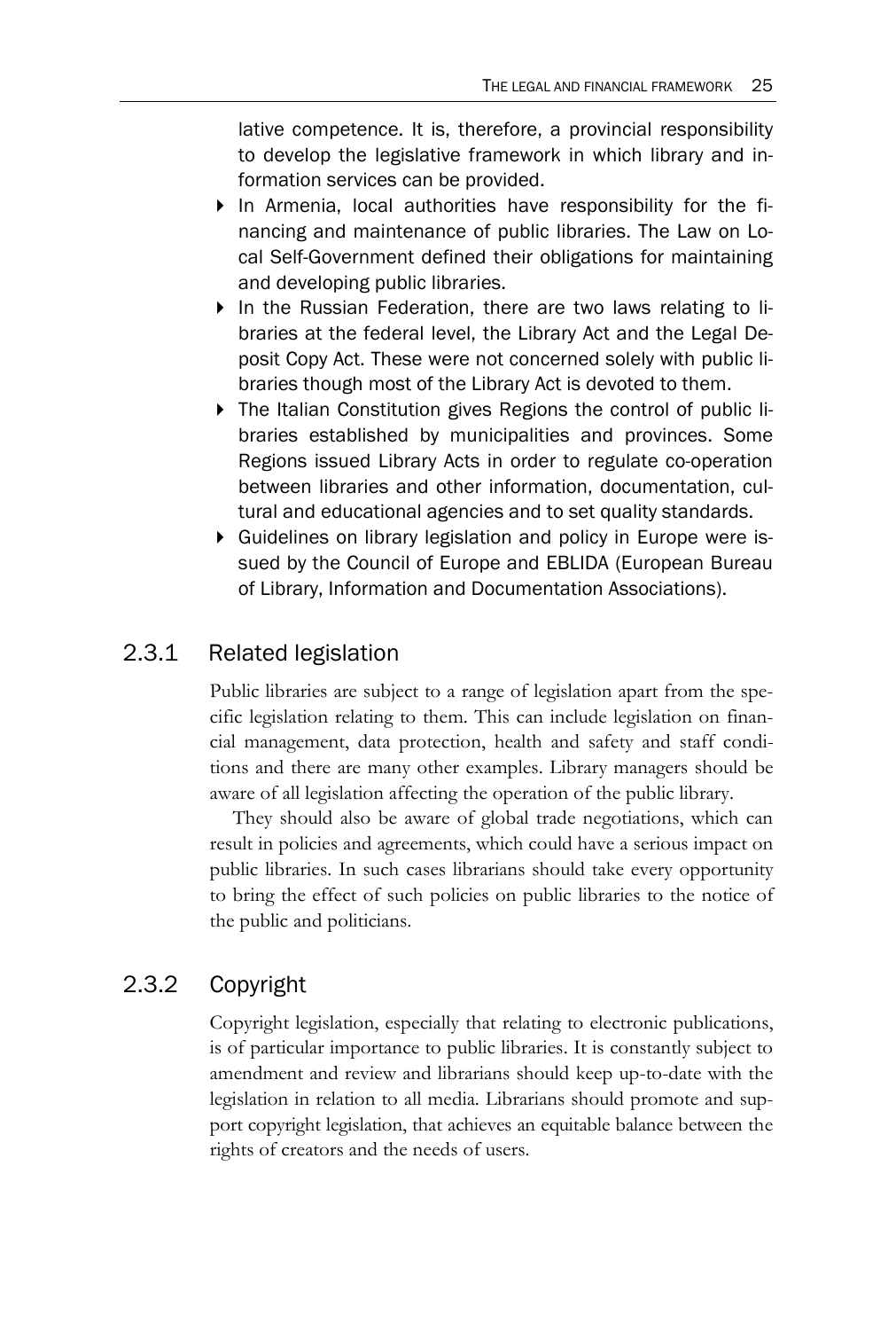▶ In the Czech Republic the library association SKIP, acting on its own initiative, participated in the preparation of copyright legislation. After discussions with the Ministry of Culture and the Cultural Committee of the Czech parliament, changes beneficial to libraries were introduced.

# 2.3.3 Public lending right

In some countries, public lending right legislation has been introduced which provides a payment to authors and others involved in the creation of a book, related to its provision in, and loan from, public libraries. It is important that funds for payment of public lending right should not be taken from libraries' funds for the purchase of materials. However, public lending right (PLR), if separately funded, does provide support for authors without affecting public libraries' budgets. In some schemes it can also provide useful statistics on the loans of books by specific authors. Librarians should participate in the development of public lending right schemes to ensure they are not financed from library budgets.

▶ The Danish government provides funds for PLR payments to Danish authors, translators, artists, photographers and composers who contribute to a printed work. This is defined as cultural support.

<http://www.bs.dk>

 In Australia, the PLR is administered by the Department of the Environment, Water, Heritage and the Arts to make payments to eligible Australian creators and publishers on the basis that income is lost from the availability of their works in public lending libraries. The PLR supports the enrichment of Australian culture by encouraging the growth and development of Australian writing and publishing.

 <http://www.arts.gov.au/books/lending\_rights/public\_lendin g\_right\_-\_guidelines\_for\_claimants>

#### 2.4 Funding

Adequate levels of funding are crucial to the success of a public library in fulfilling its roles. Without sufficient levels of funding over the longterm it is impossible to develop policies for service provision and make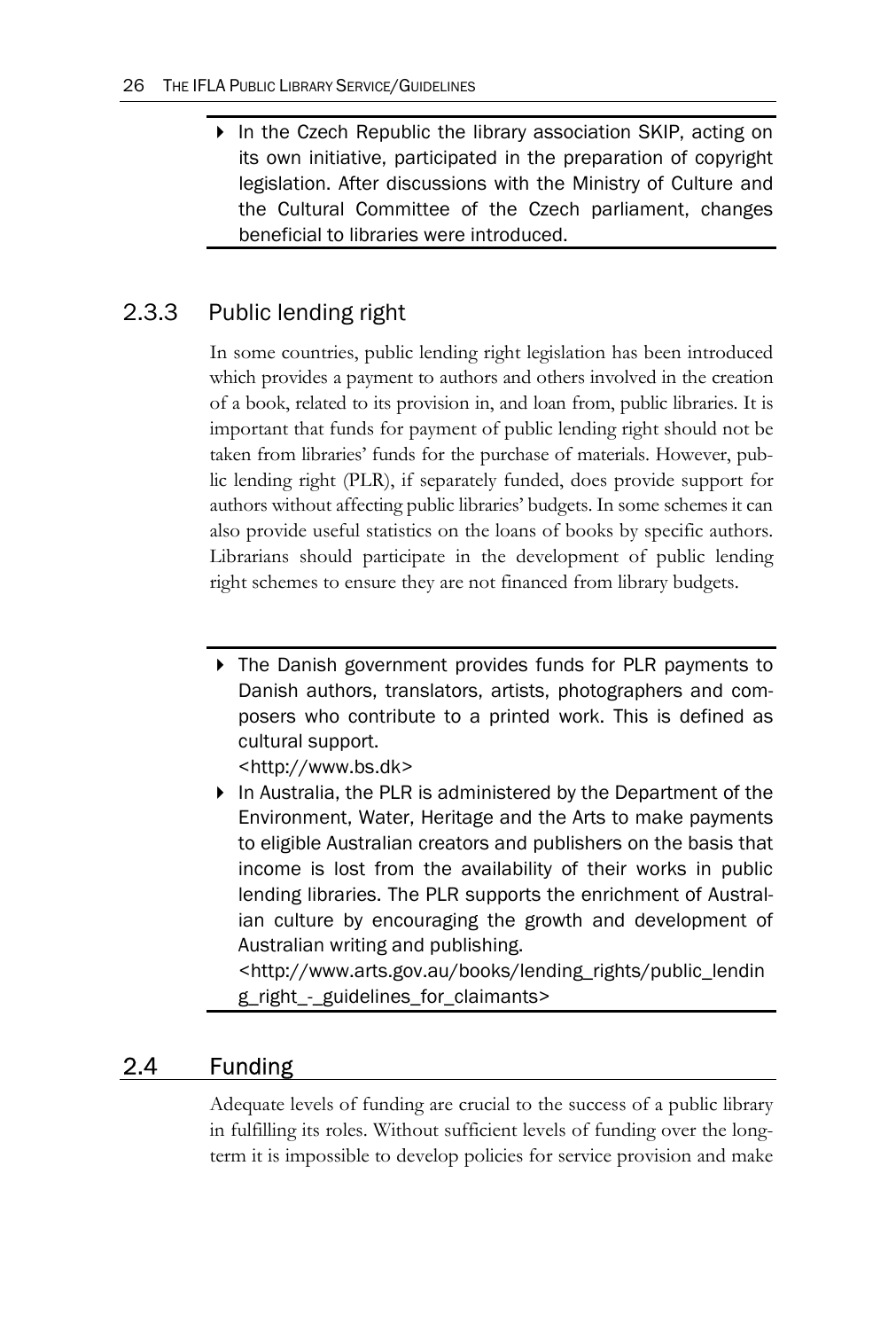the most effective use of available resources. This can be seen in a number of examples: a new library building without adequate funds to maintain it, collections of new books with no money for their replacement and computer systems without funds to maintain and update them. Funding is required not only when a public library is established, but should also be sustained on an assured and regular basis and funding needs made known to community customers.

- A USA library offers a calculator to answer, "What is your library worth to you? How much would you pay out-of-pocket for your library services?"
	- <http://www.maine.gov/msl/services/calculator.htm>
- The Queensland State Government via the State Library of Queensland outlines the obligations of the provision of a free public library.

<http://www.slq.qld.gov.au/\_\_data/assets/pdf\_file/0017/12 2048/SLQ\_-\_Service\_Level\_Agreement\_-\_September\_2008. pdf>

- Vladimirskaya Region Universal Scientific Library developed a manual "Paid Services in the Municipal Libraries." <http://www.library.vladimir.ru/load/metod\_03.doc> Examples of annual reports are published on the library website. <http://slib.admsurgut.ru/inf13.htm>
- Central City Children's Library of Kemerovo conducts annual public meetings with readers <http://www.okrlib.ru/chitatelyam/biblioteka\_kak\_ona\_est/> to report the work and accomplishments of the libraries, introduce upcoming activities, and share customer data. These reports help substantiate library expenditures.

## 2.4.1 Priorities

A public library and the services it provides is a long-term investment on behalf of the community and should be funded appropriately. It is recognised that even in the wealthiest of societies it may not be possible to provide appropriate levels of funding for every service requirement. It is vitally important, therefore, that service development should be conducted on a planned basis with clear priorities. This process is necessary whatever level of funding is available to the library service. To determine strategic planning and the maintenance of agreed priorities,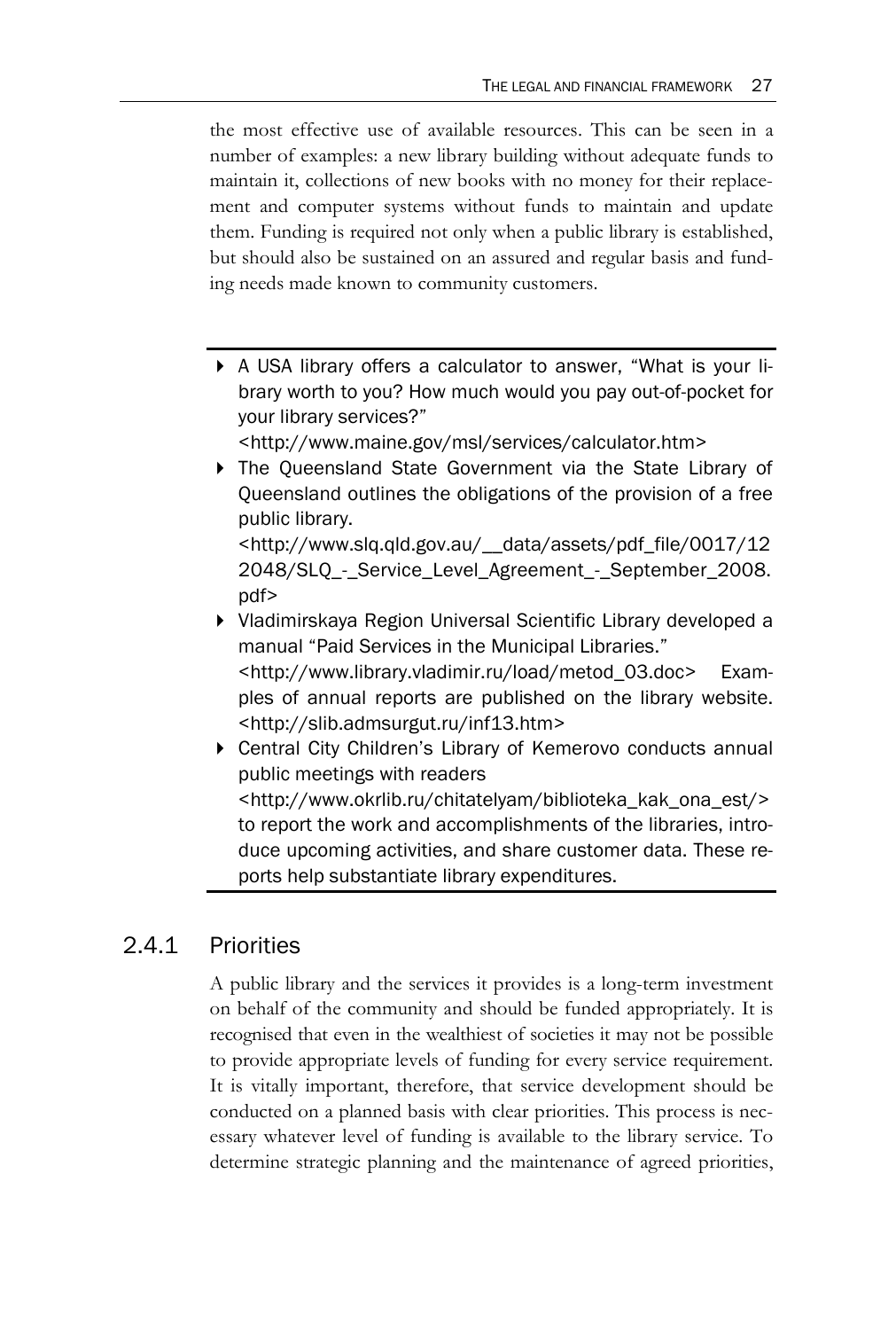written policy statements should be developed for services. These should be reviewed at regular intervals and revised where necessary.

#### 2.4.2 Partnerships & collaborations

No public library, however large and well funded, can meet all the needs of its customers on its own. Participation in partnerships, collaborations, and networks with other libraries and related organisations, and the provision of access to other sources of information, enables the public library to satisfy the information needs of its users by increasing the range of available resources.

 Queens Borough Public Library, NY, USA, is collaborating with the Brooklyn Children's Museum and the San Francisco, CA, Exploratorium, to bring museum exhibits into the children's room. The project *Science in the Stacks* seeks to better facilitate hands-on learning of science, math and technology, and make available relevant materials to young customers and their parents in a community where as many as 97 languages are spoken.

<http://www.queenslibrary.org/>

## 2.4.3 Sources of funding

A number of sources of funding are used to finance public libraries but the proportions of funding from each source will vary depending on local factors in each country.

The primary sources are:

- taxation at local, regional or central level
- block grants from central, regional or local level.

Secondary sources of income may include:

- donations from funding bodies or private individuals
- revenue from commercial activities, e.g., publishing, book sales, sale of works of art and handicrafts
- revenue from customer fees, e.g., fines
- revenue from charges to customers for individual services, e.g., photocopying and printing facilities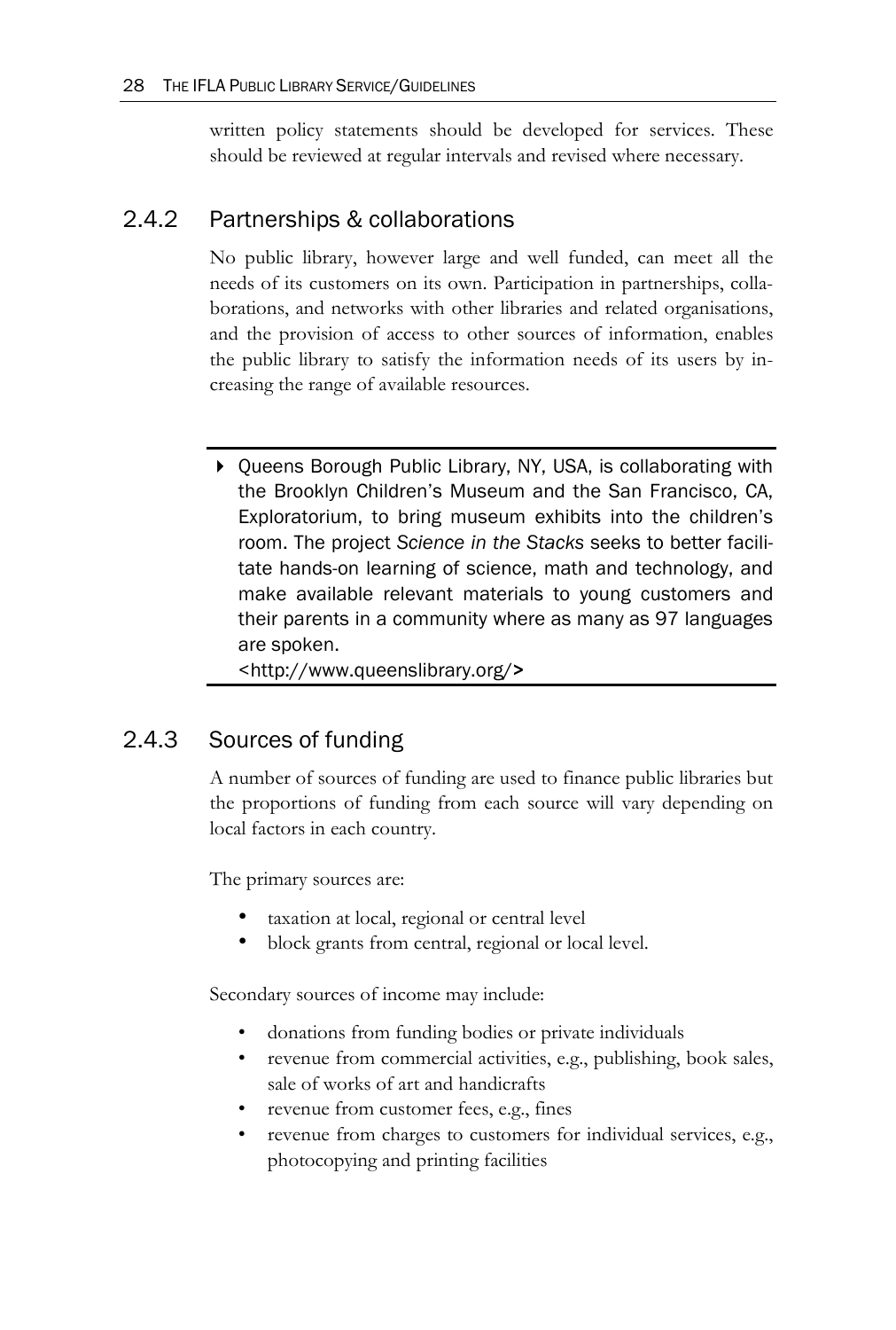- sponsorship from external organisations
- lottery funds for specific initiatives.

#### 2.4.4 Charging the customer

The *IFLA/UNESCO Public Library Manifesto* states: 'The public library shall in principle be 'free of charge'. Charging customers for services and membership should not be used as a source of revenue for public libraries, as it makes the ability to pay a criterion in determining who can use a public library. This reduces access and therefore breaches the fundamental principle that the public library should be available to all. It is recognised that in some countries subscriptions to join the library or charges for specific services are levied. Such charges inevitably deny access to those unable to afford them. They should be seen as an interim situation and not as a permanent feature of public library funding.

It is common in some countries to ask customers to pay a fee or fine when keeping an item after it is due for return to the library. This is sometimes necessary to ensure that items are kept in circulation and not retained for a long time by one customer. The fine should not be set at a level that would deter anyone from using the library. Charges are also sometimes levied for personalized services, for example photocopying or use of a printer. These charges should also not be set at a level which will deter the customer.

## 2.4.5 Funding for technology

Public libraries must, whenever possible, make use of the new technologies to improve services and provide new ones. This means a considerable investment in various kinds of electronic equipment, and a reliance on this equipment for the delivery of services. To continue to perform effectively equipment should be upgraded and replaced. This has significant funding consequences, and a plan for the replacement and upgrading of technological equipment should be developed.

 State Library of Queensland, Australia, outlines a framework for the efficient and effective use of technology as an integral feature of public library services. <http://www.slq.qld.gov.au/\_\_data/assets/pdf\_file/0006/16 2726/SLQ\_-\_Queensland\_Public\_Library\_Standards\_and\_Guide lines\_-\_Technology\_Standard\_-April\_2010.pdf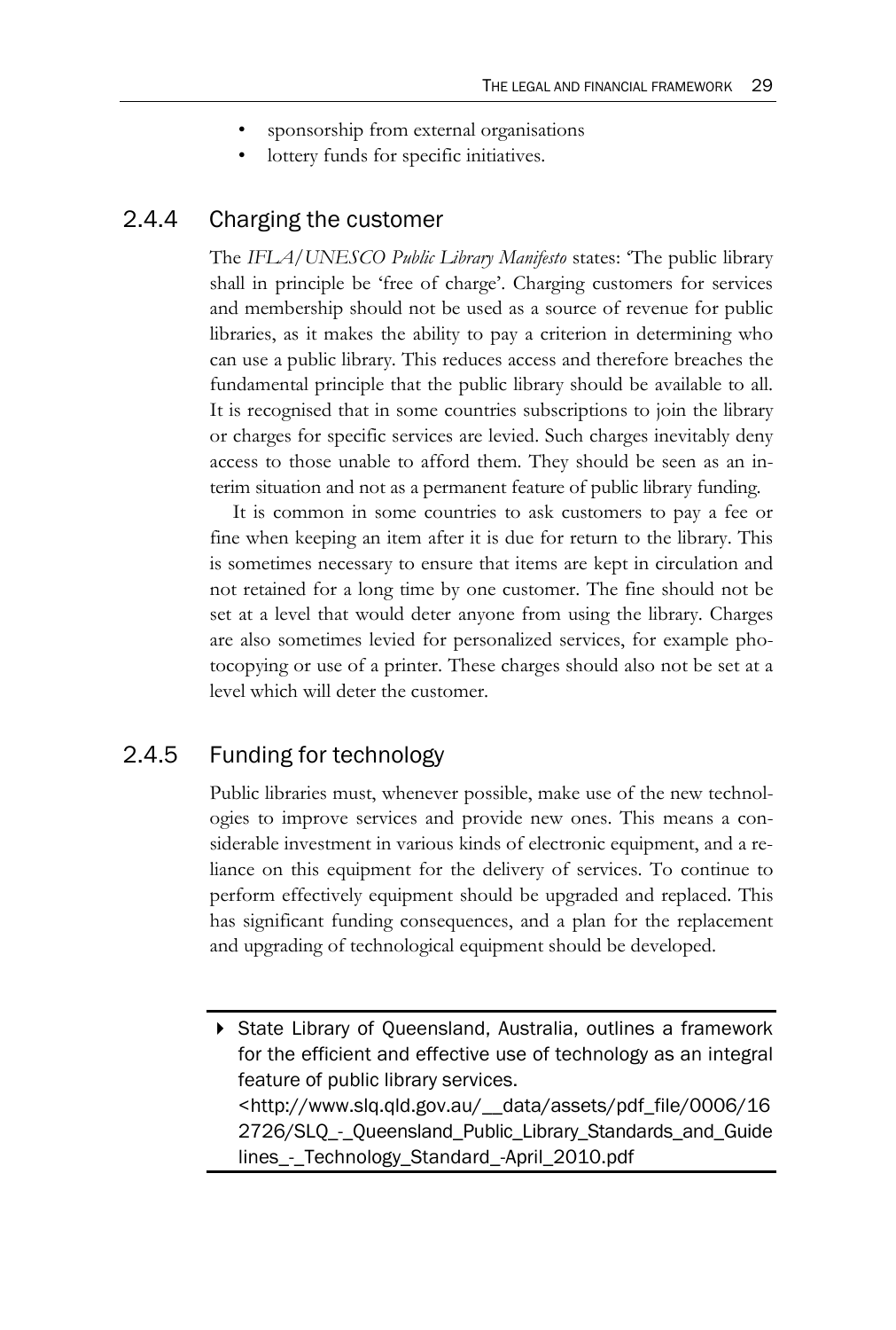#### 2.4.6 External funding

Librarians should be proactive in seeking external sources of funding for the public library. However, they should not accept funding from any source if, by so doing, the fundamental status of a public library as an agency available to all is compromised. Commercial organisations, for example, may offer funding with conditions which might prejudice the universal nature of the services provided by the public library. All proposals should be recorded and agreed upon by all parties before enactment.

- ▶ The public library in Tarragona, Spain, received funding from business enterprises in the city to run a commercial and economic information service.
- The Chicago Public Library Foundation in the USA is a nonprofit organisation that supports the collections and programmes of the Chicago Public Library. The Foundation has provided start-up funding for new programmes, such as technology, and expanded Sunday and evening service hours. <http://www.chicagopubliclibraryfoundation.org/about/>

# 2.5 The governance of the public library

Public libraries should be governed by a properly established body made up largely of representatives of the local community including those elected either to the local council or to the library board. Library committees and boards should have rules of procedure and their proceedings should be open to the general public. They should meet on a regular basis and publish agenda, minutes, annual reports and financial statements. Normally the governing body will be responsible for matters of policy rather than the day-to-day operation of the library. In all cases the chief librarian should have direct access to the meetings of the governing body of the library and work closely with it. Policy documents should be made available to the public and, where possible, steps should be taken to involve local citizens in the development of the public library.

Public librarians must be fully accountable both to their governing bodies and local citizens for their actions by providing reports, holding public meetings and through consultation. They must also maintain the highest professional standards in carrying out their duties and in advising the governing body. Although the final decisions on policy will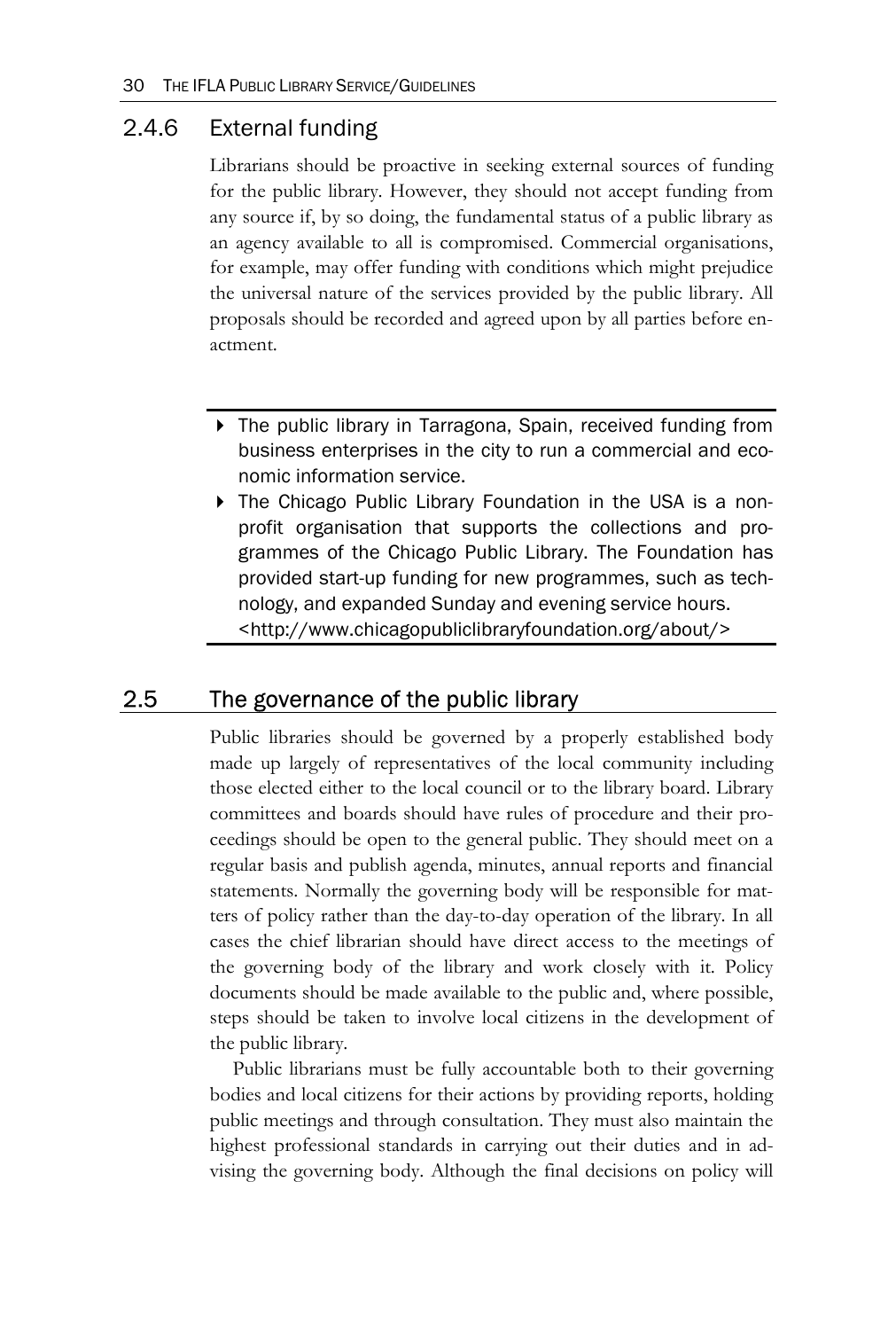be taken by the governing body and the librarian, ways should be sought to involve the local citizens who are the actual or potential library customers. The concept of a 'library charter', which identifies and publicises the level of service the public library provides, has been developed in some countries (see Appendix 3 for a sample charter). This establishes a 'contract' between the public library and the customers. Library charters have more credibility if they are developed in consultation with customers.

- A Finnish university library developed technology planning documents for better managing e-services; e-media, and ecollections. Topics include policies for use of equipment; training; telecommunications and bandwidth; filtering access to the web; standards for technology i.e., computers per capita, and equipment replacement plans. <http://www.docstoc.com/docs/29302907/Joensuu-University-Library>
- State Library of Queensland, Australia, outlines standards and guidelines for a minimum set of operational services that enable the community effective access to library facilities and the services and collections they offer (see Appendix 6).

# 2.6 The administration of the public library

Public libraries should be well managed and administered. The administration of a public library should be directed towards improving the quality of service to the customers and not as an end in itself. It should be efficient and accountable. To get best results the administrative and management staff of a large public library service should be multidisciplinary, involving staff with specialist skills, for example, librarians, accountants, public relations officers and systems managers. It may also be necessary to draw on the expertise of staff of the parent authority or other related organisation in certain areas, for example, lawyers, payroll and pensions staff.

# 2.7 Publicity and promotion

Public libraries operate in an increasingly complex society, which makes many calls on people's time and attention. It is important, therefore, that libraries publicise their presence and the range of services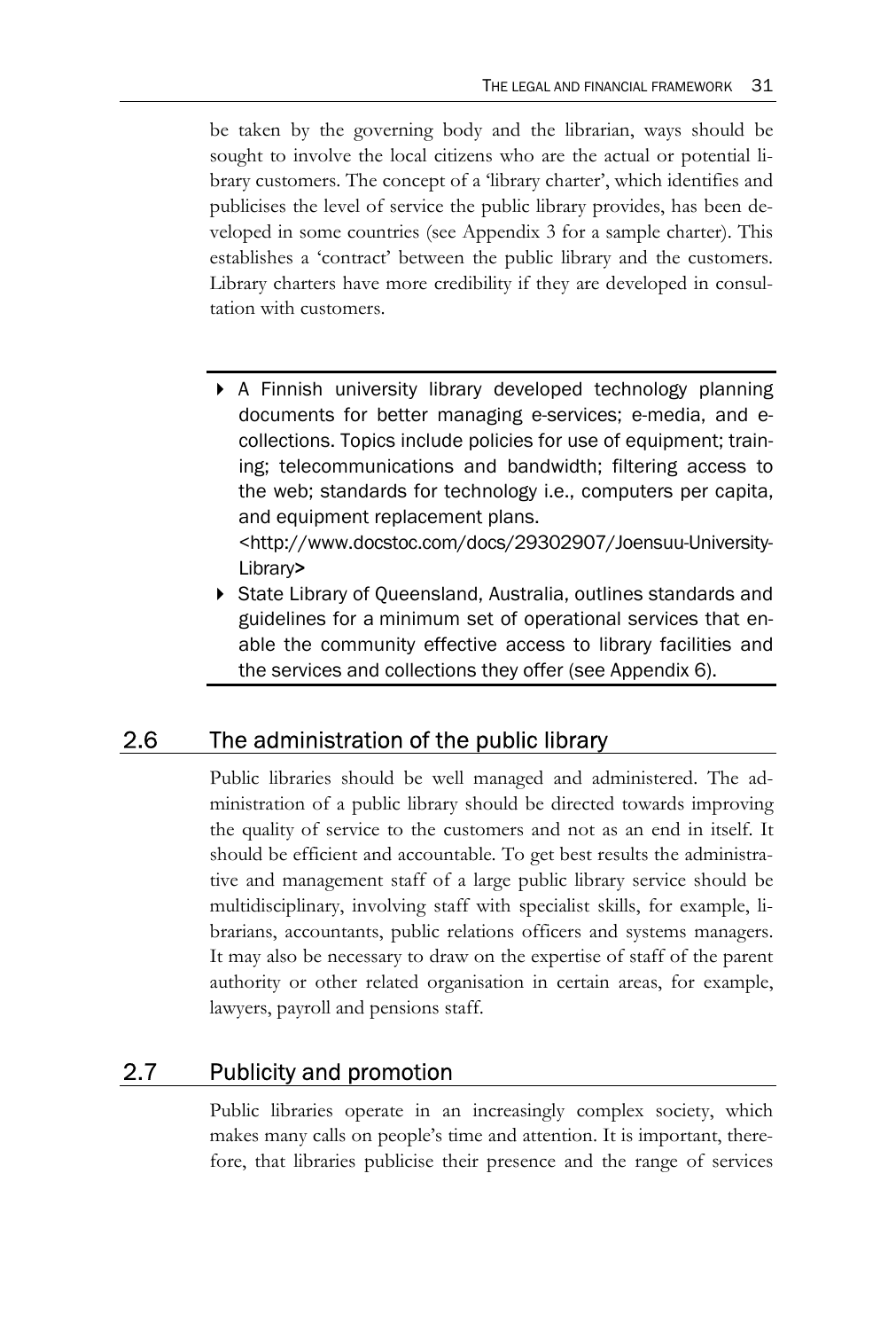they provide. Publicity ranges from simple techniques, like signs on library buildings stating what they are, and leaflets advertising opening hours and services, to more sophisticated methods like marketing programmes and the use of websites to promote the library's services and activities (see Chapter 7 'The marketing of public libraries').

#### **Resources**

Bertot, J., Jaeger, P., and McClure, C., "Citizen-centered e-government services: benefits, costs, and research needs." *Proceedings of the 2008 international conference on Digital government research*.

(http://portal.acm.org/citation.cfm?id=1367832.1367858 accessed 01/01/2010).

- IFLA. (n.d.) Public libraries section: Acts on library services. (http://www.ifla.org/V/cdoc/acts.htm accessed 1/01/2010).
- IFLA Section of Public Libraries. (1998). *The public library as the gateway to the information society: the revision of the IFLA guidelines for public libraries*, *proceedings of the IFLA/UNESCO Pre-Conference Seminar on Public Libraries, 1997*. The Hague: IFLA.
- Karppinen, D., and Genz, M. (2004). *National information policies: improving public library services?* Thesis (M.S.)--Florida State University (http://etd.lib.fsu.edu/theses/available/etd-08232004-225005/ accessed 01/01/2010)

Kretzmann, J., and Rans, S. (2005). *The Engaged Library: Chicago Stories of Community Building*. Chicago, Ill: Urban Libraries Council. (http://www.urbanlibraries.org/associations/9851/files/ULC\_PFSC\_Engaged \_0206.pdf accessed 1/01/2010)

- Maine State Library. (n.d.). Library use value calculator. (http://www.maine.gov/msl/services/calculator.htm accessed 1/01/2010).
- Online Computer Library Center, Inc. (2008). From awareness to funding: a study of library support in America.

(http://www.oclc.org/reports/funding/fullreport.pdf)

- Sarkodie-Mensah, K. (2002). *Helping the difficult library patron: new approaches to examining and resolving a long-standing and ongoing problem*. New York: Haworth Information Press.
- Susman, T. (2002). *Safeguarding our patrons' privacy: what every librarian needs to know*  about the USA PATRIOT Act & related anti-terrorism measures : A satellite teleconfer*ence cosponsored by American Association of Law Libraries, American Library Association, Association of Research Libraries, Medical Library Association, Special Libraries Association*. Washington, DC: Association of Research Libraries.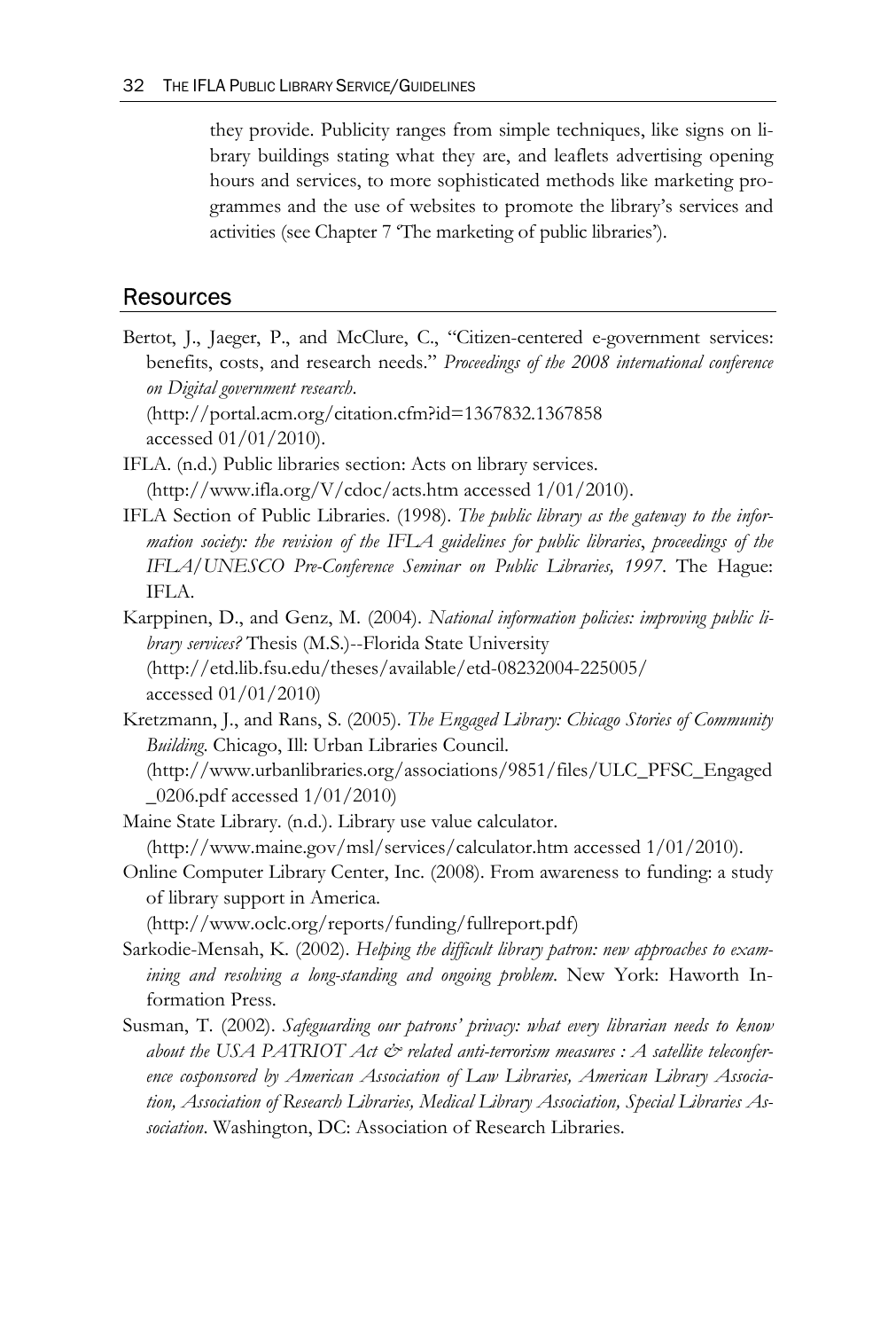- United States Department of Justice. (n.d.). Freedom of Information Act (FOIA) (http://www.justice.gov/oip/ accessed 1/01/2010).
- Urban Libraries Council, and The Urban Institute. (2007). Making cities stronger: Public library contributions to local development. (http://www.urban.org/uploadedpdf/1001075\_stronger\_cities.pdf accessed 1/01/ 2010)
- Walker, J., Manjarrez, C. (2003). *Partnerships for free choice learning: public libraries, museums, and public broadcasters working together*. Washington DC: Urban Institute.
- World Intellectual Property Organization. (n.d.). Collection of laws for electronic access (CLEA). (http://www.wipo.int/clea/en/ accessed 1/01/2010).
- Woodward, J. (2007). *What every librarian should know about electronic privacy*. Westport, CT: Libraries Unlimited.
- Yarrow, A., Clubb, B., Draper, J., and IFLA Public Libraries Section. (2008). *Public Libraries, Archives and Museums: Trends in Collaboration and Cooperation*. Professional reports, #108. The Hague: IFLA.

(http://www.ifla.org/en/publications/ifla-professional-reports-108)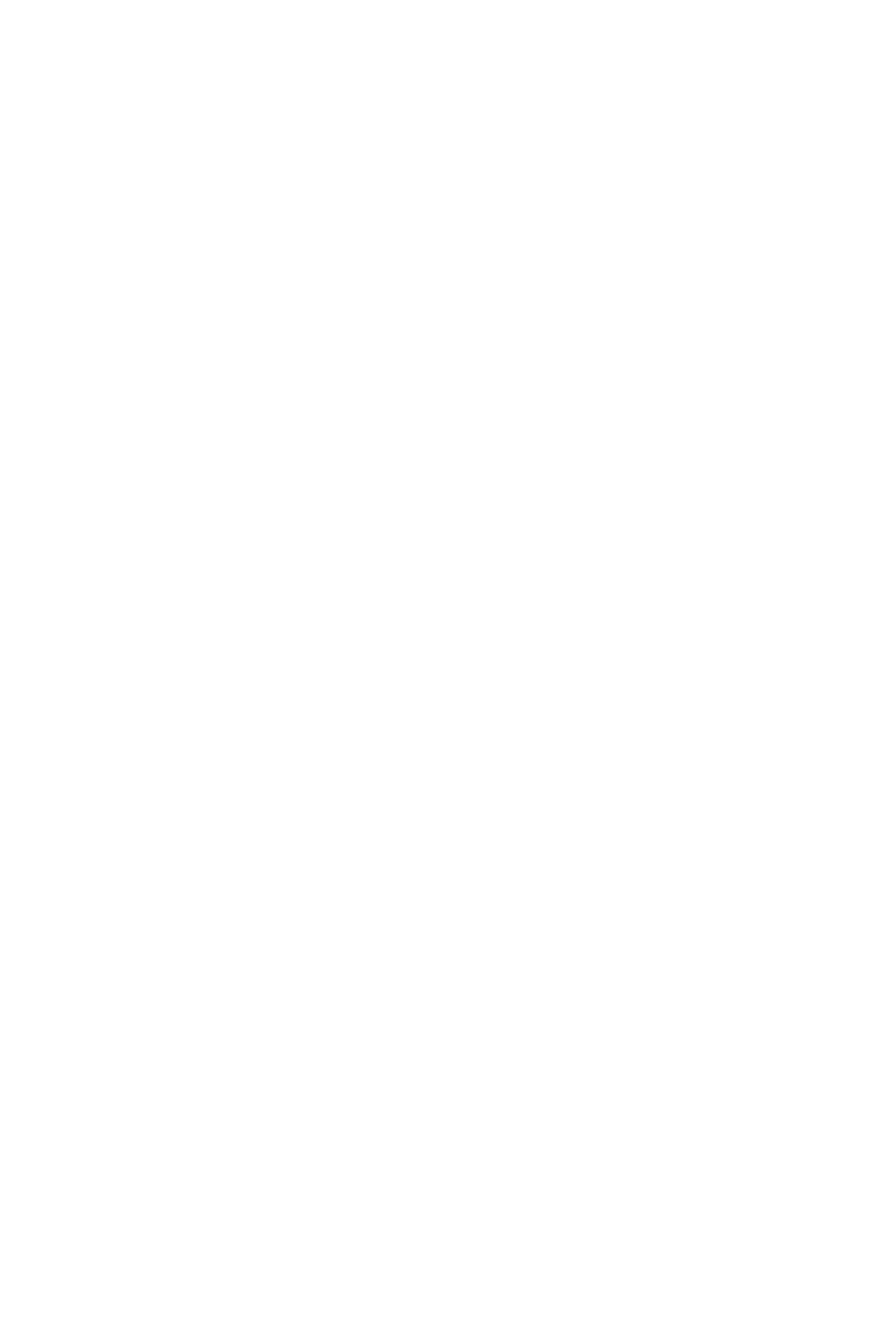# Meeting the needs of the customers

'The services of the public library are provided on the basis of equality of access for all, regardless of age, race, sex, religion, nationality, language or social status.

To ensure nation wide library coordination and cooperation, legislation and strategic plans must also define and promote a national library network based on agreed standards of service.

The public library network must be designed in relation to national, regional, research and special libraries as well as libraries in schools, colleges and universities.

Services have to be physically accessible to all members of the community. This requires well situated library buildings, good reading and study facilities, as well as relevant technologies and sufficient opening hours convenient to the users. It equally implies outreach services for those unable to visit the library.

The library services must be adapted to the different needs of communities in rural and urban areas.'

(*IFLA/UNESCO Public Library Manifesto*, 1994)

#### 3.1 Introduction

To be successful in fulfilling its goals the public library service must be fully accessible to all its customers. Customer is the term used primarily throughout the Guidelines (just as user, patron or client might be) to optimise consideration of public library non-users as potential customers. Also implicit in the term customer, individuals have expressed wants and needs to be identifed and met.

Customers ultimately have the choice of participating in public library service offered – or not. Therefore, any limitation of access, whether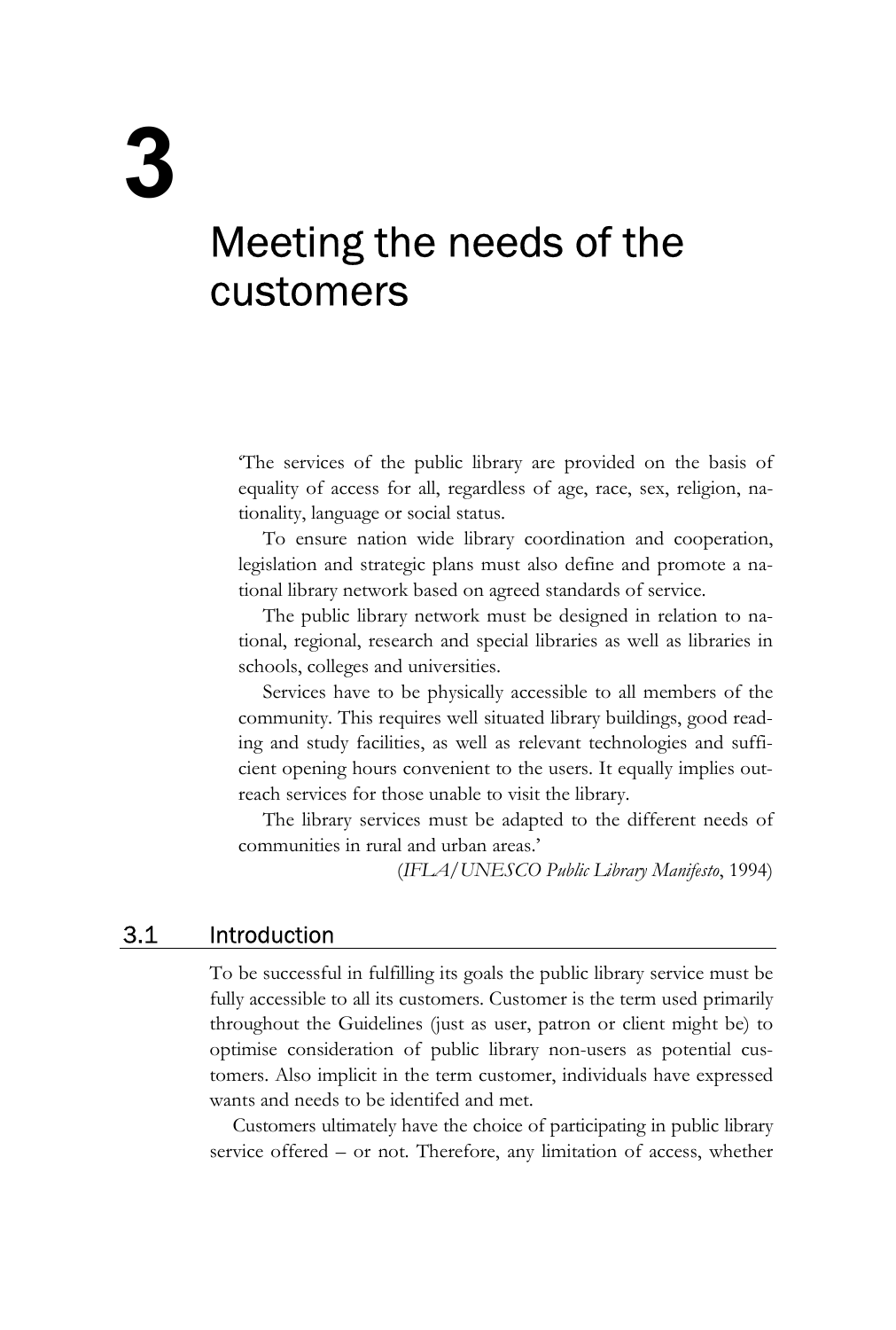deliberate or accidental, will reduce the ability of the public library to fully achieve its primary mission and role of meeting the library and information needs of the community served. The following are important elements in delivering an effective public library service:

- identifying potential customers
- analysing customers' needs
- developing services to groups and individuals
- introducing customer care policies
- promoting library use education
- co-operating and sharing resources
- developing electronic networks
- ensuring access to services
- providing library buildings.

## 3.2 Identifying potential customers

The public library has to aim to serve all citizens and groups. An individual is never too young or too old to use a library onsite or online.

The public library has the following potential customer groups.

- People at all ages and at all stages of life:
	- children
	- young adults
	- adults
	- \_ elderly
- Individuals and groups of people with special needs:
	- people from different cultures and ethnic groups including indigenous people
	- people with disabilities, e.g., physical, blind and partially sighted, hearing impaired
	- housebound people
	- institutionally confined people, e.g., in hospitals, prisons
	- people lacking knowledge of library services
- Institutions within the wider community network:
	- educational, cultural and voluntary organisations and groups in the community
	- the business community
	- the governing body of the parent organisation, e.g., local authority.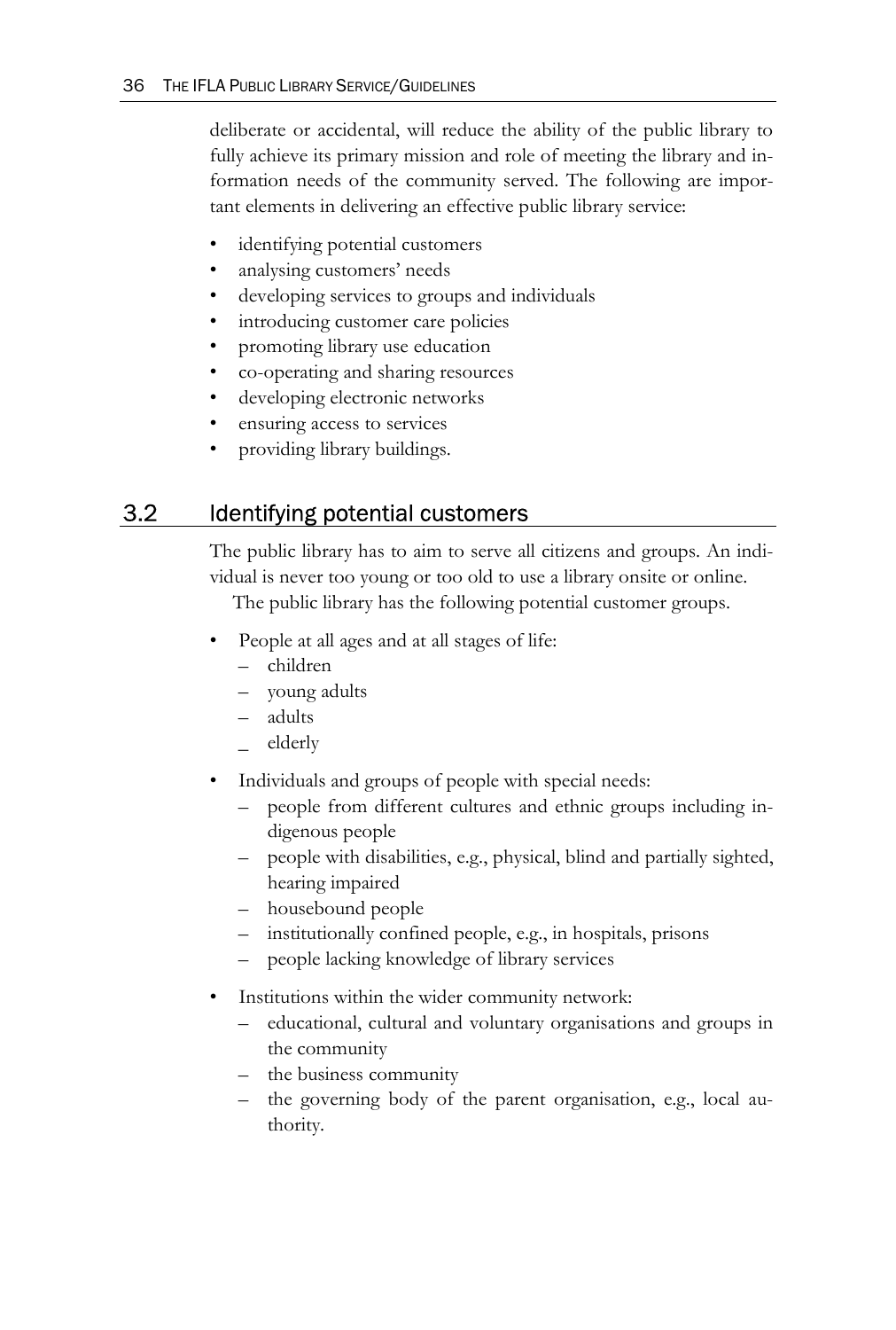As resources are limited in even the wealthiest society it is not always possible to serve all customers to the same level. The library must establish priorities based on an analysis of actual and potential customer needs and related to their access to alternative services.

#### 3.3 Analysing needs within the community

It is important to establish who uses and who does not use the library service. It is also necessary to collect and analyse data that identifies those needs of individuals and groups within the community that can be met by the public library. (see chapter 6.10 'Management tools').

#### 3.4 Services to customers

The public library must provide services based on an analysis of the library and information needs of the local community. In planning services, clear priorities must be established and a strategy be developed for service provision in the medium to long term. Services should be developed for identified target groups and only provided if such groups exist in the local community.

The services of the library should not be subject to any form of ideological, political, religious or commercial pressure. Services must be able to adjust and develop to reflect changes in society, for example, variations in family structures, employment patterns, demographic changes, cultural diversity and methods of communication. They should take account of traditional cultures as well as new technologies, for example, support for oral methods of communication as well as making use of information and communication technology. In some countries the services that the public library must provide are defined in library legislation.

#### 3.4.1 Service provision

Public libraries provide a range of services, both within and delivered from the library, and in the community, to satisfy customers' needs. The library should facilitate access to its services for all, including those who have difficulty accessing services due to physical or mental disabilities. The following services should be as easily accessible as possible to the customers through a variety of formats, media, and via the Internet including: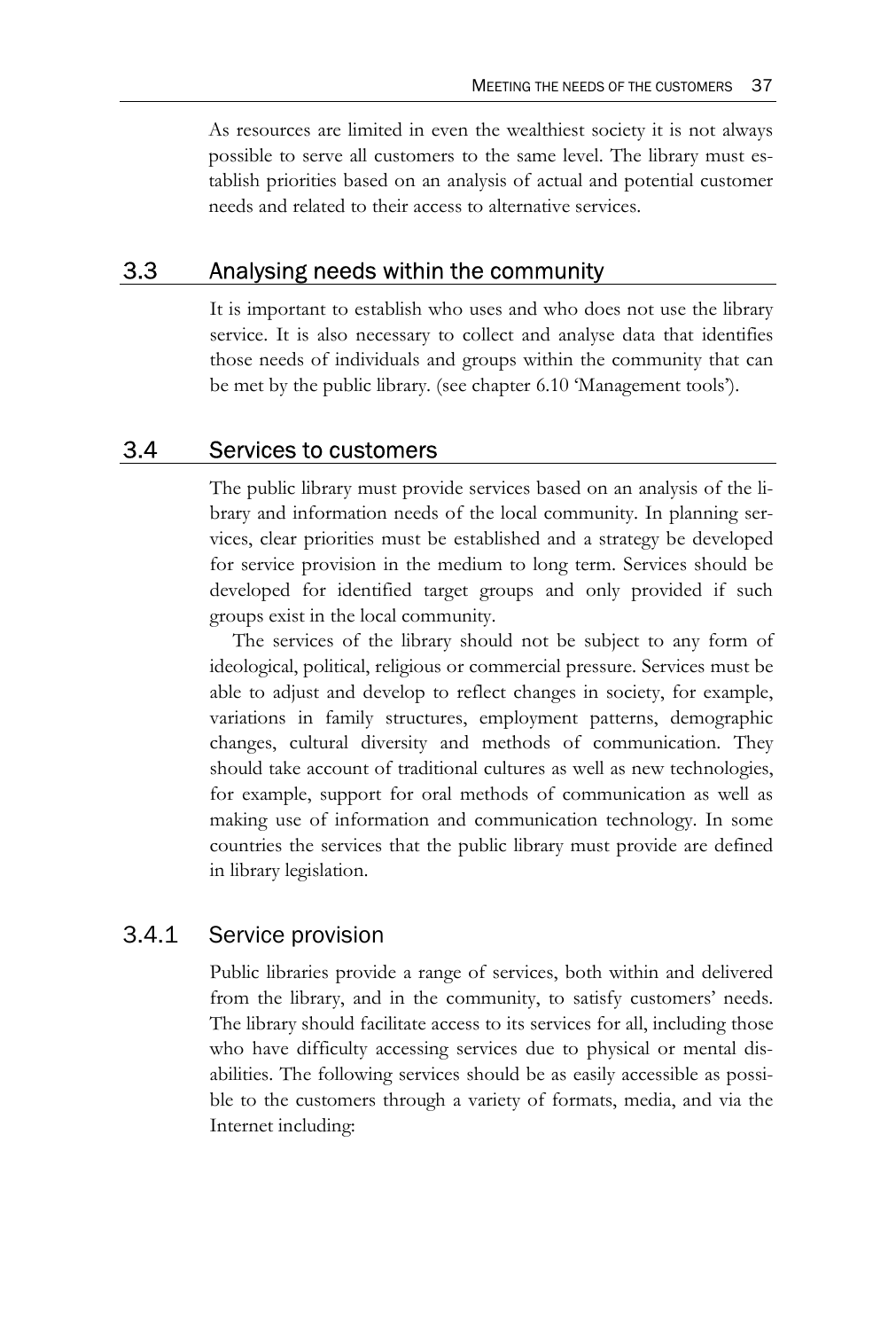- loan of books and other media
- provision of books and other materials for use in the library
- information services using print and electronic media
- readers' advisory services including reservation services
- community information services
- library use education including support for literacy programmes
- programming and events
- modern communication tools such as blogs, cell phone messaging, and social networking tools used for both reference services and public relations.

This is not an exhaustive list but an indication of some of the key services of the public library. The range and depth of provision will depend on the size of the library and the community it serves. Every library should aim to be an active participant in one or more networks, which will give the customer access to a wide range of materials and services, however small the access point. Service provision should not be confined to the library building but also taken directly to the customer where access to the library is not possible. In providing services, both within the library and beyond, use should be made of information and communications technology as well as the printed word. A list of some of the resources the library should provide is detailed in Paragraph 4.3.1.

## 3.4.2 Services to children

By providing a wide range of materials and activities, public libraries provide an opportunity for children to experience the enjoyment of reading and the excitement of discovering knowledge and works of the imagination. Children and their parents should be taught how to make the best use of a library and how to develop skills in the use of printed and electronic media.

Public libraries have a special responsibility to support the process of learning to read, and to promote books and other media for children. Research indicates that if children do not develop the reading and library habit as a child, this will be unlikely to emerge as an adult. The library then must provide outreach, special events for children, such as storytelling and activities related to the library's services and resources. And children should be encouraged to read, develop information literacy skills, and use the library from an early age. In multilingual countries books and multimedia for children should be available in their mother tongue.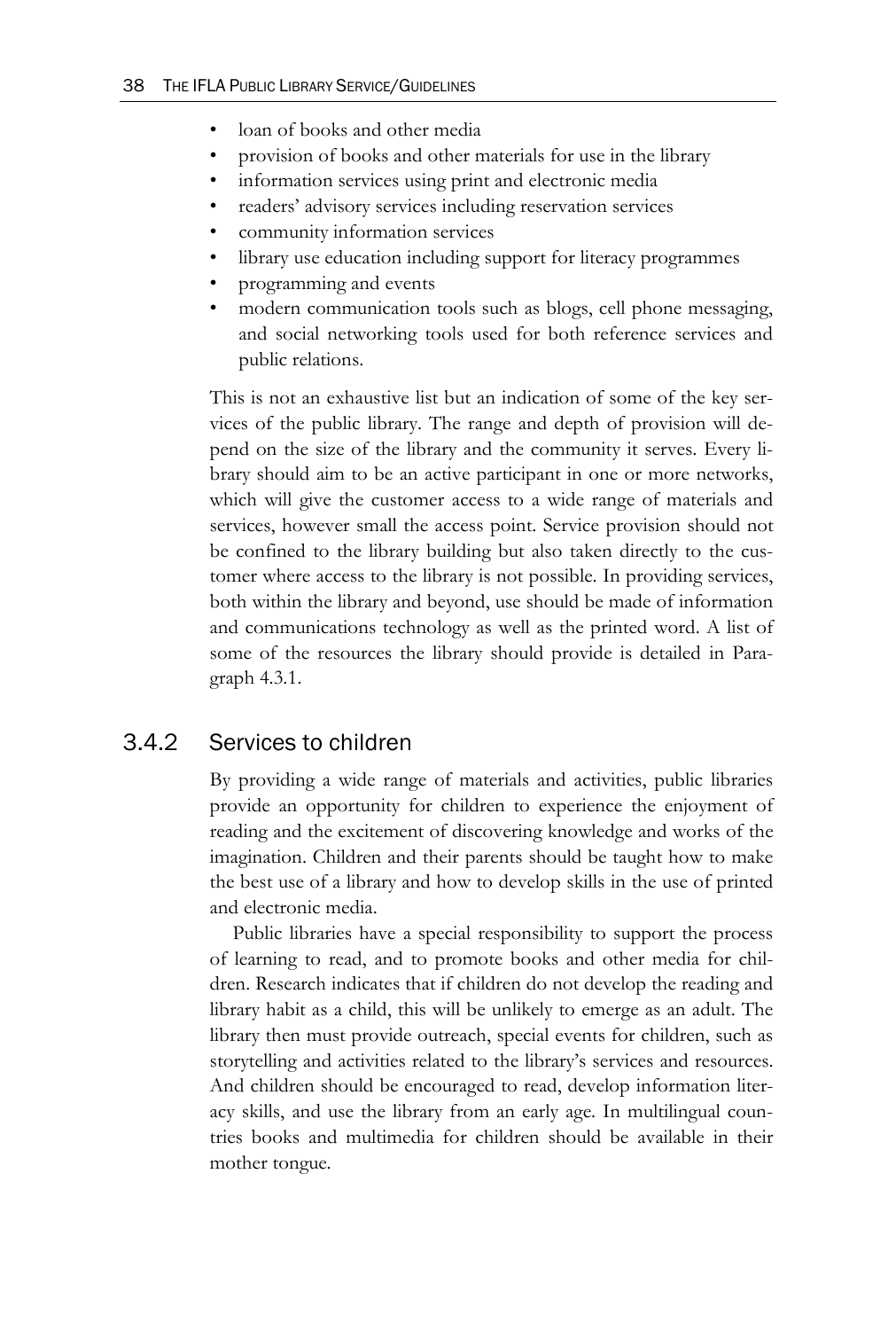- ▶ In France, some public libraries are co-operating with Health Services for Children to organise programmes for parents and their children while they are waiting for medical consultation. These are aimed at children aged birth to 3 years old, encouraging parents to read aloud to their children and visit the public library.
- In Bucharest, Romania, the city library offers summer programmes, run by volunteers, aimed at children aged 11 to 14 whose parents are at work.
- In the Netherlands, groups of people over age 50 were trained by the public library to read to children in schools, kindergarten and child care centres.
- In the State of Queensland, Australia, a range of activities for children is provided by the public library, including sessions for under fives, their parents and caregivers, storytelling, class visits, library orientation, reading groups, Internet training and homework clubs.
- The library service in Johnson County, Kansas, USA, provided 'Books to Grow' kits for pre-school through to first grade. Each kit has a theme and contains five books, one audio tape, one video tape and one activity folder.
- In Singapore, 41 childrens libraries for children under age 10 were established in co-operation with a local grassroots organisation, with collections of 10,000 items, full Internet services and a story-telling room. The funding came from the Library Board and the local organisation.
- Many libraries in the Nordic countries offer an incentive to visit the library by giving a gift book to parents and children on their first visit to the maternal and child health centre.
- *"Ten Commandments for the future children's library"* is a new report offering recommendations and suggestions for library services to children in Denmark.
- <http://splq.info/issues/vol41\_3/04.htm> The *"Young people's dream library"* report indicates the young
- in Denmark desire a library which accepts them as they are. This dream library is also well-planned and easily accessible. Young people hope librarians will accept their youthful behaviour, and be within reach when they need assistance. <http://splq.info/issues/vol40\_1/04.htm>
- The Centralised System of Municipal Libraries in Omsk, Russia implemented the cultural-educational project "World of Books for Kids," with the goal of enhancing a positive attitude to-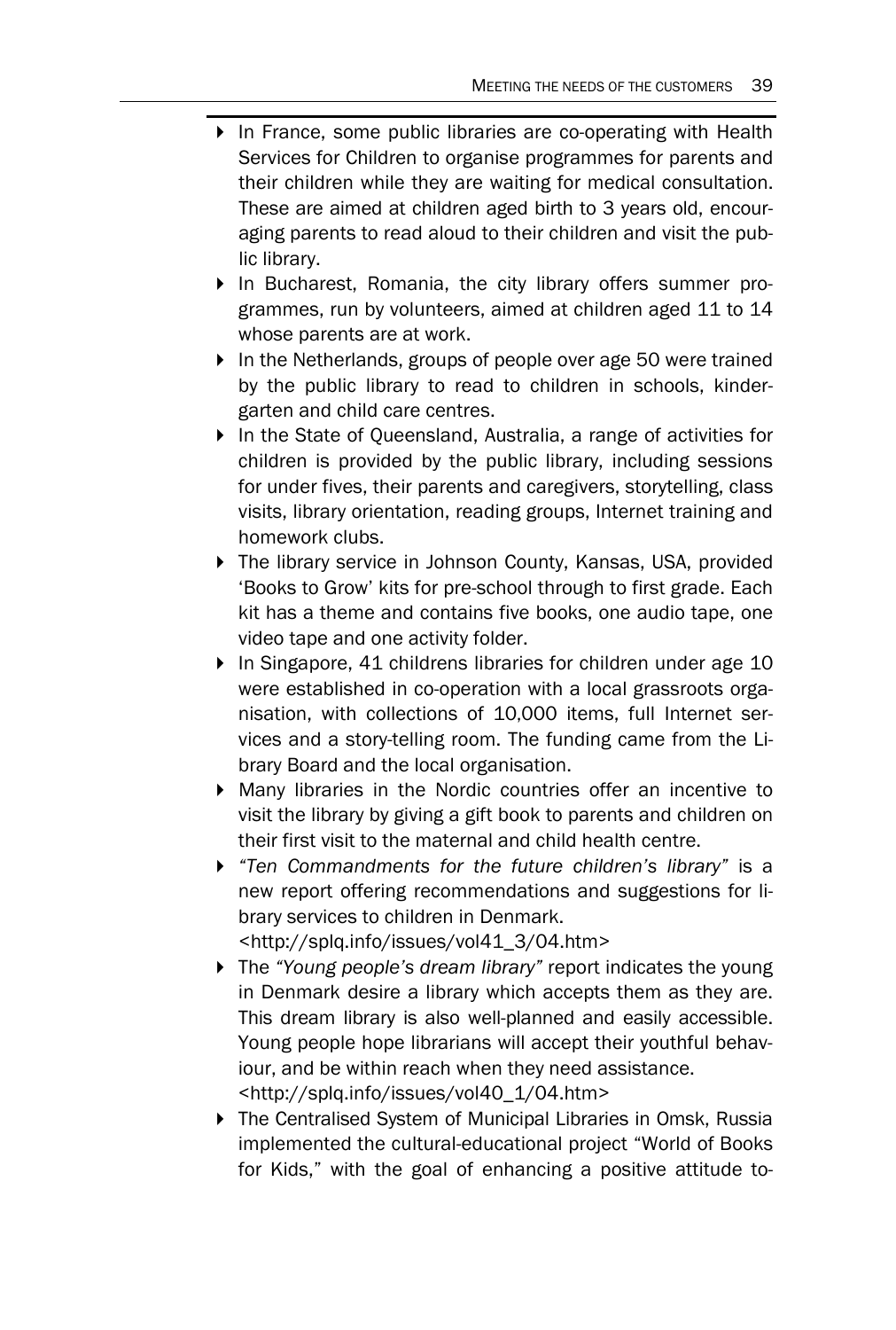wards reading amongst pre-schoolers, their parents, caregivers, and pre-school educational institutions. <http://www.lib.omsk.ru/csmb.php?page=pp33>

 Central City Children's Library of A.P. Gaydar, Moscow, offers information to parents of, and children with, disabilities. <http://www.gaidarovka.ru/index.php?option=com\_content& task=category&sectionid=6&id=87&Itemid=292>

# 3.4.3 Services for young adults

Young people between childhood and adulthood develop as individual members of society with their own culture. Public libraries must understand their needs and provide services to meet them. Materials, including access to electronic information resources, that reflect their interests and culture should be provided. In some cases this will mean acquiring materials that represent youth culture, in a variety of media that are not traditionally part of a library's resources, for example, popular novels, book and television series, music, DVDs, teenage magazines, posters, computer games, and graphic novels. It is important to enlist the help of young people in selecting this material to ensure that it reflects their interests. In larger libraries this material, with appropriate furniture, can form a special section of the library. This will help them to feel that the library is for them and help to overcome a feeling of alienation from the library, which is not unusual among this age group. Relevant programmes and talks to young adults should also be provided (see *IFLA Guidelines for Library Services for Young Adults*).

- In Hamburg, Germany, young adults help to select and buy media stock for the young adults' library in a project called EXIT. The selections reflect their cultural background. The youth organised and gained sponsorship for their own Internet café. <http://www.buecherhallen.de>
- In Queensland, Australia, public library staff receive specialist training in working with young adults. The training covers customer care, programming ideas and how to run teenage advisory groups and homework clubs. In conjunction with local teenagers, many libraries have developed youth spaces.
- ▶ In Singapore a library aimed at people aged 18-35 has been established in the heart of the shopping area. Focus groups helped to define the profile of the collection and design the library.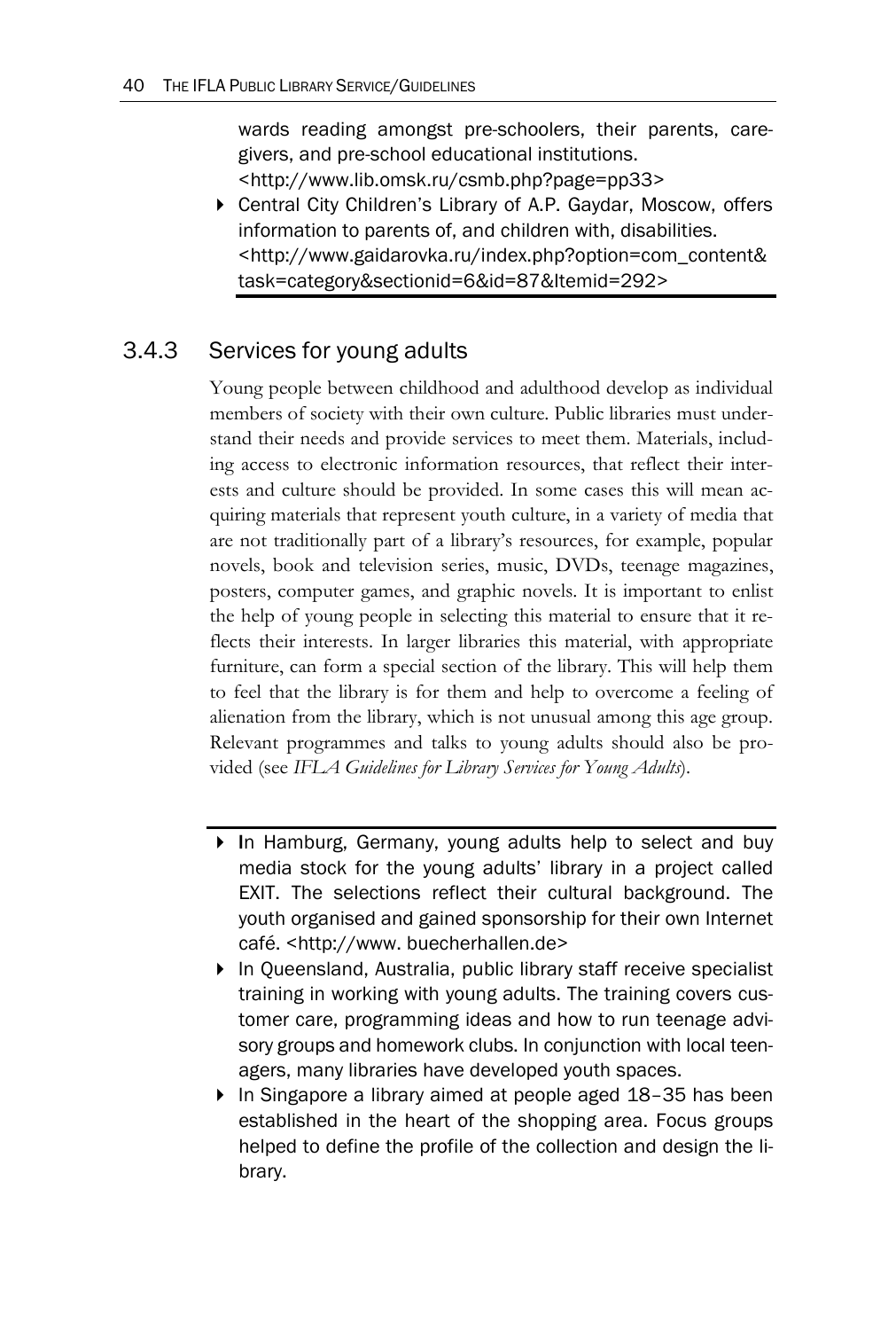▶ In the USA, the Standards for Public Library Services to Young Adults in Massachusetts (MA) <http://www.masslib.org/yss/REVISIONFeb051.pdf> advises providing reference services for homework assistance, personal, career and college information – using telephone and online referral. Reference librarians at the Haverhill Public Library in MA use instant messaging, texting, calling, and emailing to better communicate with youth.

<http://www.haverhillpl.org/Services/askalibrarian.html>

# 3.4.4 Services for adults

Adults will have different requirements of an information and library service related to the variety of situations they will encounter in their studies, employment and personal life. These requirements should be analysed and services be developed on the outcome of that analysis. They should include support for:

- lifelong learning
- leisure time interests
- information needs
- community activities
- cultural activity
- recreational reading.

Services meeting these needs should also be available to children and young adults.

# 3.4.5 Lifelong learning

The public library supports lifelong learning, working with schools and other educational institutions to help students of all ages with their formal education. The challenge of providing educational support provides an opportunity for public libraries to interact and network with teachers and others involved in education. The public library should also provide a range of materials on a variety of topics which will allow people to follow their interests and support their formal and informal education. It should also provide materials to support literacy and the development of basic life skills. In addition the library must provide study facilities for students who have inadequate or no access to these facilities in their homes.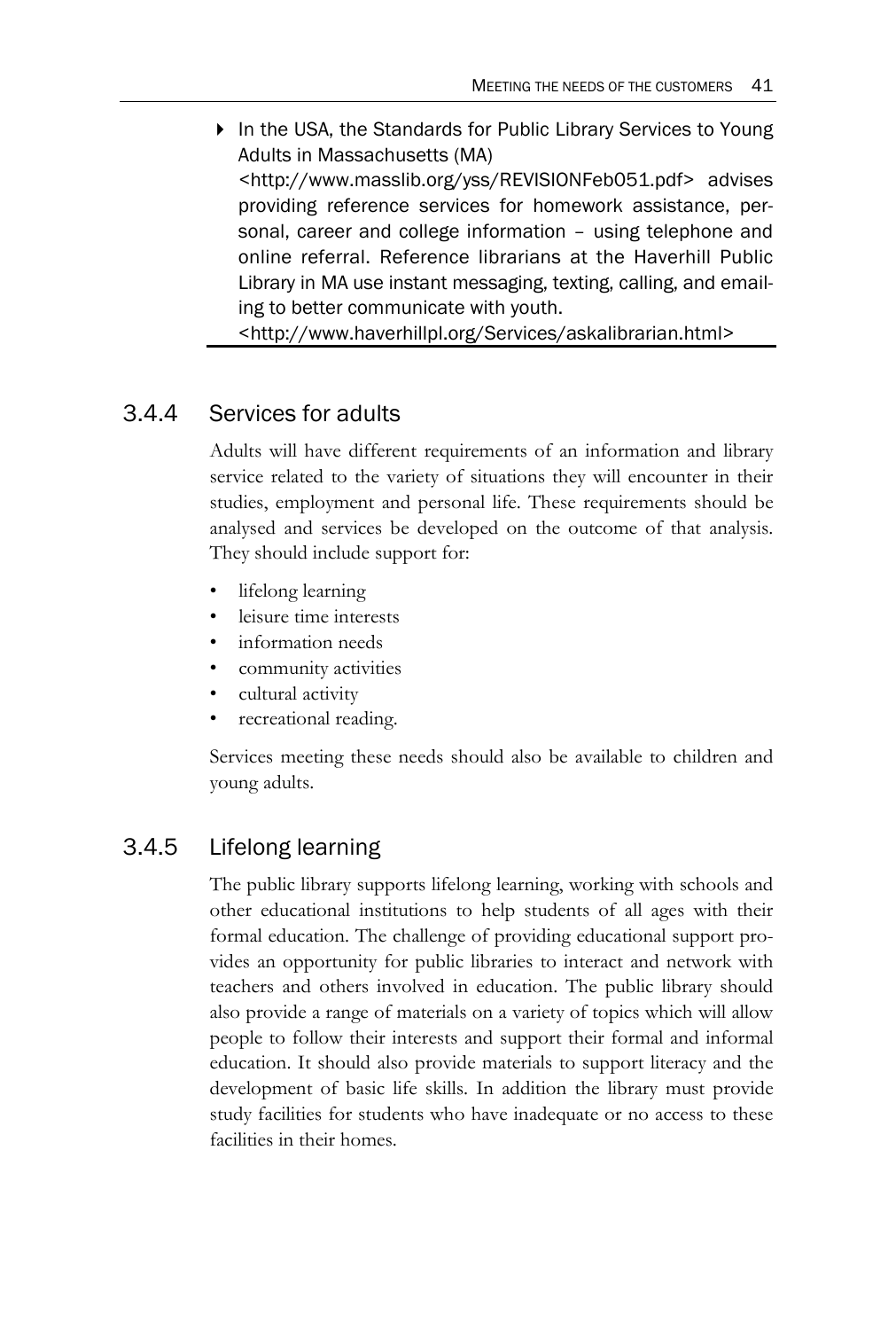The expansion of distance learning is having an impact on the public library. Distance learners, studying at home, are likely to make use of their local library as their primary source for material. Many will require access to the Internet which the public library should provide. Public libraries play an increasingly important role within the educational network and should provide space and access to materials to meet this demand.

- ▶ South Dublin County Library Service, Ireland, provides selflearning facilities for adults, including computer-based learning and audio and video-based language-learning materials. The aim is to provide a neutral and supportive environment in which individuals can learn at their own pace.
- Two libraries in Oklahoma, USA, sponsor discussion groups for new adult readers with grants from the National Endowment for the Humanities. The group reads one book at a time, usually a classic, and then discusses it with the help of a group facilitator.

## 3.4.6 Leisure time interests

People need information to support their leisure time interests, and meeting this need by a range of resources in a variety of formats is another key role of the public library. Public libraries must be aware of the cultural, social and economic changes in the community and develop services that are sufficiently flexible to adjust to these changes. The public library should also help to preserve the culture, history and traditions of the local community and make these readily available.

The public library, by organizing activities and exploiting its resources, should encourage artistic and cultural development in people of all ages. The library is also an important social centre for individuals and groups to meet both formally and informally. This is of special importance in communities where other meeting places are not available.

## 3.4.7 Information services

The rapid development of information technology has brought a vast amount of information within reach of all those with access to electronic media. Information provision has always been a key role of the public library and the ways in which information can be collected, ac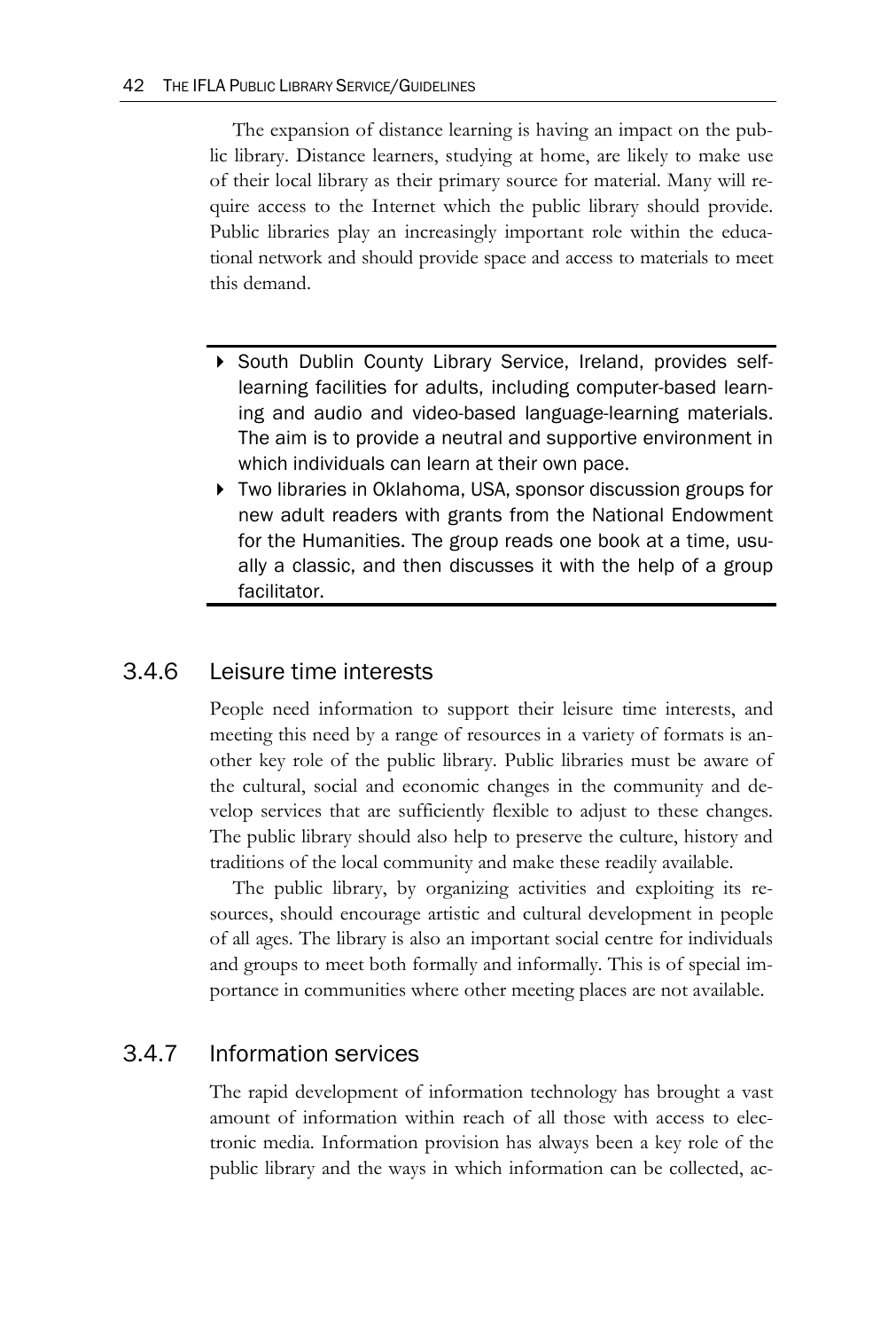cessed and presented have changed radically in recent years. The public library has a number of roles in providing information:

- providing access to information at all levels
- collecting information about the local community and making it readily accessible, often in co-operation with other organisations
- training people of all ages in the use of information and the associated technology
- guiding customers to the appropriate information sources
- providing opportunities for disabled people to have independent access to information
- acting as a gateway to the information world by making it accessible to all, thus helping to bridge the gap between 'the information rich' and 'the information poor'.

The dramatic development of the Internet has been largely unstructured and uncontrolled. The vast amount of information that can be accessed via the Internet is of variable quality and accuracy and a key role of the librarian is to guide customers to accurate information sources, which will meet their requirements.

 In Horsens, Denmark, the library staffs an information booth supplying governmental, regional and local information, directing people to the right public department, and offering help with completion of government forms. Consumer questions are also answered. Both printed material and the Internet are used to deal with enquiries.

<http://www.bibliotek.horsens.dk>

- The Comfenalco Public Library in Medellin, Colombia, offers a website with up-to-date information about the city, including institutions, personalities, cultural events and procedures related to public services. It also publishes a series of guides on questions most frequently asked by customers. <http://www.comfenalcoantioquia.com/sil>
- Libraries and Borger.dk (translated: Citizen.dk) is a national campaign promoted by Denmark's public libraries which encourages the public to access an established Internet portal. The website is designed to help people better manage their personal communications with public authorities.

<http://splq.info/issues/vol42\_3/07.htm.>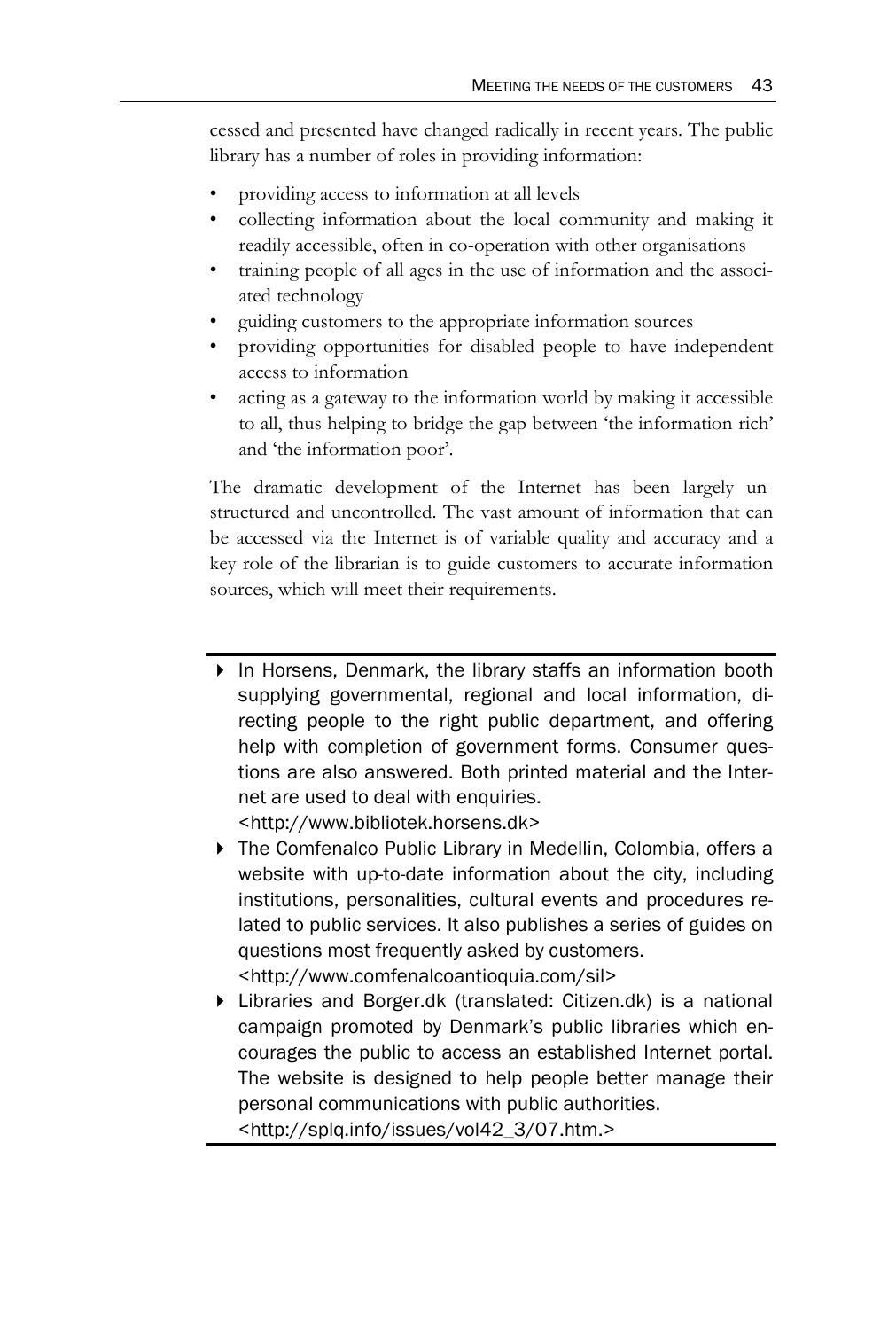#### 3.4.8 Services to community groups

The public library should be at the centre of the community if it is to play a full part in its activities. It should, therefore, work with other groups and organisations in the community. This will include departments of government and local government, the business community and voluntary organisations. An analysis of the information needs of these bodies should be conducted, and services be provided to meet these needs. This will not only help the organisations involved but will also demonstrate, in a practical way, the value of the public library to people in the community who are likely to have some influence on the future of the library service. Many public libraries, for example, provide an information service to local government politicians and staff, giving a practical demonstration of the value of the public library.

- Essex County Library, United Kingdom (UK), created websites for voluntary organisations. The library makes a small charge for this service at below the commercial level.
- Grant funds were used in Arizona, USA, to provide a computer lab in the library for use by children and adults from the Hualapai tribe.
- ▶ In the West Midlands region of United Kingdom (UK), a project (INTER-ALL) supported by funding from the European Regional Development Fund provides information to small businesses. Learning and information centres are being established in 13 libraries in the region, supported by 15 full-time positions.

## 3.4.9 Services to special customer groups

Potential customers who, for whatever reason, are unable to use the regular services of the library have a right to equal access to library services. In the United Kingdom, all libraries must comply with the Disability Discrimination Act and in the United States, the Americans with Disabilities Act. The library should in all cases strive to establish ways of making library material and services accessible to these customers. Library managers should be familiar with local ordinances to be in compliance. These will include:

- special transport, e.g., mobile libraries, book-boats and other forms of transport to serve those living in isolated areas
- services taken to the home of those people who are housebound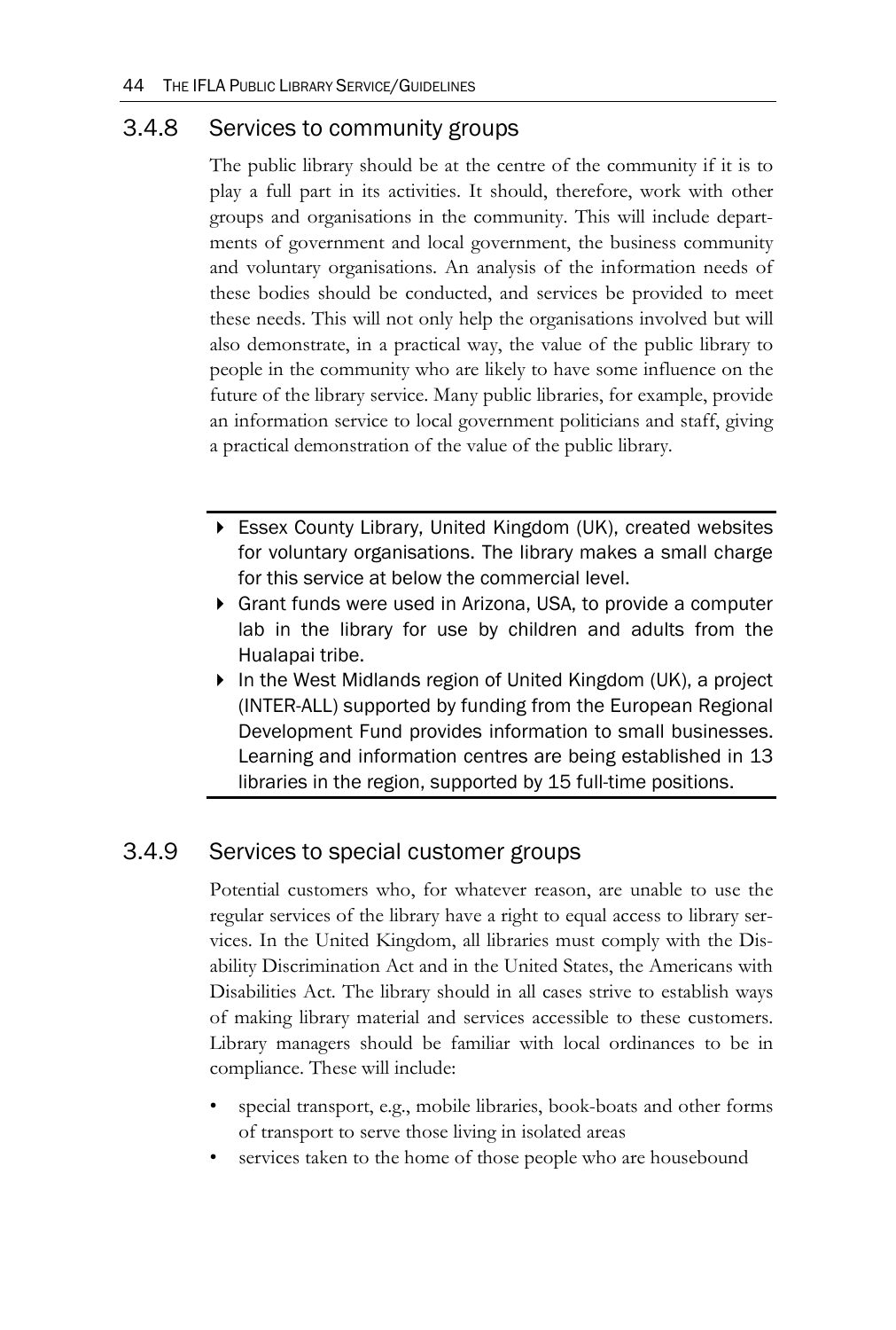- services taken to factories and industrial premises for employees
- services for those confined in institutions, e.g., prisons and hospitals
- special equipment and reading materials for those with physical and sensory disabilities, e.g., hearing impaired and visually impaired people
- special materials for people with learning difficulties, e.g., easy-toread materials and multimedia
- services for immigrants and new citizens to help them to find their way within a different society and to provide access to media of their native culture
- electronic communication, e.g., the Internet, electronic databases and other online resources.

Services for people with special needs can be enhanced by the use of new technology, for example, speech synthesizers for the visually impaired, online access catalogues for those in isolated areas or unable to leave their home, and connections to remote sites for distance learning. Mainstream service provision, for example, online public access catalogues (OPACs) can often be adapted to meet the needs of those with physical and sensory disabilities. Those who can benefit the most from technological developments are often the least able to afford the investment needed. Innovative schemes should, therefore, be developed by the public library to exploit the new technology in order to make services available to as many people as possible.

Services for ethnic groups in the community and for indigenous peoples should be developed in consultation with the group concerned. They are likely to include:

- the employment of staff from the group in the library
- collections including the native literature of the group and reflecting the oral tradition and non-written knowledge of the people
- the application of special conditions, developed in conjunction with local people, to culturally sensitive material.
- The Information Centre at Odense University Hospital is one of the oldest patient libraries in Denmark. The centre offers unique multi-disciplinary services for patients and relatives as well as information on health and specific illnesses. <http://www.ifla.org/files/lsn/newsletters/66.pdf>
- Denmark's Integration Exploratory for Ethnic Minorities focuses on library services for these populations, incorporating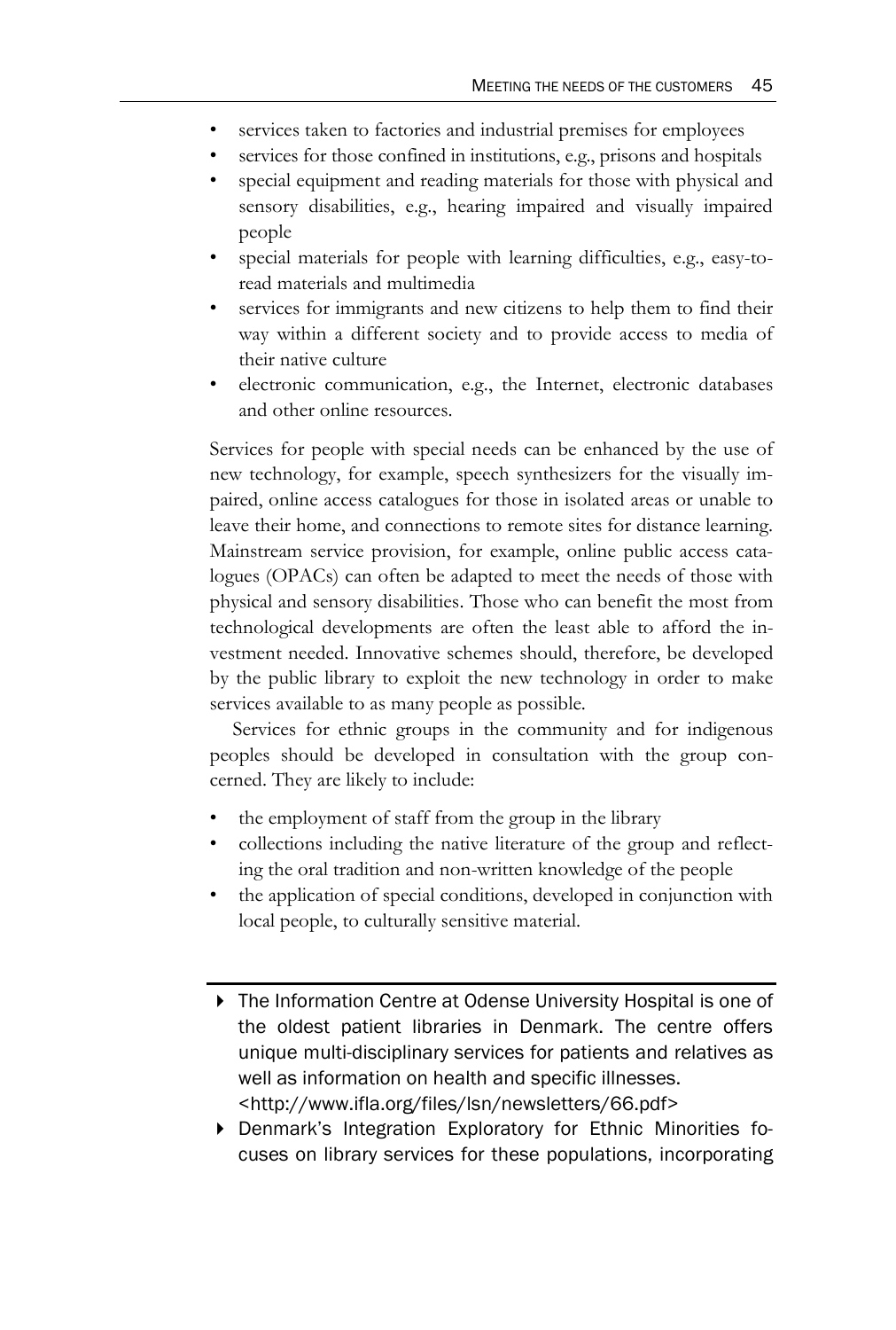theories of "e*mpowerment and new audience development"* in order to implement new library services and improve existing ones.

<http://www.odense.dk/web/eksperimentarium/english.aspx>

 The section entitled "Mercy" on the website of the Central Public Library of Novouralsk, Russia, is a collection of information and best practices of libraries and various other organisations serving persons with disabilities.

<http://www.publiclibrary.ru/readers/mercy/about.htm>

- The Oslo Public Library in Norway maintains a tailor made web-service for language minorities in 14 languages. It contains information about libraries, culture, Norwegian society, how to learn the Norwegian language and identifies organisations for ethnic minorities. <http://bazar.deichman.no/>
- Public libraries in Croatia carry out literacy and reading programmes such as bibliotherapy and logobibliotherapy (preparing more easily read materials) for people with disabilities.

# 3.4.10 The library in the community

Library services are not bound by the walls of the library. Services can be provided or accessed in key locations throughout the community. Providing services where people congregate enables the library to connect with those who cannot easily visit the library.

- Library services have been provided at Metro stations in Santiago, Chile.
- Beach libraries serve vacationers in Catalonia, Spain and in Portugal during the summer months.
- Many forms of transport are used to deliver library services. Bookmobiles are common in many countries. There are book boats in Norway and Indonesia, where bicycles and pedicabs are also used. Donkeys in Peru transported laptop computers as well as books, camels were utillzed in Kenya and donkeycarts in Ethiopia. Mopeds are used to deliver books to the home or office in Apeldoorn, Netherlands.
- In parts of South Africa library services have been supplied to informal settlements or squatter areas with no infrastructure. This is done in a variety of ways, for example, from car boots, steel cabinets in clinics, cargo containers, under a tree or pro-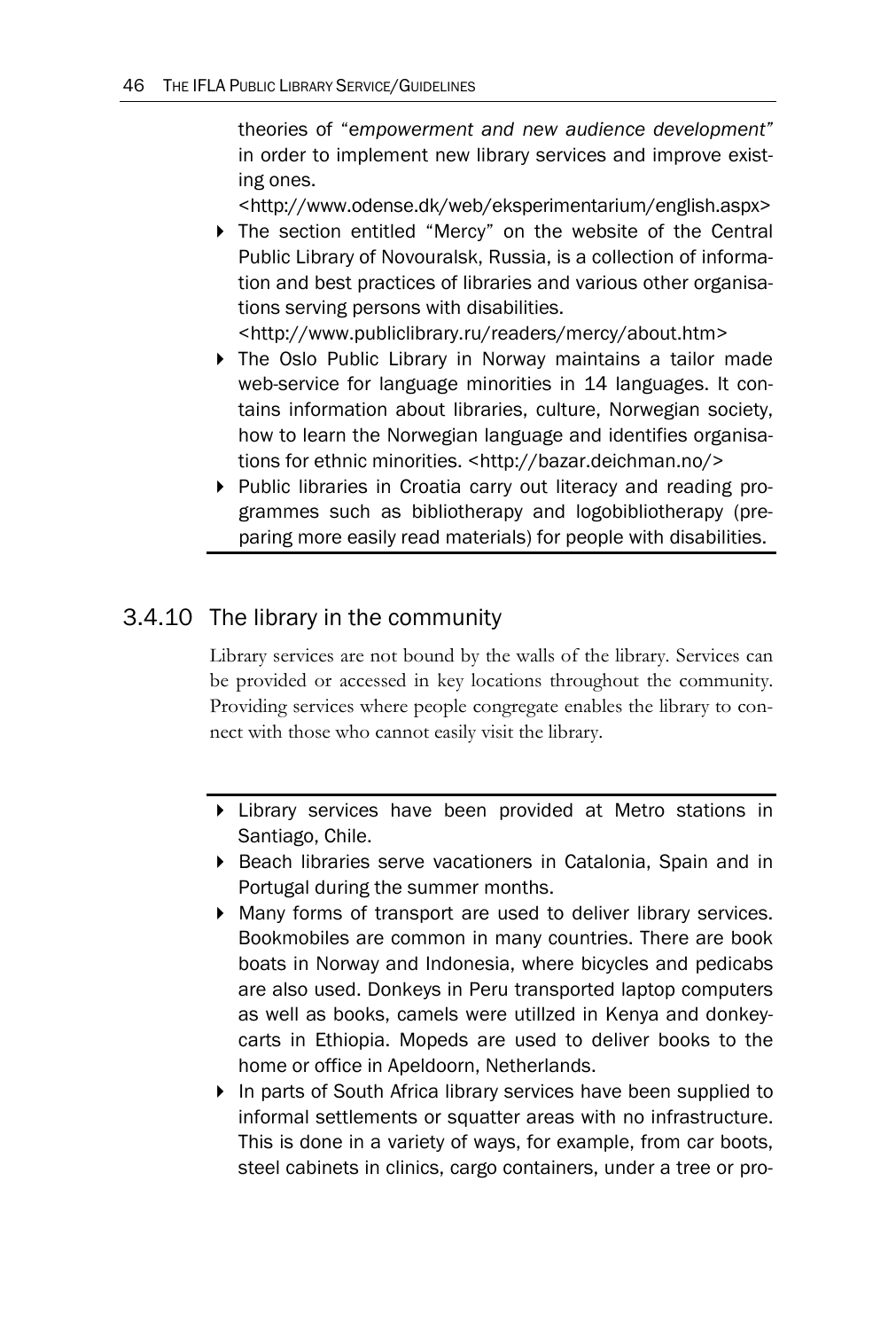vided by individuals or shops to other members of the community. Block loans are sometimes provided to schools and old people's homes. Storytelling and school project information is sometimes available at after-care centres for children unable to go the library.

- In Colombia, steel cabinets containing about 300 books, a bench and a space for a billboard were provided in places where people congregate. They opened for about two hours a day.
- In Manassas, VA, USA, a mall store-front housed the state's first electronic library. It offered (free to county residents) no books but rather computing and technology courses and virtual library services.

## 3.4.11 Reading promotion and literacy

Reading, writing and the ability to use numbers are basic prerequisites to being an integrated and active member of society. Reading and writing are also the basic techniques needed for making use of new communication systems. The public library should support activities that will enable people to make the best use of modern technology. It should support other institutions that are combating illiteracy and promoting media competence. It can achieve this by:

- promoting reading
- providing appropriate materials for those with poor literacy skills
- working with other agencies in the community involved in combating illiteracy
- participating in campaigns to combat illiteracy and improve numeracy
- organising events to promote an interest in reading, literature and media culture
- promoting and providing training in the use of computer technology
- promoting awareness of new developments in the media market
- helping people to find the information they need in the appropriate format
- co-operating with teachers, parents and other contact persons to help new citizens acquire the necessary educational skills that will help them to manage their lives in the new context.

The public library provides a range of creative literature and can use promotional techniques to bring its variety and range to the attention of its customers. It can also organise interactive programmes that enable customers to exchange views about books that they have read.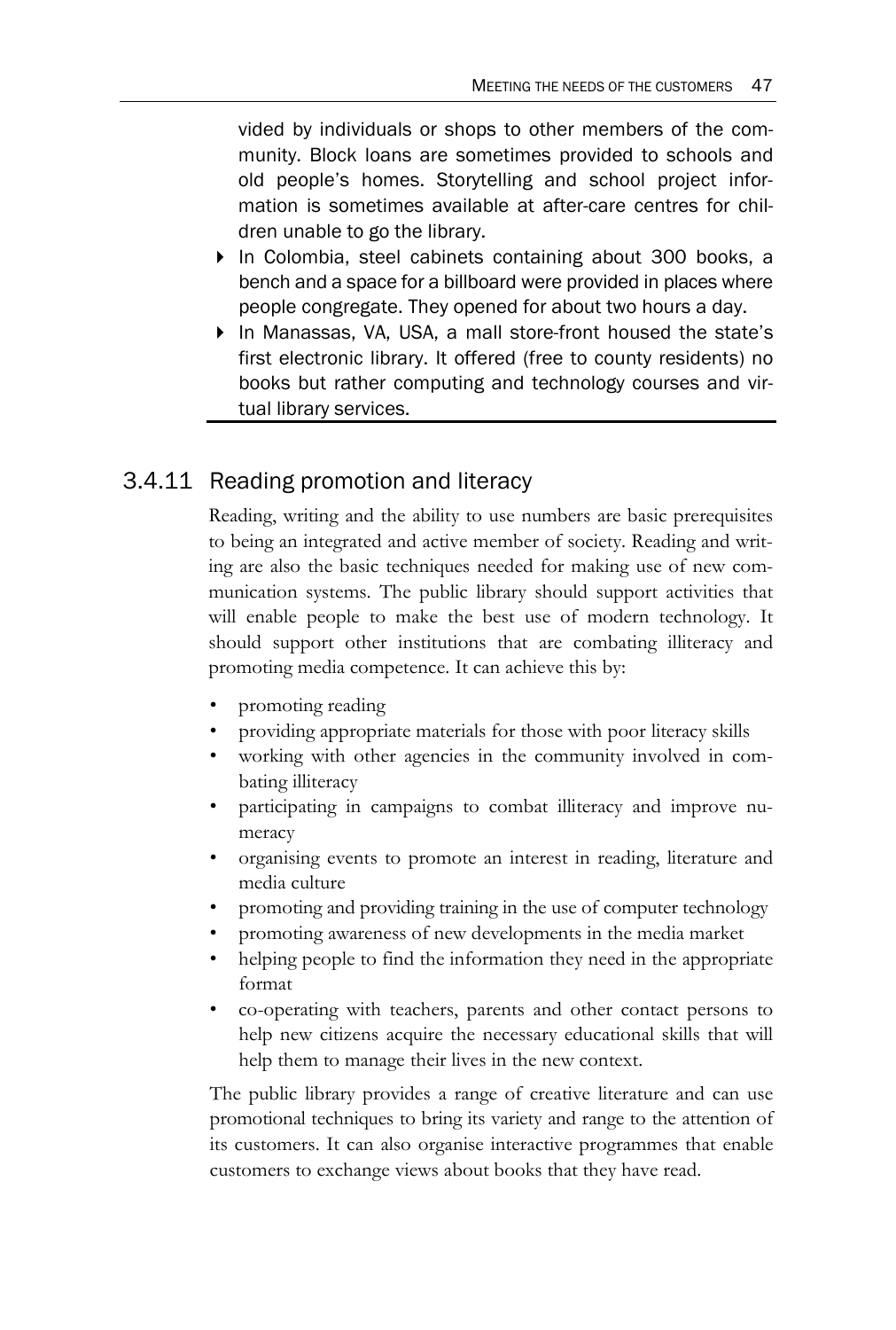- An interactive programme developed in Wandsworth, England, uses multimedia software to encourage readers to experiment with their reading and engage in dialogue about books they have read.
- The Book Bites project developed by The Libraries of Copenhagen, Denmark, in cooperation with a number of publishers, sends out a section of a novel via e-mail to approximately 1000 subscribers, so that after one week, each has received the entire first chapter.

<http://www.bibliotek.kk.dk/bibliotekerne/biblioteksudvikling /projekter/projekt- bogbidder-til-alle>

- Offaly and Limerick County Libraries, Ireland, in partnership with literacy students, tutors, local literacy organisers and the National Adult Literacy Agency, are active agents in literacy provision. They make a wide range of books and other materials available to adult literacy students and their tutors and generally promote a reading culture.
- In Singapore, the library works with a self-help group, training women who are learning English. Classes are held in the libraries, which support the programme by providing the resources needed.
- Comfenalco library in Medellin, Colombia, has a weekly page in the main city newspaper that includes reviews and comments on books for children.
- ▶ The "Project Love of Reading" in Denmark, attempts to stimulate bilingual children's joy of reading, by inspiring them to select favourite books from different genres and levels of reading, while simultaneously offering library use instruction. This project also strives to position the library as an active participant in the local society and neighbourhood.

<http://www.bibliotek.kk.dk/bibliotekerne/biblioteksudvikling /projekter/projekt-leselyst>

# 3.4.12 Information literacy

The public library must help its customers develop information literacy, defined as those skills by which a person should be able to recognise when information is needed and have the ability to locate, evaluate, and use effectively the needed information. While pupils in school, students in college and professionals working in learning organisations may have access to a professional librarian with expertise to help them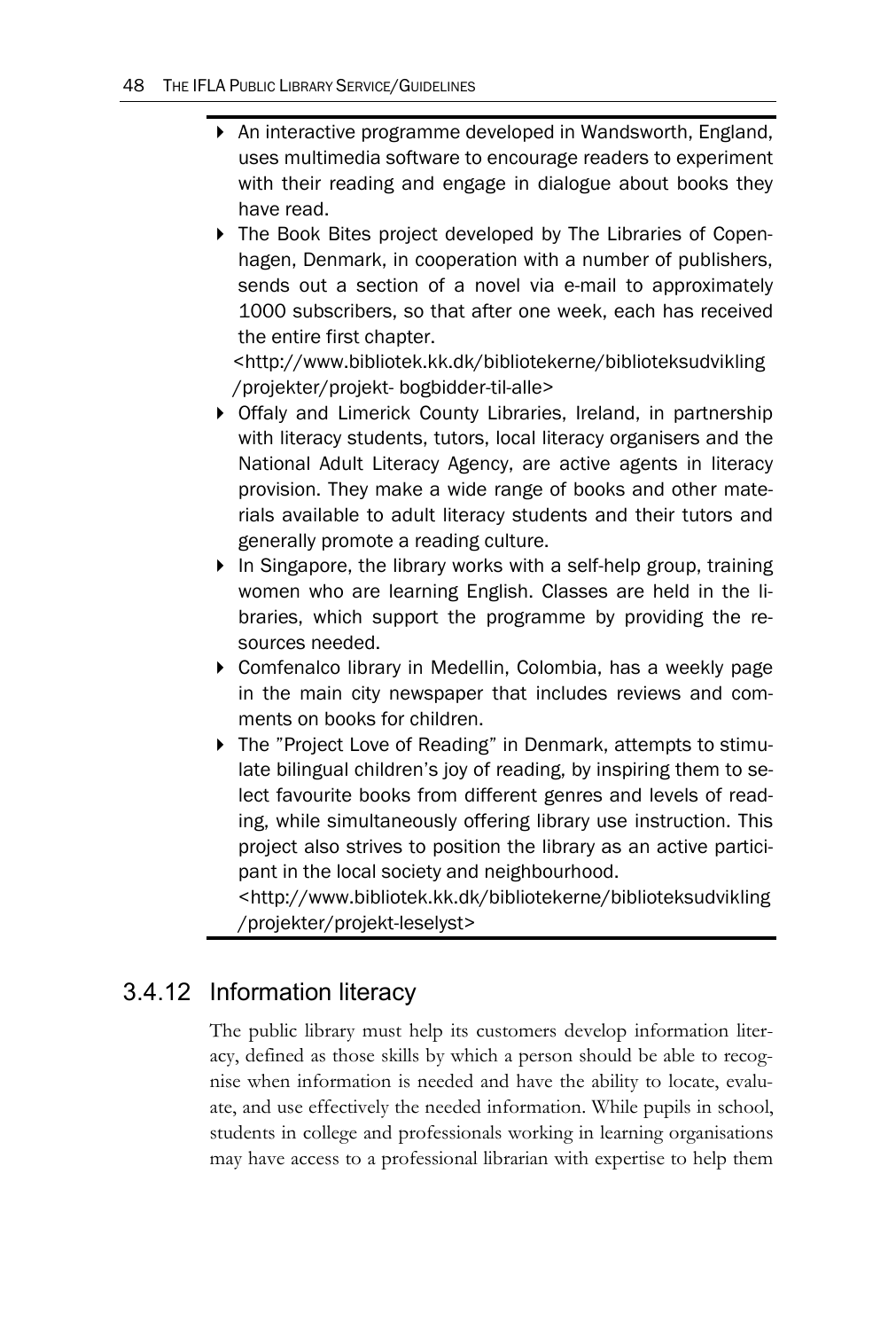develop independence and self-direction in information seeking the vast majority of the population the public library may serve, does not. What they do have, are information needs and rapidly changing technologies. If they are more fortunate they have a reasonably staffed and funded public library to guide them.

The infosphere can overwhelm any information seeker. And so, public librarians, in the 21st century realise they must do more.

- ▶ In Spain, the Ministry of Culture promotes a group of experts to work in the planning process for public libraries to improve the information literacy skills of the population. <http://www.alfinred.org/>
- "Glasgow REAL Learning Centres" which are part of Glasgow Libraries have a new team in place named Learning Support Officers who staff the centres (including learning portfolios, ITC and the employability agenda). The project is the partnership between Glasgow Libraries and the Chamber of Commerce.
- The library staff of Mpumalanga and, by extension, rural South Africa were trained to enhance information literacy skills so that they *"may improve their service delivery and raise the profile of the public library by enskilling library users."*
- Access to resources on the World Wide Web have benefited public library customers around the world through access to computers and networked information facilitated by the generous provisions of the Bill and Melinda Gates Foundation.
- Birmingham (UK) Central Library Learning Centre is integrated into a public library providing access to both the physical and electronic library content resources for independent and collaborative lifelong learning.
- Christchurch (NZ) City Libraries provide access to 3 learning centres. These are 'learning spaces, services and technology that enable carrying out of group learning programmes and activities with a computer focus.
- In the Wuhan area, a Chinese public library launched readeroriented training in information knowledge and technology.
- Libraries across the globe are providing classes regarding Internet safety for children. The Tampa-Hillsborough County Public Library system in the USA uses the NetSmartz Kids programme to teach internet safety.

< http://www.hcplc.org/hcplc/justkids/adults/internet.html>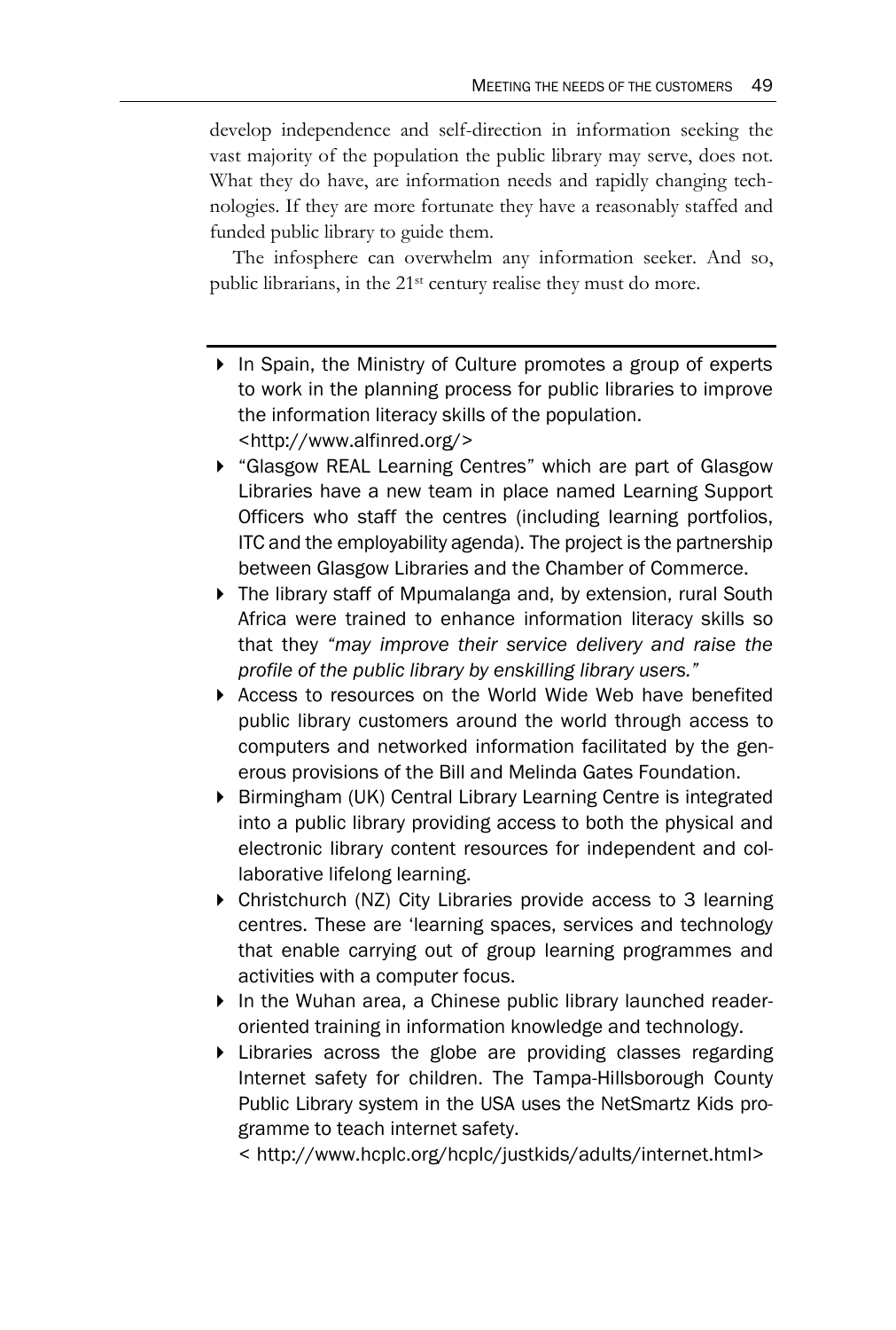A network of 25 libraries <http://smartinvesting.ala.org> is now making resources available to more than 8 million customers at libraries in the USA through Smart investing@your library. Many of these libraries use new ways to reach out to their customers, including YouTube, the virtual world of Second Life, and other social networking tools.

## 3.5 Customer care

The policies and procedures of the library should be based on the needs and convenience of the customers and not for the convenience of the organisation and its staff. Quality services can only be delivered if the library is sensitive to the needs of its customers and shapes its services to meet those needs. Satisfied customers are the best advocates of the library service.

The public library should have a positive policy of customer care. This means ensuring that in all policy planning, design of libraries and of systems, preparation of operational procedures and drafting of information and publicity material, a positive effect on the customer should be a prime objective. The following actions should be elements in a customer care policy.

Staff related:

- the image projected by all libraries must be neutral and objective
- staff should be courteous, friendly, respectful and helpful at all times
- there should be a regular programme of staff training in customer care
- all staff should receive basic awareness training on how to deal with people with disabilities or from ethnic minorities
- staff should have a friendly and informative telephone manner
- jargon should be avoided in all forms of communication, verbal and written
- all printed information about services should be available in appropriate alternative formats, e.g., large print, tape, CDs, digital formats; they should also be available in alternative languages
- methods of communication with the customers must be provided, e.g., billboards, bulletins, website
- customers should receive a response in the shortest possible time; letters and other forms of communication should be answered promptly and courteously.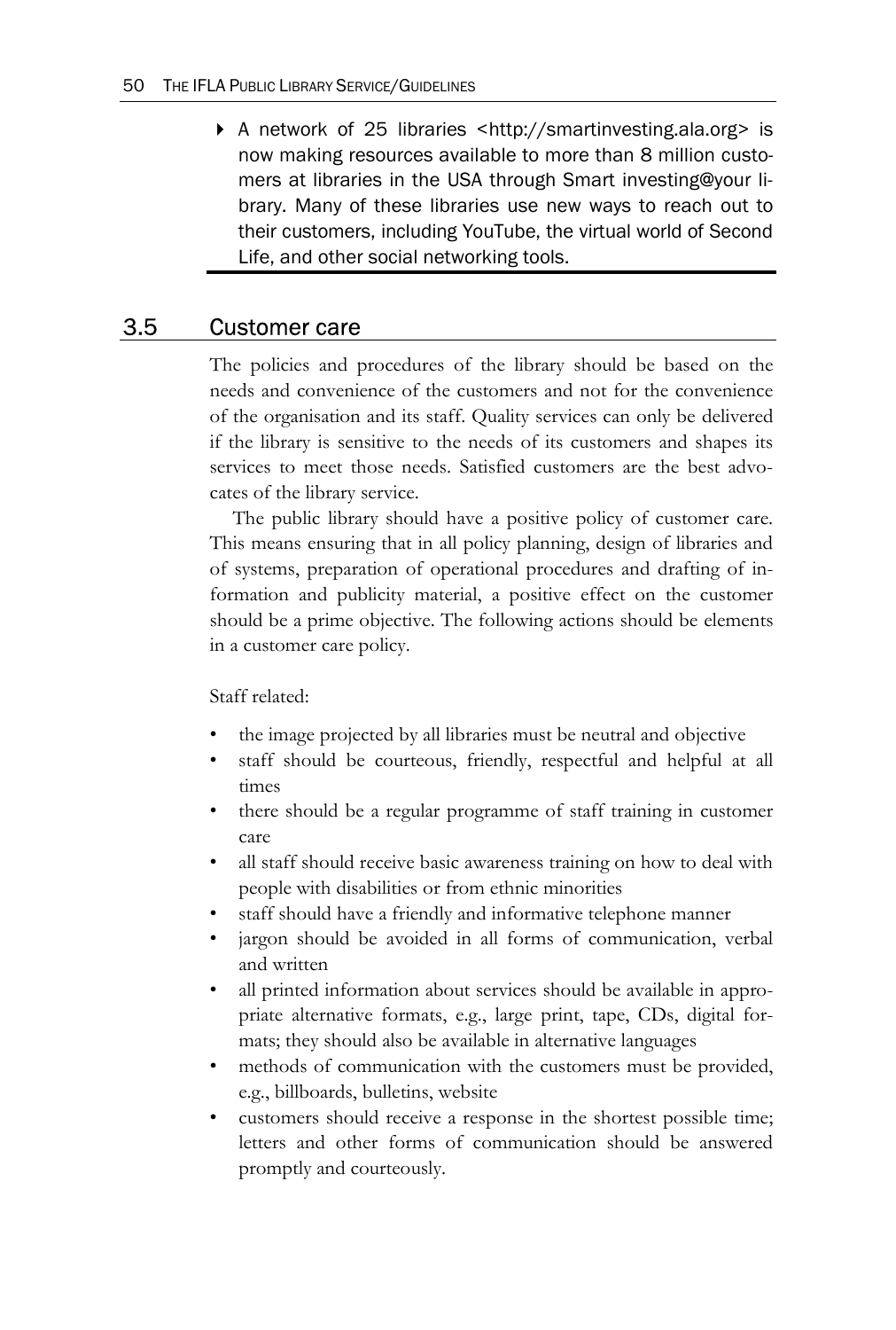Services and facilities:

- library services should be properly planned, adequately prepared and reliable
- the design of the library should be as convenient and inviting as possible
- opening hours should be convenient for the majority of the customers
- library catalogues and websites should be available online so that the customer can access services from home and outside opening hours
- there should be efficient renewal and reservation services including remote access services such as 24 hour telephone or online access
- services should be delivered beyond the library building when customers' needs require it
- equipment should be provided to make library use convenient, e.g., drop-in boxes for returning materials out of hours, self-service issue and return equipment in the library, answering machines, email and voice mail for communicating with the library out of hours
- good quality electronic equipment should be provided in the library including special equipment for the visually and hearing impaired.

# 3.5.1 Customer participation

Customers should be involved in service development:

- by asking them through surveys what services they use and require
- by analysing and responding to customers' complaints
- by monitoring customers' reactions to services and new initiatives
- by ensuring the input received from customers is considered in the development of policy and procedures
- by providing feedback to customers about the effects of their input on service development
- by providing suggestion boxes and a complaints and commendations procedure
- by conducting Friends' and library customer focus groups
- by gathering information from potential customer groups not using the library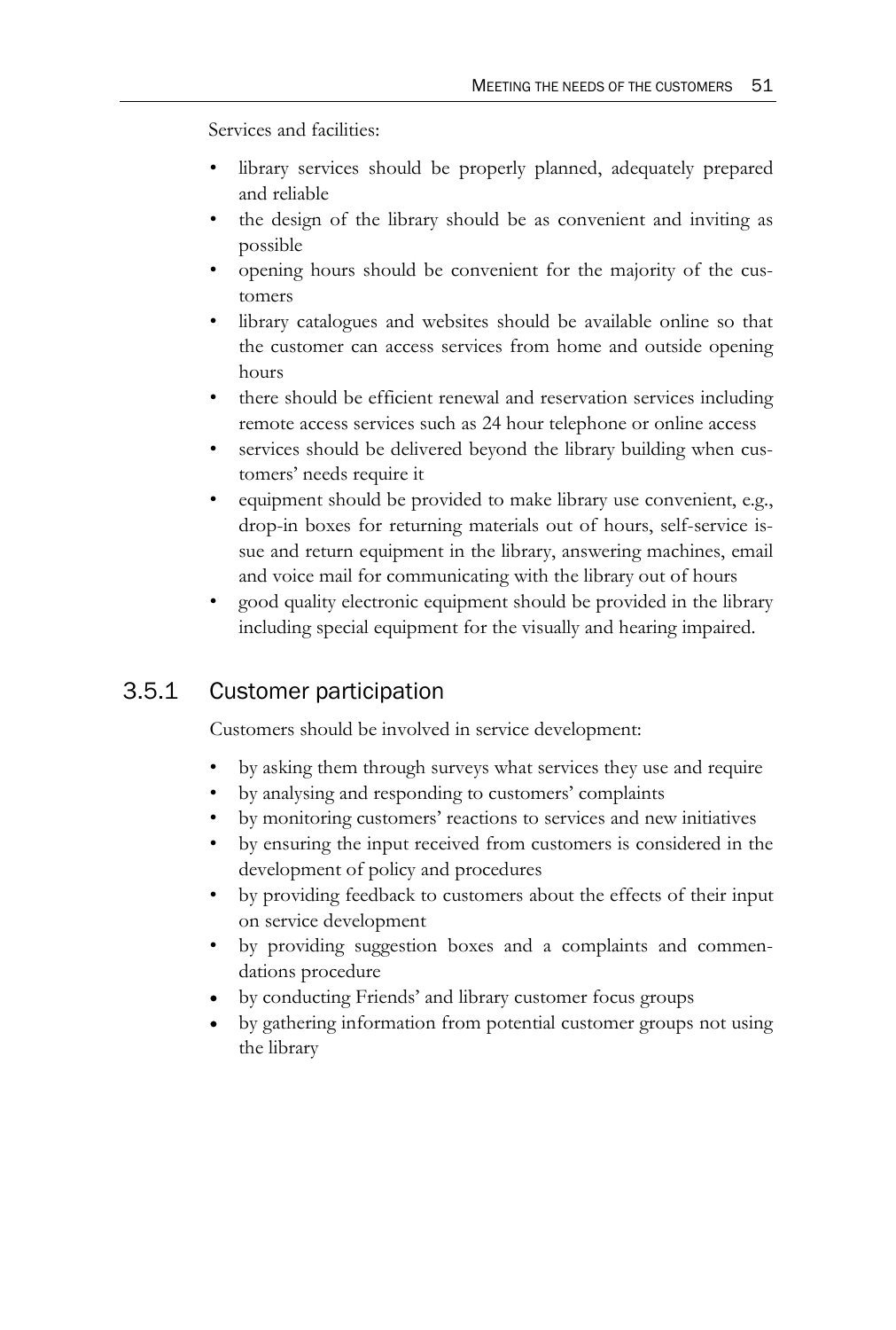#### 3.6 Customer education

The public library should help its customers develop skills that will enable them to make the most effective use of the library's resources and services. Library staff must act as information navigators to help customers of all ages to make the most effective use of information and communications technology, and programmes of customer education should be developed. As new technologies become more commonly available, the role of the public library both in providing access to these technologies and in helping people learn how to make best use of them is of vital importance.

Guided tours of the library should take place regularly to introduce people to the library building and services and how to use its tools, for example, catalogues and technical equipment. These guided tours have to be carefully planned according to the needs of those taking part. Tours for groups should be organised in co-operation with the institution from which they come.

- ▶ Public libraries in Singapore provide orientation programmes for new and existing customers. Tours of the library are also organised for classes from schools and kindergartens. Information literacy programmes are provided at different levels to assist customers in their search for information.
- Ten libraries in New Jersey, USA, were given grants to create computer training centres. Grants supported the purchase of PCs and the presentation of computer training courses on a variety of topics.
- Danish public libraries are active co-players in national programmes which strive to improve citizens' information technology (IT) skills. This is a requirement in the Danish Library Act and supported by two partnership agreements with the National IT and Telecom Agency.

<http://splq.info/issues/vol42\_3/05.htm>

#### 3.7 Co-operation and resource sharing

Overall service to the community is enhanced when libraries develop links for exchanging information, ideas, services and expertise. Such co-operation results in less duplication of service, a combining of resources for maximum effect, and an overall improvement in community services. In addition, individual community members may in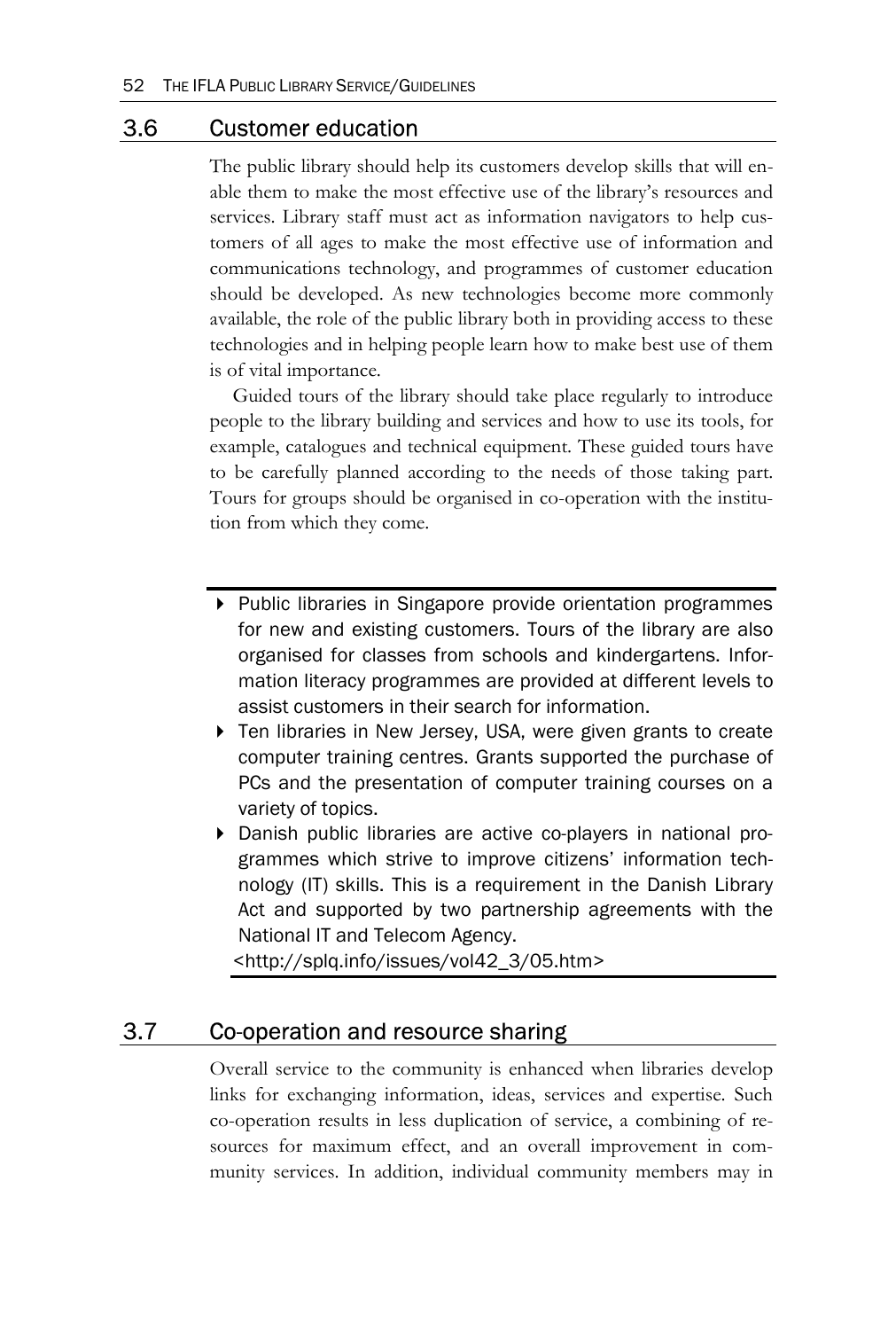some cases be of great assistance in helping the library to carry out special tasks or projects.

The library should facilitate access to other libraries' online catalogues through its own online catalogue/OPAC through links to trusted sites, e.g., regional library systems and the national library website.

 Litteratursiden.dk (translated: The Literature site) is a Danish libraries' website which informs the public of new and classic voices from the world of literature, and recommends good books to read. The project is produced and financed by "Foreningen Litteratursiden." <http://www.litteratursiden.dk/>

# 3.7.1 Formal links

The library should establish formal links with other organisations in the local community, for example, schools, cultural institutions such as museums, galleries and archives, literacy programmes, chambers of commerce or boards of trade. The links should be used to co-ordinate the resources and efforts of each partner and thereby jointly improve services to the community.

# 3.7.2 Relations with schools

One of the most important institutional relationships for a public library is that with the local schools and the education system in the service area. Types of linkages and/or forms of co-operation include:

- sharing resources
- sharing staff training
- jointly arranged authors' visits
- co-operative collection development
- co-operative programming
- co-ordination of electronic services and networks
- co-operation in the development of learning tools
- class visits to the public library
- joint reading and literacy promotion
- programme of web-awareness for children
- sharing of telecommunications and network infrastructures.

(See *IFLA/UNESCO School Library Manifesto*)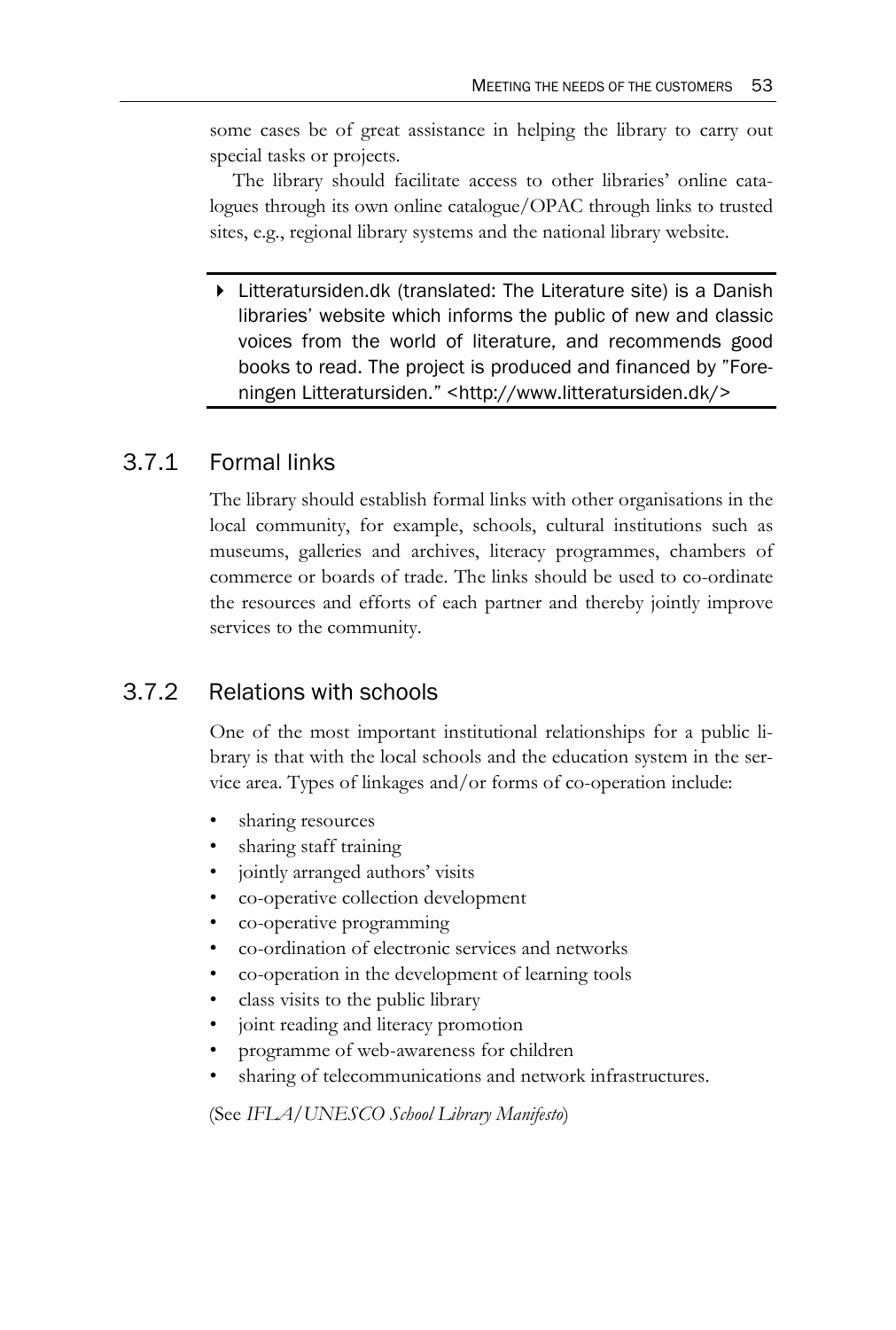#### 3.7.3 Resource sharing

Each library collection is in some degree unique. No collection can contain all the materials that the members of its public require. Libraries, therefore, can greatly enhance services to their users by providing them with access to the collections of other libraries. Libraries can participate in resource-sharing schemes at any level, local, regional, national and international.

The library should also make its collection available for loan to other libraries through participation in a network, for example, in a union catalogue or in a local network of information providers, such as schools, colleges and universities.

#### 3.7.4 Bibliographic records

The library should classify and catalogue its resources according to accepted international or national bibliographic standards. This facilitates their inclusion in wider networks.

#### 3.7.5 Borrowing from other libraries

In order to meet the information needs of customers the library should borrow materials from other libraries both within the same organisation and beyond. The library should establish interlending policies, which address such issues as:

- lending materials to other public libraries
- the type of materials it is prepared to lend or not to lend
- the length of time for which materials will be lent
- when it will request materials from other libraries
- methods of shipment
- how the costs of the service will be met
- action to be taken if materials are lost or damaged.

#### 3.8 Electronic networks

Public libraries are instruments of equal opportunity and must provide a safety-net against alienation and social exclusion from technological advance by becoming the electronic doorway to information in the digital age. They should enable all citizens to have access to the information that will enable them to manage their lives at the local level, to acquire essential information about the democratic process and to participate positively in an increasingly global society.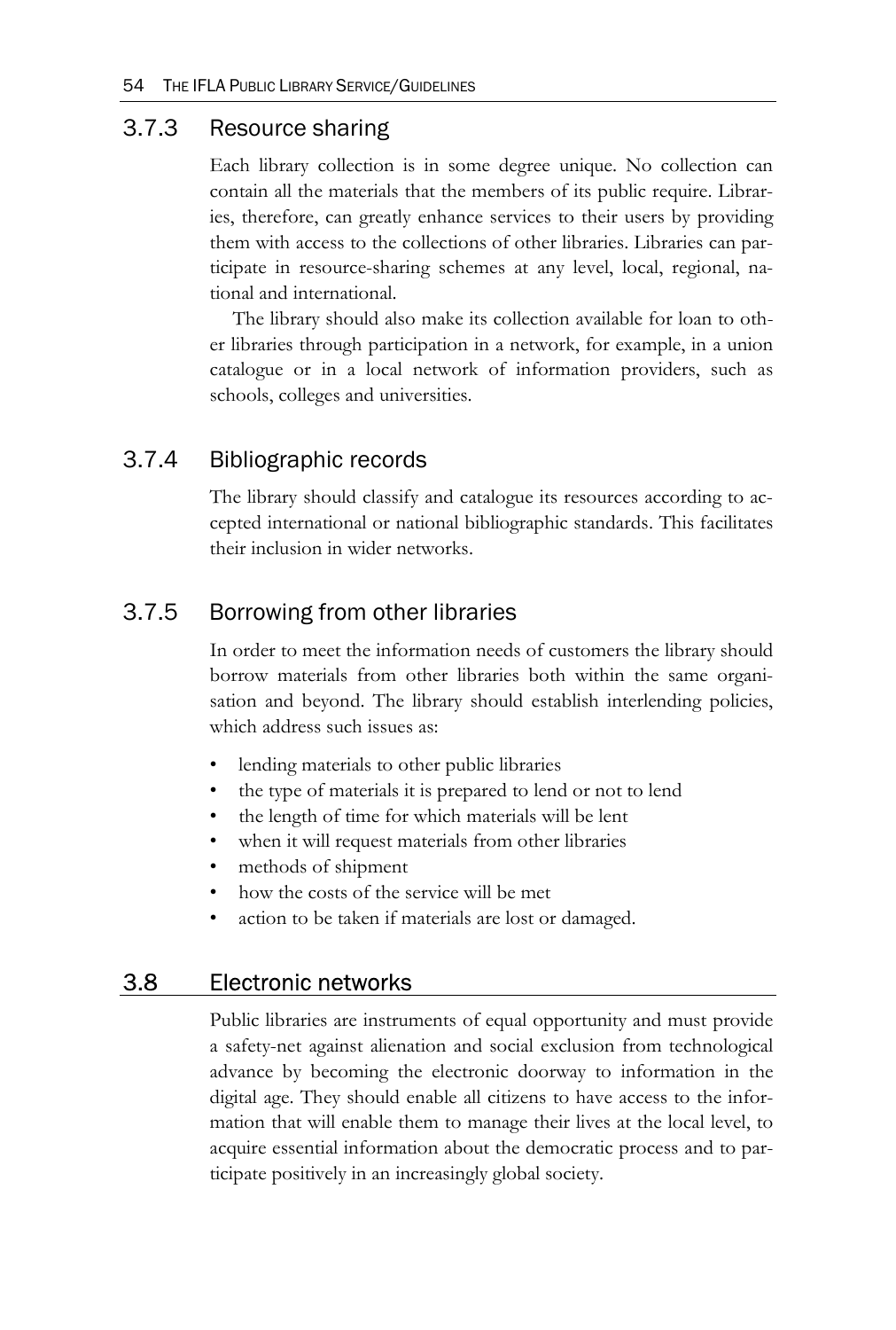The library should provide access to the resources of the library and to those of other libraries and information services through the creation and maintenance of and participation in effective electronic networks at all levels from local to international. This can include participation in community networks, programmes to develop technologically advanced communities and electronic networks linking two or more agencies. They should also be part of national information policies.

- A virtual public library has been introduced in Denmark. It is now possible to gain access to the catalogues of all public libraries plus the larger research and special libraries. People can order an item from anywhere in the country and collect it at their local library. <http://www.bibliotek.dk>
- In the UK, many libraries participate in the Enquire service, an electronic reference service which is online 24 hours a day, 365 days of the year with the assistance of librarians internationally. Requests for information are sent online and automatically re-routed to the service. The library then responds directly to the enquirer.
- ▶ Net libraries of Denmark, provides an overview of a number of services directed towards library customers looking for knowledge and information on the internet. <http://bibliotek.dk/netbib.php>
- The main objective of the project "Establishment and development of all-Russia Virtual Reference Service of Public Libraries" is to optimize the systems of reference and information services for customers of public libraries within the emerging information society with the goal of facilitating socio-political and economic change.

<http://www.library.ru/help/>

#### 3.8.1 Customer access

The library should provide free public access to the Internet/World Wide Web to enable all citizens, regardless of economic means, to have access to information available in electronic form. It should have at least one public-access workstation with Internet access and a printer that is not shared with staff.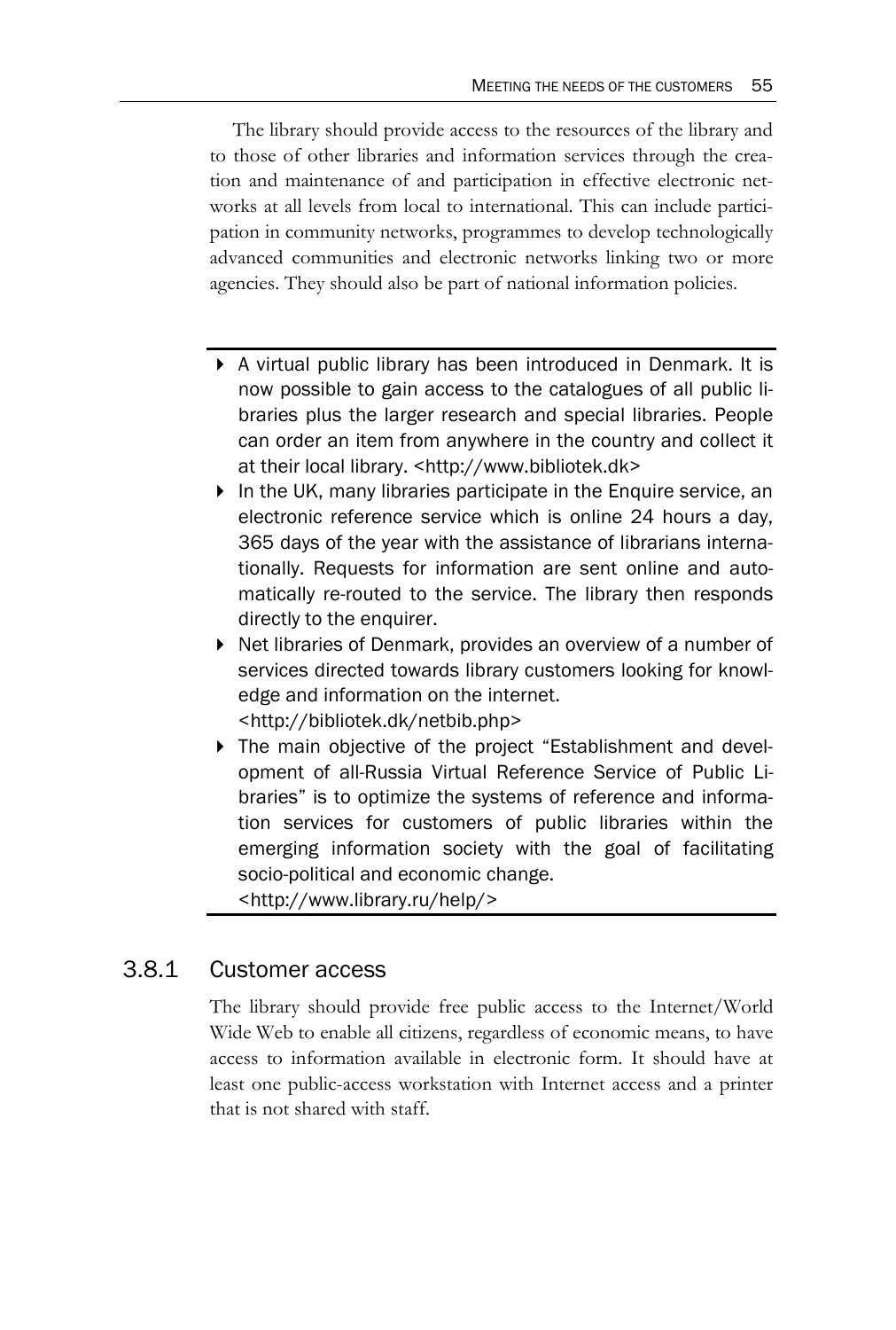#### 3.8.2 Remote access

The library should exploit ITC to enable the public to gain access to as many of its electronic resources and services as possible from their home, school or workplace. If possible they should be made accessible 24 hours a day, seven days a week. Making library services available on the Internet increases their accessibility to the public, and to other libraries, and improves the quality of the service.

 DelAWARE, developed by Delaware State Library, USA, gives all Delaware citizens access to library information services and the Internet, regardless of geographic location or economic circumstances. It provides a variety of statewide online products and services, state government information, a subject guide to selected Internet sites and links to all types of Delaware libraries.

<http://www.lib.de.us>

 Via netmusik.dk, Danish libraries offer access to over 2 million songs and pieces of music, with continuous additions. The music is downloaded directly to the user's PC as a loan, for free. Most Danish public libraries are connected to Netmusik. dk.

<http://netmusik.shop2download.com/cgi-bin/WebObjects/ TShop.woa/wa/default>

 Netlydbog.dk (translated: NetAudiobook.dk) is the promotion of audio books online via the Internet in Denmark, in response to the growing demand for digital content on the Internet.

<http://www.netlydbog.dk/>

#### 3.8.3 Staff access

Library staff should have access to the Internet/World Wide Web to enable them to provide better reference and readers' advisory service to customers. Staff should have regular training in using the Internet.

#### 3.8.4 Information navigator

The public library's role is becoming one of mediator, of being the public's electronic doorway to digital information and of helping citi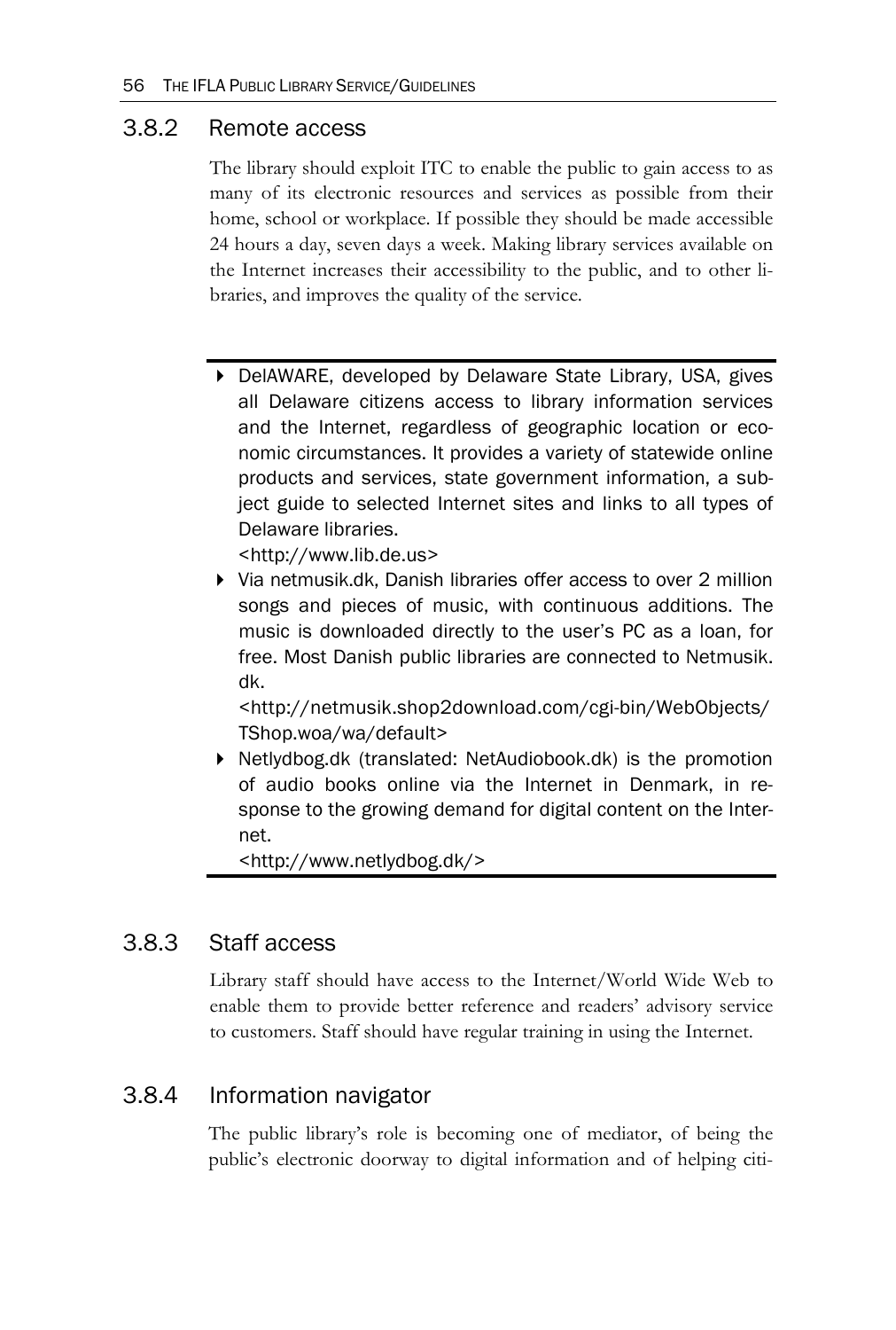zens cross the 'digital divide' to a better future. The librarian's role is increasingly one of 'information navigator' ensuring that the customer gets accurate and reliable information.

#### 3.9 Access to services

Physical accessibility is one of the major keys to the successful delivery of public library services. Services of high quality are of no value to those who are unable to access them. Access to services should be structured in a way that maximises convenience to customers and potential customers.

## 3.9.1 Location of service outlets

Public library service outlets should be located for the maximum use and convenience of people in the community. Libraries should be near the centre of transport networks and close to areas of community activity, for example, shops, commercial centres, and cultural centres. Where appropriate the public library may share buildings with other services such as arts centres, museums, art galleries, community centres and sports facilities. This can help to attract customers and achieve capital and operational economies.

The outlet should be highly visible and easily reached by foot, public transport, where available, or by private vehicle and in this instance provide convenient parking. In well-developed urban and suburban areas a public library should be available within a journey by private vehicle of about 15 minutes.

Issues of equity of access should be addressed when possible through strategic location of the outlet to reach potential customer groups who may lack any other information access than the public library or knowledge of its services. Outreach delivery may be a part of the solution (see sections 1.10 and 3.4.10).

In Singapore, libraries are located in the town centres of government housing. Childrens' libraries are located on the ground floor of apartment blocks and are within five minutes' walk of most children in the neighbourhood.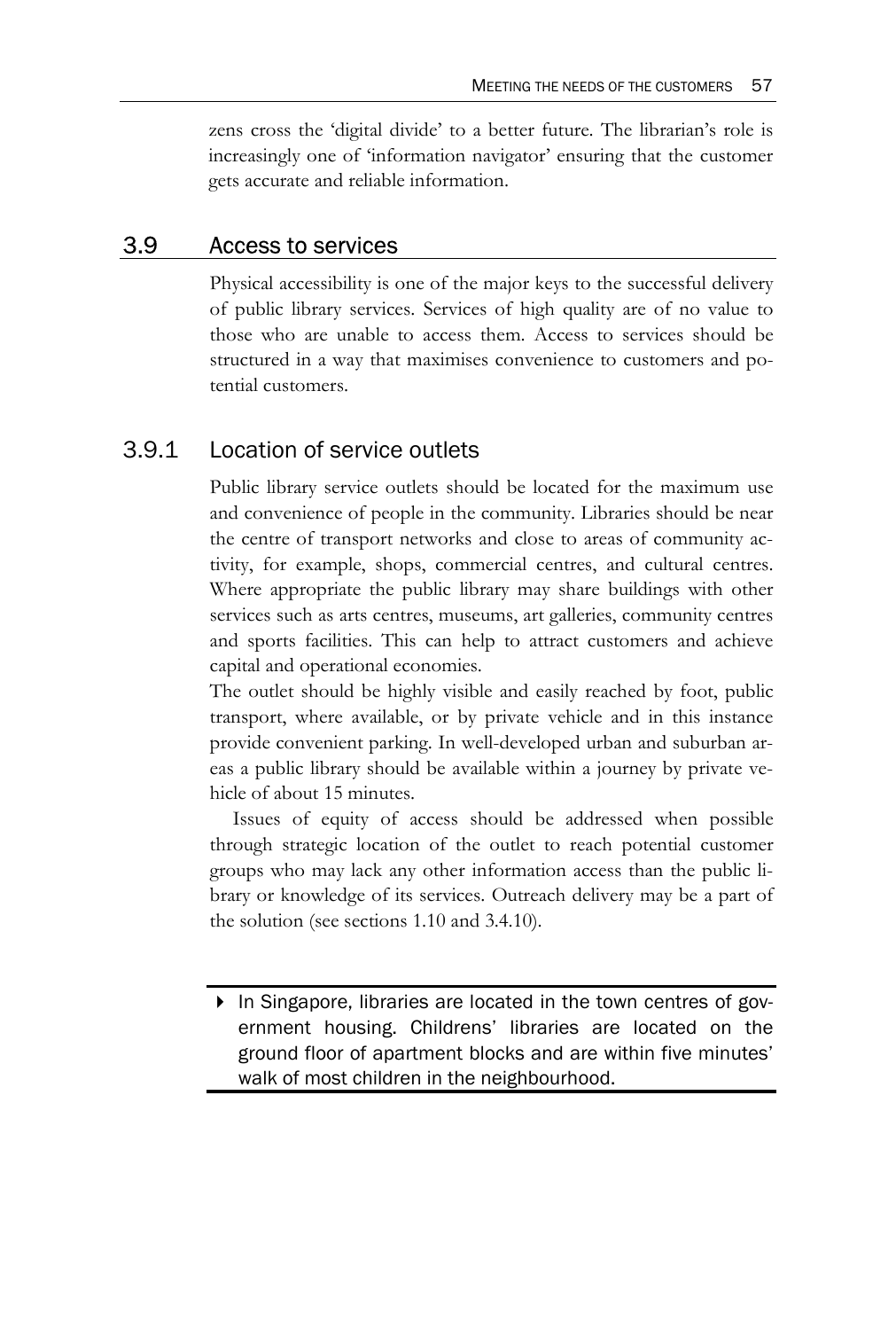#### 3.9.2 Opening hours

In order to provide the best possible access to library service, the library must be open at times of maximum convenience to those who live, work and study in the community. This access may extend into 24 hour maintenance of telephone or web access of select services.

## 3.10 Library buildings

In general when planning a library, the librarian and governing body should consider the following elements:

- the function of the library
- the size of the library
- designated spaces
- design features
- access for the physically handicapped
- signage
- the ambience of the library
- electronic and audiovisual equipment
- safety
- parking.

They should also ensure that the design incorporates flexibility in every aspect including furnishings to accommodate rapidly changing technology and demands for library services.

## 3.10.1 The function of the library

The library should have adequate space to implement the full range of library services that are consistent with the library's strategic plan and that meet local, area or national standards/guidelines. Libraries in England are asked to meet criteria to assure they meet their obliglations to the community served.

<http://www.culture.gov.uk/Reference\_library/Publications/archive \_2007/library\_standards.htm>

Some of these criteria include:

- proximity of libraries to their customers
- opening hours
- access to the Internet and other items purchased new each year
- number of books and other items purchased new each year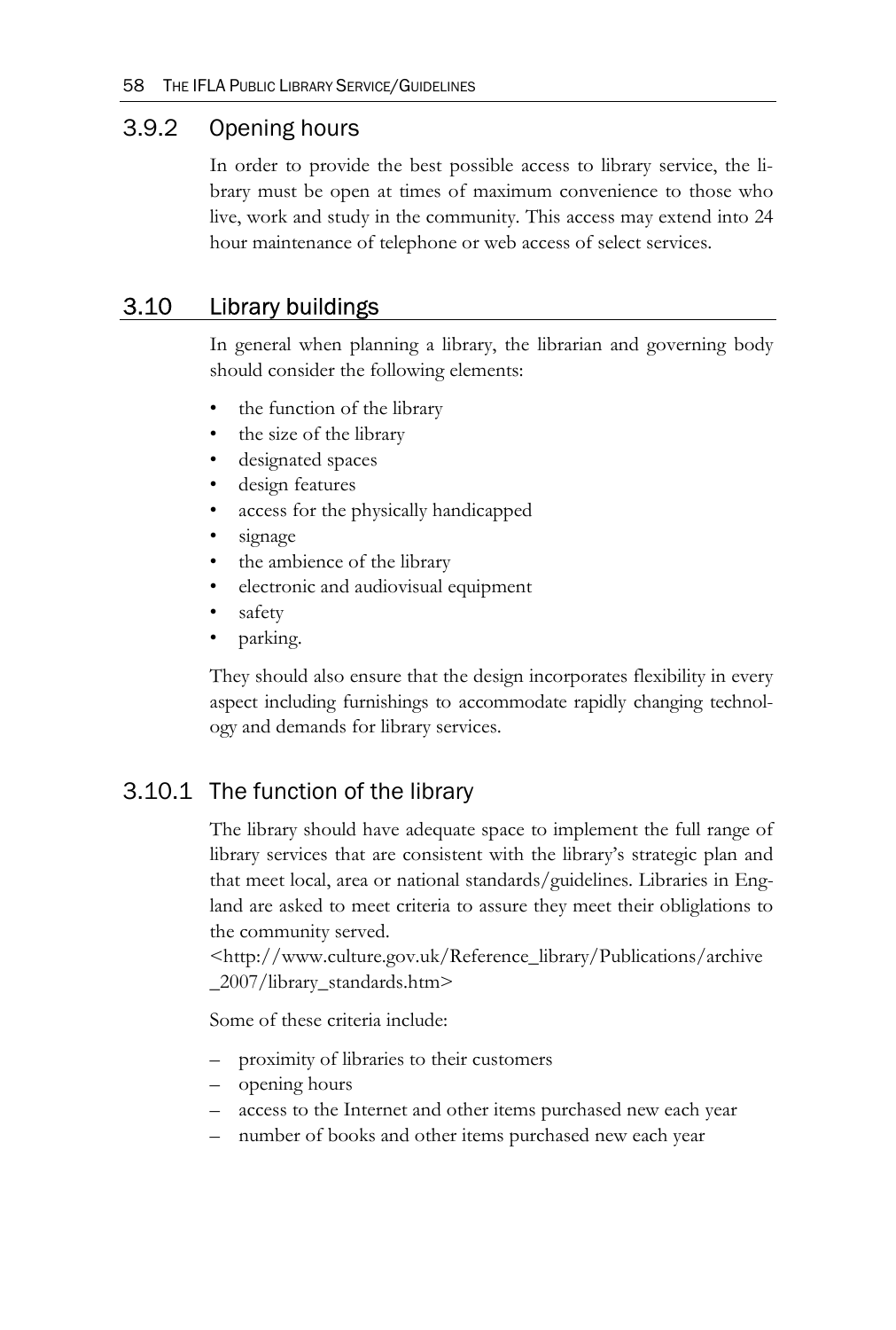## 3.10.2 The size of the library

The amount of floor-space required by a public library depends on such factors as the unique needs of the individual community, the functions of the library, the level of resources available, the size of the collection, the space available and the proximity of other libraries. Because these elements will vary significantly from country to country and between different building projects it is not possible to propose a universal standard on the space required for a public library. However local standards have been developed and examples from Ontario, Canada and Barcelona, Spain and Queensland, Australia are included in the appendices, and may be of use in the planning process.

#### 3.10.3 Designated spaces

The library should include space for services to adults, children (including babies and toddlers) and young adults and for family use. It should aim to provide a range of materials to meet the needs of all groups and individuals in the community (see Chapter 4 'Collection development').

The range of functions provided and the space available for each will depend on the size of the library. In planning a new library the following should be considered for inclusion:

- the library collection, including, books, periodicals, special collections, sound recordings, film, and other non-print and digital resources
- reader seating space for adults, children and young adults to use for leisure reading, serious study, group work and one–one tutoring; quiet rooms should be provided
- outreach services: space should be provided to house special collections and preparation areas for outreach services, e.g., mobile library deposit areas.
- staff facilities, including work space (including desks or PC workstations), rest space for eating and relaxing during breaks and meeting rooms where staff can meet with colleagues and supervisors in private
- meeting room space for large and small community groups, which should have separate access to the washrooms and to the exterior to enable meetings to be held while the library is closed
- technology including public access workstations, printers, CD-DVD drives, printers, copiers, scanners, webcams, microfilm/fiche readers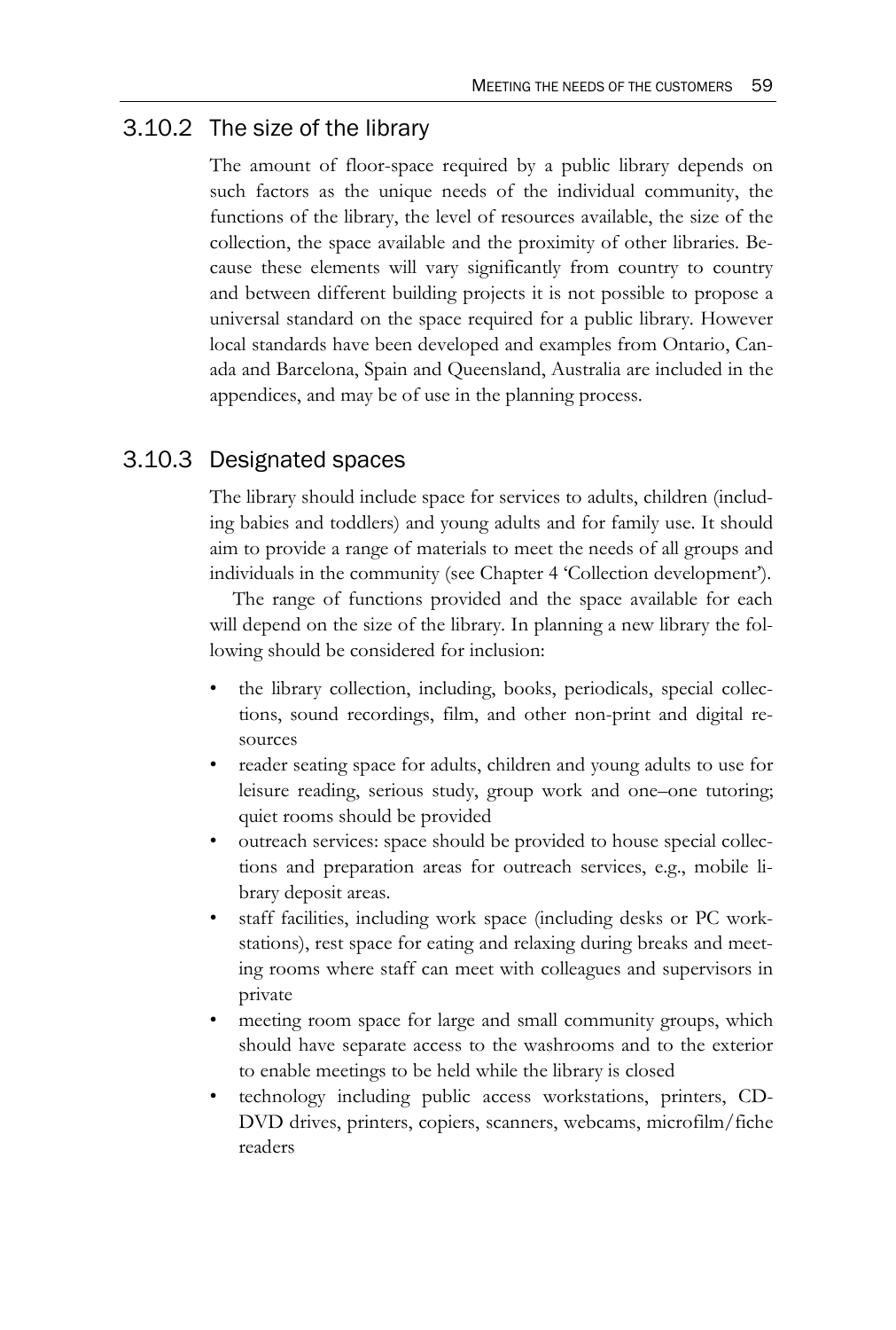- special equipment, including atlas cases, newspaper racks, selfservice book circulation, dictionary stands, wall-mounted display racks, display stands, filing cabinets, map cases etc.
- sufficient space for ease of circulation by both public and staff; this can be 15%–20% of public areas and 20%–25% in staff areas, and allow for at least the minimum access requirements for wheelchair customers
- in larger libraries a café area for the public is a desirable facility or vending machines in smaller libraries
- space must be allowed for the mechanical services of the library, e.g., elevators, heating, ventilation, maintenance, storage of cleaning materials, etc.

## 3.10.4 Design features

The library should guarantee easy access for all customers and in particular persons with physical and sensory disabilities. The following features should be included in the planning of a new library:

- the exterior of the library should be well lit and identified with signs clearly visible from the street
- the entrance of the library should be clearly visible and located on that part of the building that most users approach.
- the library should focus on eliminating barriers to use
- there should be no design features that limit the ability of an individual or groups to use any part of the library
- care should be taken to avoid steps as much as possible in both interior and exterior design and alternative access provided where use cannot be avoided in the design.
- lighting levels should comply with those stated in international or national standards
- libraries that occupy two or more floors should provide elevators that are close to the library entrance and that easily accommodate wheelchairs and child strollers
- the library should provide facilities for the return of library materials when the library is closed; after-hours deposit boxes should be both theft and waterproof
- a library should undertake an 'accessibility' audit on a regular basis to confirm that there are no barriers to easy use
- local, national or international standards on making public buildings accessible to the disabled should be followed, wherever possible.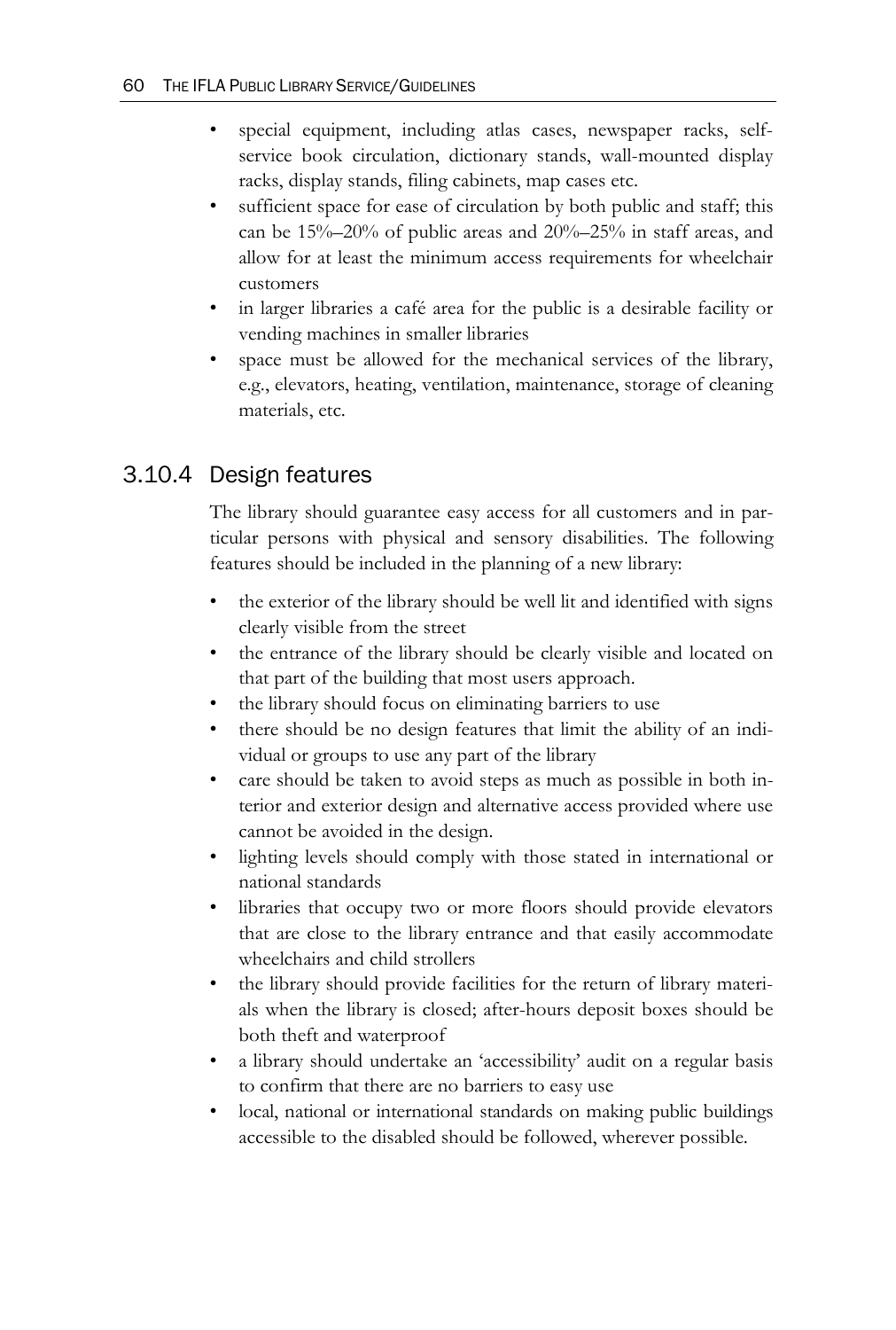#### 3.10.5 Accessible shelving

Materials should be displayed on open shelves and arranged at a height within easy reach for customers and steps and mobile seats provided for any people not able to reach or bend to the levels of the high and low shelves. All shelving should be adjustable and preferably on lockable wheels so that it can easily be moved. The furniture in the children's section should be appropriately sized. Shelves should be of accessible height and width for persons with disabilities.

# 3.10.6 Signage

The library's exterior signs not only identify the particular function of the building but are also the library's most basic form of publicity. Signs should therefore be carefully planned to communicate an appropriate image of the library. Internal areas of the library and parts of the collection should be clearly identified by signs of a professional standard so that customers can easily find them, for example, the library catalogue, magazines, reference services, the children's area, washrooms, Internet stations, copy machines etc. Signs should also be posted in Braille where necessary. Where appropriate, signs should be provided in languages used by ethnic groups in the community. A sign displaying the opening hours of the library should be clearly visible from outside the library. Talking kiosks, web or audio guides should also be considered to help all customers find their way in the library. Directional signs should be erected in nearby streets and town centres to guide the public to the library and referral from all relevant local web sites assured.

#### 3.10.7 The ambience of the library

The library should provide a physical setting for the library service that is inviting to the public and that provides:

- adequate space to store and display the library collection
- adequate, comfortable and attractive space for the public to make proper and convenient use of the library's services
- adequate quiet space for study and reading
- meeting spaces for groups of various sizes
- sufficient space for the library staff to carry out their duties in an efficient and comfortable setting
- toys and play facilities might be provided in children's areas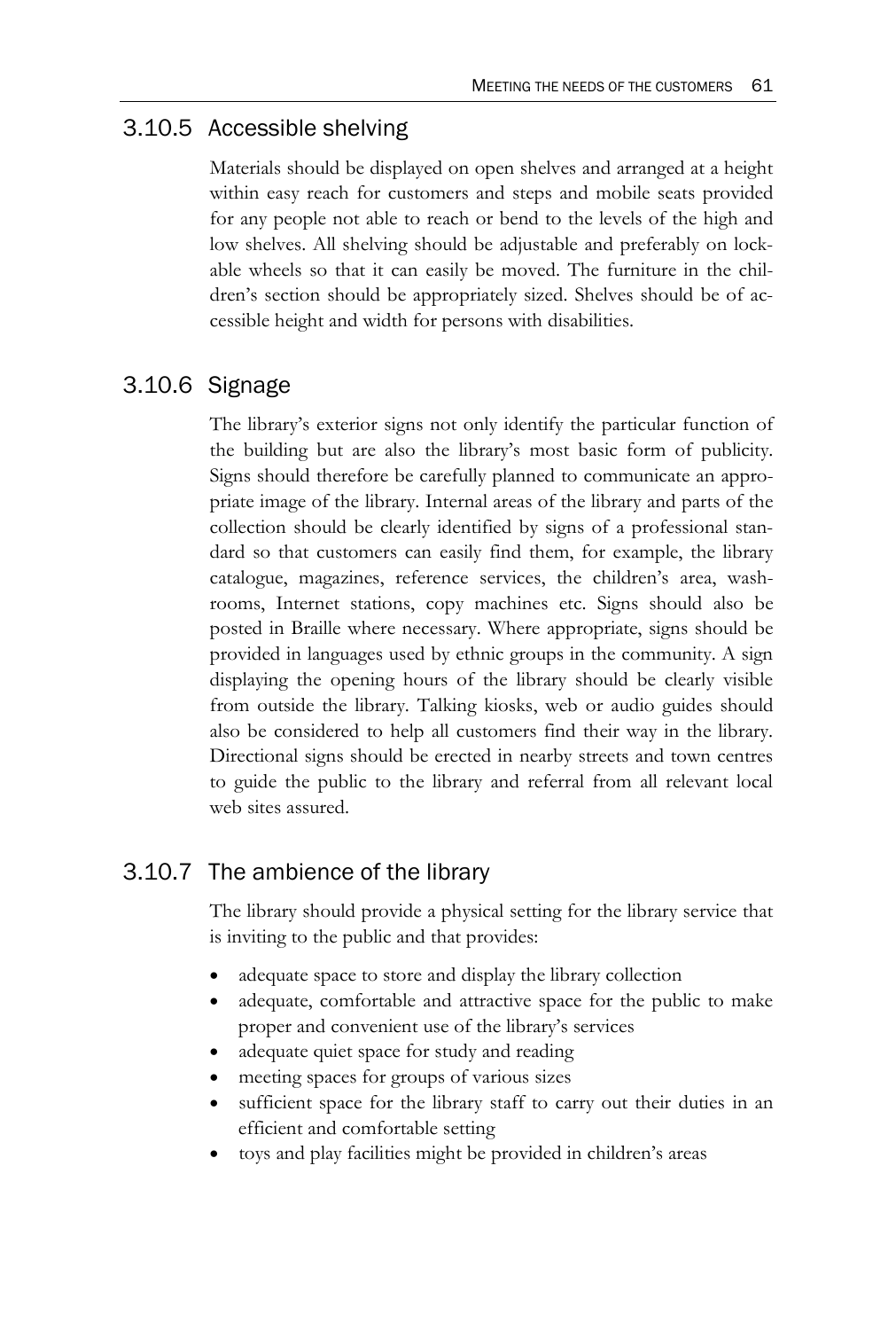- young adult sections could include facilties for computer gaming, "chill out" zones with comfortable seating, and TV or plasma screens
- adequate space and flexibility for the future.

The climate of the library should be maintained at a comfortable temperature, using efficient heating and air conditioning. Humidity control helps to protect the stock as well as increasing the comfort of the library.

Larger libraries may include a café (and smaller libraries vending machines) open either throughout the opening hours of the library or for special occasions. Such facilities are sometimes contracted out to a commercial provider.

▶ In the UK "Ideas Stores" introduced in Tower Hamlets Library Service, London, include cafes as a part of the new interpretation of library service.

<http://www.ideastore.co.uk/>

 In Singapore, the concept of 'lifestyle' libraries is being introduced. These include cafés, music listening-posts, and a virtual community for students. All libraries are open seven days a week.

# 3.10.8 Electronic and audiovisual equipment

A major function of the public library is to bridge the gap between the information rich and the information poor. This includes providing access to the necessary electronic, computer and audiovisual equipment such as personal computers with Internet access, public access catalogues, microform readers, audio and MP3 players, tape recorders, slide projectors and equipment for the visually and physically handicapped. Wireless (wi-fi) access is advisable throughout the library as well as access to electrical outlets for use of personal computers. Wiring should be up-to-date and easily accessible for alterations at a later date. It should also be inspected regularly.

# 3.10.9 Safety

Every effort should be made to ensure that the library is safe for the public and the staff. Smoke and fire alarms should be provided and security protection for staff and resources. The location of fire extin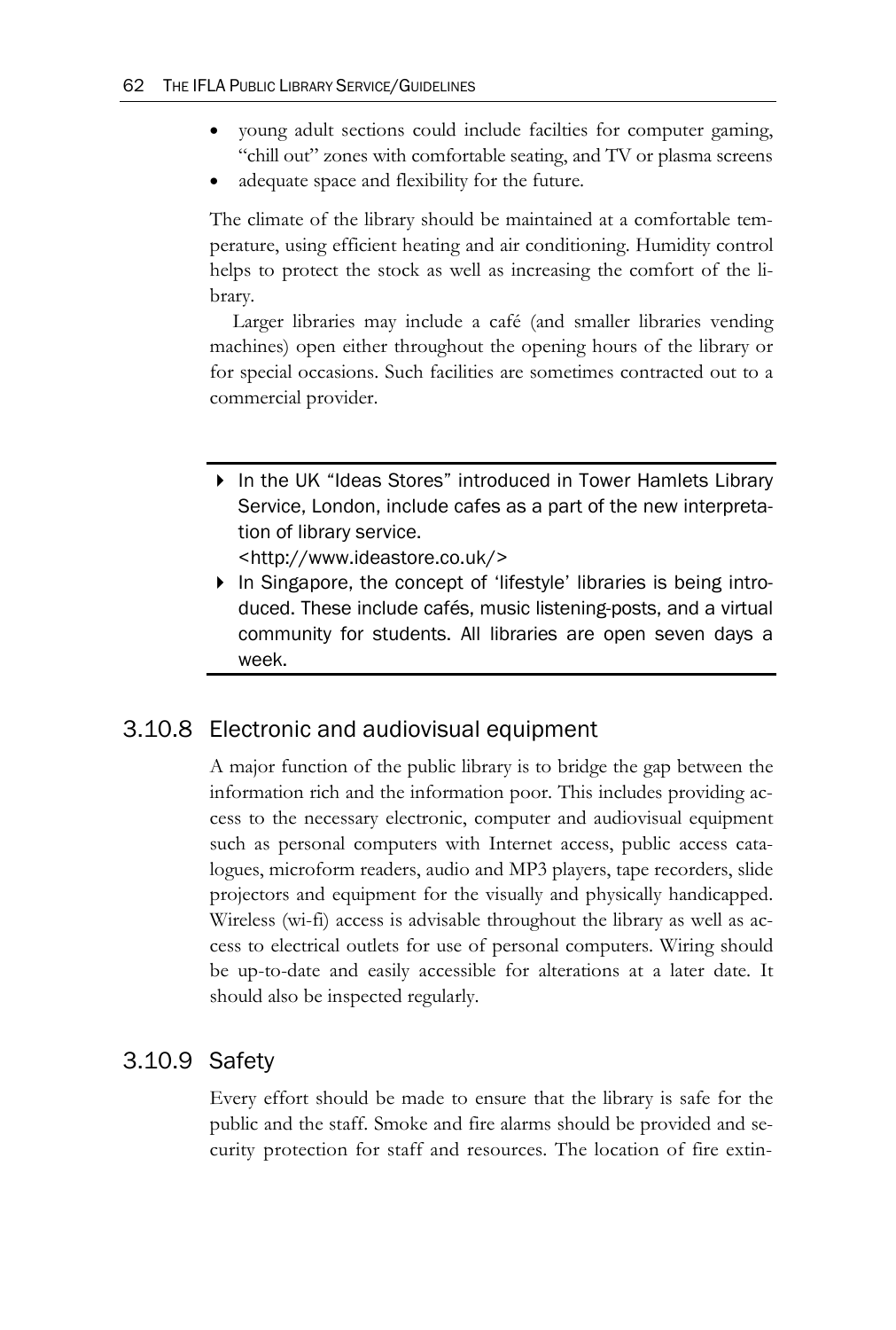guishers and emergency exits should be clearly marked. Staff should be trained in first aid and first aid supplies be made readily available. Evacuation drills should be carried out regularly. The library manager in co-operation with the emergency services should prepare a disaster plan to be put into action in the event of a serious incident, for example fire.

#### 3.10.10 Parking

Where customers travel to the library in private vehicles there should be sufficient safe and well lit parking either at or close to the library with appropriately identified spaces for persons with disabilities. If bicycles are a common mode of transport, secure cycle racks should be provided outside the library.

#### **Resources**

Bill & Melinda Gates Foundation (2004). *Toward Equality of Access: The Role of Public Libraries in Addressing the Digital Divide.* Seattle: The Foundation. Available at (http://www.imls.gov/pdf/Equality.pdf)

Cylke, F., Byrne, W., Fiddler, H., Zharkov, S.S., and IFLA Section of Libraries for the Blind, Standards Development Committee. (1983). *Approved recommendations on working out national standards of library services for the blind*, available (http://www.nplg.gov.ge/dlibrary/collect/0001/000561/IFLA.pdf) Note: now called 'Section of Libraries Serving Persons with Print Disabilities' see Kavanaugh reference in this resource list.

- Day, J.M., and IFLA Section for Libraries Serving Disadvantaged Persons. (2000). *Guidelines for library services to deaf people,* 2nd ed., Professional report #62. The Hague: IFLA.
- de Jager, K., Nassimbeni, M. ( 2007). *Information Literacy in Practice: engaging public library workers in rural South Africa.* IFLA Journal, Vol. 33, No. 4, 313-322.
- EBSCO Industries, Inc. (n.d.). EBSCO Publishing customer success center. (http://www.ebscohost.com/customerSuccess/default.php accessed 1/01/2010).
- Fasick, A.. (2008). *Managing children's services in the public library.* Westport, CT: Libraries Unlimited.

IFLA. (n.d.) The IFLA/UNESCO Multicultural Library Manifesto*.* (http://www.ifla.org/en/publications/the-iflaunesco-multicultural-library-mani festo

accessed 1/01/2010).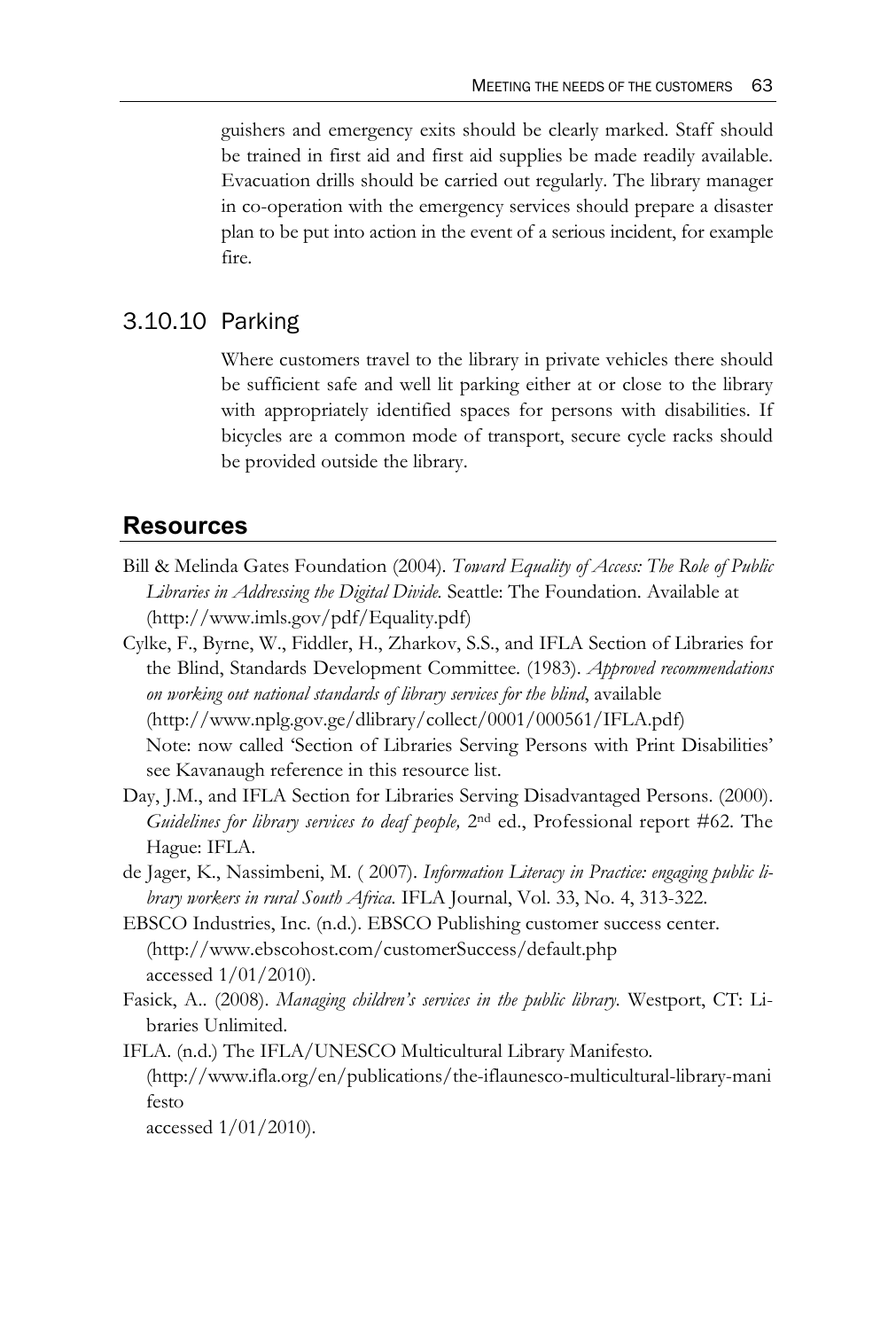IFLA Children's and Young Adults Section. (2007). *The Guidelines for Library Services to Babies and Toddlers.* The Hague: IFLA.

(http://archive.ifla.org/VII/d3/pub/Profrep100.pdf accessed 1/01/2010).

- IFLA Libraries for Children and Young Adults Section. (2003). *Guidelines for Children's Libraries Services*. The Hague: IFLA. (http://www.ifla.org/en/publications/guidelines-for-childrens-library-services accessed 1/01/2010).
- IFLA Section for Public Libraries. (2003). *The Role of Libraries in Lifelong Learning. Final report of the IFLA project under the Section of Public Libraries* (http://www.ifla.org/en/publications/the-role-of-libraries-in-lifelong-learning accessed 1/01/2010).
- IFLA Public Libraries Section. (2008). Meeting User Needs: A checklist for best practice produced by section 8 – public libraries section of IFLA. (http://www.ifla.org/VII/s8/proj/Mtg\_UN-Checklist.pdf accessed 1/01/2010).
- IFLA Section for Library Services to Multicultural Populations. (2009). *Multicultural communities: guidelines for library services*, 3rd ed. The Hague: IFLA. (http://www.ifla.org/en/publications/multicultural-communities-guidelines-forlibrary-services-3rd-edition accessed 1/01/2010).
- IFLA Section of School Libraries and Resource Centers. (2002). The IFLA/ UNESCO School Library Guidelines 2002. (http://www.ifla.org/en/publications/the-iflaunesco-school-library-guidelines-2002

accessed 1/01/2010).

Kavanaugh, R., Sköld, B.C., and IFLA Section of Libraries Serving Persons with Print Disabilities. (2005). *Libraries for the blind in the information age : Guidelines for development.* The Hague: IFLA.

(http://www.ifla.org/en/publications/ifla-professional-reports-86 accessed 1/01/2010).

- Lau, J. (2008). *Information literacy: International perspectives*. Munich: K.G. Saur  $(\text{http://archive.ifla.org/V/pr/saur131.htm accessed 1/01/2010}).$
- Li, J. (2002). The Public Library and citizens' information literacy education in China: a case study of Wuhan area, China. IFLA Conference Proceedings, 1-8. Retrieved from Library, Information Science & Technology Abstracts database

Lesk, M. (2005). *Understanding digital libraries.* Amsterdam: Elsevier.

- McMenemy, D. and Poulter, A. (2005). *Delivering digital services: A handbook for public libraries and learning centres*. London: Facet.
- Melling, M., and Little, J. (2002). *Building a successful customer-service culture: A guide for library and information managers*. London: Facet.
- Muller, P., Chew, I., and IFLA Section of Libraries for Children and Young Adults. (2008). *Guidelines for Library Services for Young Adults* The Hague: IFLA*.*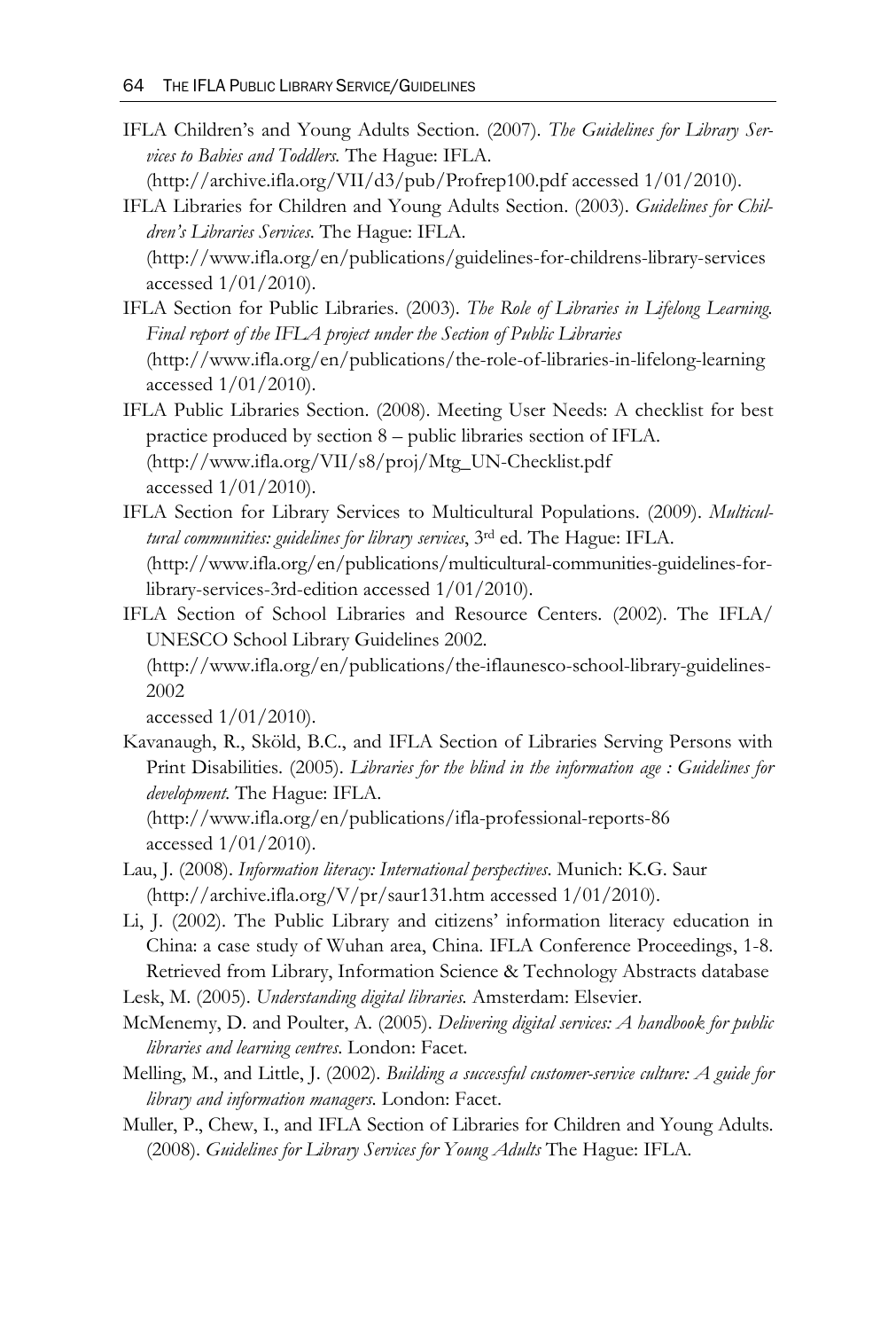(http://www.ifla.org/en/publications/revised-guidelines-for-library-services-foryoung-adults

accessed 1/01/2010).

Lehmann, V., Locke, J., and IFLA Section for Libraries Serving Disadvantaged Persons. (2005). *Guidelines for library services to prisoners,* 3rd ed. Professional report #34. The Hague: IFLA.

(http://archive.ifla.org/VII/s9/nd1/iflapr-92.pdf accessed 1/01/2010).

- Mayo, D. (2005). *Technology for results: Developing service-based plans*. PLA results series. Chicago: American Library Association.
- Nielsen, G. S., Irvall, B., and IFLA Section of Libraries for Disadvantaged Persons. (2001). *Guidelines for library services to persons with dyslexia*. The Hague: IFLA. (http://www.ifla.org/VIIs9/nd1/iflapr-70e.pdf accessed 1/01/2010).
- Panella, N.M., and IFLA Section for Libraries Serving Disadvantaged Persons. (2000). *Guidelines for libraries serving hospital patients and the elderly and disabled in longterm care facilities*. Professional report #61. The Hague: IFLA. (http://archive.ifla.org/VII/s9/nd1/iflapr-61e.pdf accessed 1/01/2010).
- Public Agenda Foundation. (2006). *Long Overdue A Fresh Look at Public Attitudes*  About Libraries in the 21st Century. New York: Public Agenda. (http://www.publicagenda.org/files/pdf/Long\_Overdue.pdf accessed 1/01/2010)
- Reading Agency. (n.d.). The Reading Agency. (http://www.readingagency.org.uk/ accessed 1/01/2010).
- Ross, C., McKechnie, L., and Rothbauer, P. (2006). *Reading matters: What the research reveals about reading, libraries and community*. Westport, CT: Libraries Unlimited.
- Syracuse University College of Law. (n.d.). International and comparative disability law web resources. (http://www.law.syr.edu/lawlibrary/electronic/humanrights.aspx

accessed 1/01/2010)

UNESCO. (2006). *UNESCO Launches a Community Information Literacy Project at the Tunapuna Public Library* (2007)

(http://portal.unesco.org/en/ev.php-

URL\_ID=36505&URL\_DO=DO\_TOPIC&URL\_SECTION=201.html)

- Webster, K., and Biggs, B. (2005). *Library services to indigenous populations: Viewpoints & resources*. Chicago: Office for Literacy and Outreach Services, American Library Association.
- Weibel, M. (2007). *Adult learners welcome here: A handbook for librarians and literacy teachers*. New York: Neal-Schuman Publishers.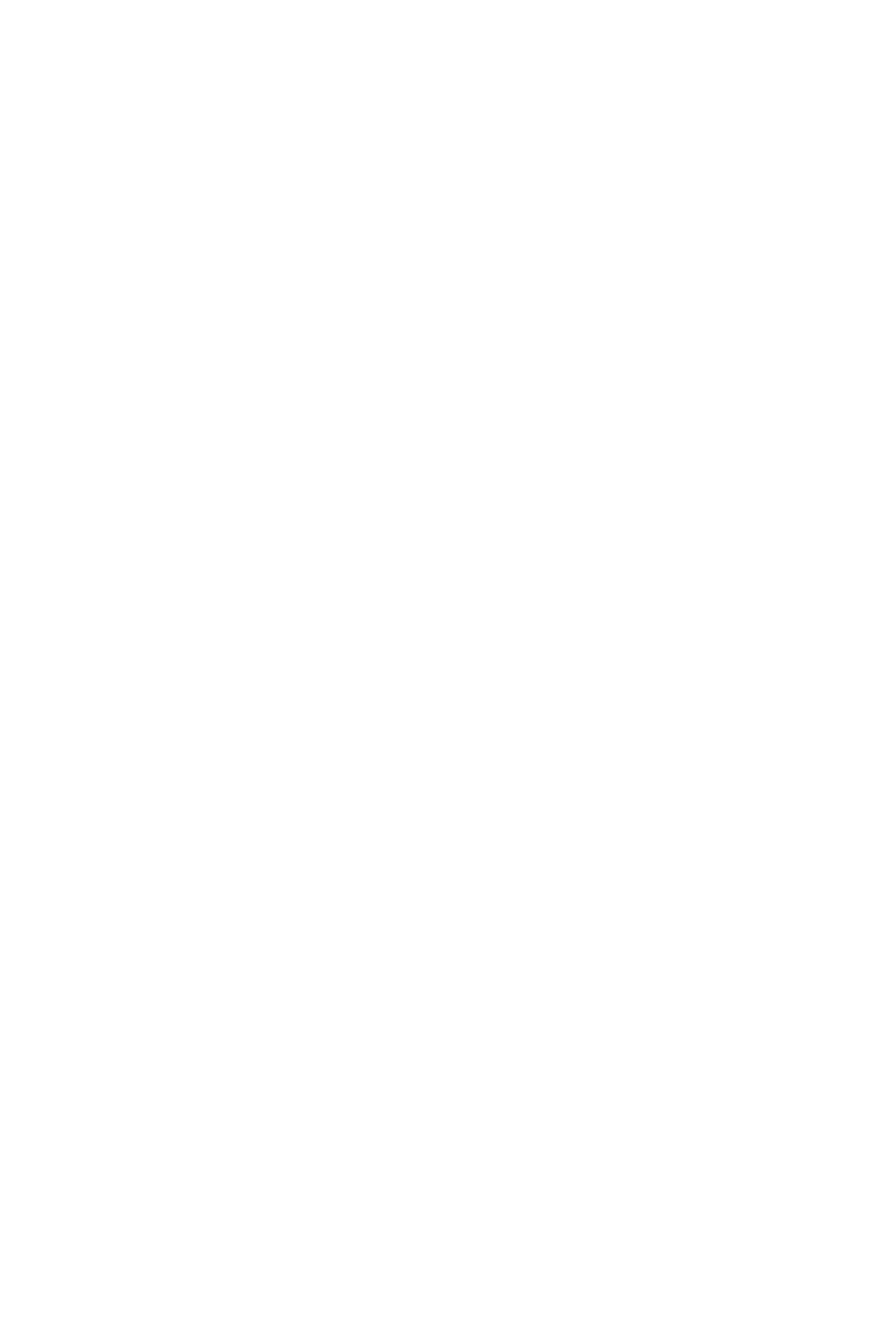**4** 

# Collection development

'Specific services and materials must be provided for those users who cannot, for whatever reason, use the regular services and materials, for example linguistic minorities, people with disabilities or people in hospital or prison.

All age groups must find material relevant to their needs.

Collections and services have to include all types of appropriate media and modern technologies as well as traditional materials. High quality and relevance to local needs and conditions are fundamental. Material must reflect current trends and the evolution of society, as well as the memory of human endeavour and imagination.

Collections and services should not be subject to any form of ideological, political or religious censorship, nor commercial pressures.'

(*IFLA/UNESCO Public Library Manifesto*, 1994)

#### 4.1 Introduction

The public library should provide equality of access to a range of resources that meets the needs of its customers for education, information, leisure and personal development. The library should provide access to the heritage of its society and develop diverse cultural resources and experiences. Constant interaction and consultation with the local community will help to ensure this objective is achieved.

### 4.2 Collection management policy

Each public library system requires a written collection management policy, endorsed by the governing body of the library service. The aim of the policy should be to ensure a consistent approach to the maintenance and development of the library collections and access to resources.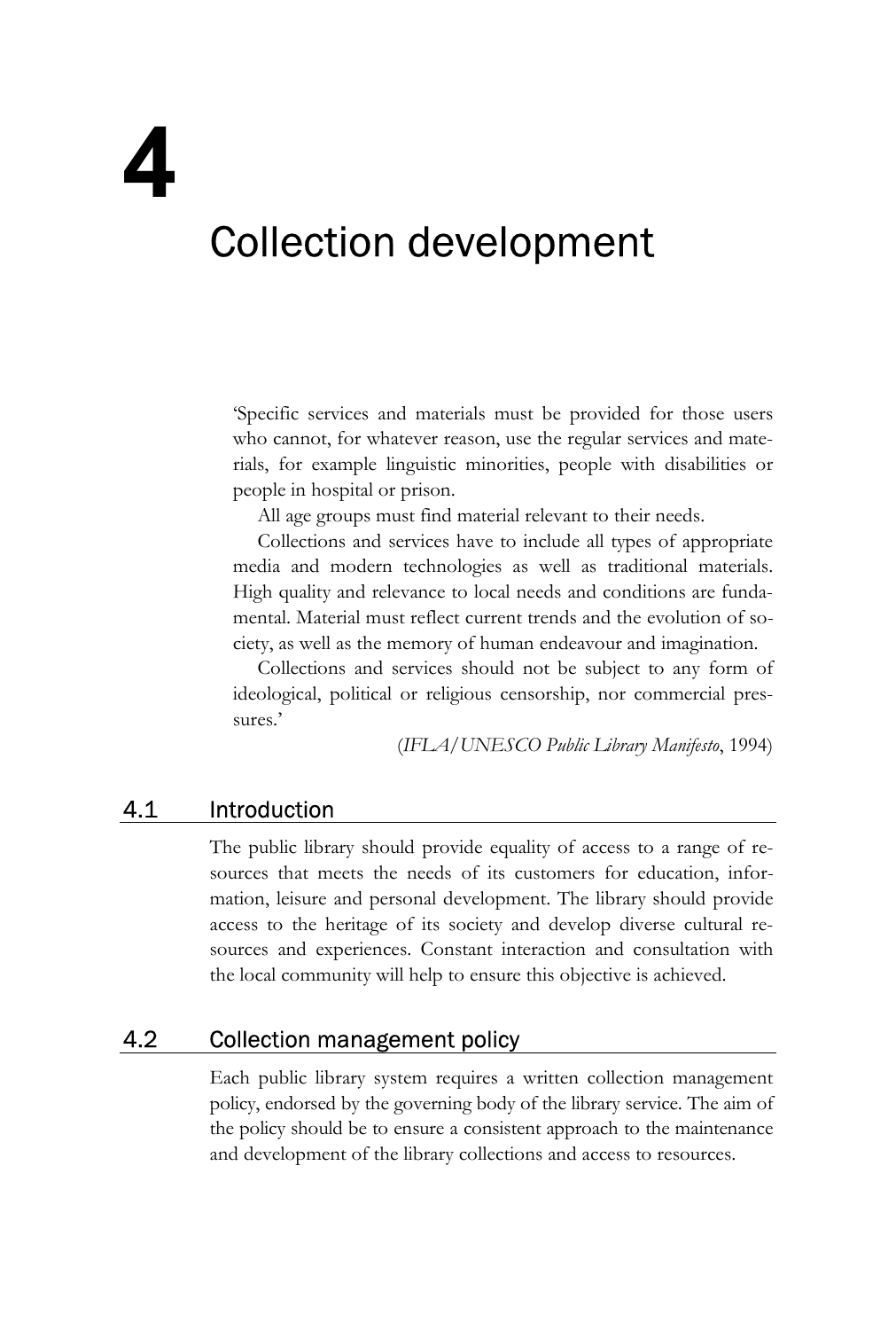It is imperative that collections continue to be developed on an ongoing basis to ensure that people have a constant choice of new materials and to meet the demands of new services and of changing levels of use. In light of today's technological advances, the policy must reflect not only a library's own collections but also strategies for accessing information available throughout the world.

The policy should be based upon library standards developed by professional staff related to the needs and interests of local people, and reflecting the diversity of society. The policy should define the purpose, scope and content of the collection, as well as access to external resources.

 For some libraries in the Russian Federation, a council of readers helps to determine the acquisition policy.

#### 4.2.1 Content of the policy

The policy may proceed from statements of universal applicability that are relevant to all library services, through more general statements that are relevant to particular countries, or regions, to statements that are specific to particular library services and could include the following elements.

#### **Universal**

- Article XIX of the Declaration of Human Rights
- IFLA statement on freedom of access to information <http://www.ifla.org/en/publications/ifla-statement-on-librariesand-intellectual-freedom>
- statements on intellectual freedom, free access to library collections <http://www.ifla.org/en/publications/intellectual-freedom-state ments-by- others>
- freedom of information <http://www.ala.org/ala/issuesadvocacy/intfreedom/librarybill/ index.cfm>
- consideration of the Universal Copyright Convention <http://archive.ifla.org/documents/infopol/copyright/ucc.txt>
- *IFLA/UNESCO Public Library Manifesto.* <http://archive.ifla.org/VII/s8/unesco/eng.htm>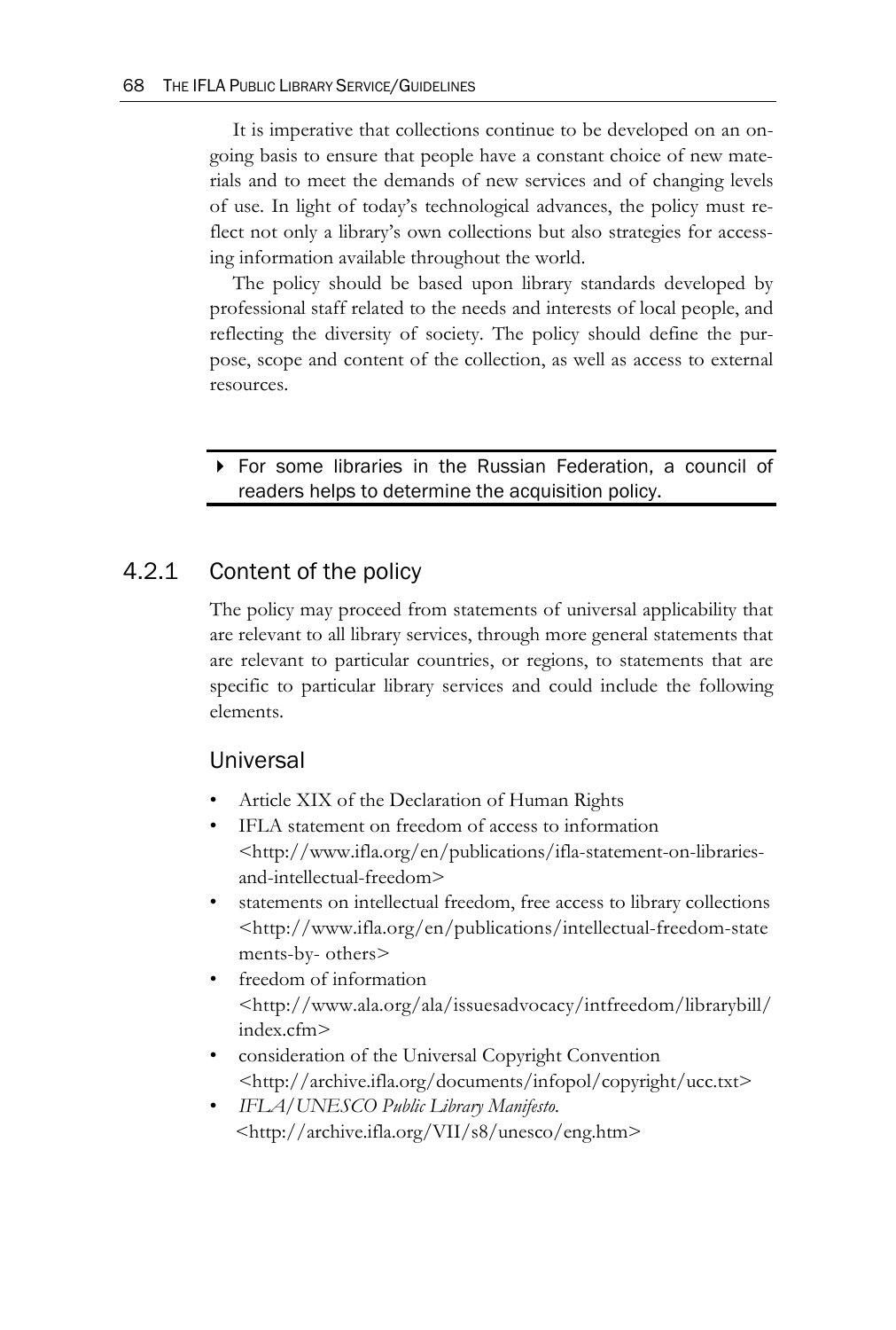#### General

- purpose of the collection management policy and its relation to the corporate plan of the library service
- long and short term objectives
- access strategies
- history of the collection and/or library service
- identification of relevant legislation.

# Specific

- analysis of community needs
- priorities of the library service
- parameters of the collection, including special collections and collections for special needs, such as multicultural material, literacy and resources for people with disabilities
- selection and discard principles and methods
- budget allocation
- responsibility within the organisation for collection development, selection and discard
- access to electronic resources including online access to periodicals, databases and other information sources
- the role of the library as an electronic gateway to information
- guidelines for identifying and adding free Internet resources
- co-operative relationships with other libraries and organisations
- preservation and conservation policies
- auditing requirements: accessioning, recording, control, discard, sale or disposal
- financial accountability
- donations policy
- complaints procedures and materials challenges
- a resource management plan assessing the current and future needs of the collections
- review and assessment of the policy.

This is not an exhaustive list but an indication of some of the issues that may be included.

# 4.3 Range of resources

The public library should provide a wide range of materials in a variety of formats and in sufficient quantity to meet the needs and interests of the community. The culture of the local community and society must be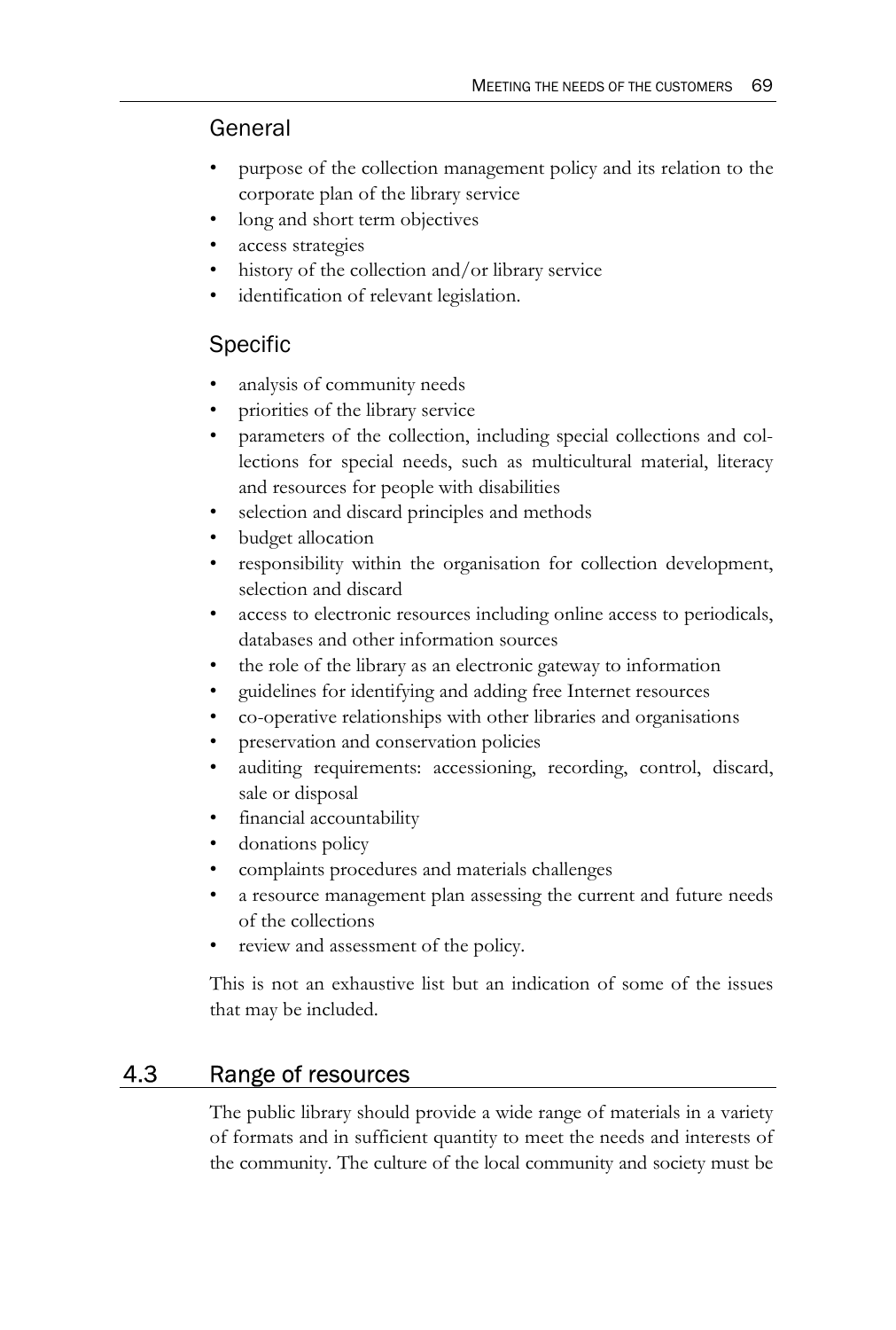reflected in the resource collection. Public libraries must keep abreast of new formats and new methods of accessing information. All information should be as readily available as possible, irrespective of format. The development of local information sources and resources is vital.

 The Badalona Can Casacuberta Library customers can follow and learn more about the library on a variety of social networks.

```
<http://cancasacuberta.blogspot.com/2007/09/serveis-on-
line.html>
```
- ▶ Internet Public Library http://www.ipl.org/ ipl2 is a public service organisation and a learning/teaching environment. To date, thousands of students and volunteer library and information science professionals have been involved in answering reference questions for the *Ask an ipl2 Librarian* service and in designing, building, creating and maintaining the ipl2's collections. It is through the efforts of these students and volunteers that the ipl2 continues to thrive to this day.
- Many USA libraries, like the Tarrant County library in Texas, are adding resources that customers can access over the Internet. Tarrant County library cards provide online access to practice college entrance and licensing exams; talking, animated storybooks via the library website; and downloadable audio books.

# 4.3.1 Collections

The following categories of library materials many of which are increasingly electronic, may be represented in a typical public library, although this list is not exhaustive:

- fiction and non-fiction for adults, young adults and children
- reference works
- access to databases
- periodicals
- local, regional and national newspapers
- community information
- government information, including information by and about local administrations
- business information
- local history resources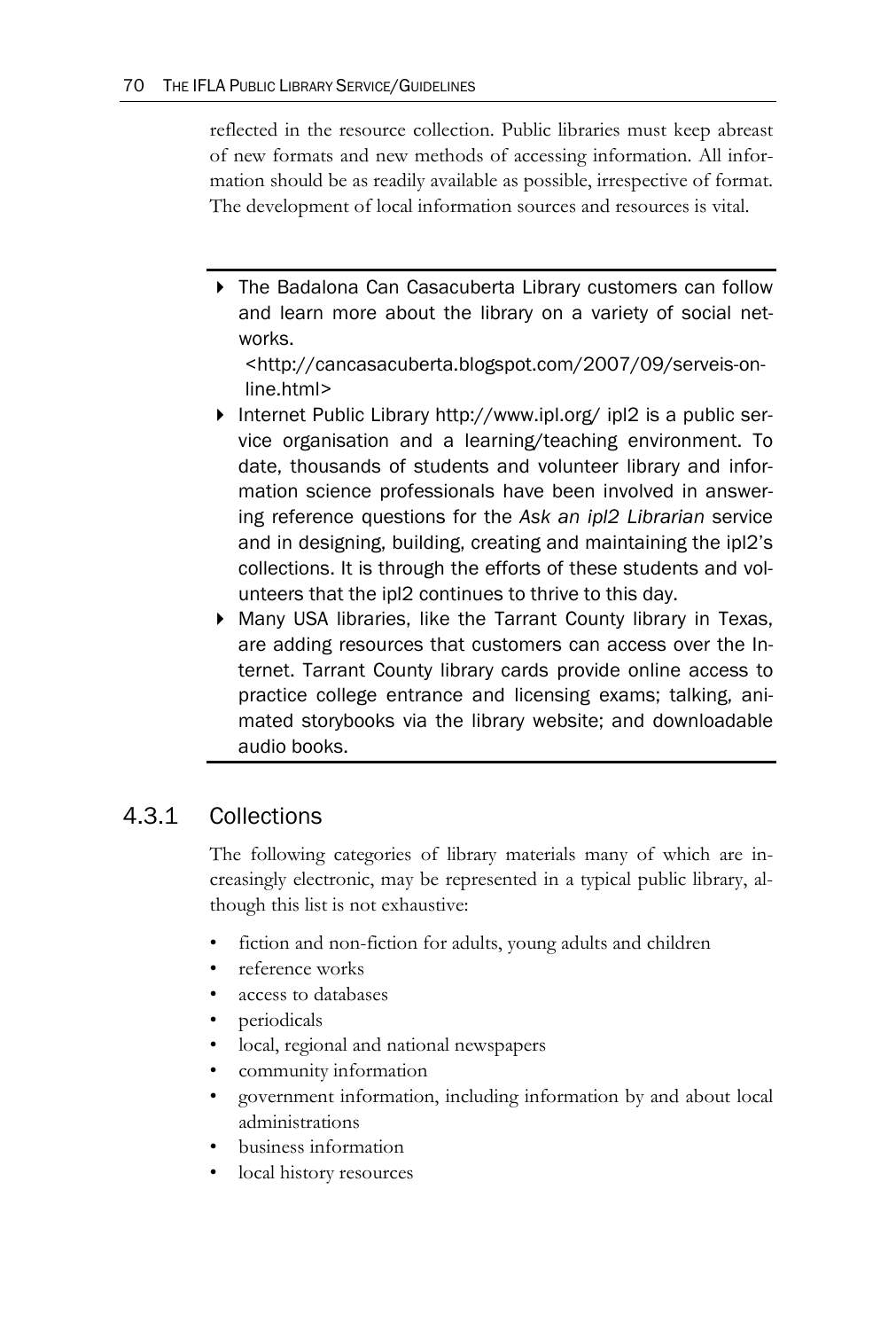- genealogical resources
- resources in the primary language of the community
- resources in alternative languages in the community
- resources in other languages
- music scores
- computer games
- toys
- games and puzzles
- study materials.

#### 4.3.2 Formats

The following formats may be included in a public library collection although this list is not exhaustive and new formats are continually appearing:

- books, hard and soft covers and e-books
- pamphlets and ephemera
- newspapers and periodicals including cuttings files, online and print
- digital information through the Internet
- online databases
- software programmes
- microforms
- tapes and compact discs (CDs) including dowloadable format
- digital versatile discs (DVDs) including downloadable format
- videocassettes
- large print materials
- braille materials
- audio books and recordings, including dowloadable format
- MP3s
- art and posters.

# 4.3.3 Selection Aids

Given the wide range of resources available, public libraries use selection aids to identify well-received or authoritative materials in all formats. Common selection aids include but are not limited to the following:

- bibliographies
- lists of award-winners, recommended items, or core collection suggestions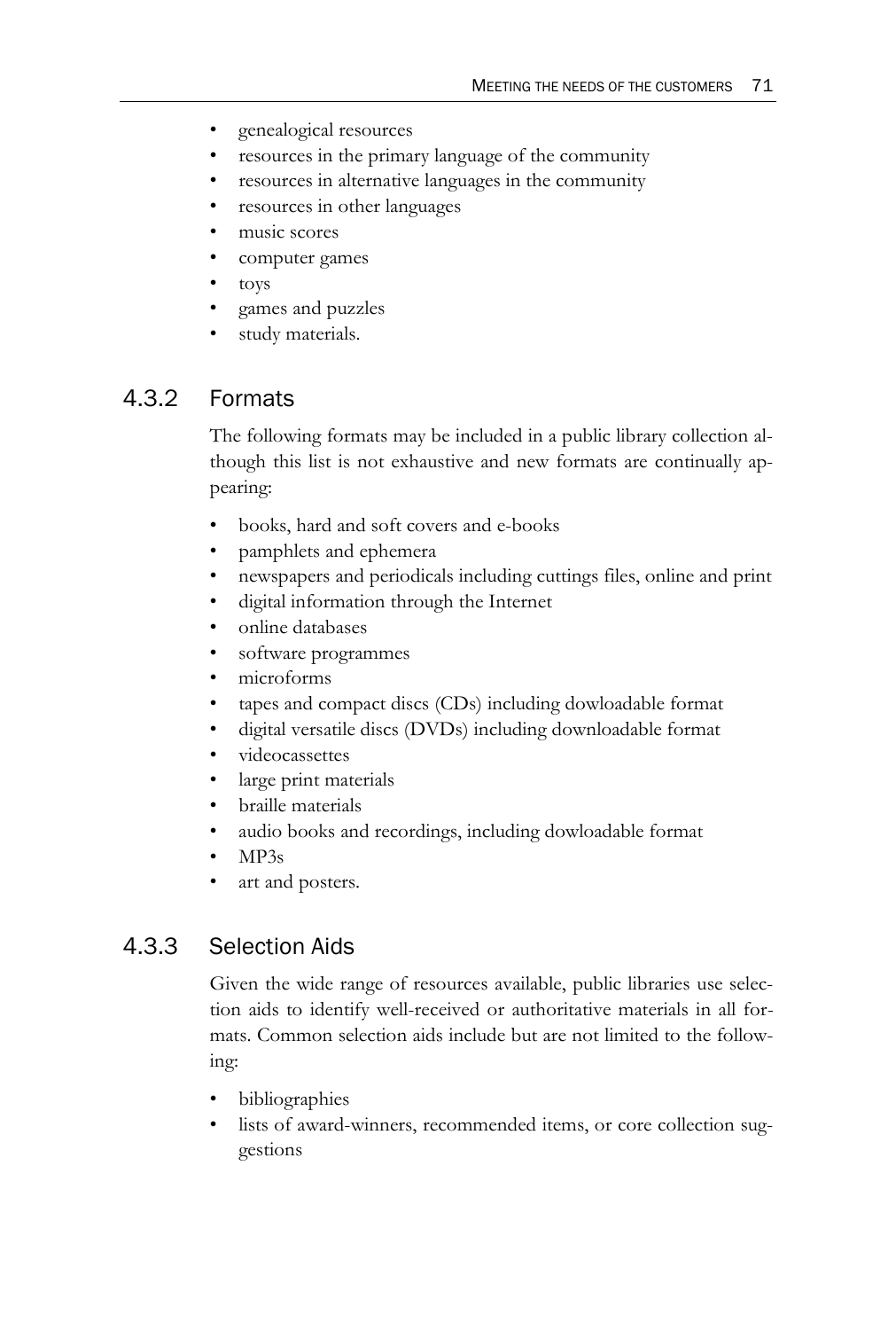- directories listing periodical publications in a particular subject area
- reviews
- publishers' catalogues, flyers, and announcements
- book fairs.

#### 4.4 Collection development

Collections complement services and should not be seen as an end in themselves, unless their specified primary purpose is the preservation and conservation of resources for future generations.

Large collections are not synonymous with good collections, particularly in the new digital world. The relevance of the collection to the needs of the local community is more important than the size of the collection.

Collection size is determined by many factors, including space, financial resources, catchment population of the library, proximity to other libraries, regional role of the collections, and access to electronic resources, assessment of local needs, acquisition and discard rates, and policy of stock exchanges with other libraries.

#### 4.4.1 Criteria for collections

The main criteria for collections should be:

- a range of resources that caters to all members of the community
- resources in formats that enable all members of the community to make use of the library service
- inflow of new titles
- inflow of new books and other materials
- turnover of stock
- a wide range of fiction categories and of non-fiction subject coverage
- provision of non-print resources
- access to external resources such as libraries of other institutions, electronic resources, local societies, government departments or the community's knowledge of oral cultures
- discard of old, worn and outdated books, non-print resources and information sources.

Many libraries post collection development policies on the web. When seeking a model to emulate, select a library of comparable service population, in size and customer characteristics.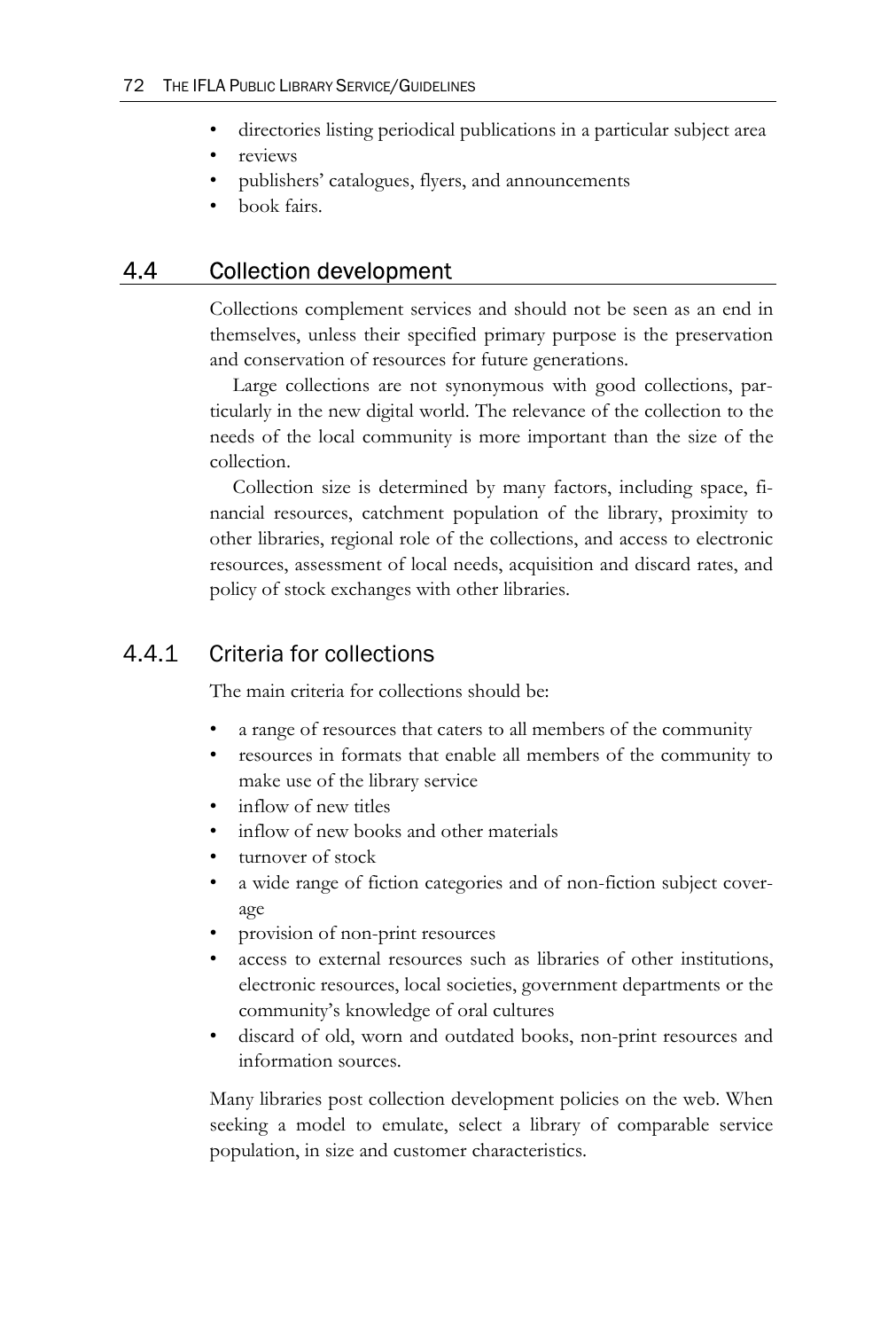- Cambridge University Library in the United Kingdom (UK) published collection development policies for a combined library serving the public and a university. <http://www.lib.cam.ac.uk/>
- ▶ Pasadena, CA <http://ww2.cityofpasadena.net/LIBRARY/collection.asp> and Newark, NJ <http://www.npl.org/Pages/AboutLibrary/colldevpol06.html> in the USA, offer mid to large size urban collection development models.

#### 4.5 Collection maintenance principles

Public libraries of any size will contain materials in a variety of formats. Collection maintenance applies equally to all materials whatever their format. Materials on open access should be in good physical condition and contain current information. A smaller, high quality stock will result in more usage than a large stock with a high proportion of old, worn and outdated materials, in which newer titles can be lost among mediocre stock. Using outdated reference material can result in the customer being given inaccurate information.

Materials in digital formats complement print collections and will replace them in certain areas. Reference works and periodicals in electronic databases and on the web may be more viable and may be preferred alternatives to printed formats.

#### 4.5.1 Acquisition and deselection

The library collection is a dynamic resource. It requires a constant inflow of new material and outflow of old material to ensure that it remains relevant to the community and at an acceptable level of accuracy. The size and quality of the stock should reflect the needs of the community.

Acquisition rates are more significant than collection size. The acquisition rate is often determined largely by the size of the resource budget or the effectiveness of the negotiated contract with suppliers. However, it can also be affected by other factors, for example:

- the availability of materials published in local languages
- the population served
- the level of use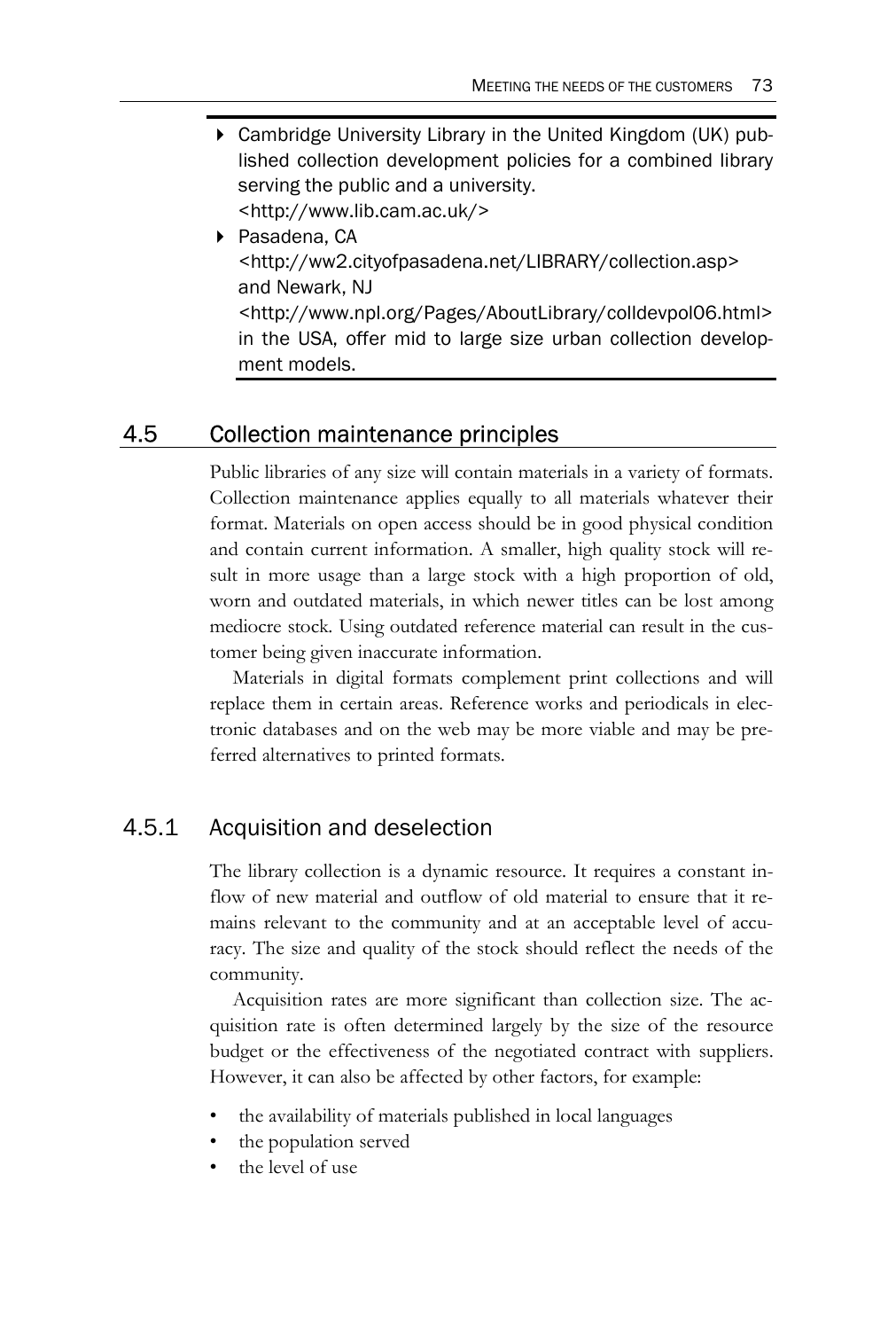- the multicultural and linguistic diversity
- age distribution of the population
- special needs such as people with disabilities or older persons
- access to online information.

Deselection is an equally important part of collection maintenance. Criteria for deselection include the following:

- Materials receiving little or no use
- Materials duplicated elsewhere in the collection
- Worn-out, damaged materials
- Obsolete or irrelevant materials.

Discarded materials may be disposed of or sold. Deselecting materials frees up space for new materials, and helps to maintain the overall quality of the collection.

#### 4.5.2 Reserve stocks

It may be necessary to maintain a collection of older and lesser-used materials on shelves not directly accessible to the public. This should only contain materials that have a current or future use and that cannot be replaced or found in any other format. This may include special subject collections that are used on a regular, if limited, basis and outof-print fiction. Materials that contain outdated information or are in poor condition and can be replaced, should be discarded and not held in a reserve stock. It is efficient to maintain a co-operative reserve with other libraries. The maintenance of a reserve stock should be a regular and on-going activity. The availability of a wide range of information on the Internet and electronic resources reduces the need for public libraries to keep extensive reserve stocks.

# 4.5.3 Interlending

No library or library service can be self-sufficient in stock, and an efficient and effective interlibrary loan system should be an essential part of every public library service. Within a library service with several outlets a regular programme of exchange of stock between libraries makes maximum use of the stock and provides customers with a greater variety of titles from which to choose.

Many libraries with multiple outlets (sometimes called branches) are now "floating" their collections. Circulating materials no longer belong to one location but remain at the library to which they are returned by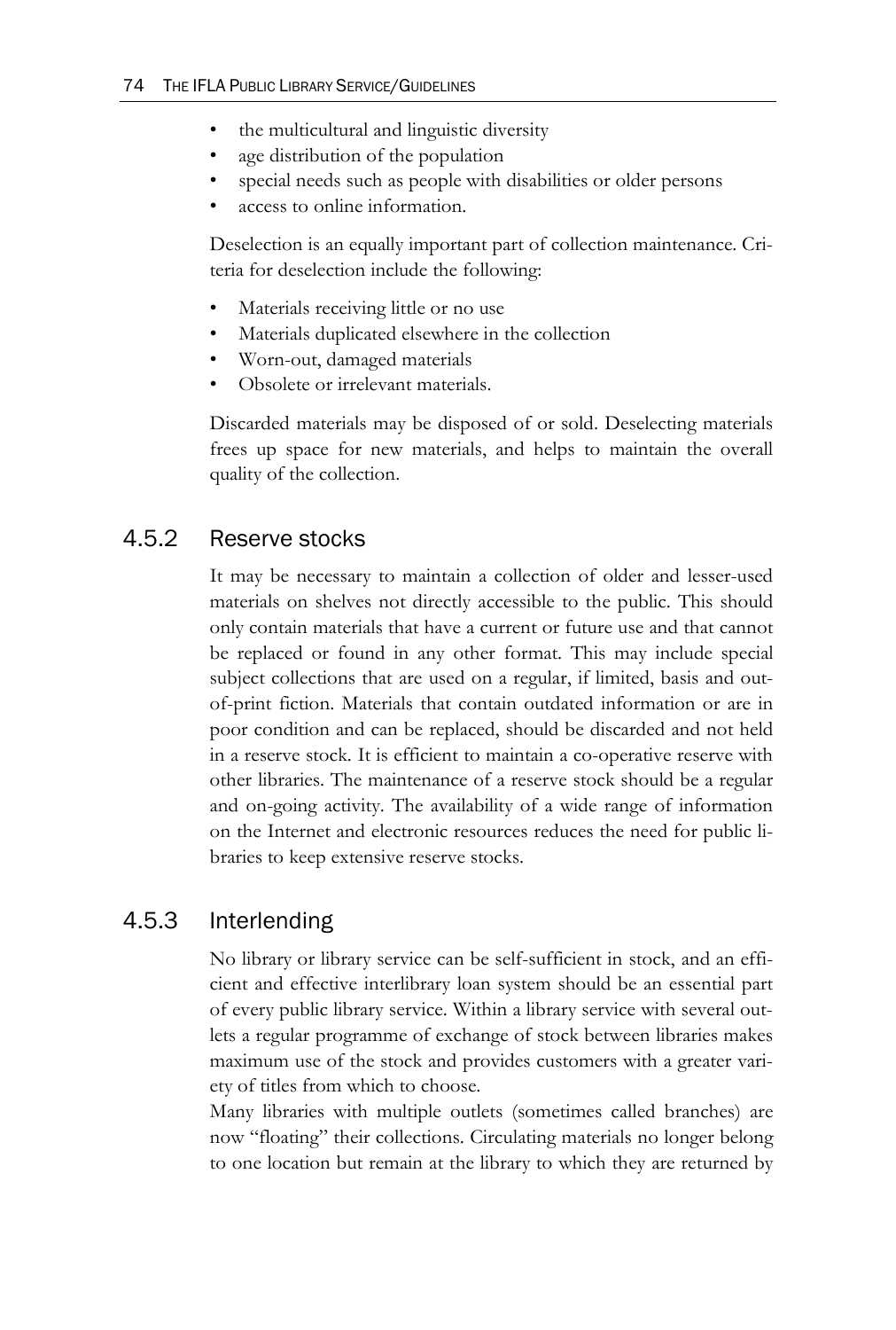the customer thus refreshing the collection, saving time in transit to a "home" library and reducing materials handling.

#### 4.6 Standards for collections

The following proposed standards relate to collection size. Local and financial circumstances could lead to variations in these proposed standards. Where resources are severely limited these may be regarded as target figures and medium and long-term strategies should be developed to work towards achieving these standards in the future.

- As a general guide an established collection should be between 2 to 3 items per capita. With large service populations (100 000 and over), this number may increase.
	- o Queensland, Australia's public library standards recommend 3 items per capita for populations under 50 000, and 2-3 items for populations over 50 000.
	- o In the United States, standards for Florida public libraries recommend a minimum of 3 items per capita for populations under 25 000, and 2 items per capita for populations greater than 25 000.
- The minimum stock level for the smallest service point should not be less than 2500 items.
	- o Queensland, Australia's standards recommend a minimum collection size of 2500, regardless of population.
	- o Standards for Florida public libraries recommend a minimum of 10 000 items.

In the smallest collections, materials for children, adult fiction and adult non-fiction may be provided in equal proportions. In larger collections, the percentage of non-fiction titles will tend to increase. These ratios can vary according to the needs of the local community and the role of the public library. Relevant collections to serve the needs of young adults should be developed (see *IFLA's Guidelines for Library Services for Young Adults*). Where the library has a strong educational role this is likely to be reflected in the composition of the stock.

Where reliable population figures are not available alternative methods of developing standards are needed. The estimated size of the community served, the size of the library, and the number of current and anticipated customers can be used as a basis for developing stan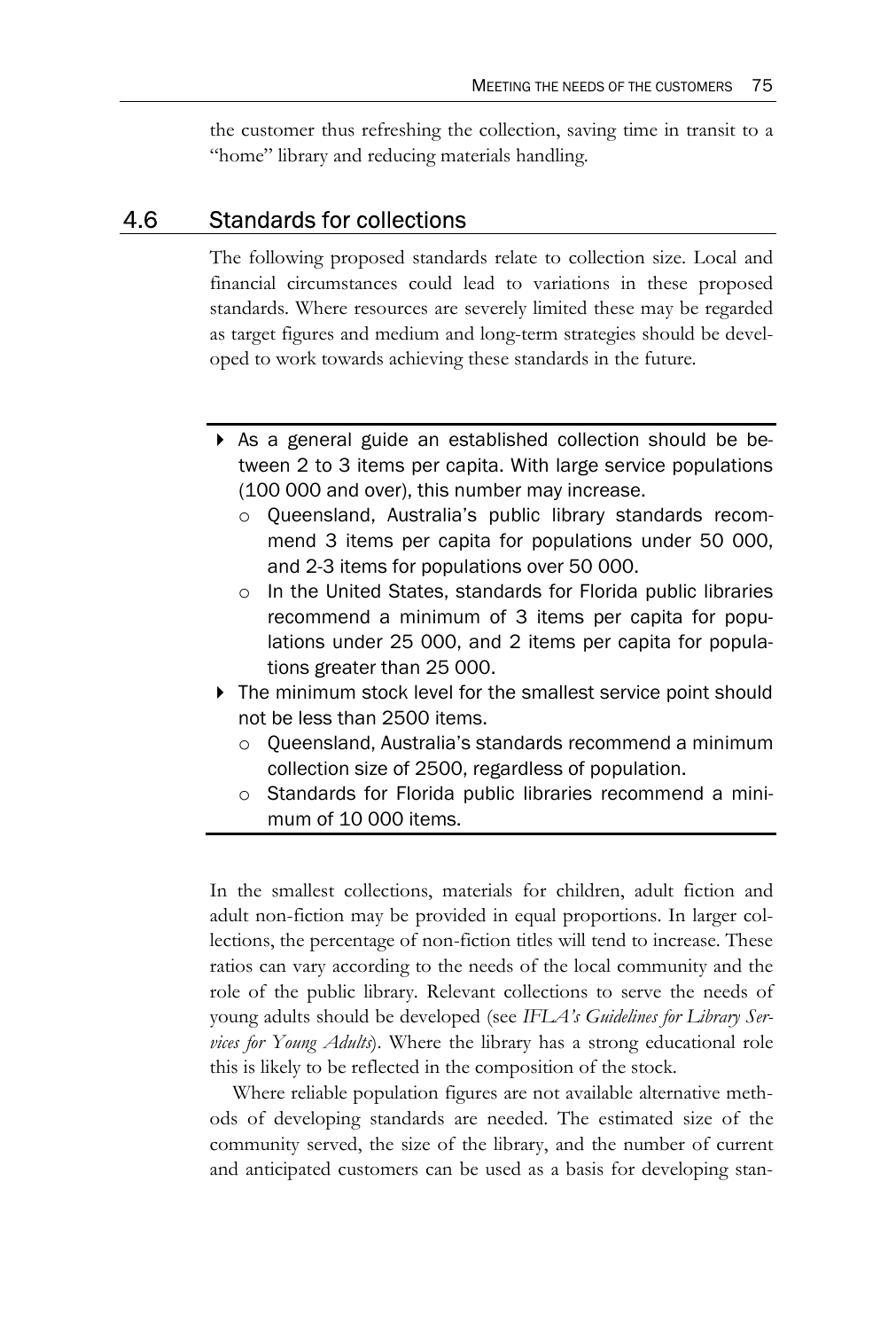dards for the size of the collection. Comparisons with a number of existing libraries serving communities of a similar size and make-up can be used to determine a target figure for the size of the collection and the resources needed to maintain it.

# 4.7 Standards for electronic information facilities

The following standards relate to technology, specifically to computers and Internet access.

- A standard of one computer access point per 5000 population has been used in Canada.
- ▶ In Queensland, Australia it is recommended that the following be provided:
	- o for populations up to 200 000 one public PC per 5000 population.
	- o for populations over 200 000 one public PC per 2500 population.
	- o These standards recommend that at least 75% of the public PCs in each library should have access to the Internet, and all should have access to a printer.
- In the United States, Florida public library standards recommend a minimum of 1 public PC per 3000 population, all of which should be connected to the Internet.

# 4.8 Collection development programme for new libraries

An assessment is required of the demographics of the community in the catchment areas of proposed new library developments to determine the initial mix of collections. The development of local and regional standards should be undertaken to take account of variations in the catchment population to be served by the new library. The following recommended standards relate to the stages of collection building for a new library.

# 4.8.1 Establishment phase

A basic collection should be established in new libraries to serve the needs of the general population within the catchment area. A sufficient range and depth of resources to meet general needs should be the aim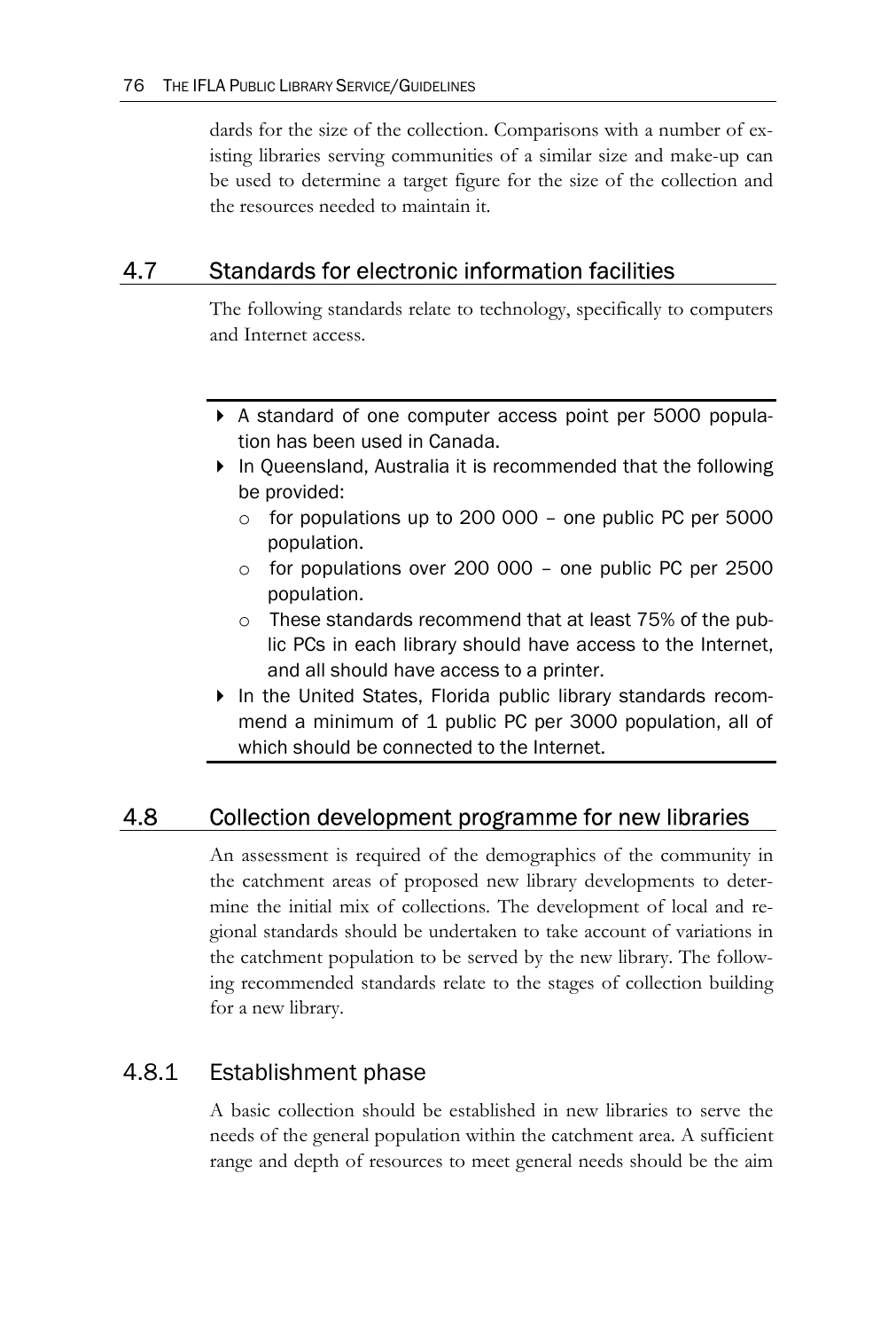at this stage rather than comprehensive coverage. The interlibrary loan system should be at its peak utilisation during this phase to supplement the developing collections. In some countries materials from a national or provincial centre are used to supplement the local stock. Access to both print and digital information sources should be included in this phase of development.

# 4.8.2 Consolidation phase

The objective under this phase is to achieve growth in the stock size, range and depth. Special conditions of the population are taken into account and collections developed to meet the more in-depth needs of the population served. The book discard factor comes into play and the collection growth rate decreases as discards begin to offset acquisitions.

# 4.8.3 Steady-state phase

The collections meet the needs of the community in depth, range and quantity. The quality of collections is maintained by acquisition rates matching deselection rates. New formats are accommodated within the collections as they become available, and access is provided to the widest possible range of resources through the use of technology.

# 4.8.4 Content creation

The service should become a content creator and a preserver of local community resources. Content creation includes publication of information booklets and the development of web content by providing access to information about the library or held by the library in printed formats. The library should also position itself as a guide to content available on the Internet, by highlighting useful websites and other materials that are available online.

 Eight public libraries in Vejle, Denmark, co-operate in maintaining a website covering all the cultural events in the region. More than 2000 local organisations are supported on the website to promote their activities. <http://www.netopnu.dk>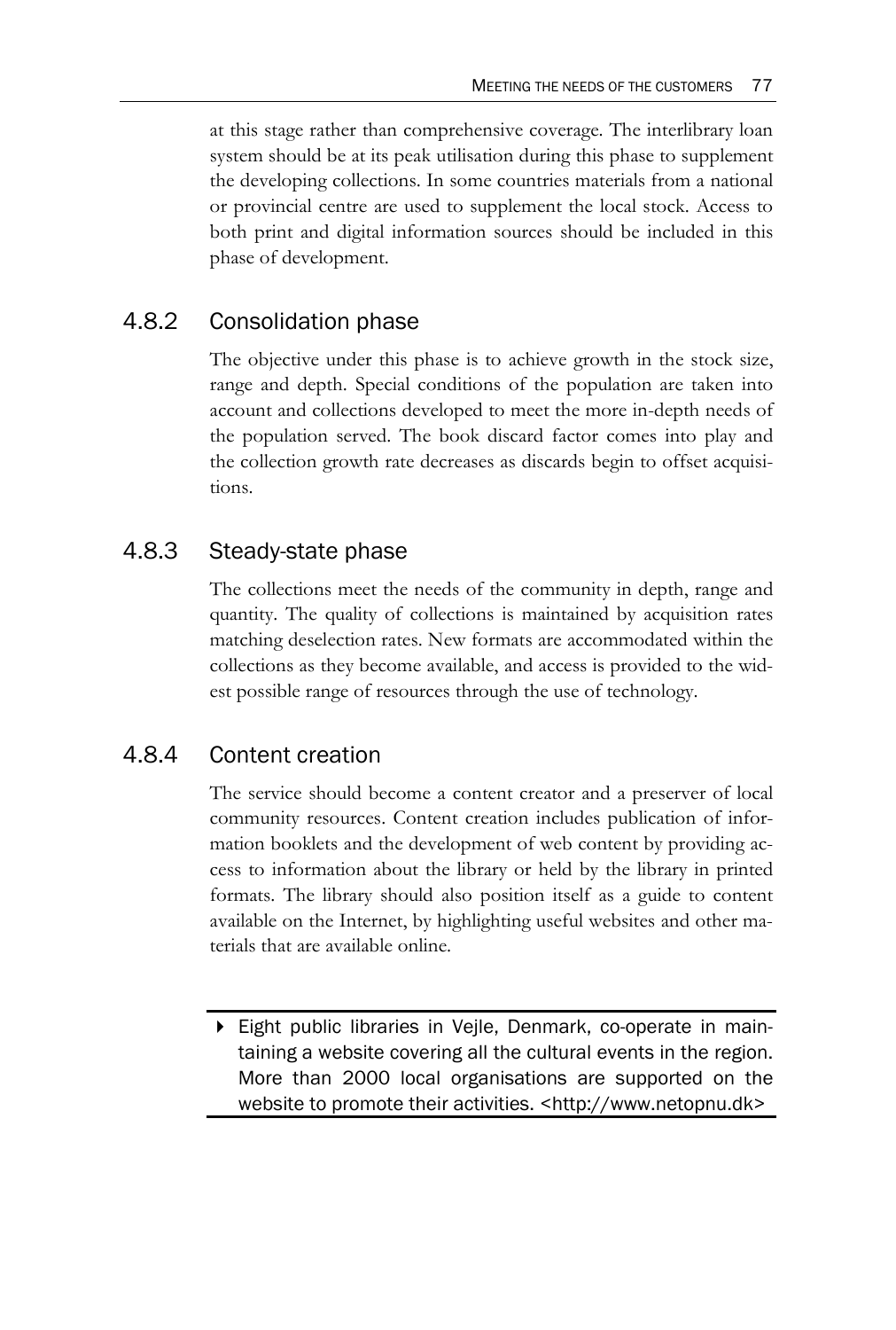### 4.9 Acquisition and deselection rates

For general stock in an established library service, standard acquisition and deselection rates may be applied. A sample acquisition formula is provided.

| Population    | per annum | acquisitions per annum |
|---------------|-----------|------------------------|
| Below 25 000  | 0.25      | 250                    |
| 25 000-50 000 | 0.225     | 225                    |
| $50000+$      | 0.20      | 200                    |

The following examples suggest the collection size for communities of different sizes.

# Scenario 1

- Established library service serving 100 000 population
- Median stock of 200 000 volumes
- Annual acquisition rate of 20 000 volumes

# Scenario 2

- Established library service serving 50 000 population
- Median stock of 100 000 volumes
- Annual acquisition rate of 11 250 volumes

# Scenario 3

- Established library service serving 20 000 population
- Median stock of 40 000 volumes
- Annual acquisition rate of 5000 volumes.
- Queensland, Australia's public library standards offer acquisition rates based on service population.
	- o For populations under 25 000, .3 items per capita per annum.
	- o For populations between 25 000 and 100 000, .25 items per capita per annum.
	- o For populations over 100 000, .2 items per capita per annum.
- In the United States, Florida public libraries standards recommend annually deleting at least 5% of the total number of items available, and adding each year a percentage to achieve overall collection size goal.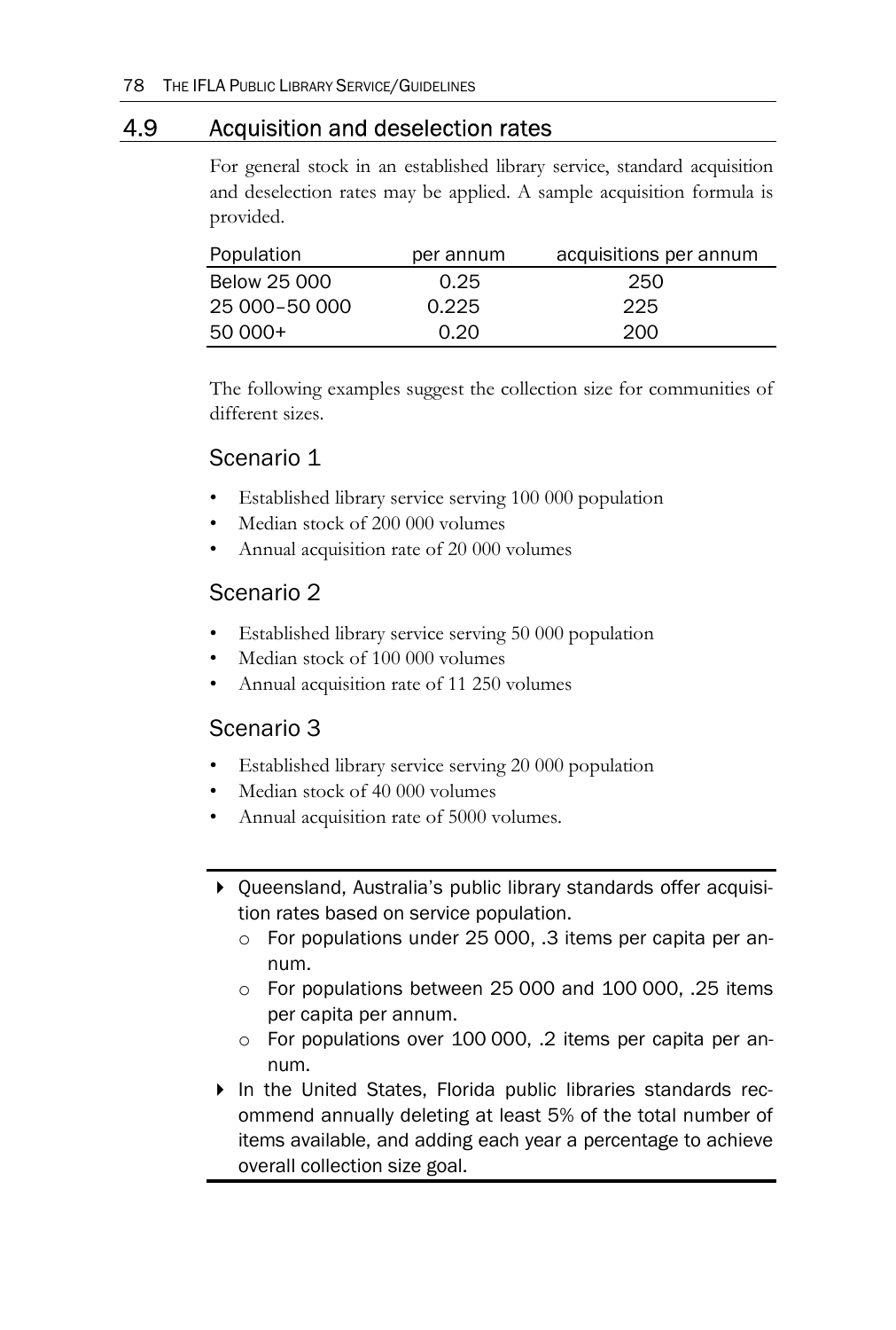## 4.9.1 Small libraries and mobile libraries

The general acquisition rates would be inadequate to meet the needs of small libraries and mobile libraries where stock numbers are limited. All libraries require a certain minimum stock in order to provide a sufficient range of materials from which customers may make their selection. The acquisition rate of 250 items per 1000 population may not be relevant in the smallest service points, where physical limitations may reduce stock levels below the minimum recommended level of 2500 volumes. In these cases the acquisition rates, renewal rates or exchange rates should be based upon the collection size rather than the population served, and be in the order of 100% or more per annum. An efficient interlibrary loan system is essential in these situations.

# 4.9.2 Special collections

General acquisition and discard rates may not be relevant to some parts of the collection or to particular special collections or where special circumstances prevail. In these cases the collection policy must reflect the special needs. Particular examples of these exceptions are:

- indigenous resources the public library has a role in maintaining and promoting collections of resources related to the culture of indigenous people and ensuring access to them
- local history resources material relating to the history of the locality should be actively collected, preserved and made available
- libraries in communities with a high proportion of particular groups, e.g., children, retired people, young adults, indigenous peoples, ethnic minorities or unemployed people should reflect the needs of these groups in their collections and services
- reference collections older reference material may need to be retained to provide historical data for research.
- digital collections unlike print collections, digital collections are not constrained by shelf space. However, digital items should still be removed from the collection if they are no longer useful, current, or appropriate.

# 4.10 Digital collection management

Digital collections have many criteria in common with traditional collections. They should match the scope of the overall collection, meet demand and levels of use, and be assessed regularly. There are, however, additional considerations for digital materials.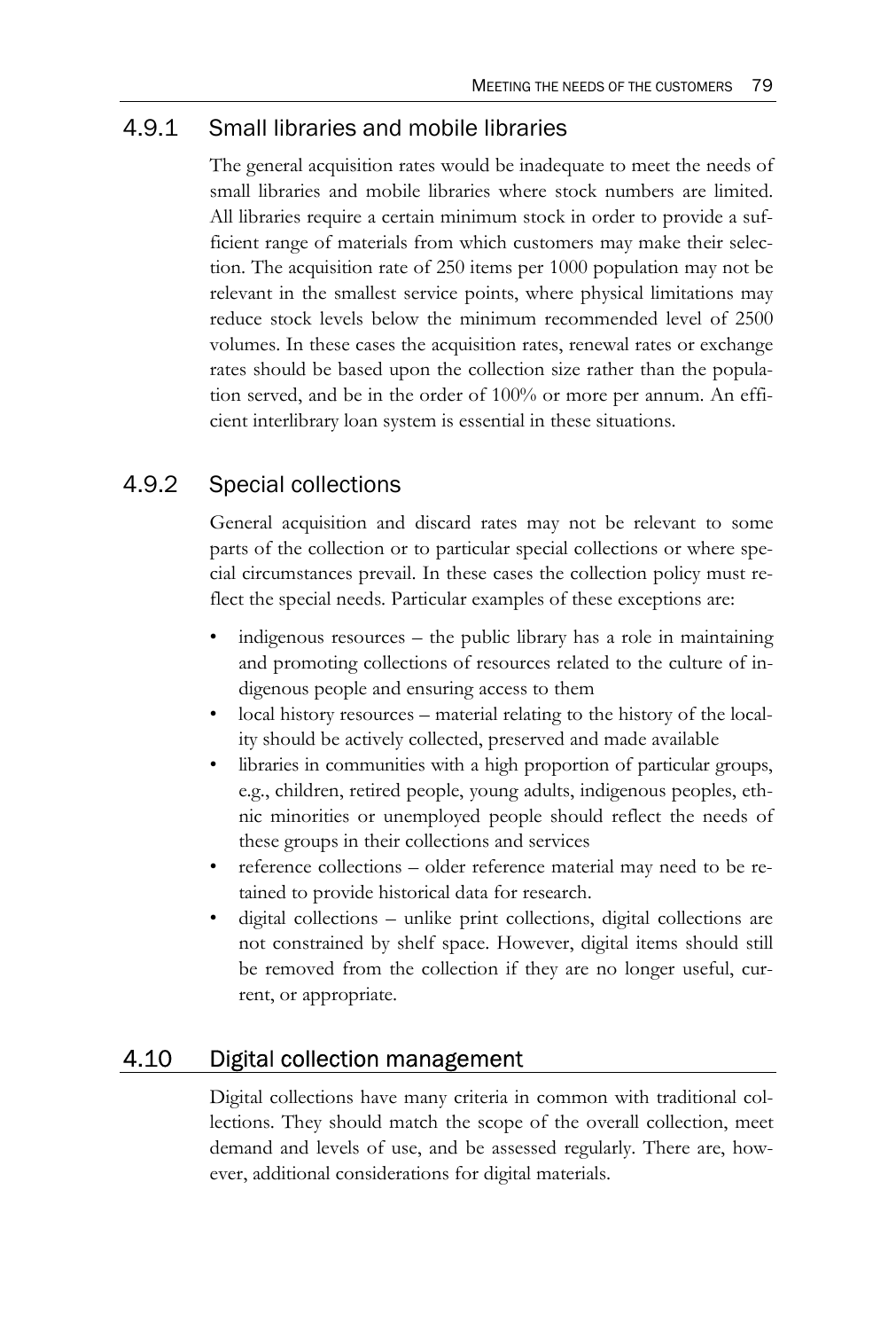- Access not all library customers have the technology required to access digital resources. It is important to consider whether access is expanded or diminished by acquiring a digital resource over a print resource.
- Financial and technical issues if the library maintains digital resources internally, long term cost can exceed that of print items, as it requires time and money to transfer the digital files to new formats periodically as technologies change.
- Legal issues  $-$  The public library must be aware of any copyright laws that apply to digital resources, over and above copyright laws affecting print resources. Additionally, censorship and intellectual freedom are issues for public libraries with respect to materials customers access using library-provided computers and Internet access.
- Licensing Vendors of digital content, like electronic serials, frequently have complex licensing terms that may limit numbers of concurrent users, downloads, off-site access, user privacy, and perpetual access. It is important to understand the terms of each license agreement.

Digital collections are an important part of a public library's collection. Libraries may consider developing a separate collection policy for digital materials to deal with their unique qualities.

#### **Resources**

American Library Association. (2003). Negotiating contracts with database vendors. (http://www.ala.org/ala/mgrps/divs/pla/plapublications/platechnotes/negoti ating. pdf

accessed 1/01/2010).

Alabaster, C. (2002). *Developing an outstanding core collection: A guide for libraries*. Chicago: American Library Association.

Cassell, K.A., and IFLA. (2008). *Gifts for the Collections: Guidelines for Libraries*. IFLA professional report #112. The Hague: IFLA. (http://www.ifla.org/en/publications/ifla-professional-reports-112 accessed 1/01/2010).

- Ellis, S., Heaney, M., Meunier, P., and Poll, R. (2009.) "Global Library Statistics." *IFLA Journal.* vol. 35(2): pp. 123. (http://archive.ifla.org/V/iflaj/IFLA-Journal-2-2009.pdf accessed 1/01/2010).
- Evans, G. E., and Zarnosky, M.R. (2005). *Developing library and information center collections.* Westport, Conn ; London : Libraries Unlimited.
- Griffey, J. (2010). *Mobile technologies and libraries*. Neal-Schuman.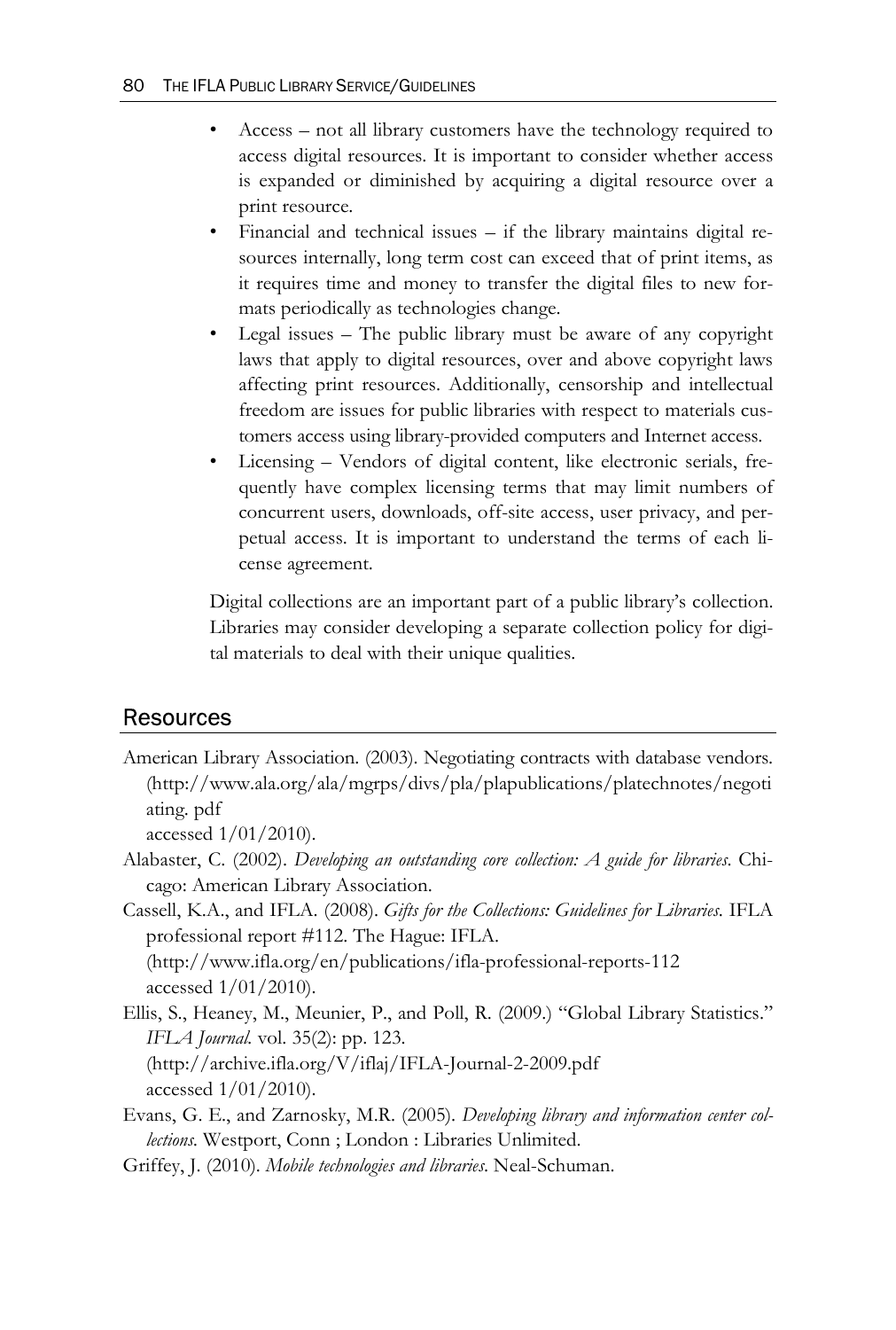- Heaney, M. (2009). *Library statistics for the twenty-first century world: Proceedings of the conference held in Montréal on 18-19 August 2008 reporting on the global library statistics project*. Munich: K G Saur.
- IFLA. (2002). *The IFLA Internet Manifesto*. (http://www.ifla.org/publications/the-ifla-internet-manifesto accessed 1/01/2010).
- IFLA. (2001). *Licensing principles.* (http://www.ifla.org/en/publications/licensingprinciples accessed 1/01/2010).
- IFLA Section on Acquisition and Collection Development. (2001). *Guidelines for a Collection Development Policy Using the Conspectus Model*. The Hague: IFLA. (http://www.ifla.org/en/publications/guidelines-for-a-collection-developmentpolicy-using-the-conspectus-model accessed 1/01/2010).
- Johnson, P. (2009). *Fundamentals of Collection Development and Management*. Chicago: American Library Association.
- Library & Information Association of New Zealand Aotearoa (LIANZA). (2004). *Standards for New Zealand Public Libraries, 2004*. Wellington: N.Z.
- Muller, P., Chew, I., and IFLA Section of Libraries for Children and Young Adults. (2008). *Guidelines for Library Services for Young Adults* The Hague: IFLA. (http://www.ifla.org/en/publications/revised-guidelines-for-library-services-foryoung-adults accessed 1/01/2010).
- National Information Standards Organization (NISO). (2008). *SERU: A Shared Electronic Resource Understanding.* NISO RP-7-2008. (http://www.niso.org/workrooms/seru; http://www.niso.org/publications/rp/RP-7-2008.pdf
	- accessed 1/01/2010).
- Poll, R. (2009). Bibliography "Impact and outcome of libraries." International Federation of Library Associations and Institutions (IFLA). (http://www.ifla.org/files/statistics-and-evaluation/publications/bibliographyimpact-outcome.pdf accessed 1/01/2010 accessed 1/01/2010).
- State Library of New South Wales, Heather Nesbitt Planning, Library Council of New South Wales, and Bligh, Voller, Nield. (2005). *People Places: A Guide for Public Library Buildings in New South Wales*. Sydney: Library Council of New South Wales.
	- (http://www.sl.nsw.gov.au/services/public\_libraries/library\_mgt/lib\_manage ment\_ docs/peopleplaces\_2ndedition.pdf accessed 1/01/2010).
- State Library of Queensland. (n.d.). Queensland Public Library standards and guidelines.

(http://www.slq.qld.gov.au/info/publib/policy/guidelines accessed 1/01/2010).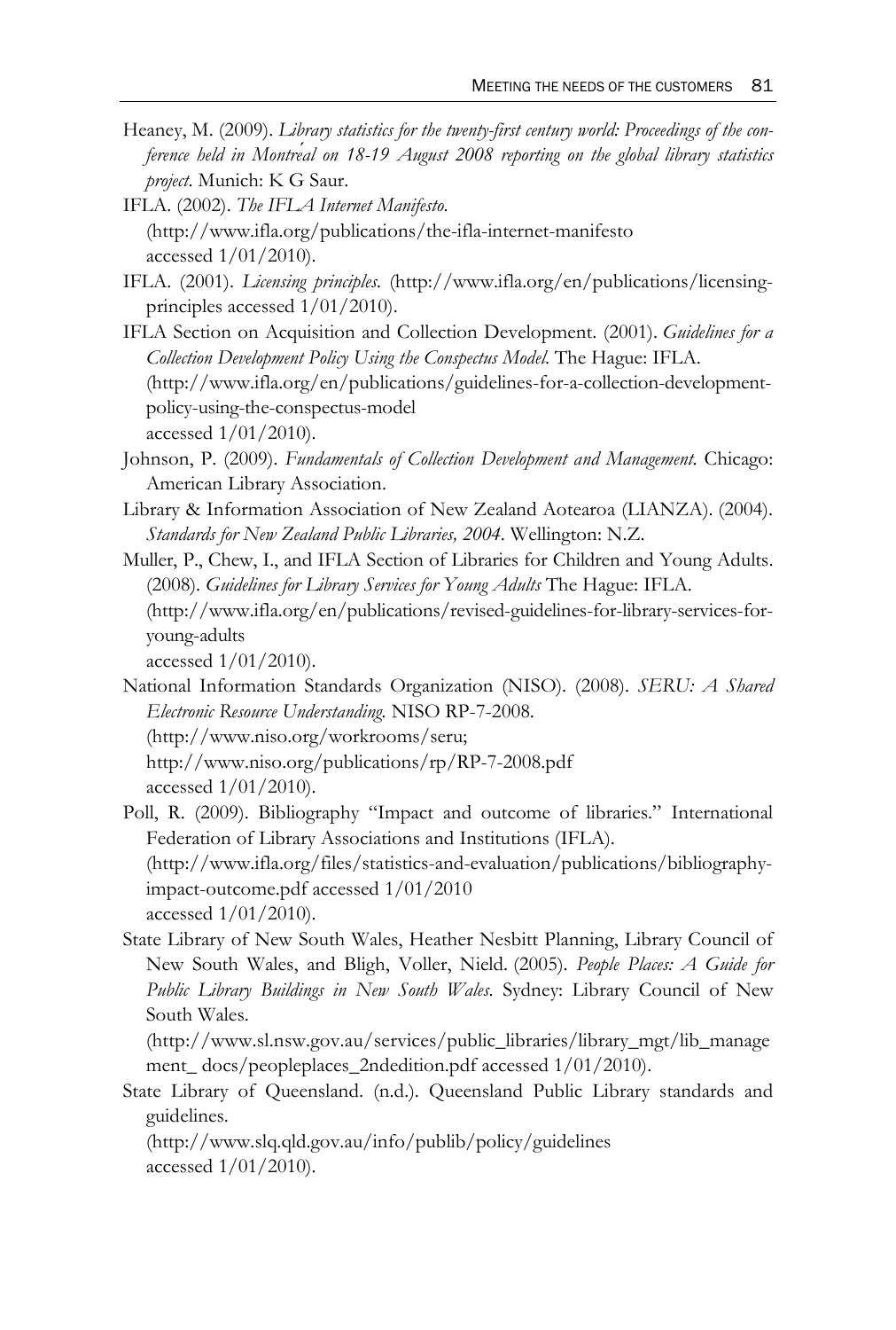Yale University Library. (n.d.). Liblicense: Licensing digital information: A resource for librarians. (http://www.library.yale.edu/~llicense/index.shtml accessed 1/01/2010).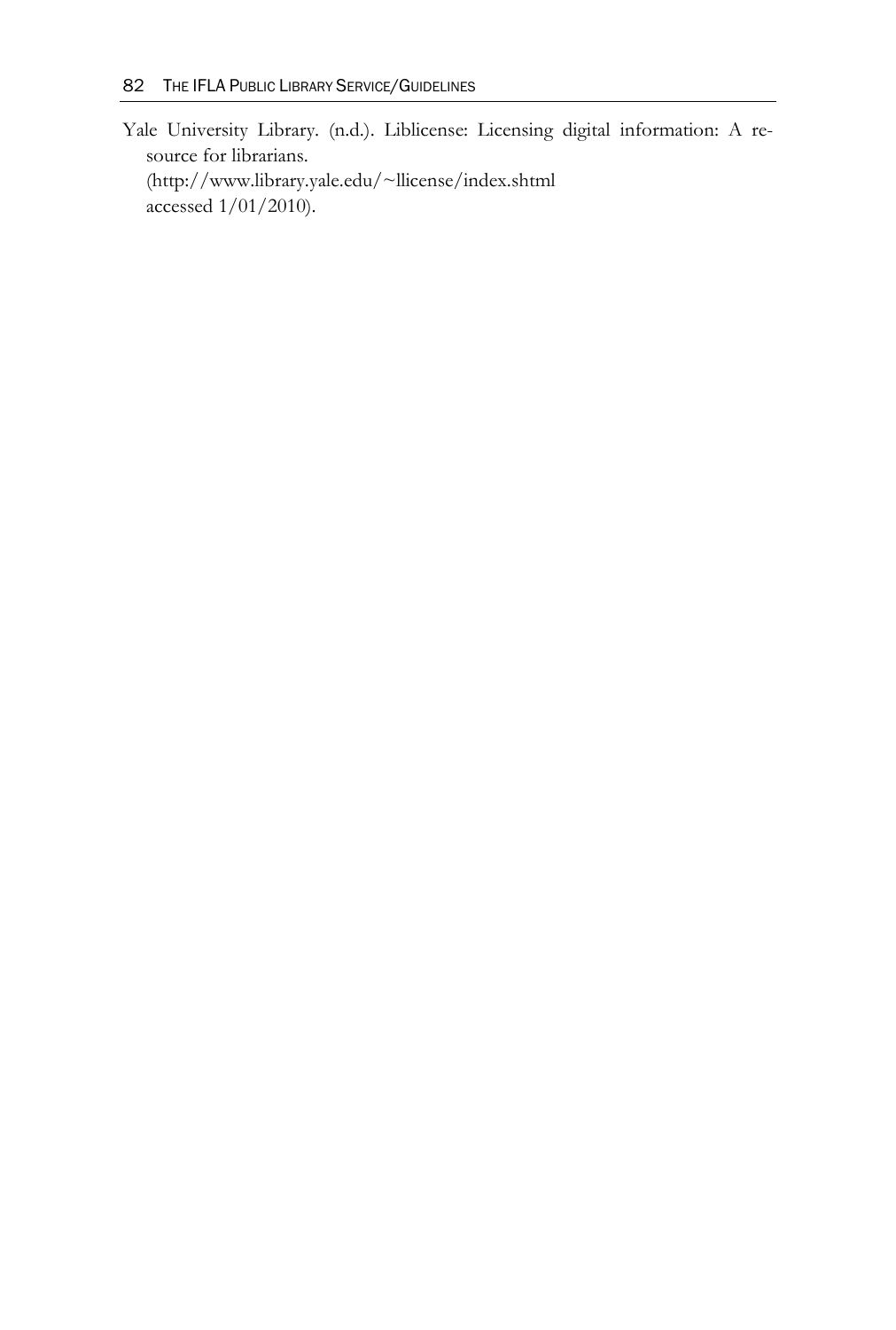# 5 Human resources

'The public library has to be organised effectively and professional standards of operation must be maintained.

The librarian is an active liaison between users and resources. Professional and continuing education of the librarian is indispensable to ensure adequate services.'

(*IFLA/UNESCO Public Library Manifesto, 1994*)

### 5.1 Introduction

Staff are a vitally important resource in the operation of a library. Staff expenses normally represent a high proportion of a library's budget. In order to provide the best possible service to the community it is necessary to maintain well trained and highly motivated staff to make effective use of the resources of the library and to meet the demands of the community. Staff should be available in sufficient numbers during all hours to carry out these responsibilities.

The management of library staff is itself an important task. All staff should have a clear understanding of the policy of the library service, well-defined duties and responsibilities, properly regulated conditions of employment and salaries that are competitive with other similar jobs.

# 5.2 The skills of library staff

As the demands on libraries become more diverse, specific skills of staff are required beyond what is found in a general job description. Competencies to attain these skills may be learned through on the job training, continuing education or based upon prior experience. Staff skills traditionally related to the practices and procedures of the organisation, but now and more often relate to technology, customer service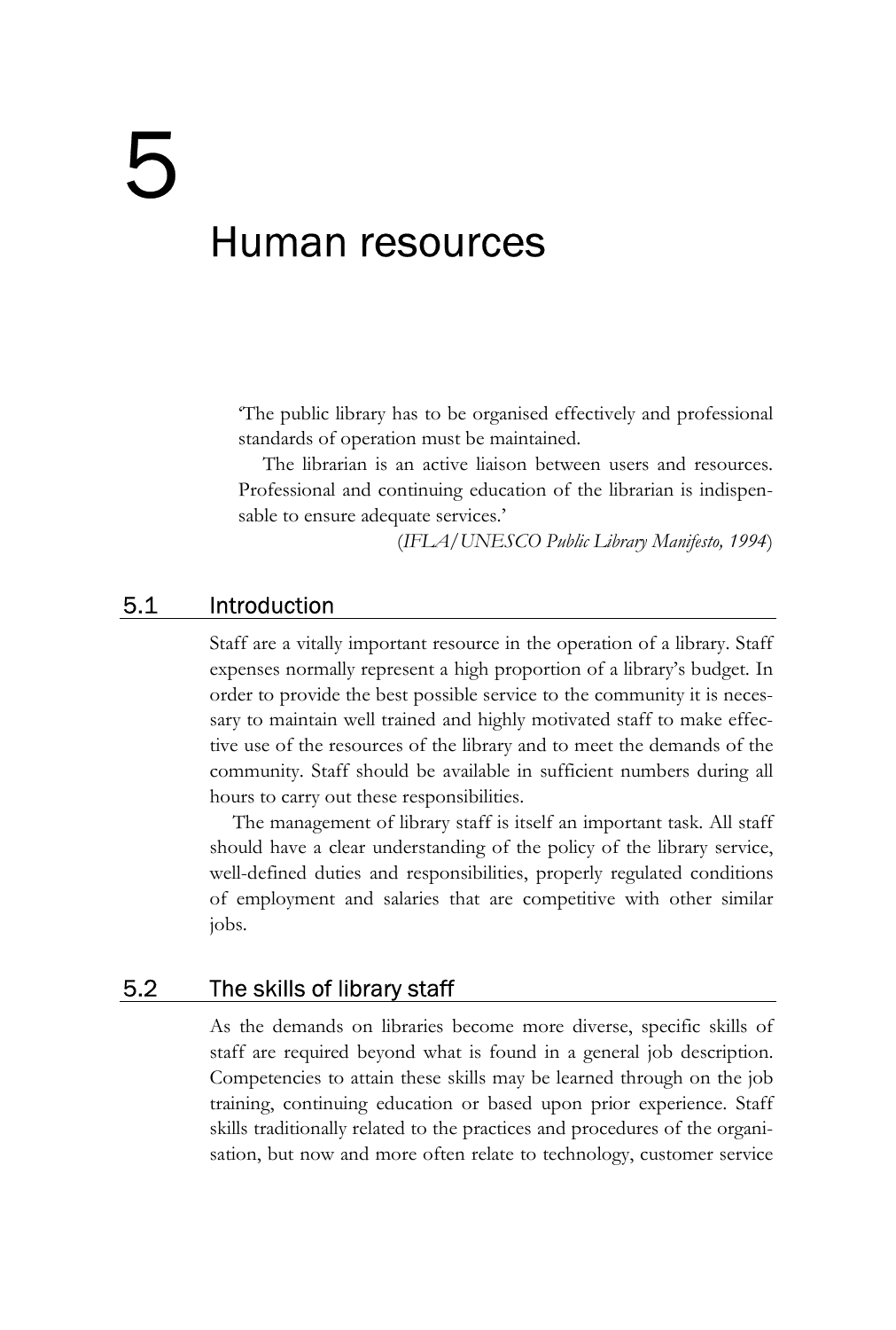and interpersonal skills. The fundamental qualities and skills often required of staff can be defined as:

- the ability to communicate positively with people
- the ability to understand the needs of customers
- the ability to co-operate with individuals and groups in the community
- knowledge and understanding of cultural diversity
- knowledge of the material that forms the library's collection and how to access it
- an understanding of and sympathy with the principles of public service
- the ability to work with others in providing an effective library service
- organisational skills, with the flexibility to identify and implement changes
- teamwork and leadership skills
- imagination, vision and openness to new ideas and practice
- readiness to change methods of working to meet new situations
- knowledge of information and communications technology as these change.
- Queensland Standards and Guidelines for Public Libraries (see Appendix 6, 2. *Staffing standards*) offers a link <http://www.alia.org.au/policies/core.knowledge.html> to criteria for staff skills and attributes issued by the Australian Library and Information Association.
- WebJunction includes a list of American Library Association (ALA) and US state library organisations' staff competencies within the *Competency Index.*

<http://www.webjunction.org/competencies>

# 5.3 Staff categories

The following categories of staff are found in public libraries:

- qualified librarians
- library assistants
- specialist staff
- support staff.

In some countries there is an additional category of library technician, or para-professional, with an intermediate level of qualifications.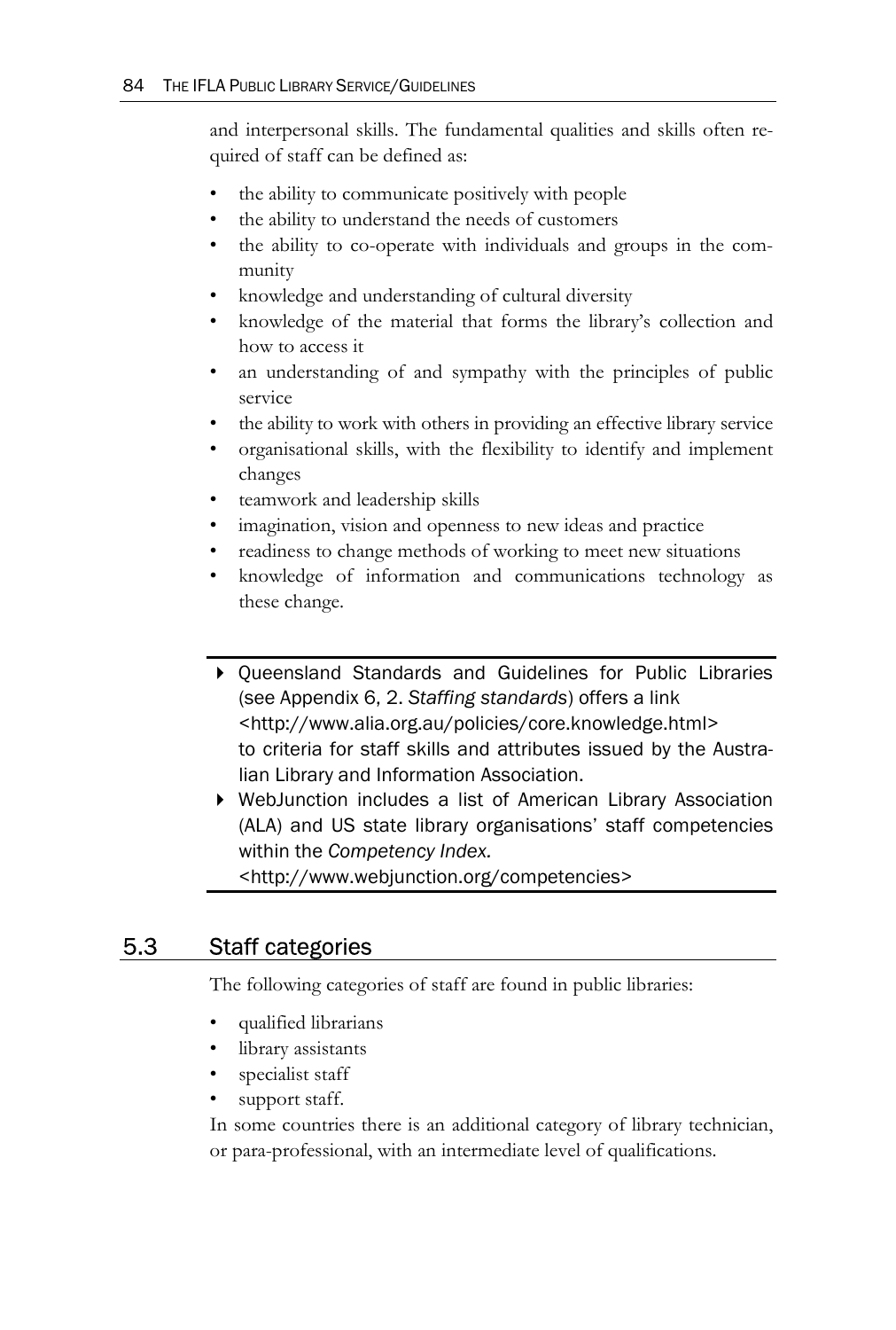Staff in all categories may be appointed on either a full-time or parttime basis. In some countries two or more people share a single post, a practice known as job-sharing. This provides the opportunity to appoint and retain experienced staff that may not be able to work full-time.

#### 5.3.1 Qualified librarians

Qualified librarians are professional staff who have undertaken a course of study in librarianship and information studies to degree or post-graduate level. A librarian designs, plans, organises, implements, manages and evaluates library and information services and systems to meet the needs of the customers in the community. This will include collection development, the organisation and exploitation of resources, the provision of advice and assistance to customers in finding and using information and the development of systems that will facilitate access to the library's resources. Qualified librarians must know and understand the community and have regular contact with members of the community that they serve. Expertise in specific areas, for example, management, children's materials and services and reference should be encouraged as needed, and when forming the professional team.

The following is a list of some of the duties of the qualified librarian. This list is not exhaustive nor is it likely that the qualified librarian will undertake all these activities simultaneously:

Planning and administration:

- analysing the resource and information needs of the community
- formulating and implementing policies for service development
- planning services for the public and participating in their delivery
- developing acquisition policies and systems for library resources
- managing and administering library and information services and systems

Information provision:

- retrieving and presenting information
- answering reference and information enquiries using appropriate material
- assisting customers in the use of library resources and information
- providing readers' advisory services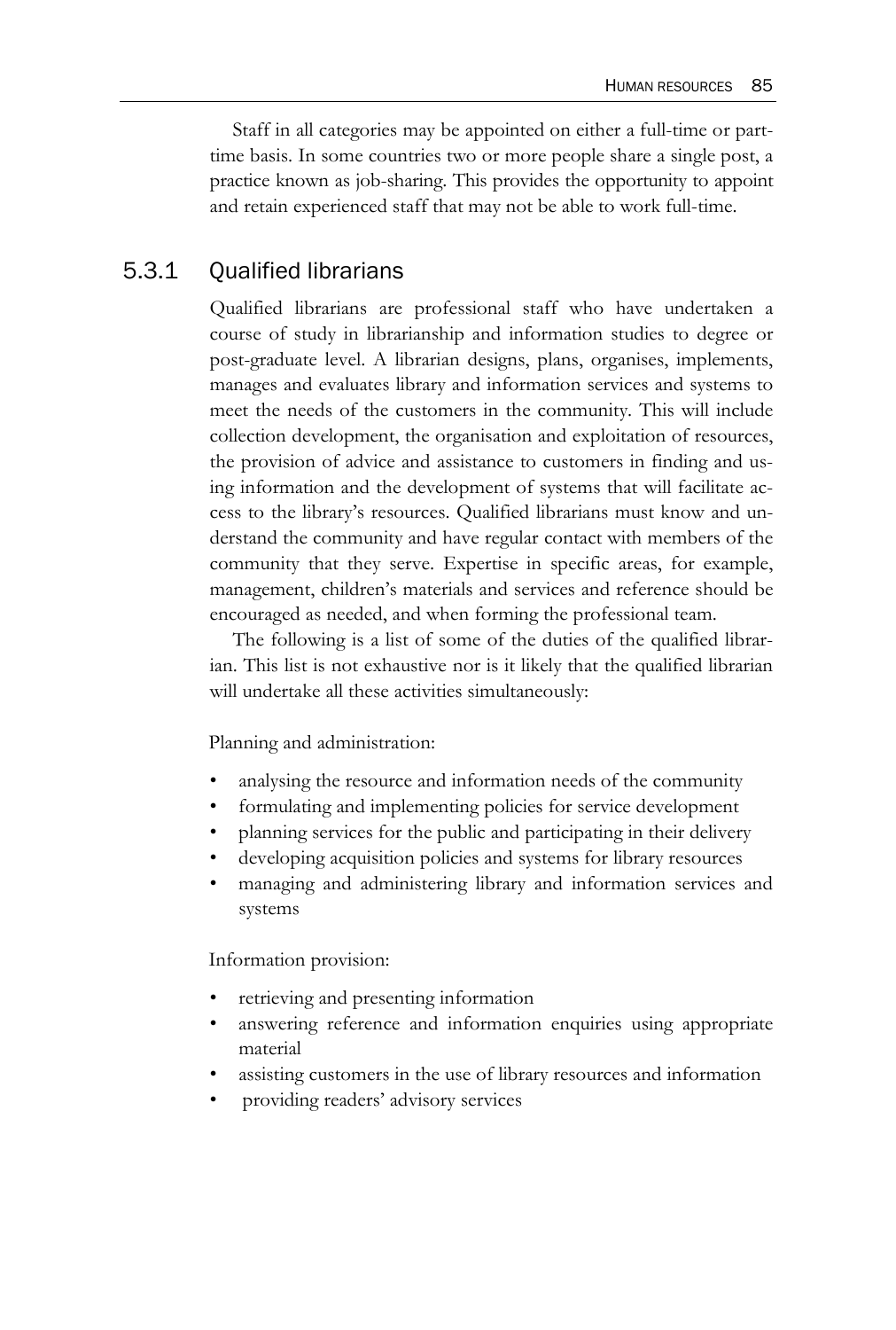Marketing:

- developing services to meet the needs of special groups, e.g., children
- promoting library services
- advocating for libraries, services and staff

#### Information organization:

- creating and maintaining databases to meet the needs of the library and its customers
- designing library and information services and systems to meet the needs of the public
- cataloguing and classification of library materials
- keeping up-to-date with current developments in the information profession and relevant technologies

Evaluation and monitoring:

- evaluating library services and systems and measuring their performance
- selecting, evaluating, managing and training staff

#### Facility management:

• participation in planning the design and layout of new and refurbished libraries and of mobile libraries

#### Collection development:

- selecting and purchasing library materials for stock
- developing reading with customers

Customer education:

- providing educational and training opportunities for the community
- developing services to meet the needs of special groups.

# 5.3.2 Paraprofesional staff

The duties of paraprofessional staff may typically include: supervision of non-professional staff and staff scheduling; routine public and technical service functions; and building and facilities maintenance. They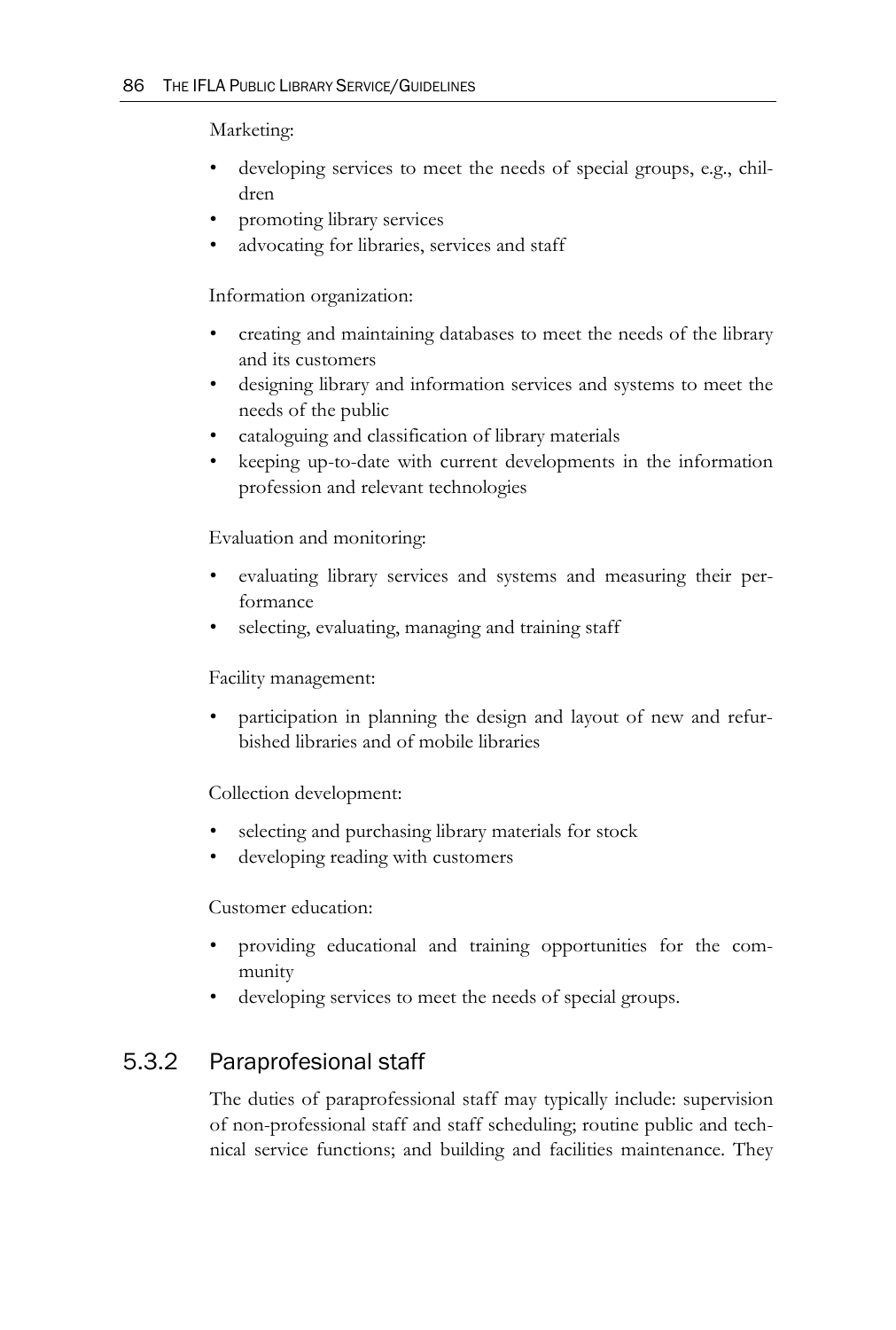will often be experienced staff who the public will come into contact with most frequently. It is essential, therefore, that they should have a high level of interpersonal and communication skills and receive appropriate training. These positions may offer opportunity for education and career development into professional librarian positions.

# 5.3.3 Library assistants

Library assistants may most often be employed by larger public libraries to carry out routine and operational library tasks such as circulation activities, shelving, processing library materials, data entry, filing, clerical support and greet and direct customers. They may also assist with children's programming and arts and crafts.

# 5.3.4 Specialist staff

Larger public libraries may employ specialist staff to carry out specific functions, for example, computer system managers, administrative, financial, facility engineers, training and marketing staff. Specialist staff generally have a qualification in their specialty area rather than in librarianship.

# 5.3.5 Support staff

Support staff include caretakers, cleaners, drivers and security staff. They carry out important functions, which contribute to the smooth operation of the library service. They should be regarded as an integral part of the library's staff.

# 5.3.6 The composition of the staff

The composition of the staff should, as far as possible, reflect the make-up of the population it serves. For example, in a community with a significant number of people from a particular ethnic group within the community, the library staff should include members of that group. The same can be said for multiple language groups. Reflecting these diversities within the population demonstrates that the library is a service for everyone and seeks to attract customers from all sections of the public. Libraries should also be in accord with local and national (governance) employment laws.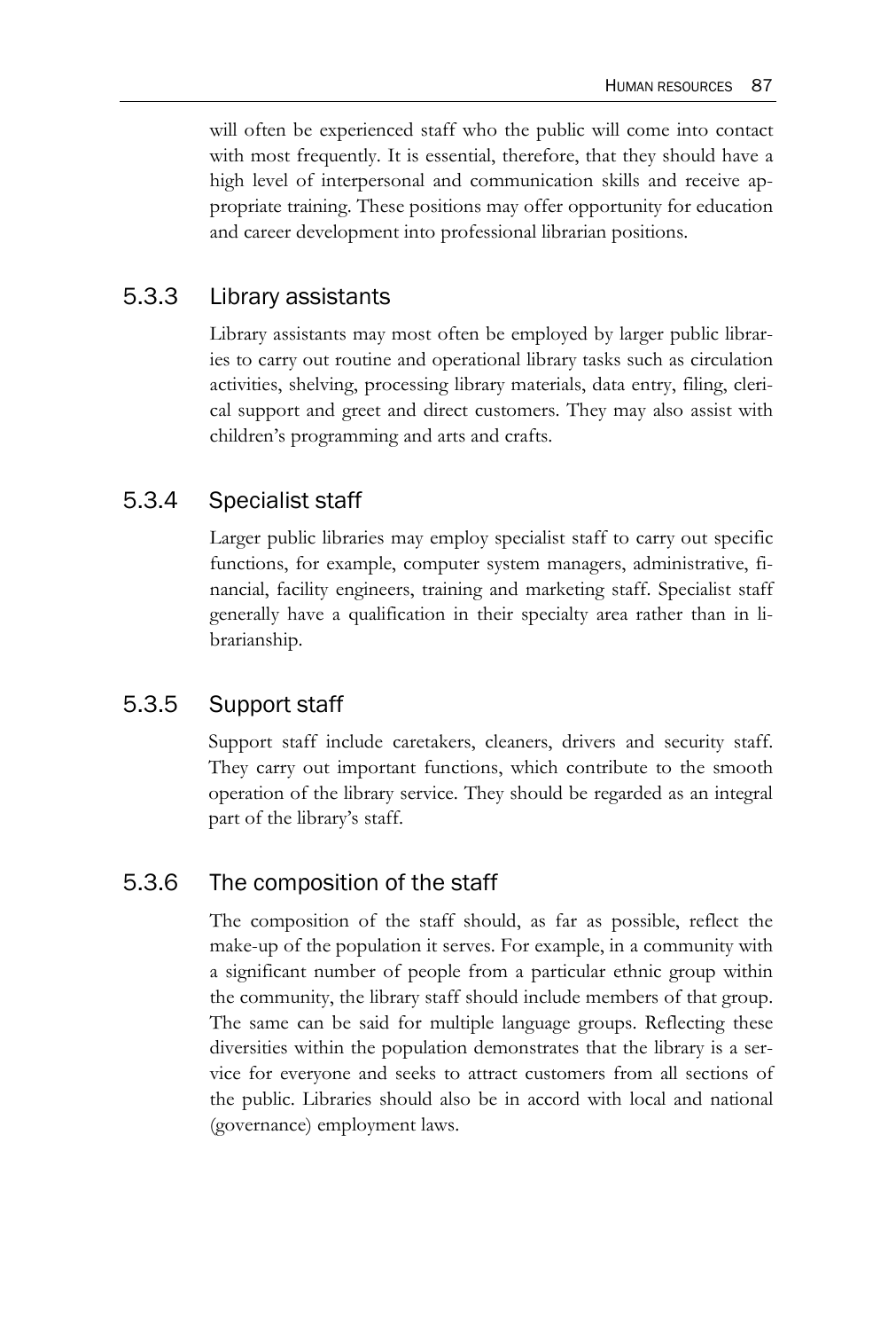#### 5.4 Ethical standards

Public library staff have a responsibility to maintain high ethical standards in their dealings with the public, other members of staff and external organisations. All members of the public should be dealt with on an equal basis and every effort must be made to ensure that information provided is as full and accurate as possible. Library staff must not allow their personal attitudes and opinions to determine which members of the public are served and what materials are selected and displayed. The public must have confidence in the impartiality of the library staff if the library is to meet the needs of all members of the community. Library associations in some countries have developed codes of ethics, which can be used as models to introduce similar codes elsewhere. The IFLA/FAIFE website includes details of over 20 codes of ethics for librarians from various countries.

### 5.5 The duties of library staff

The operation of a library should be a team effort with a close working relationship between all members of staff. It is important, however, that staff are used primarily for tasks related to their skills and qualifications. It is a wasteful use of scarce resources, for example, for qualified librarians to regularly carry out routine circulation functions. For the same reason it is not necessary to have a qualified librarian in every library regardless of size or circulation rate. Small libraries open for limited hours do not require the continuous presence of a qualified librarian. They should however be under the supervision of a member of the qualified staff. All customers should have access to a qualified librarian whether in person, by telephone or online. Staff should have a written agreement at the time of their appointment, which clearly states their duties and responsibilities. These should not be changed without consulting the member of staff involved.

#### 5.6 Staffing levels

The number of staff required in each library service will be affected by a range of factors, for example, the number of library buildings, their size and layout, the number of departments within each building, the level of use, services provided beyond the library and requirements for specialist staff. Where some services are provided or supplemented by a regional or national central agency this will have an impact on the number of staff required at the local level. The level of available resources is also a critical factor.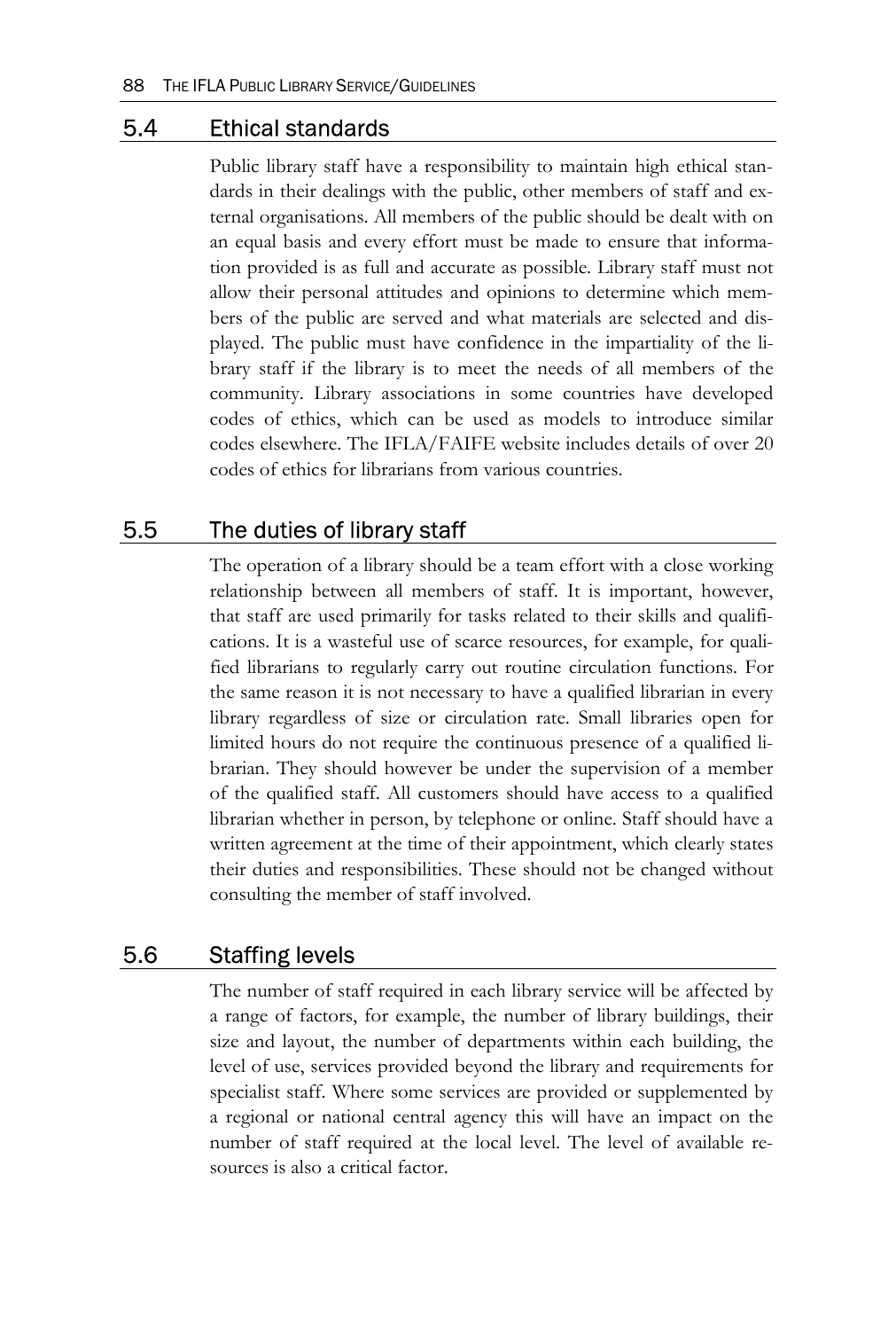A method of developing an appropriate staffing level for a library service would be to carry out a process of bench-marking with libraries of comparative size and similar characteristics.

#### 5.7 Education of librarians

Qualified librarians will have undertaken a degree or post-graduate courses at a school of library and information studies. To ensure that they remain in touch with the latest developments, librarians should maintain a process of continuing professional development on a formal and informal basis. It is important that public librarians try to maintain close links with the schools of librarianship (and vice versa) in their country and are fully aware of course content. Whenever possible they should participate in the work of the library and information studies schools, for example, by contributing lectures, assisting in interviewing of prospective students, providing internships and other appropriate forms of co-operation.

#### 5.8 Training

Training is a vital element of the activities of a public library. There must be a planned and continuous programme of training for staff at all levels, which should include both full-time and part-time staff. The rapid developments in information technology make the need for regular training even more essential, and the importance of networking and access to other information sources should be included in training programmes. Specialist and support staff should receive induction training in the functions and purpose of the public library and the context in which it operates.

In budgeting for the implementation of new systems, an element should be included for training. In large library services a post of training or personnel officer should be created to plan and implement the training programme. To ensure funds are available for training a set percentage of the budget should be earmarked for this function.

- ▶ It is recommended that 0.5%–1% of the total library budget should be earmarked for training purposes.
- Training is offered to staff on site and via the web by FL (USA) regional support centers. <http://www.neflin.org/> and <http://www.tblc.org/training/index.php>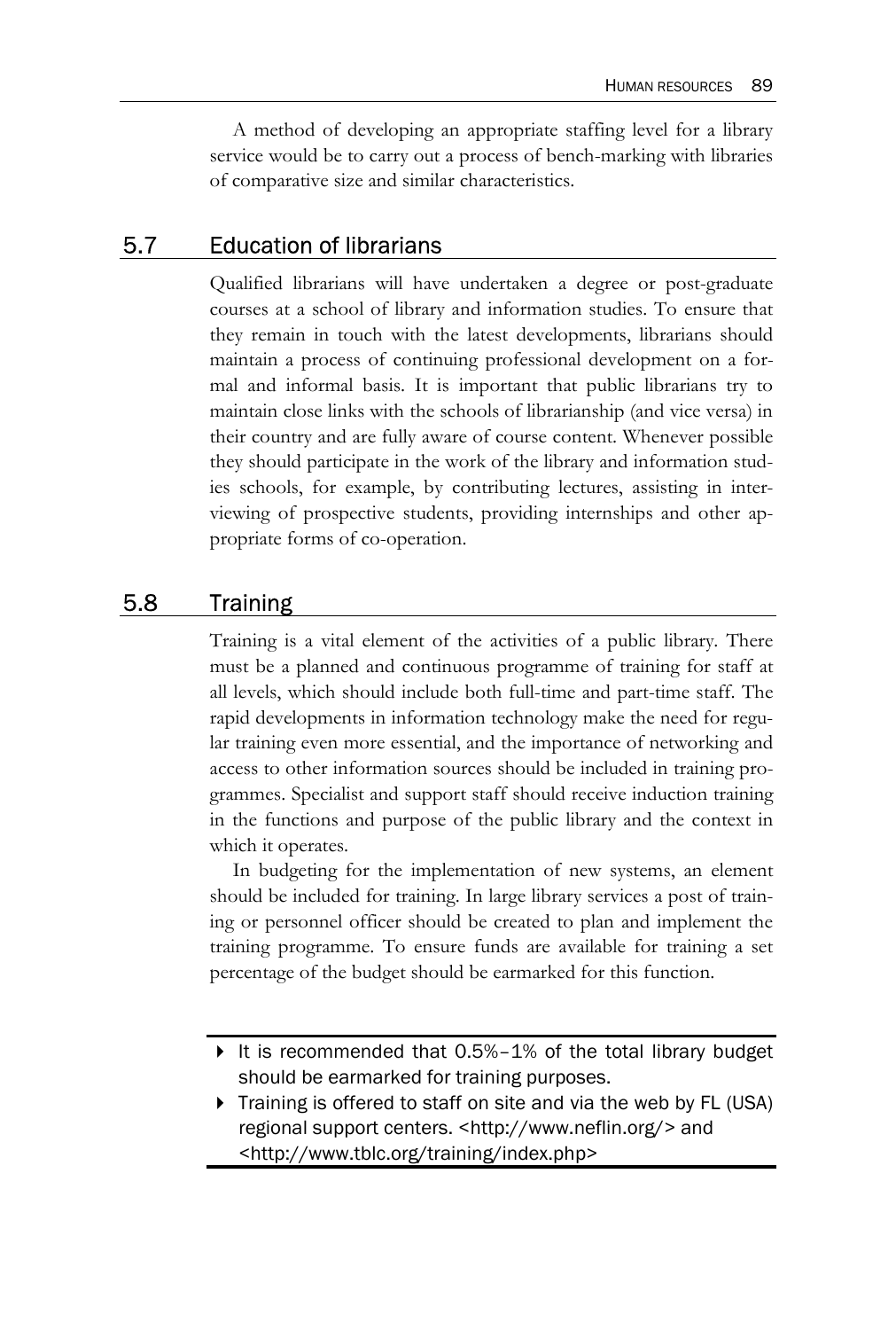This level of funding for training should be maintained at times of budget reductions as the need for a well-trained staff is very important in such circumstances.

# 5.8.1 Mentoring

An effective and economical method of training is to introduce a system of mentoring. New staff work with a more experienced colleague who provides guidance and training. The mentor should be able to advise the new member of staff about issues relating to their work and employment. A checklist of the training provided by the mentor should be maintained to ensure that it is carried out effectively.

### 5.8.2 Contacts

In addition to in-service training, staff should be given opportunities to attend short courses in person or via the Internet, and conferences relevant to their ability to carry out their work. They should be encouraged to be active members of the relevant library association, as this creates links with other library staff and provides opportunities for an exchange of ideas and experience. It may also be possible to arrange staff exchanges with staff in other libraries, either in the same country or in a similar library in another country, which can be a valuable experience for all those involved.

# 5.9 Career development

In order to motivate and retain skilled staff, opportunities for career development should be available at all levels. A scheme of performance review should be in place that provides staff with an evaluation of current performance and guidance in improving and developing their skills. These periodic reviews also present an opportunity to mentor and direct career progression. Post employment (or continuing education) training provided by professional organisations and public libraries is a vital ingredient contributing to career development as well.

# 5.10 Working conditions

All library staff should have satisfactory working conditions, and the conditions of employment should be clearly stated in the agreement given to the new member of staff when they are employed. Salaries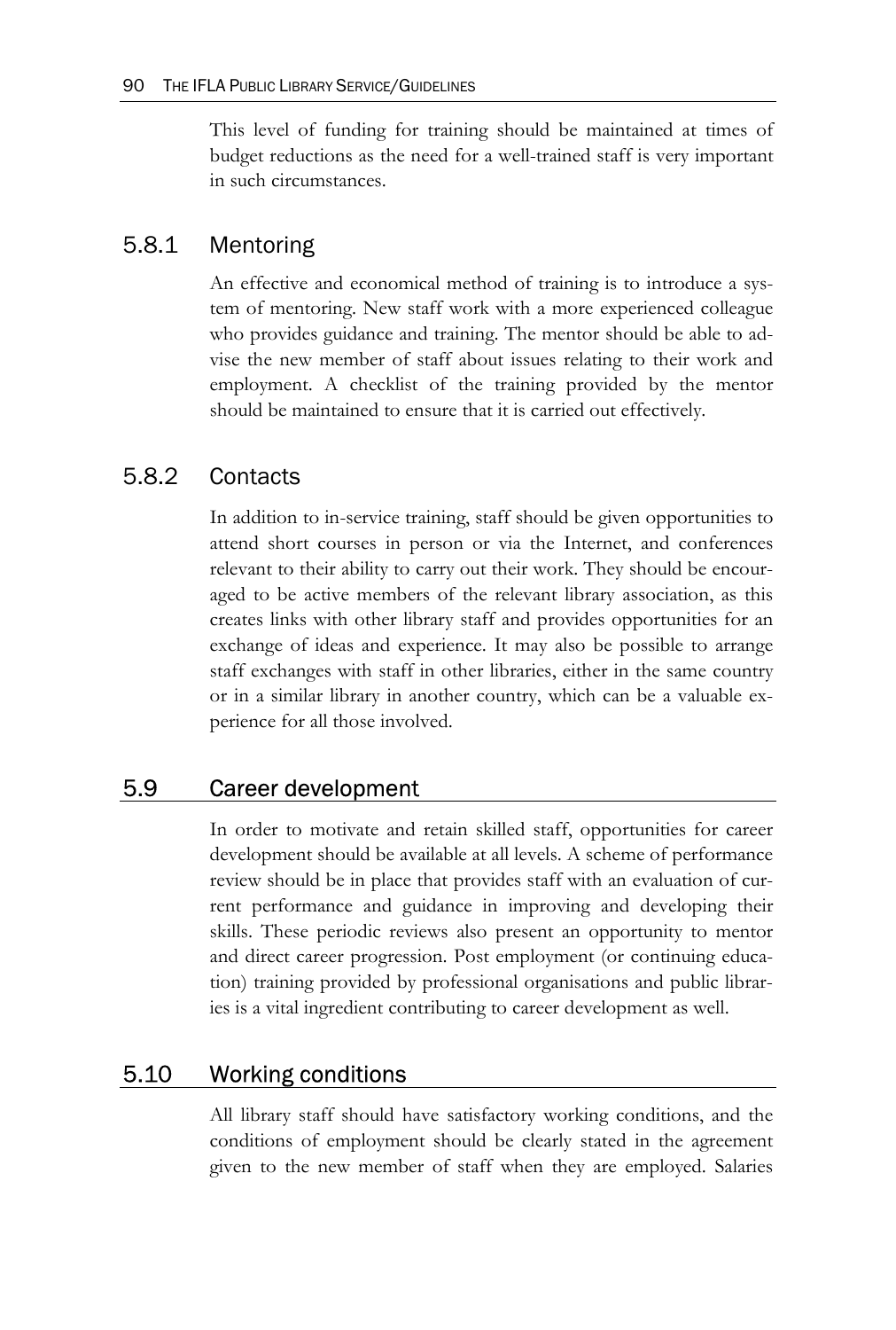should be at a level appropriate to the level of work being undertaken and competitive with other similar jobs in the community.

## 5.10.1 Health and safety

The health and safety of staff must be a high priority and policies and procedures put in place to reduce risks. Consideration should be given to:

- good working conditions for staff
- ergonomically designed furniture and equipment
- availability of technical aids for employees with special needs and disabilities
- the drawing up of evacuation plans and their testing on a regular basis
- identified health and safety risks being rectified at the earliest opportunity
- ensuring that all equipment and cabling conforms with recognised safety standards
- the establishment of a staff health and safety committee
- appointment and training of staff as first-aid officers and fire wardens
- provision of safety devices for staff, particularly when staff work at nights or away from the library
- providing advanced driver training for staff who drive library vehicles
- protective clothing when required
- limiting the weight of cartons and loads on book trolleys.

Public libraries are often open for long hours including evenings and weekends. In creating work schedules for staff every effort should be made to ensure that their working hours provide them with adequate time off at appropriate times for social activity. It is vital that good labour relations are maintained and fostered with staff.

#### 5.10.2 Problem customers

In any building freely accessible to the public, staff will occasionally encounter customers who behave in an unpleasant and anti-social manner. Staff should be trained in how to deal with such situations and have internal communication systems which can alert other staff. Full records of such occurrences should be kept. A system should be developed to support library staff who may deal with these situations, involving other staff such as security guards, or government social work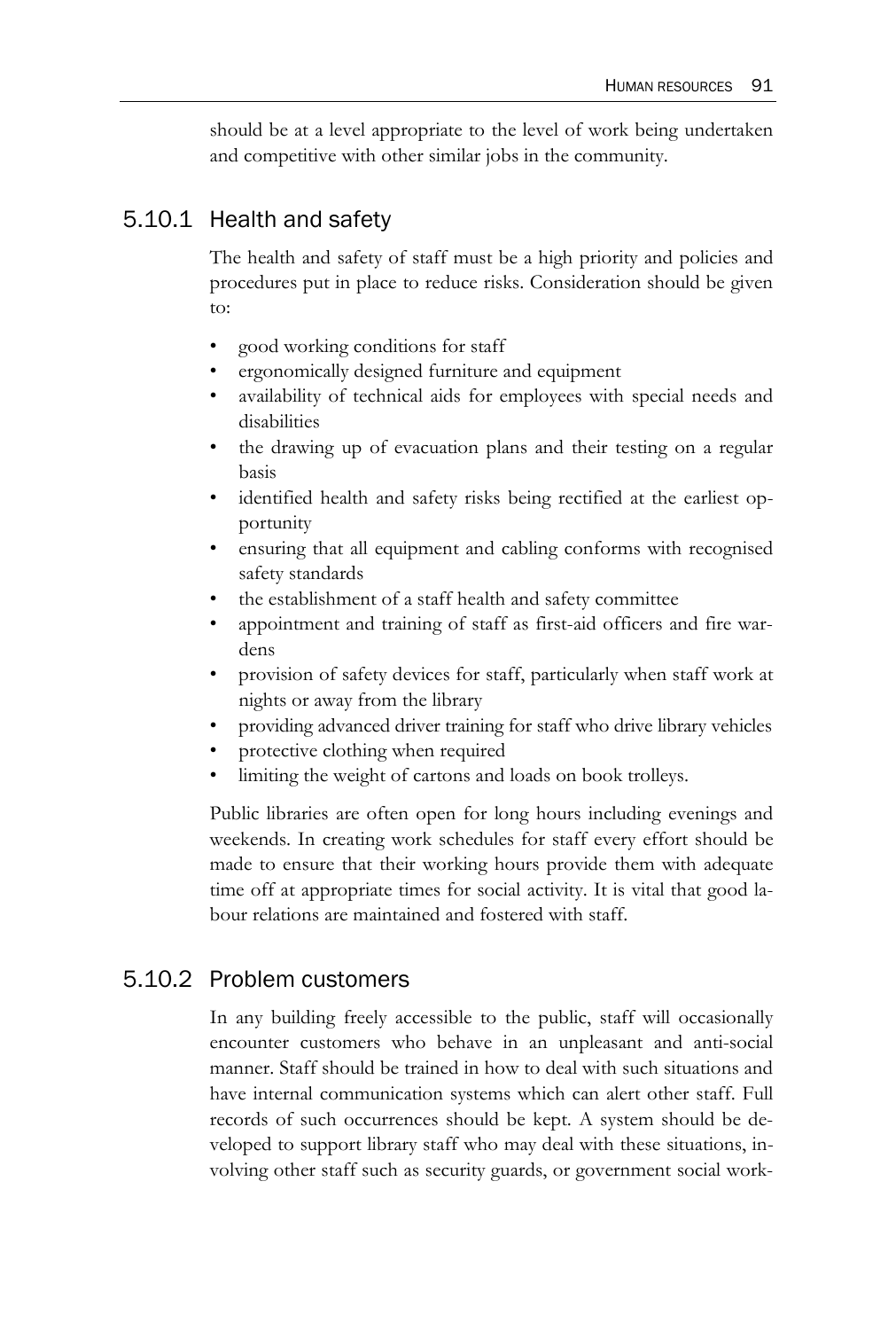ers. A strong realtionship with all relevant community agencies is very important – so if staff are in situations which they are not qualified or able to handle, they and the library will have ready backing.

#### 5.11 Volunteers

Where a library uses volunteer help from individuals in the community to assist library staff, a written policy should be in place defining the tasks of these volunteers and their relationship to the library operation and staff. Volunteers should not be used as a substitute for paid staff (see volunteer policies within *Sample policies* in this chapter's resource list).

 The Greenfield Public Library, MA (USA) Volunteer Programme is designed to expand and enhance public service to the community. Volunteers generally provide support services to paid staff; work on special projects; or deliver library materials to the homebound. Volunteers are expected to act in accordance with library human resouces policies and to reflect the library's positive customer service attitude.

<http://www.greenfieldpubliclibrary.org/Volunteer.html>

#### **Resources**

- Cohn, J. & Kelsey, A. (2006). *Staffing the modern library*. New York, NY: Neal-Schuman Publishers, Inc.
- Gorman, M. (2003). *The enduring library: technology, tradition, and the quest for balance*. Chicago: American Library Association.
- Goodrich, J. (2007). *Human resources for results: The right person for the right job.* Chicago: American Library Association.
- Haley, C. K. (2009). Online Workplace Training in Libraries. Information Technology and Libraries.

(http://www.ala.org/ala/mgrps/divs/lita/ital/272008/2701mar/haley\_html.cfm accessed 20/11/09)

IFLA. (n.d.) *Professional codes of ethics for librarians.* 

(http://www.ifla.org/en/faife/professional-codes-of-ethics-for-librarians)

- Jain, P. (2005). "Strategic human resource development in Botswana." *Library Management* (26) 6/7: pp: 336-350.
- Jenkins, H. et. al. (2006). *Confronting the Challenges of Participatory Culture: Media Education for the 21<sup>st</sup> Century*. Newmedialiteracies.org. Chicago, IL.: The MacArthur Foundation.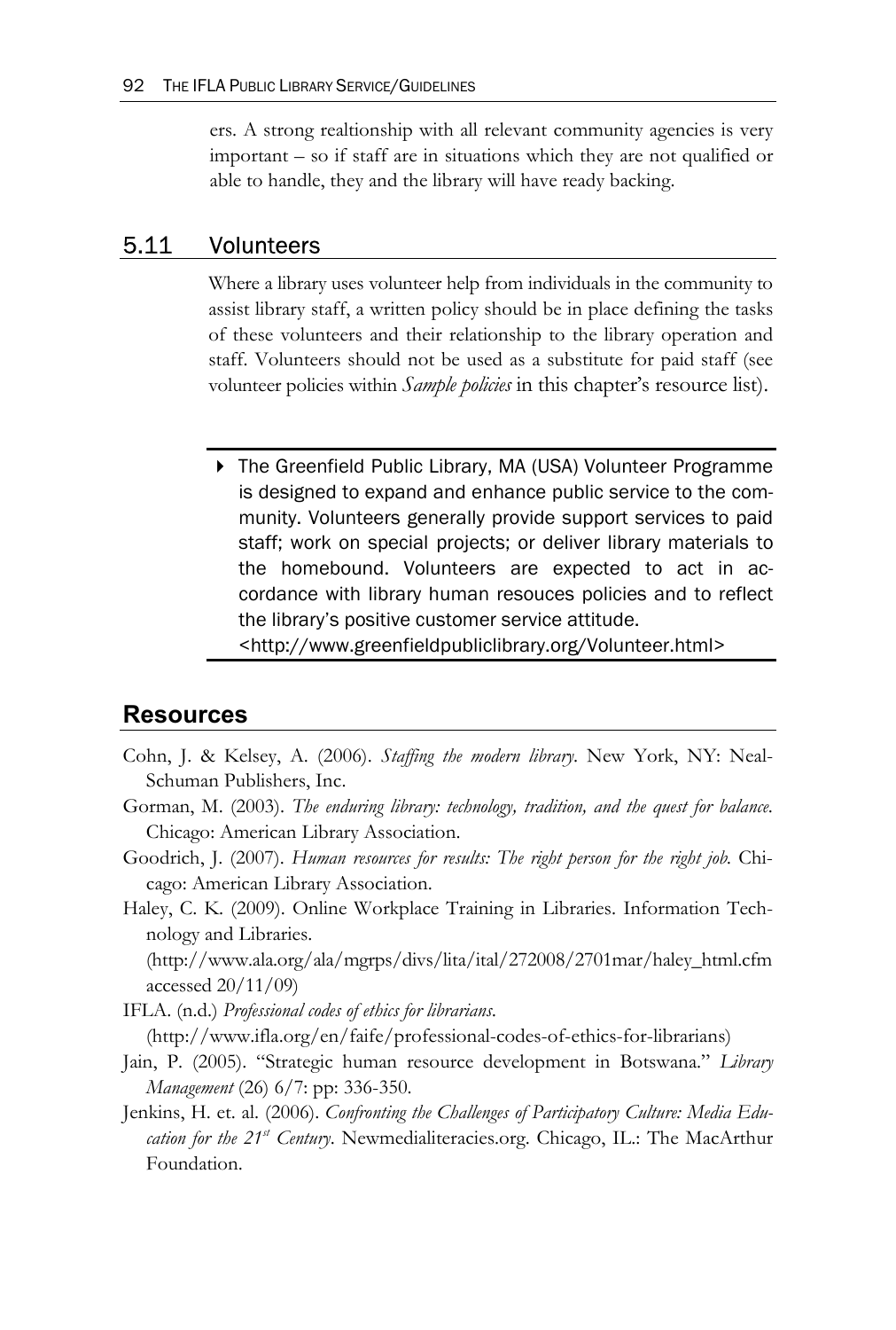(http://www.newmedialiteracies.org/files/working/NMLWhitePaper.pdf accessed 15/11/09).

Mid-Huston Library System (n.d.) Trustee resources: *Sample public library policy and development tips.*

(http://midhudson.org/department/member\_information/library\_policies.htm accessed 3/09/2010)

- Moran, B., Ed. (2003) *Training skills for library staff*. Lanham, Md: Rowman & Littlefield Publishing Group, Inc.
- Oh, K. & Yunkeum, K. (2005). *Developing a dynamic Korean public library system. (*http://archive.ifla.org/IV/ifla72/papers/130-Oh\_Chang-en.pdf accessed 12/11/09).
- Preer, J. (2008). *Library ethics*. Littleton, CO: Libraries Unlimited.
- Pugh, L. (2005). *Managing 21<sup>st</sup> century libraries*. Lanham, Md.: Scarecrow Press.
- Rubin, R. (1991). *Human resource management in libraries: theory and practice*. New York, NY: Neal-Schuman Publishers, Inc.
- Todaro, J. & Smith, M.L. (2006). *Training library staff and volunteers to provide extraordinary customer service*. New York: Neal-Schuman Publishers.
- Online Computer Library Center (OCLC). (n.d.). "Webjunction: Where librarians and library staff connect, create and learn."

(http://www.webjunction.org accessed 1/01/2010).

Whitmell, V. Ed. (2005). *Staff planning in a time of demographic change.* Lanham, Md.: Scarecrow Press.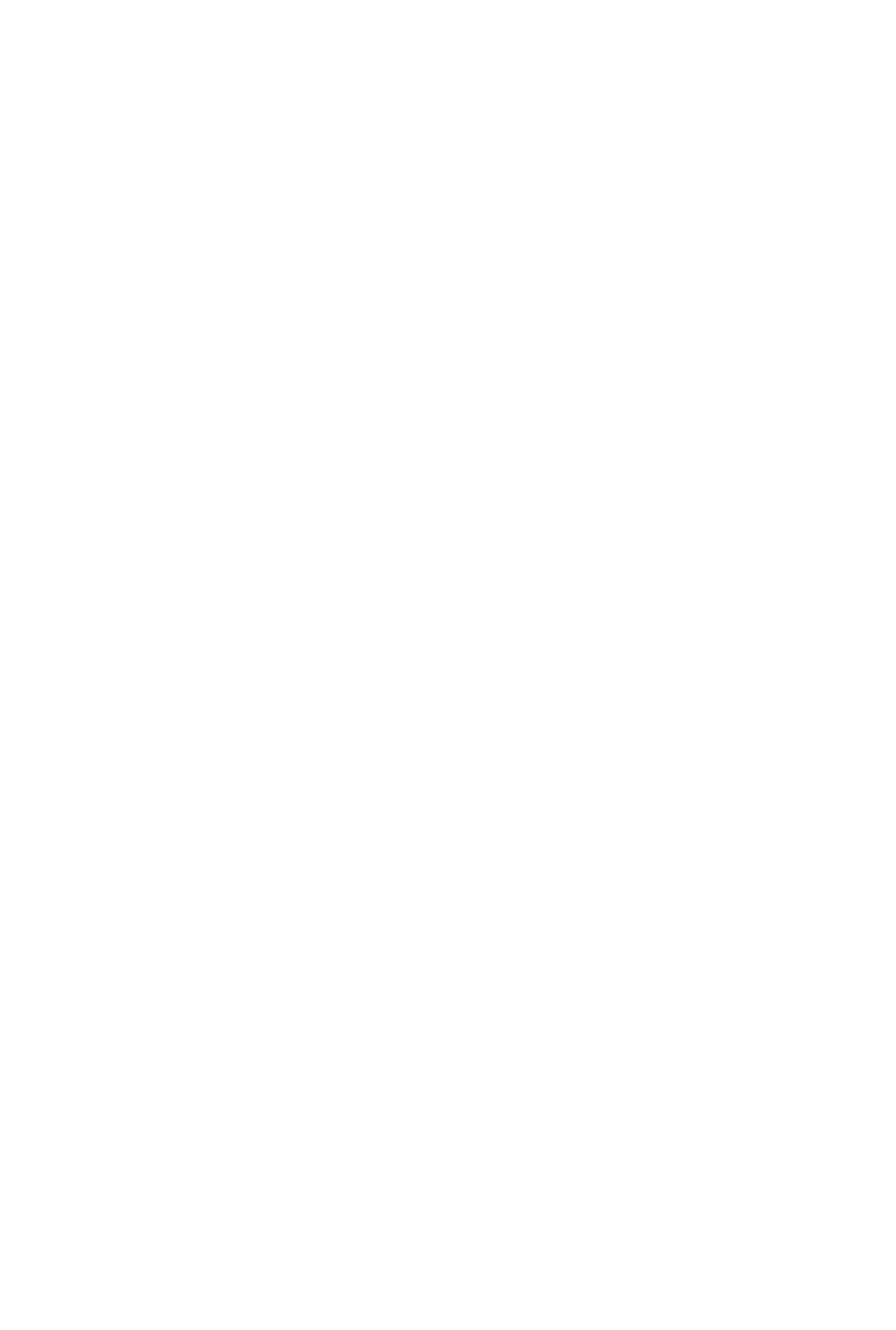**6** 

# The management of public libraries

'A clear policy must be formulated defining objectives, priorities and services in relation to the local community needs. The public library has to be organised effectively and professional standards of operation must be maintained.'

(*IFLA/UNESCO Public Library Manifesto*, 1994)

### 6.1 Introduction

A successful public library is a dynamic organisation working with other institutions and with individuals to provide a range of library and information services to meet the varied and changing needs of the community. To be effective it requires experienced, flexible and well trained managers and staff able to use a range of management techniques. This chapter deals with the key elements of public library management.

#### 6.2 Management skills

Management of a public library involves a number of different skills:

- leadership and motivation
- maintaining effective relationships with governing and funding bodies
- planning and policy development
- building and maintaining networks with other organisations
- budget negotiations and management
- management of library resources
- staff management
- planning and development of library systems
- the management of change
- marketing and promotion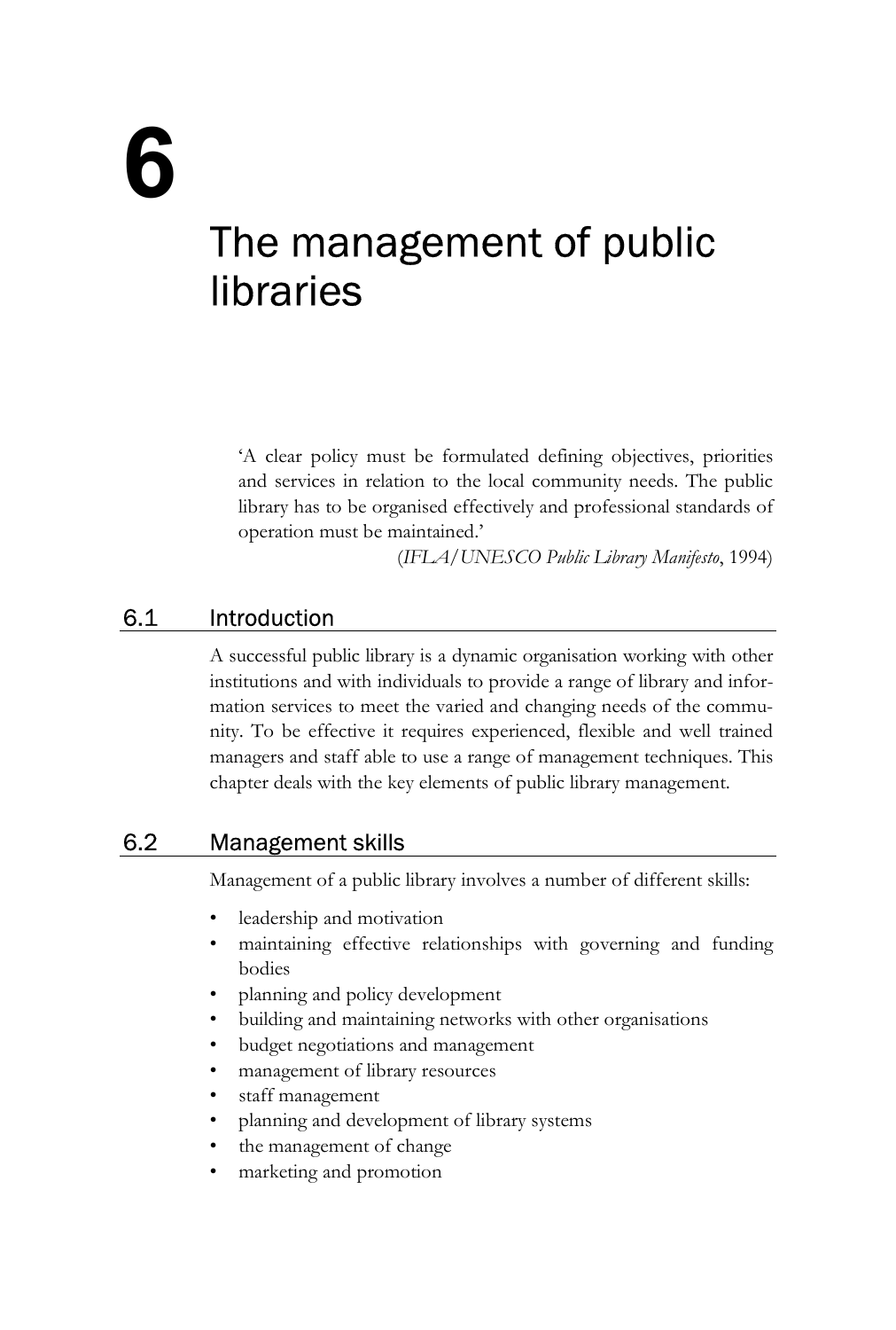- community liaison and lobbying
- raising funds from alternative funding sources.

#### 6.2.1 Leadership and motivation

The library manager has a vital role in advocating the value of public libraries as an integral part of an international, national and local infrastructure. He/she must promote public libraries to politicians and key stakeholders at all levels in order to ensure they are aware of the importance of public libraries and to attract adequate funding for their maintenance and development. The library manager must ensure that governing authorities are informed of new developments that may impact on public library services and are also made aware that the library's services are key players in providing access to the delivery of new services.

The library manager is responsible for the motivation of staff and bringing energy, vitality and strength into the library service and its staff. The manager also plays a key role in managing the development of physical facilities and ensuring that the most effective use is made of resources, including information technology, to enable the library service to meet the library and information needs of the community.

#### 6.2.2 Relationships with governing and funding bodies

To achieve its goals the public library needs adequate and sustained funding. It is very important that the library manager establishes and maintains a close and positive relationship with the bodies that govern the library service and provide its funding (this is sometimes called advocacy). The library manager as head of the public library service should have direct access to and involvement with the board or committee that is directly responsible for the library service. As well as formal meetings there should be regular informal contacts between the library manager and members of the governing body, and they should be kept well informed about the library service and current and future developments.

#### 6.2.3 Planning and policy development

Planning ensures that:

- the library responds to the needs of the community
- the governing body, management and staff understand what the library is trying to achieve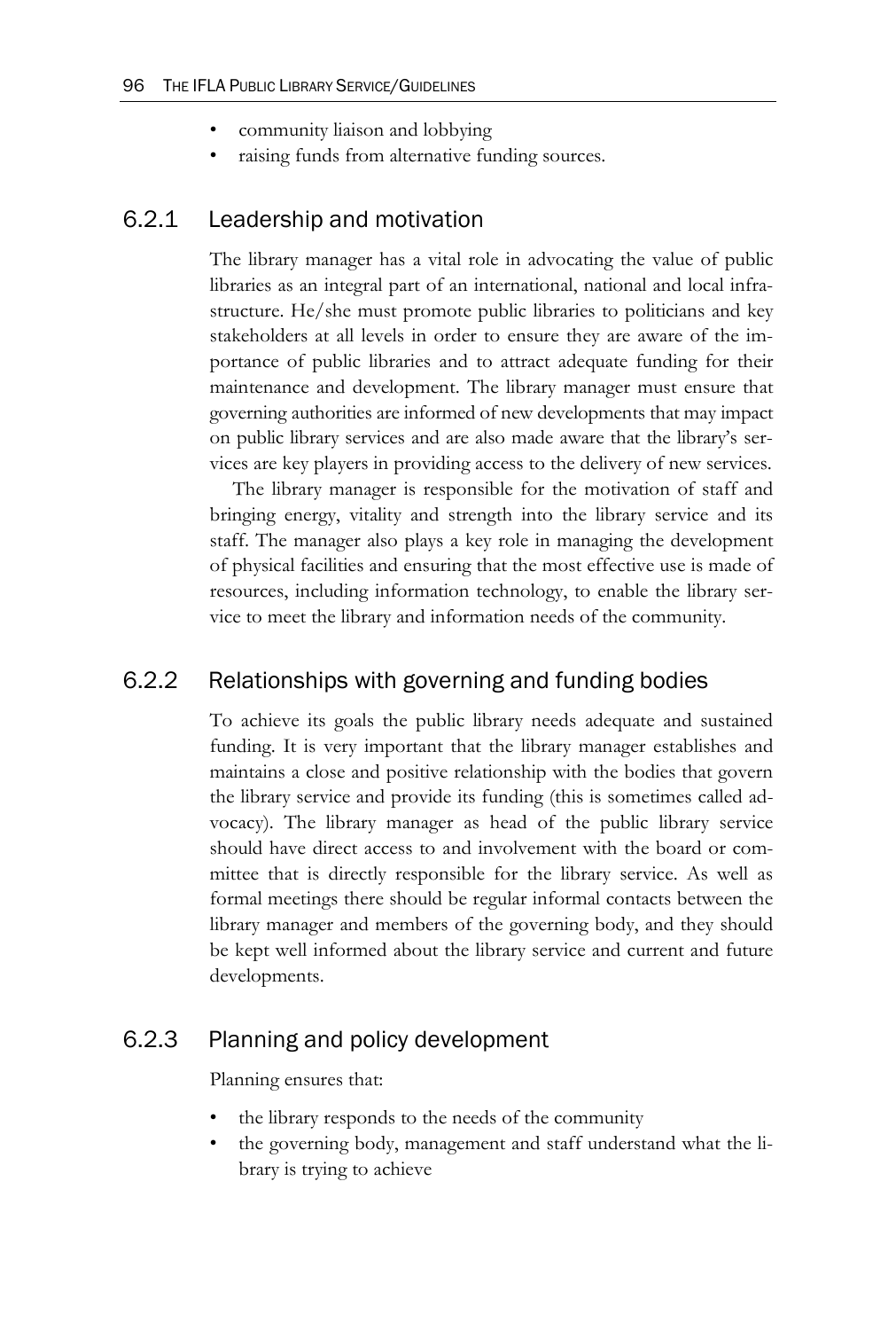- community funds are spent in an effective and responsible manner
- continuity of service is maintained regardless of changes of personnel
- the library expands the expectations of the community as new services are developed
- the library is able to respond effectively to change.

The determination of public library goals, short and long term objectives, strategies and performance measurement is necessary to ensure equitable, effective and efficient library service provision with access for all sectors of the community. Strategic and operational plans require formulation, documentation and adoption.

Planning should not take place in isolation but in conjunction with the governing and funding bodies, the library staff and the actual and potential clients served. A strategic plan must be customer-focused and should include the following elements:

- review of achievements
- examination of needs
- vision and mission statements
- identification of priorities and short term goals
- development of strategies for achieving goals
- identification of critical success factors
- budget allocation
- deployment of resources to achieve optimum performance
- measurement and evaluation of input, output and outcome measures for customers
- reassessment of needs and policies.

## 6.2.4 Operational planning

An operational plan is necessary to ensure that the activities of the library service are focused on achieving the priorities and goals identified in the strategic plan. The plan should reflect the following elements:

- a focus on service to customers
- the implementation of the priorities and goals of the strategic plan
- the formation of operational elements of the agreed strategies
- the development of clearly identified goals with manageable and achievable time frames
- the definition of achievable outputs for the level of inputs
- the participation of library staff who carry out the activities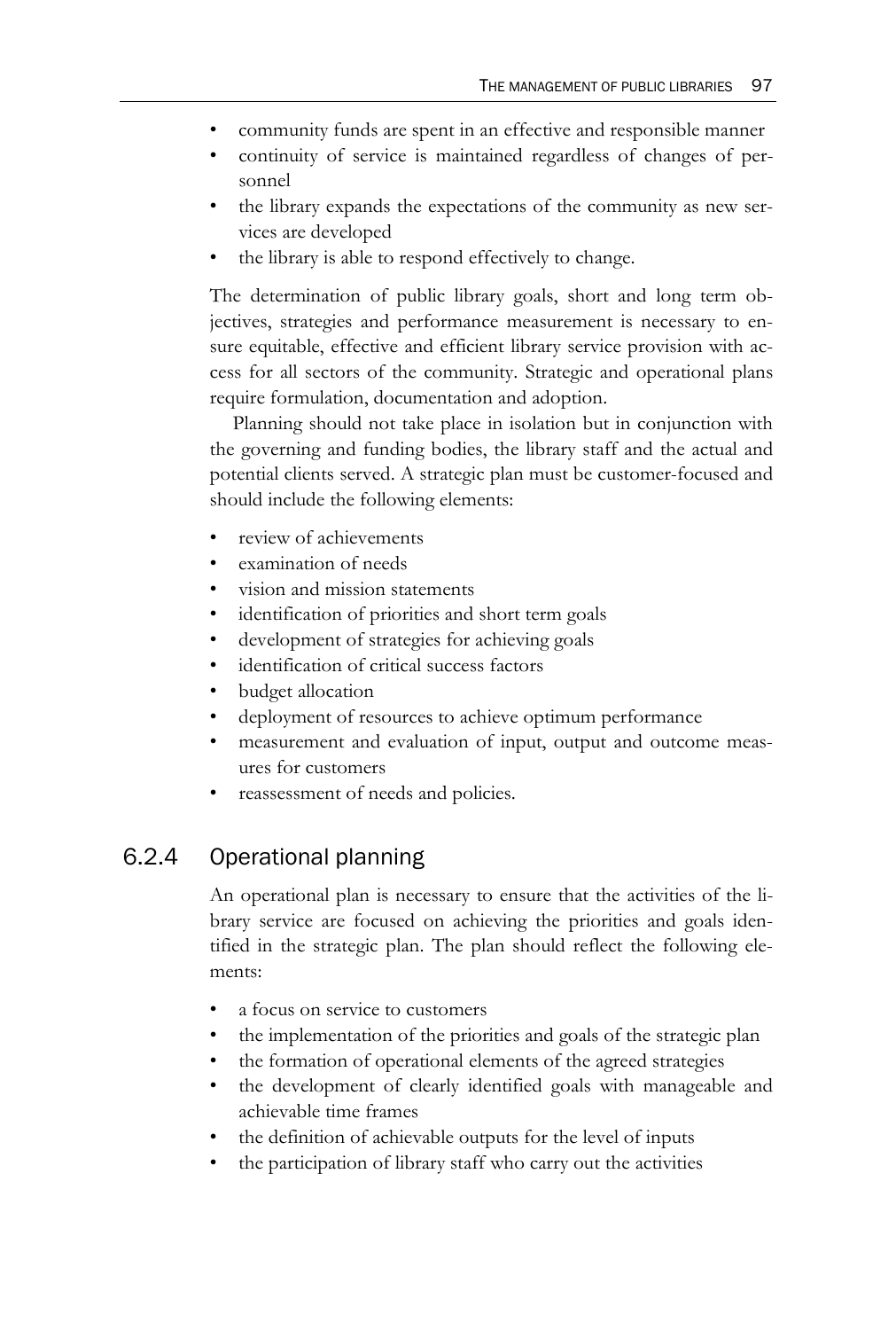- the allocation of responsibility to identified staff members for achieving outputs
- a programme for monitoring, evaluating and amending the plan at regular intervals.

By-laws or local legislation, specific policies and procedures may be needed and should be properly formulated, documented and communicated to all those involved. Business and marketing plans, market research, community needs analyses and surveys of actual and potential customers should form part of the management process.

Planning for the future should advocate positive change and flexibility and aim to minimise the impact of transition on services, staff and customers. To achieve effective change, all stakeholders must be involved in the change process.

## 6.2.5 Green (environmentally friendly) libraries

The built environment has a vast impact on the natural environment, human health, and the economy. By adopting green building and operational strategies, public libraries can maximise both economic and environmental performance. Green construction methods can be integrated into buildings at any stage, from design and construction, to renovation and demolition. However, the most significant benefits can be obtained if the design and construction team takes an integrated approach from the earliest stages of a building project.

The World Green Building Council documents nine Green Building Rating Systems on its website <http://www.worldgbc.org/greenbuilding-councils/green-building-rating-tools>. The countries that currently have Green Building Rating Systems are Australia, Canada, Germany, India, Japan, New Zealand, South Africa, United Kingdom, and the United States.

The Leadership in Energy and Environmental Design (LEED-INDIA) Green Building Rating System of the Indian Green Building Council promotes a whole-building approach to sustainability by recognising performance in the areas listed below. Builders choose those items that are appropriate for their project:

- Sustainable site selection and development
- Water conservation
- Energy efficiency
- Local resources, material conservation and waste reduction
- Indoor environmental quality.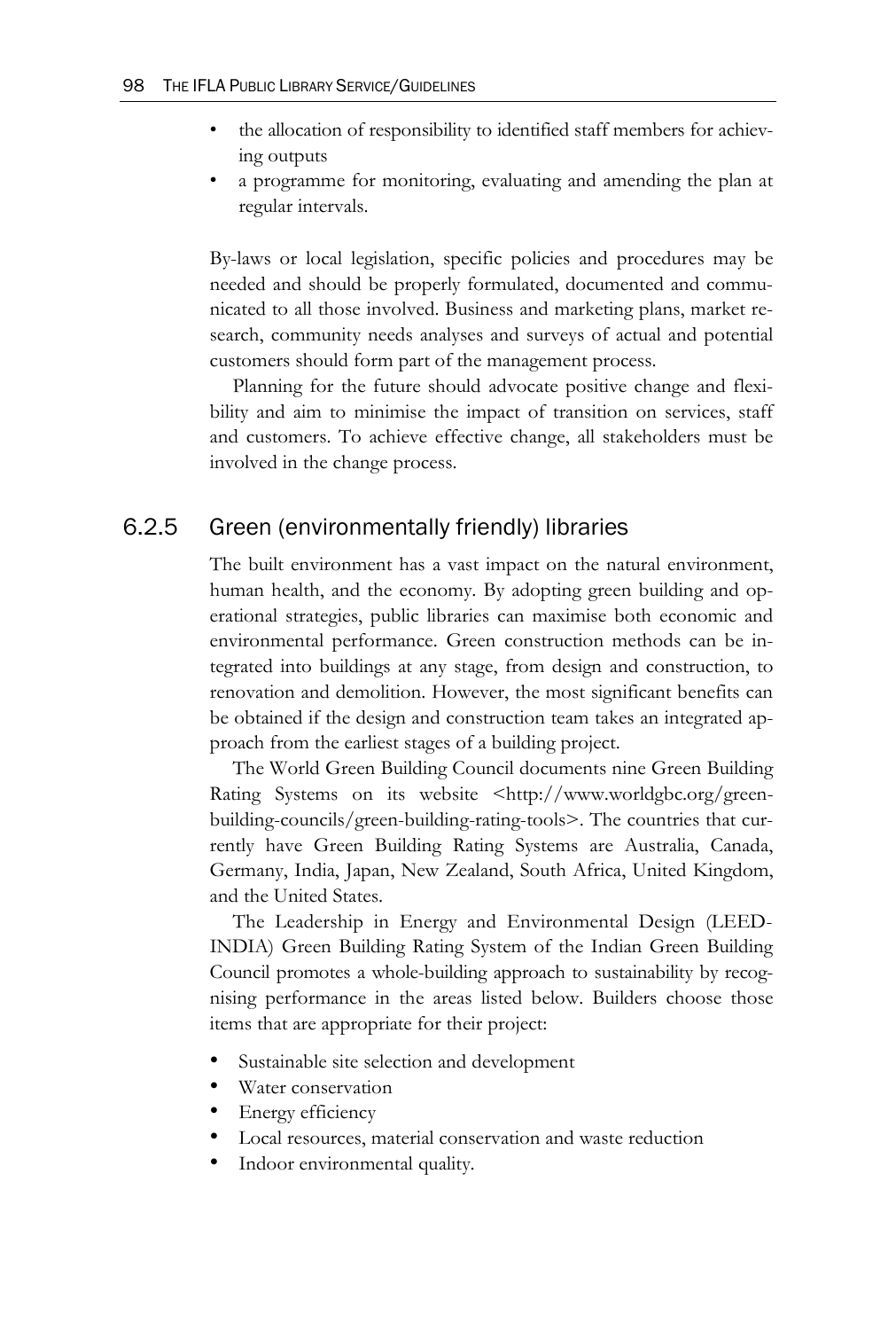Popular features incorporated into green library buildings include:

- Recycled building materials
- Low volatile organic compound (VOC) emitting paints, carpets, and adhesives
- Solar panels
- Day lighting
- Living roofs
- Rainwater harvesting.

Many libraries are incorporating green practices into their everyday operating strategies. These practices may include:

- Recycling paper and cardboard
- Composting organic materials
- Using energy efficient light bulbs
- Using nontoxic cleaning solutions.
- An Indiana (USA) library is built into the side of a hill and has a flat 17 250 square-foot living green roof. The soil from the hill helps the library stay cooler in the summer and warmer in the winter, and the runoff water from the roof drains into a rain garden.
- A library in Calgary, Alberta, Canada, incorporates natural and daylight harvesting, exterior sunshades, and on-demand water heating with low-flow plumbing fixtures to reduce the use of water and conserve energy.
- Energy efficiency for a USA library in Ohio will be boosted by a white roof, white concrete in the parking lot, an efficient heatrecovery system, solar shades and a lighting control system. Materials from the demolition of an existing building were recycled, including crushed concrete that went directly into the new building site.
- A library in Santa Monica, CA, USA, includes underground parking, solar electric panels, and a storm water management system used to irrigate the drought resistant landscape. More than 50% of the building materials contain significant recycled content. The building also uses low-flow restroom toilets and no water urinals.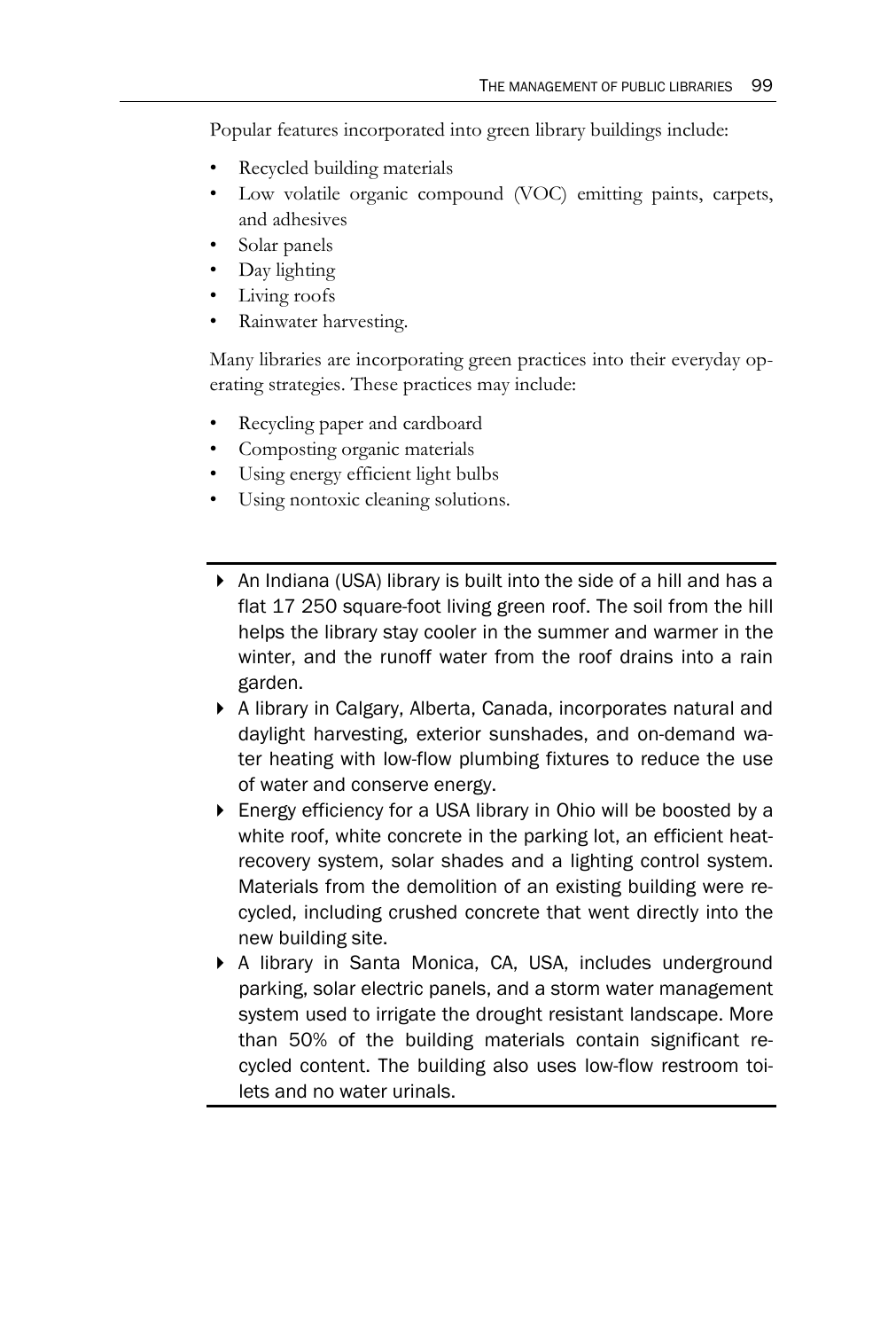## 6.3 Building and maintaining library networks

The library manager must ensure that networks are developed and maintained at the national, regional and local level, to ensure optimum access to ICT and cooperative services. This enables a very wide range of resources to be brought to the customer at a local level. The library manager should also develop effective working partnerships with other organisations in the community, benefiting both the library and its customers and also the partner. Examples include schools, museums and archives, other local government departments and voluntary organisations. Such partnerships confirm the public library's role at the centre of community activity. The library manager should, wherever possible, ensure that the library takes an active and positive role (such as serving as a board member) within the corporate structure of the parent organisation and within the local community.

#### 6.4 Financial management

Financial management and financial planning are vitally important to ensure that the library operates efficiently (at optimum performance), economically (at minimum cost), and effectively (at maximum benefit). In order to achieve these aims the library manager should:

- look for ways of improving levels of funding from national, state or local government or from other sources
- prepare 3–5 year business plans based on the library's long term plans, including bids for the required funds
- allocate funds to support activities identified in the library's policy statement and based on the priorities previously determined
- establish partnerships, where appropriate, for co-operative purchasing to maximise the use of available funds
- undertake activity-based costing to determine the cost of activities and programmes and to facilitate future planning
- maintain a policy for the sustainable renewal of plants and equipment
- evaluate and implement automated techniques, wherever appropriate, to improve efficiency and effectiveness
- introduce systems that will ensure that all staff with responsibility for any part of the budget will be fully accountable for the expenditure of funds for which they are responsible
- improve staff productivity and efficiency
- develop strategies for identifying alternative sources of financial support.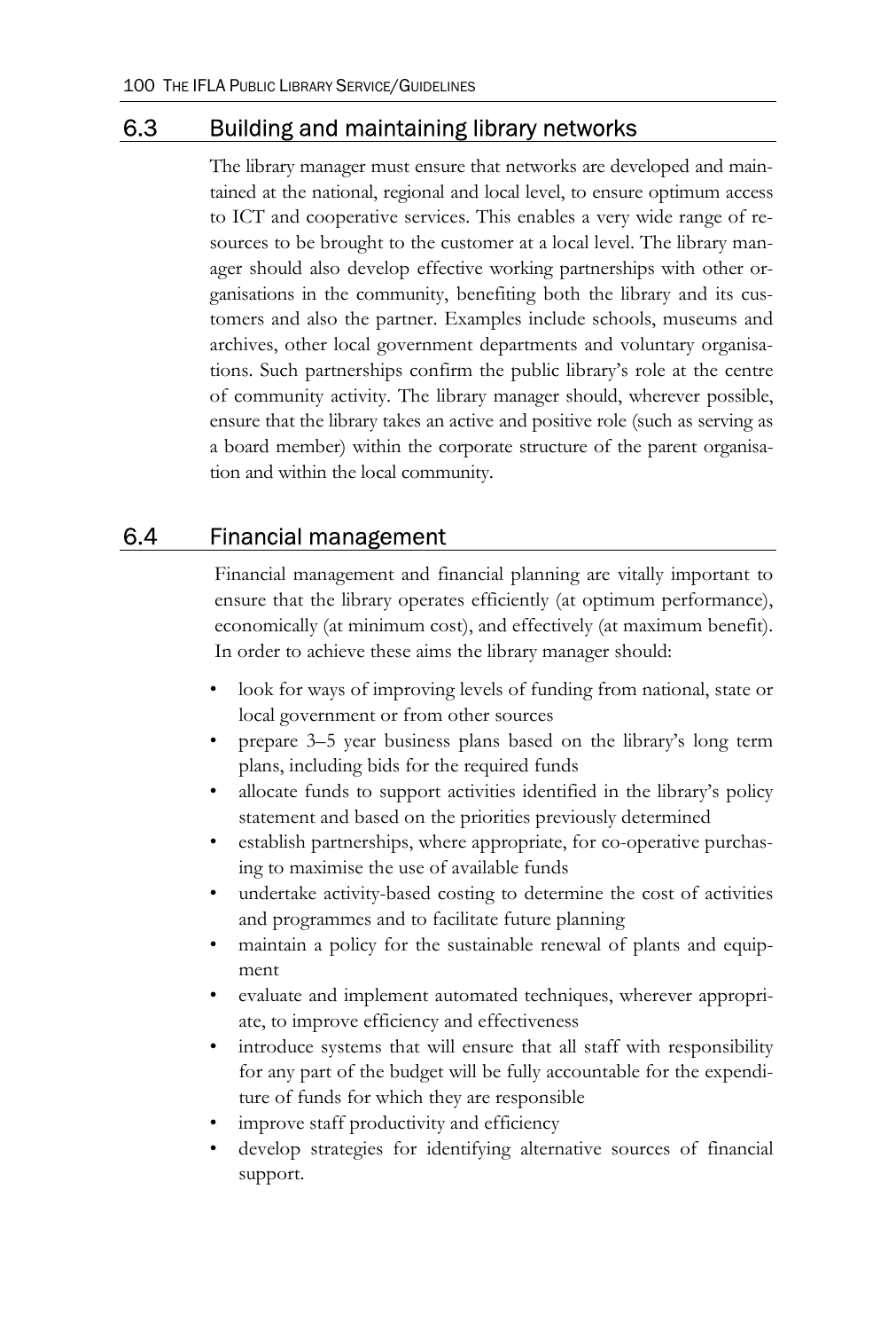## 6.5 Management of library resources

A major element of a library's budget is expenditure on library materials and services. The library manager should ensure that these funds are spent properly and in accordance with the agreed priorities of the library and that the materials and services are maintained and made available so that they can be of maximum benefit to the library customer.

## 6.6 Staff management

Library staff are a vital element of the library's resources and staff salaries are normally the largest part of the library budget. It is very important that the management of staff should be sensitive, consistent and based on sound principles if staff are to work most effectively and with high levels of motivation and job satisfaction. The following are important elements of staff management:

- An equitable procedure for staff appointments. Job and person specifications should be drawn up prior to a post being advertised. Interviews should be conducted in a way that is fair to all applicants. Appointments should be based solely on professional competence and judgment and suitability for the position and not be prejudiced by any other factors.
- Good communication between staff at all levels. Managers should review internal communication systems regularly to make sure staff are well informed about the policies and procedures of the library service.
- The opportunity for staff to participate in the development of policy and operational procedures. Initiative should be encouraged to make the best use of the skills and experience of staff. By bringing staff into the decision-making process they will feel they 'own' the policies and procedures of the service. The principles of affirmative action may also be adopted.
- Assure opportunities are available for staff training and career development.

## 6.7 Planning and development of library systems

To make the most effective use of resources the public library will require a variety of systems, for example circulation control, financial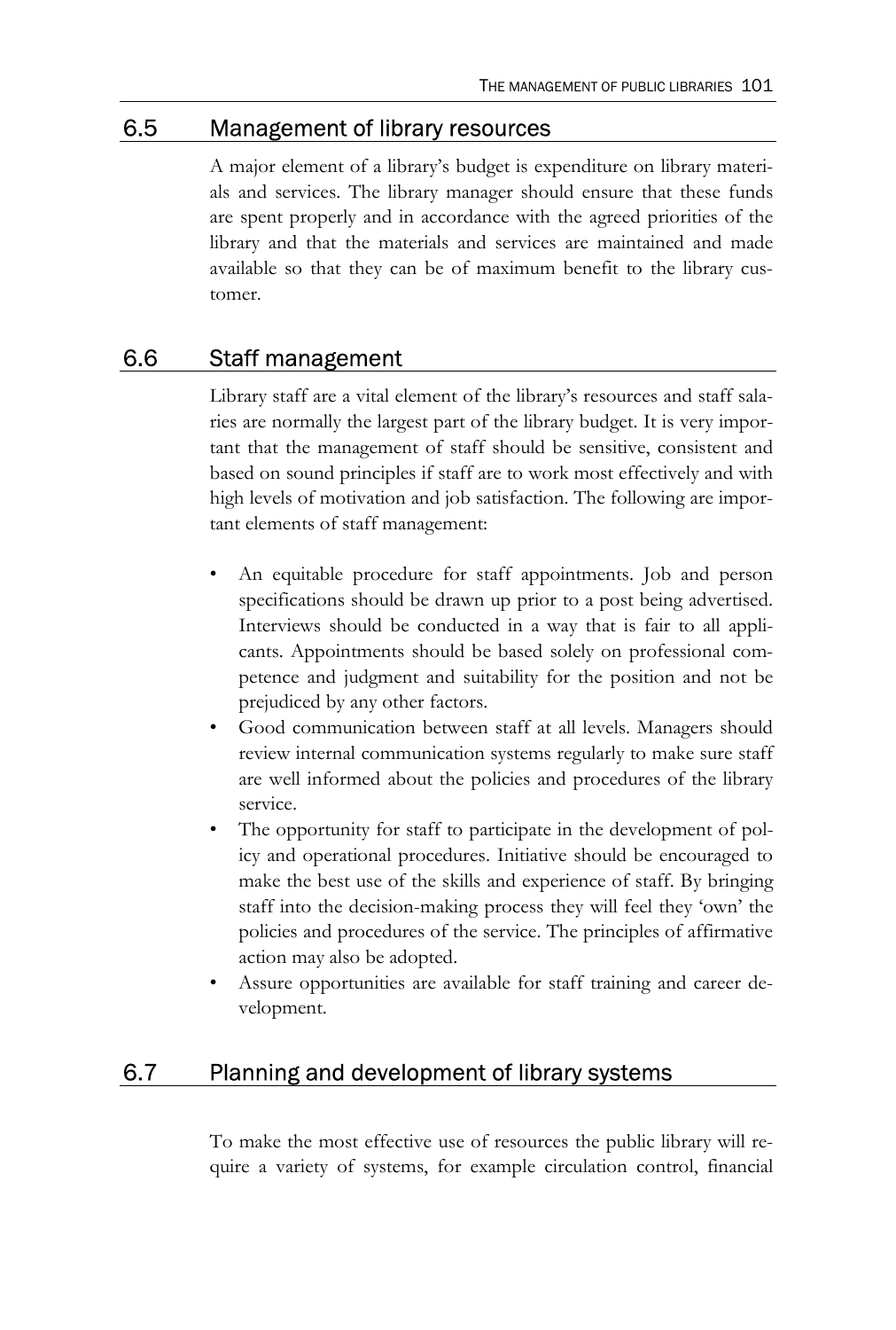management, internal communications and online access to the Internet. The library manager should ensure that appropriate systems are introduced, making use of specialist staff for their development where necessary. Staff must be given adequate training in the use of such systems, the effectiveness of which must be reviewed regularly.

## 6.8 The management of change

In common with many other organisations public libraries are going through a period of unprecedented and ongoing change as a result of the rapid development of information technology and social and demographic change. This presents tremendous opportunities for the public library, as information provision is one of its primary roles. It also presents challenges to managers and staff to ensure that change can be introduced with the maximum effectiveness and the least stress on staff and the organisation. Library managers must be aware of the issues arising from continuous and fundamental change and establish methods of dealing with them.

## 6.8.1 Planning for the future

Library managers should be aware of developments both within and outside librarianship that are likely to have an impact on service development. They should make time to read and study so that they can anticipate the effect of changes, particularly technological, on the future shape of the service. They should also ensure that policy-makers and other staff are kept informed of future developments.

## 6.9 Delegation

The library manager in charge of the public library service has ultimate responsibility for the service, in conjunction with the governing body. However, all library staff with responsibility for any resources of the library, whether materials, staff or library premises, have a managerial role, and this should be recognised by the library manager and the member of staff concerned. They should be given appropriate managerial training and participate in the policy development of the library whenever possible. Managerial responsibility should be delegated to staff at an appropriate lower level. It should be made clear what responsibilities are being delegated and the reporting mechanism to senior managers. Staff must be given training to enable them to carry out the dele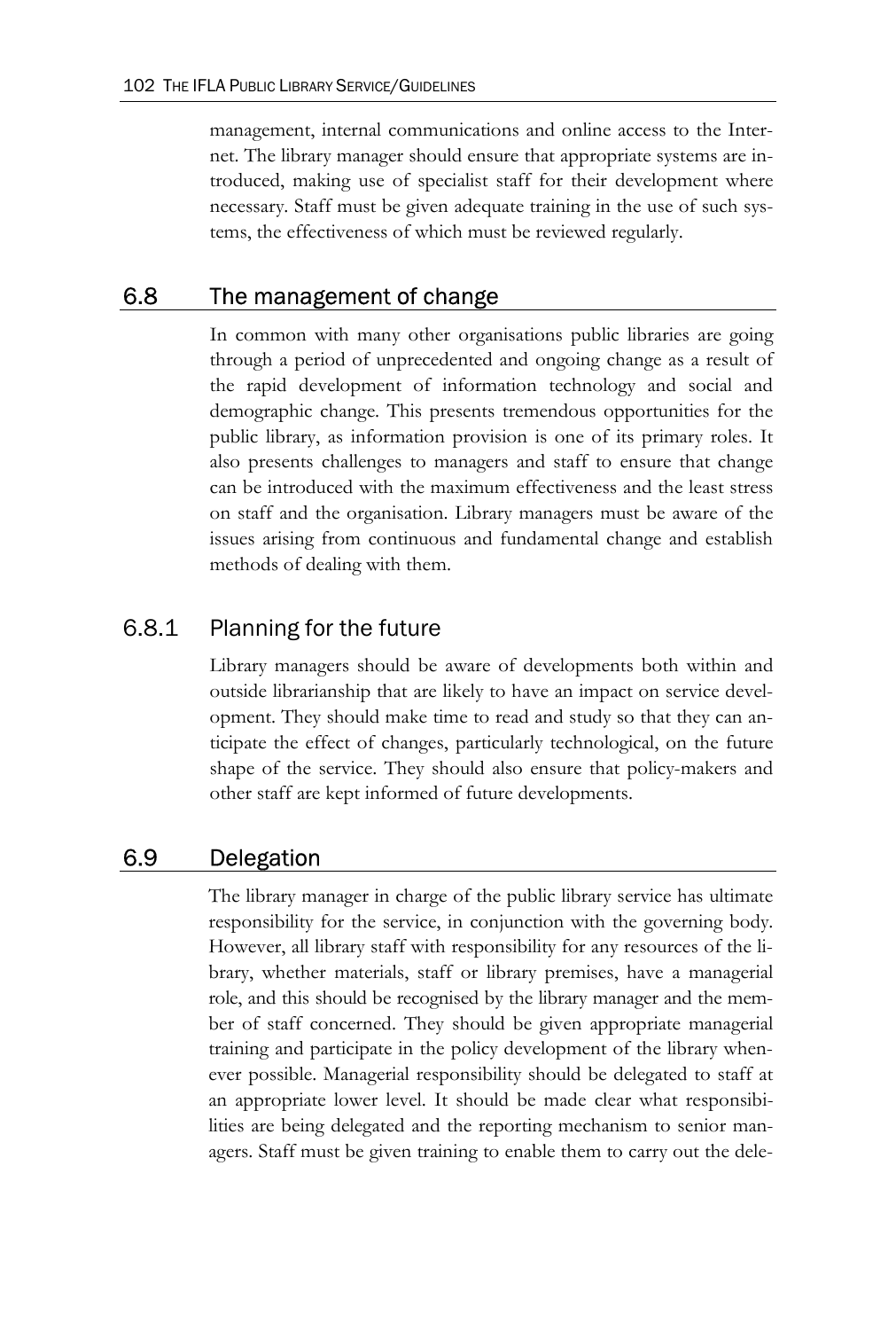gated responsibilities effectively. A planned system of delegation makes best use of the skills and experience of a wide range of staff and provides opportunities for professional development. It also increases the number of people fully involved in the development and operation of the library service, improves job satisfaction and prepares staff for promotion when opportunities arise.

## 6.10 Management tools

A wide range of management tools can be used in a public library. Their relevance will depend on a number of factors, for example, the cultural context, the size and character of the service, the management style of other departments in the same organisation and available experience and funding. The following are however important tools for public libraries in almost any situation:

- environmental scanning
- community needs analysis
- monitoring and evaluation
- performance measurement.
- The Public Reading Map of Catalonia, Spain is a planning tool for the public library system, identifying requirements for library facilities and subsequent types of services most desirable based upon the population and core demographics. <http://cultura.gencat.cat/biblio/mapa/>

## 6.10.1 Environmental scanning

Marketers often define the internal environment as the "microenvironment." This internal environment must work in partnership with the external environment. The more cognisant the organisation is of this relationship the more proactively it can respond to change. The environment that the library resides within and the materials and services that the library offers, ultimately affect the end users who are the library's customers. The larger environment which is built upon those forces outside the library's control is called the external or "macro environment." These external forces can originate from local, regional, national or international levels. These forces include the state of the economy; the geographical characteristics and infrastructure; competition; legal and political restrictions and issues; technological develop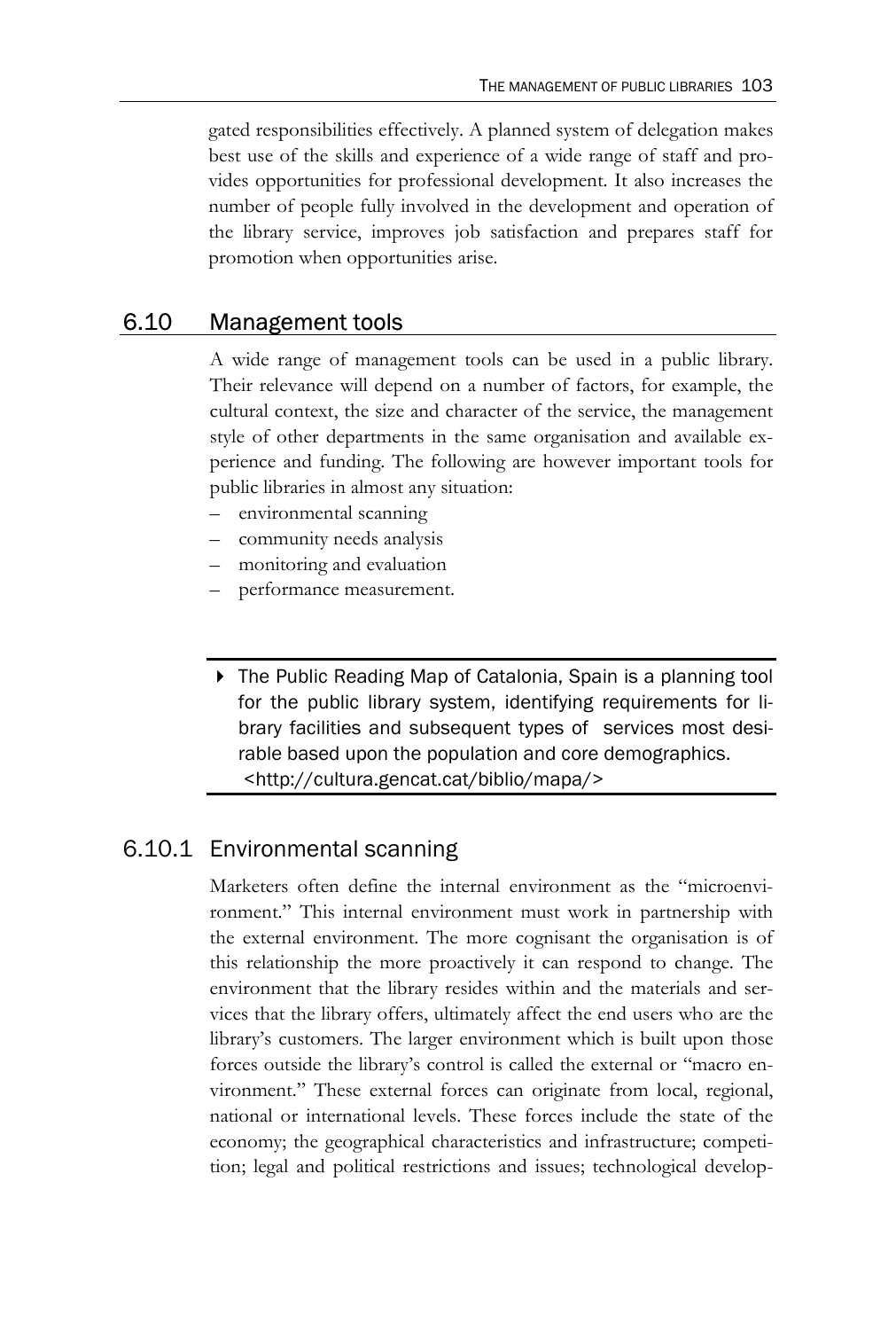ments; the media; natural resources; and the ever changing social and cultural conditions.

The process of gathering information from these categories aforementioned is in fact the process of "environmental scanning." During this activity, management is constantly identifying strengths and weaknesses in the internal organisation, as well as opportunities and threats from the external environment. Collectively, this is often called the SWOT list: assessing the strengths, weaknesses, opportunities, and threats of an organisation and its environment. This scanning, gathering of critical and relevant data, and the SWOT review, results in the best opportunity to understand what factors facilitate offering optimal products and services that meet the specified needs and desires of the library's customers.

## 6.10.2 Community needs analysis

In order to provide services that meet the needs of the whole community, the public library has to establish the extent of those needs. As needs and expectations will change, this process will need to be repeated at regular intervals, perhaps every five years. A community needs assessment is a process in which the library collects detailed information about the local community and its library and information needs. Planning and policy development are based on the results of this assessment and in this way a match between services and needs can be achieved. In some countries the preparation of a community needs assessment is a legislative requirement of the local authority. The information to be collected will include:

- socio-demographic information about the local community e.g., the age and gender profile, ethnic diversity, educational level
- data about organisations in the community, e.g., educational institutions, health centres, hospitals, penal establishments, voluntary organisations
- information about business and commerce in the locality
- the catchment area of the library, i.e. where library users live in relation to the library
- transport patterns in the community
- information services provided by other agencies in the community.

This is not an exhaustive list and further research would be required to establish what information is needed to form a community needs assessment in each situation. However, the principle of preparing a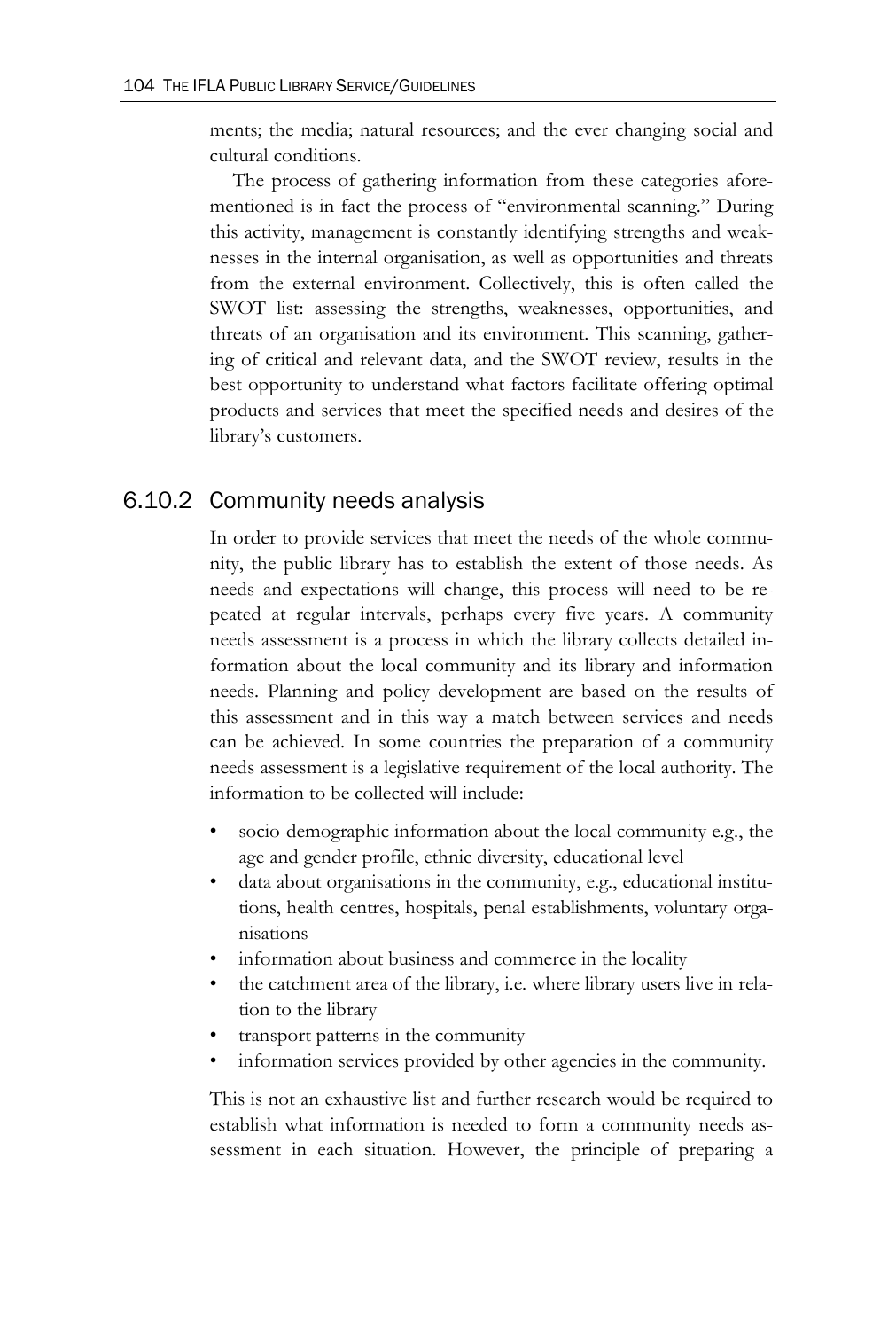community profile, which will enable the librarian and the governing body to plan service development and promotion on the needs of the community, is an important one whatever the local context. The assessment should be complemented by regular customer surveys to establish what library and information services the public wants, at what level, and how they judge the services they receive. Survey work is a specialist skill and, where resources are available, a more objective result will be gained if the survey is carried out by an external organisation.

## 6.10.3 Monitoring and evaluation

As the library service moves towards its goals, management must be accountable in terms of financial control and the monitoring and evaluation of library activities. Management must continually monitor the performance of the library service to ensure that strategies and operational results are achieving the set objectives. Statistics should be collected over time to allow trends to be identified. Community needs and satisfaction surveys, and performance indicators are valuable tools in monitoring the achievements of the library. Techniques should be developed to measure the quality of the services provided and their impact on the community. All programmes and services should be evaluated on a regular basis to ascertain whether they are:

- achieving the objectives and declared goals of the library
- actually and regularly provided
- meeting the needs of the community
- able to meet changing needs
- in need of improvement, new direction or redefinition
- adequately resourced
- cost effective.

Procedures and processes operating within the library also require constant evaluation and revision to increase efficiency and effectiveness. An outside evaluation and audit is also valuable to assure accountability to the commmunity served and funders.

## 6.10.4 Performance indicators

The availability of reliable performance information is a necessary tool for evaluation and the improvement of efficiency, effectiveness and quality of service (performance measurement). The collection of statistics related to resources, staff, services, circulation, activities etc. will provide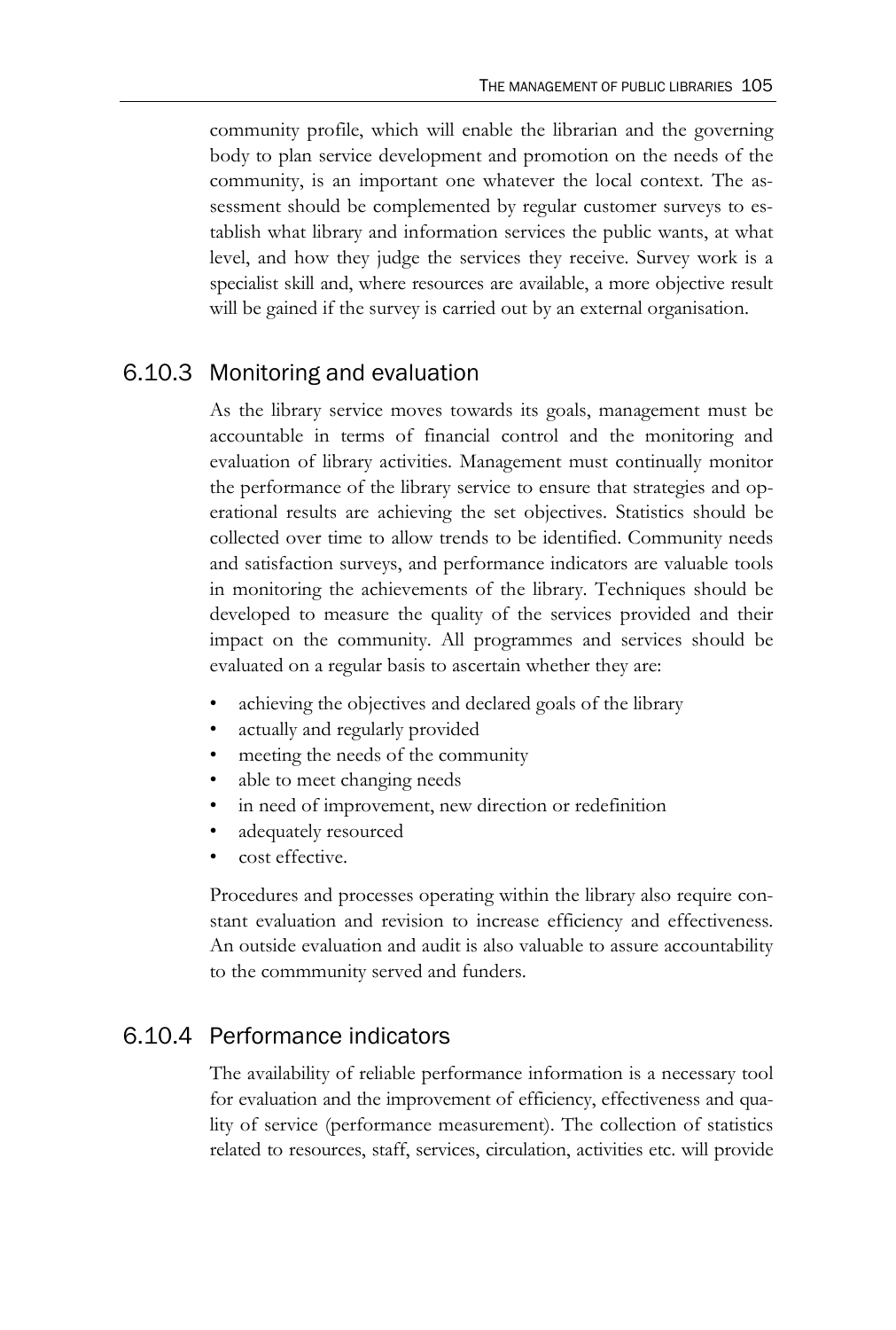data for planning, show accountability and assist informed management decision-making. The indicators should be kept up to date.

The following key performance indicators may be used to evaluate and monitor the achievement of the library's objectives.

## Usage indicators

- loans per capita
- total library visits per capita
- membership as a percentage of the population
- loans per item, i.e. turnover resources
- reference and electronic reference enquiries per capita
- loans per opening hour
- number of accesses to electronic services and other non-print materials
- website visits
- comparative data for example, of print and non-print materials
- dowloaded materials, e.g. podcasts
- booking meeting spaces
- registrants vs. active registrants
- number of items placed on hold and percentage of these requests filled from the collection.

## Resource indicators

- total stock per capita
- provision of online public access computers (OPACs) per capita.

## Human resource indicators

- ratio of full time equivalent (FTE) staff to population
- ratio of professional staff to population
- ratio of full time equivalent (FTE) staff to any library usage indicator.

## Qualitative indicators

- customer satisfaction surveys
- enquiries satisfied.

## Cost indicators

- unit costs for functions, services and activities
- staff costs per functions, e.g., books processed, programmes
- total costs per capita, per member, per visitor, per service point etc.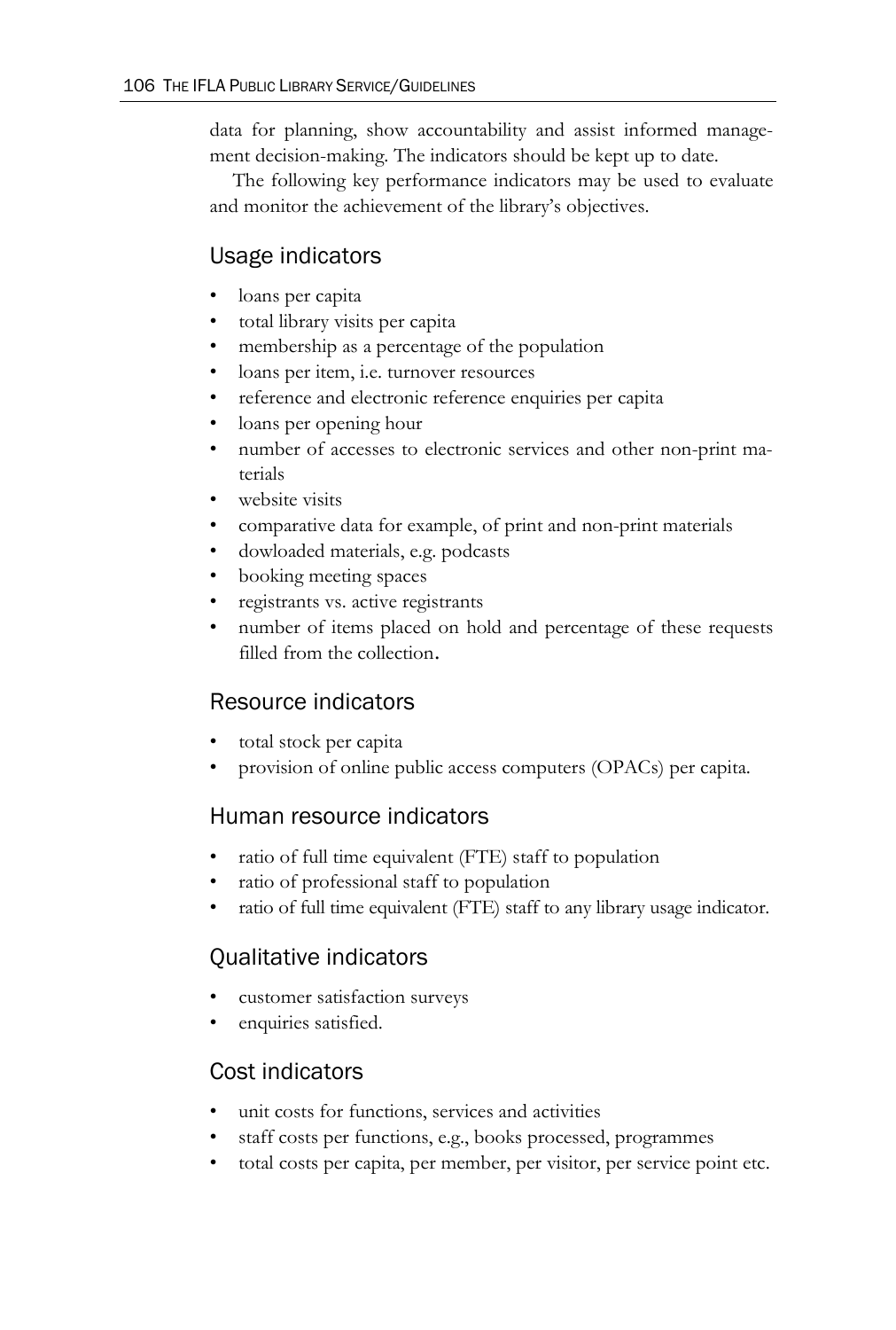#### Comparative indicators

• bench-mark statistical data against other relevant and comparable library services, internationally, nationally and locally.

In addition to the collection and analysis of input and output service statistics, the unstated needs of potential customers should be established by carrying out market research including the use of focus groups and community surveys.

Where reliable population statistics are not available it becomes more difficult to develop reliable performance indicators. Use can be made of estimated population totals, the comparison of costs with customer and visitor statistics and bench-marking with other libraries with similar characteristics.

## 6.10.5 Performance measurement

Performance measurement has been used in public libraries for some years. Measurements or performance indicators are established to measure the input to libraries, that is the resources devoted to the whole or particular services, and the output: what is achieved as a result of the activity being carried out. For example, the establishment of an enquiry service for customers requires the input of staff, materials, equipment and floor space. The output is the number of enquiries received, the number satisfied, the level of use made of the resources and the use of other services, for example, the reservation service, arising from the original activity. These measures can then be compared each year to see if the effectiveness of the library service is improving.

In the past few years an additional measure has become standard for many libraries, the outcome measure. An outcome measure is a measure of change (or lack of change) in the well-being of a defined customer population. For example, a library may provide homework assistance and tutoring services to school students. The input measure would include the number of books or tutors available, the output would be the hours of tutoring or books circulated and the outcome measure would be the level of improvement of the student's school grades or the student's perception of their increased knowledge.

Computer technology makes performance measurement a simpler task and enables sophisticated models of library use to be established and used in service development. Performance measurement should be a planned process carried out with consistency over a period of time. Further information about library performance indicators can be found in ISO 11620:2008 *Information and documentation. Library performance indicators*.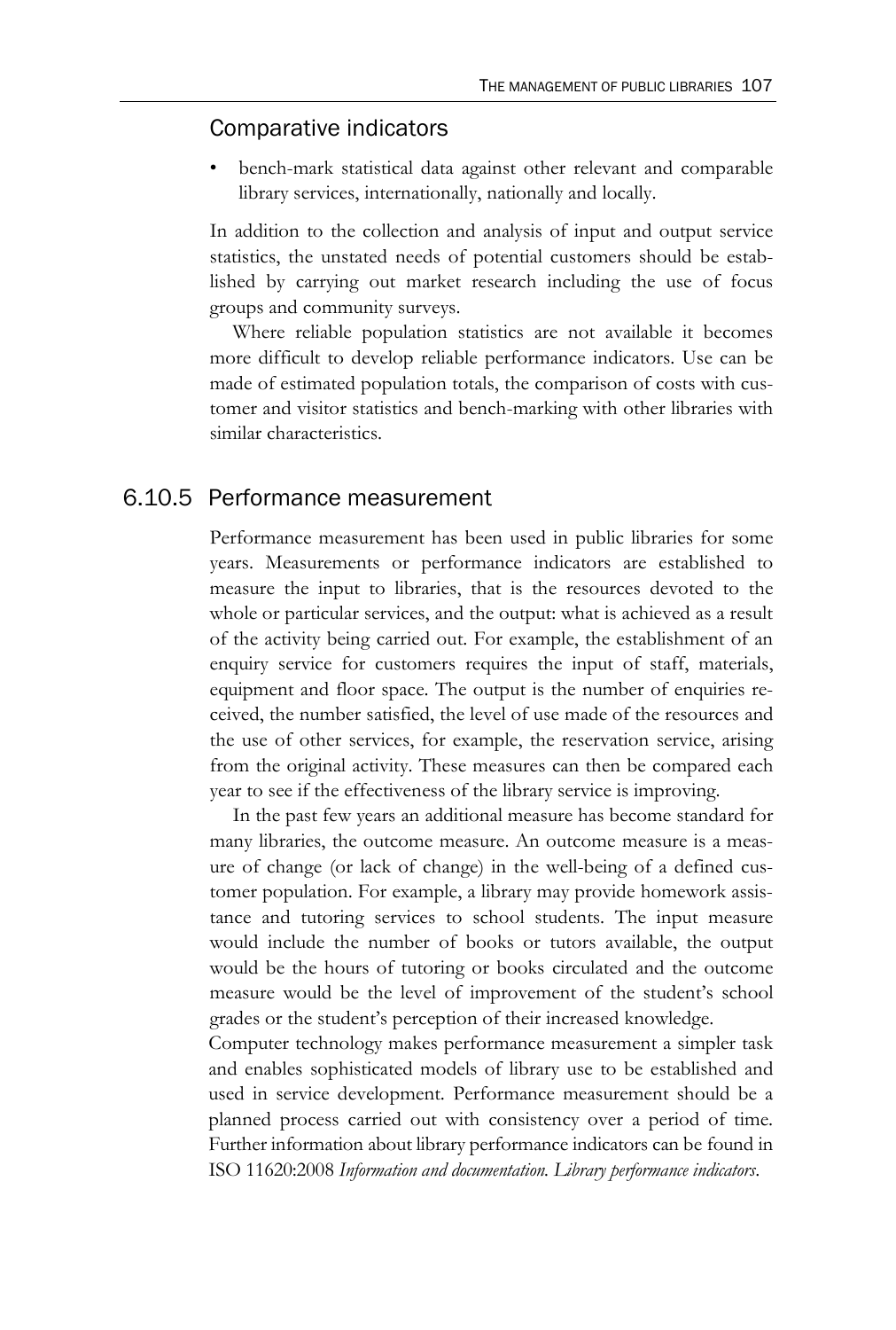Another way of gaining a useful indication of the success of a library service is to compare key input and output measurements with other public libraries of similar size and characteristics. This is usually known as bench-marking and is a useful adjunct to performance measurements carried out internally.

#### **Resources**

- Brophy, P. (2006). *Measuring library performance: principles and techniques*. London: Facet.
- Bryan, C. (2007). *Managing facilities for results: Optimizing space for services*. Chicago: American Library Association.
- Chicago Public Library, Chicago Public Library Foundation, Board Steering Committee, and Boston Consulting Group. (n.d.). *Chicago Public Library 2010: A vision for our future.* (http://www.chipublib.org/dir\_documents/cpl2010.pdf accessed 1/01/2010).
- Dowlin, K. (2009). *Getting the money: How to succeed in fundraising for public and nonprofit libraries.* Westport, CT: Libraries Unlimited.
- Elliott, D. S., Holt, G.E., Hayden, S.W., and Holt, L.E. (2007). *Measuring your library's value: How to do a cost-benefit analysis for your public library*. Chicago: American Library Association.
- Herring, M. (2004). *Raising funds with friends groups*. New York: Neal Schuman.
- Hughes, K. M. (2009). *The PLA Reader for public library directors and managers*. New York: Neal-Schuman.
- IFLA. (n.d.) *Professional codes of ethics for librarians.*  (http://www.ifla.org/en/faife/professional-codes-of-ethics-for-librarians accessed 1/01/2010).
- Institute of Museum and Library Services (n.d.) Public library data files. (http://harvester.census.gov/imls/data/pls/index.asp accessed 3/15/2010.)
- Landau, H. B. (2008). *The small public library survival guide*. Chicago: American Library Association.
- Matthews, J. R. (2008). *Scorecard for results: A guide for developing a library balanced scorecard*. Westport, CT: Libraries Unlimited.
- Nelson, S. S. (2009). *Implementing for results: Your strategic plan in action*. Chicago: American Library Association.
- Rubin, R. J. (2006). *Demonstrating for results: Using outcome measurement in your library*. Chicago: American Library Association.
- United States Environmental Protection Agency. (n.d.). *Why build green?* (http://www.epa.gov/greenbuilding/pubs/whybuild.htm accessed 1/01/2010).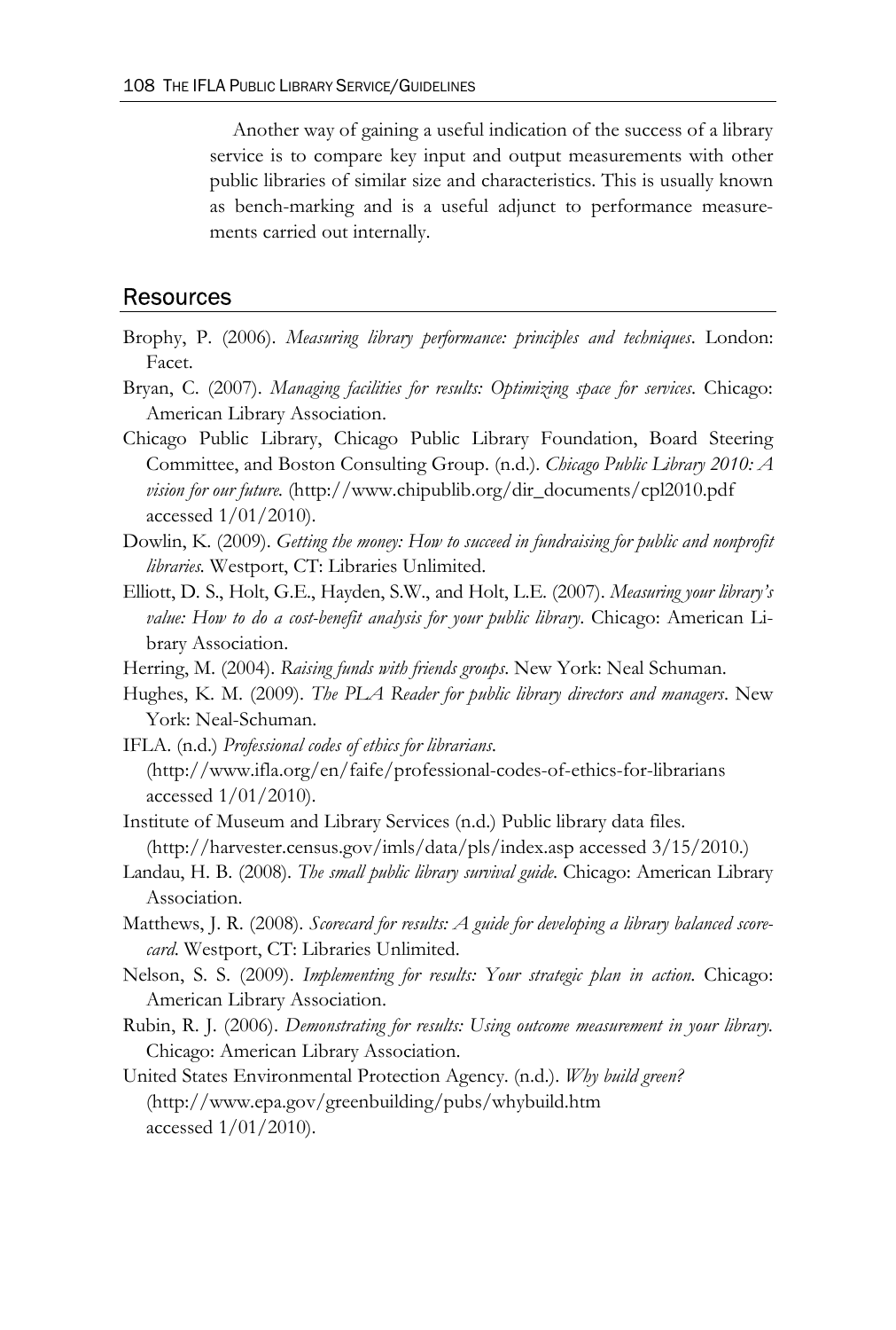# **7**  The marketing of public **libraries**

## 7.1 Introduction

Marketing is much more than advertising, selling, persuasion or promotion. Marketing is a tried and true systematic approach that relies on designing the service or product in terms of the customers' needs and desires, with satisfaction as its goal.

## 7.2 Marketing tools

The marketing function is the driving force of any successful business or library and is comprised of four major tools. These include: 1) marketing research; 2) marketing segmentation; 3) the marketing mix strategy (the 4 P's – product, price, place and promotion); and 4) marketing evaluation. Library managers can use these marketing tools to identify and understand the needs of their customers and plan to effectively meet their needs.

## 7.2.1 Marketing research

Marketing research is a planning process of finding out all about the library's markets. A market or the ideal potential market is all the people who have some stated interest in a particular product or service or could be expected to do so. The internal records of the library contain valuable market information about actual customers including: circulation data which might provide the geographic residence of customers as well as age, sex and type of reading material checked out. Other use data may include number and type of reference questions, and online searches performed and the subjects of the searches.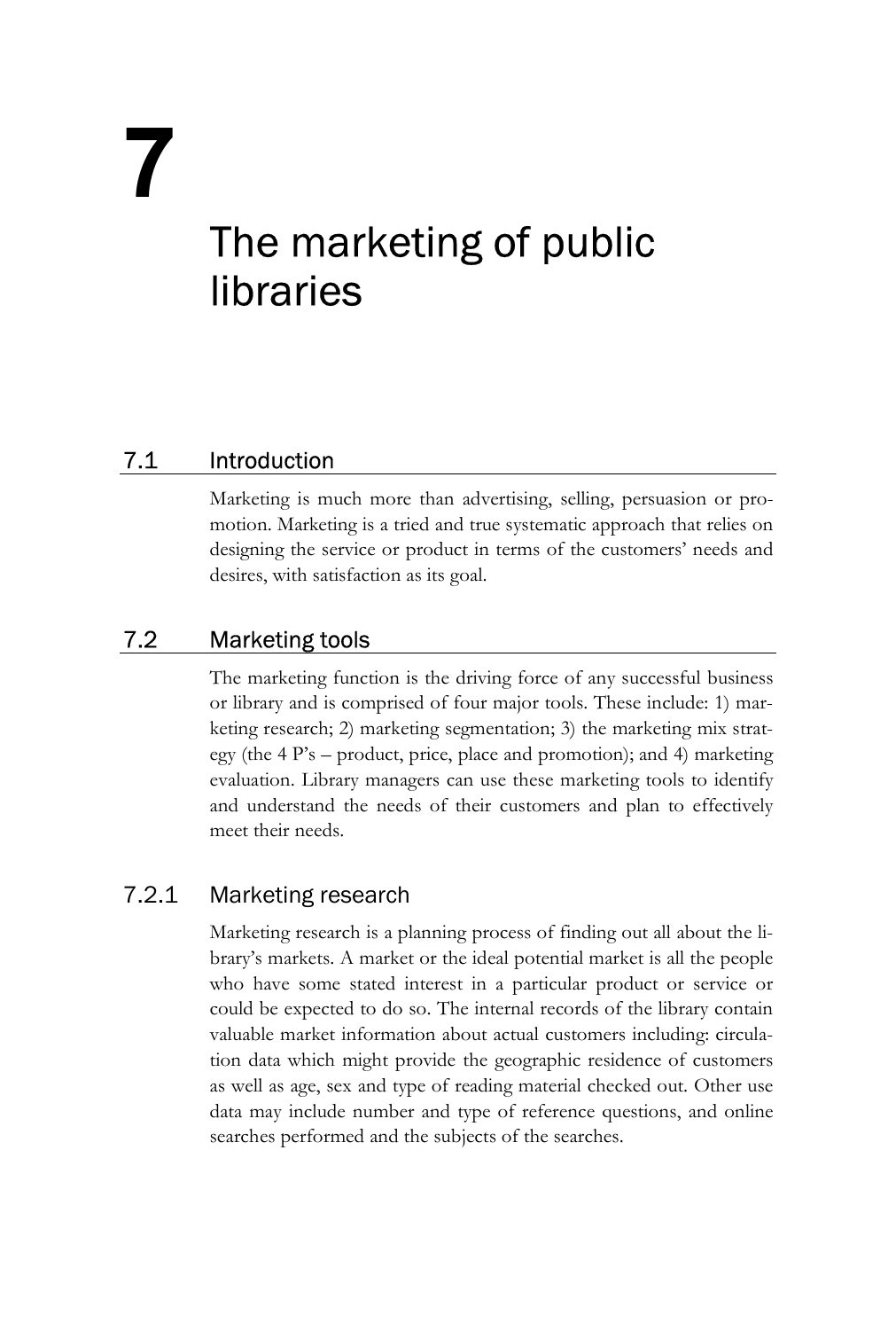Market research of society as a whole, regarding potential customer demographics, trends in health, sexual mores, entertainment and sports, are all important in assessing the information, education and entertainment needs of the library's population. This information is useful if not essential for developing the library's collection of services and materials and programmes. Library managers must be cognisant of legal aspects of customer data.

- ▶ Ohio Library Council <http://www.olc.org/marketing/index.html> offers six different modules that are entitled overview, planning, product, promotion, Internet, and Ohio.
- Webjunction <http://www.webjunction.org/marketing> is an online resource offering expertise on marketing related topics for library and information professionals.
- ▶ North Suburban Library, USA website <http://www.nsls.info/resources/marketing/> includes articles on marketing generalizable to any library. There are podcasts, sample marketing plans, and a toolkit.
- ▶ The US Public Library Geographic Database is a free Internetbased map of US public library locations and customer data. <http://geolib.org/PLGDB.cfm>

## 7.2.2 Marketing segmentation

The second step marketing tool which is necessarily based upon marketing research is segmentation. A market segment is a group of potential customers who share similar wants and needs. Market segmentation is based on the fact that markets are heterogeneous. It is imperative for library managers to define and understand various markets in order to allocate resources efficiently and to provide services effectively.

Libraries segment customer markets in a variety of ways. By materials and services, for example fiction readers, storyhour attendees, genealogy enthusiasts, online customers. Or perhaps by age groups, such as young adults, juveniles, adults, the elderly. By contrast a university typically segments by field of study, or class level – freshmen, sophomore, junior, senior, graduate student – or by faculty, staff or community member.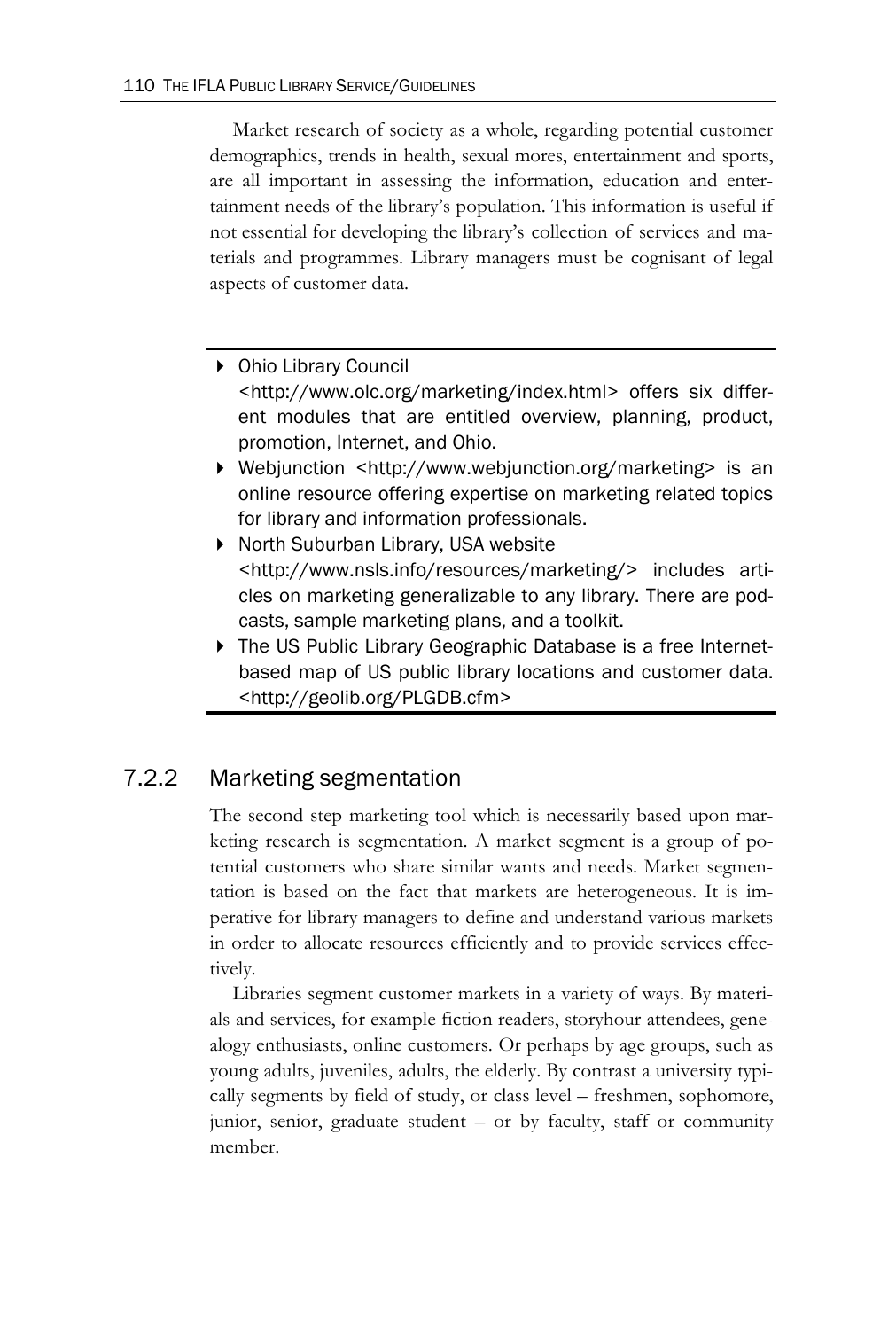The private sector learned long ago that treating all customers the same may achieve profit on some levels. But they also learned when the differences of customers within the market are ignored, the result may be that no one is really getting what they want and need from a product or service designed for a mass market.

## 7.2.3 Marketing mix strategy

Most organisations (libraries included) offer limited resources and therefore must allocate these resources accordingly. For example, the reference service must support the goals and objectives of the library. But it must also meet (or attempt to meet) the needs of every individual that accesses the website, calls in or walks in. Therefore, this third step of the marketing model which develops product, price, place and promotion [4 Ps] of materials and services and programmes based upon market research to various market segments assists the libraries in utilising these limited funds in an efficient and effective manner. While the mix is the most visible part of the marketing model, it is not exclusively the most important.

Librarians historically participate heavily in the promotion arm of the mix. Promotion is sometimes confused with public relations which is a two-way communication that depends on feedback. Promotion simply articulates what the library is doing and what it is. Little explicit regard is typically given to the rest of the mix strategy including aspects of price (sum of cost to customers); place (of delivery i.e., branches, website); and products (books, computer access, librarian assistance and other services) when considering which segments to prioritise service to.

- LibraryJournal.com contains the Bubble Room <http://www.libraryjournal.com/blog/820000682.html> providing many links to various timely marketing articles that focus on library marketing.
- KnowThis.com's free *Principles of Marketing* tutorial series focuses on the key concepts and functions that are common to most marketing situations no matter what an organisation's size, industry, geographic location. <http://www.knowthis.com/principles-of-marketing-tutorials/>
- American Marketing Association (AMA) <http://www.marketingpower.com> includes AMA Publications,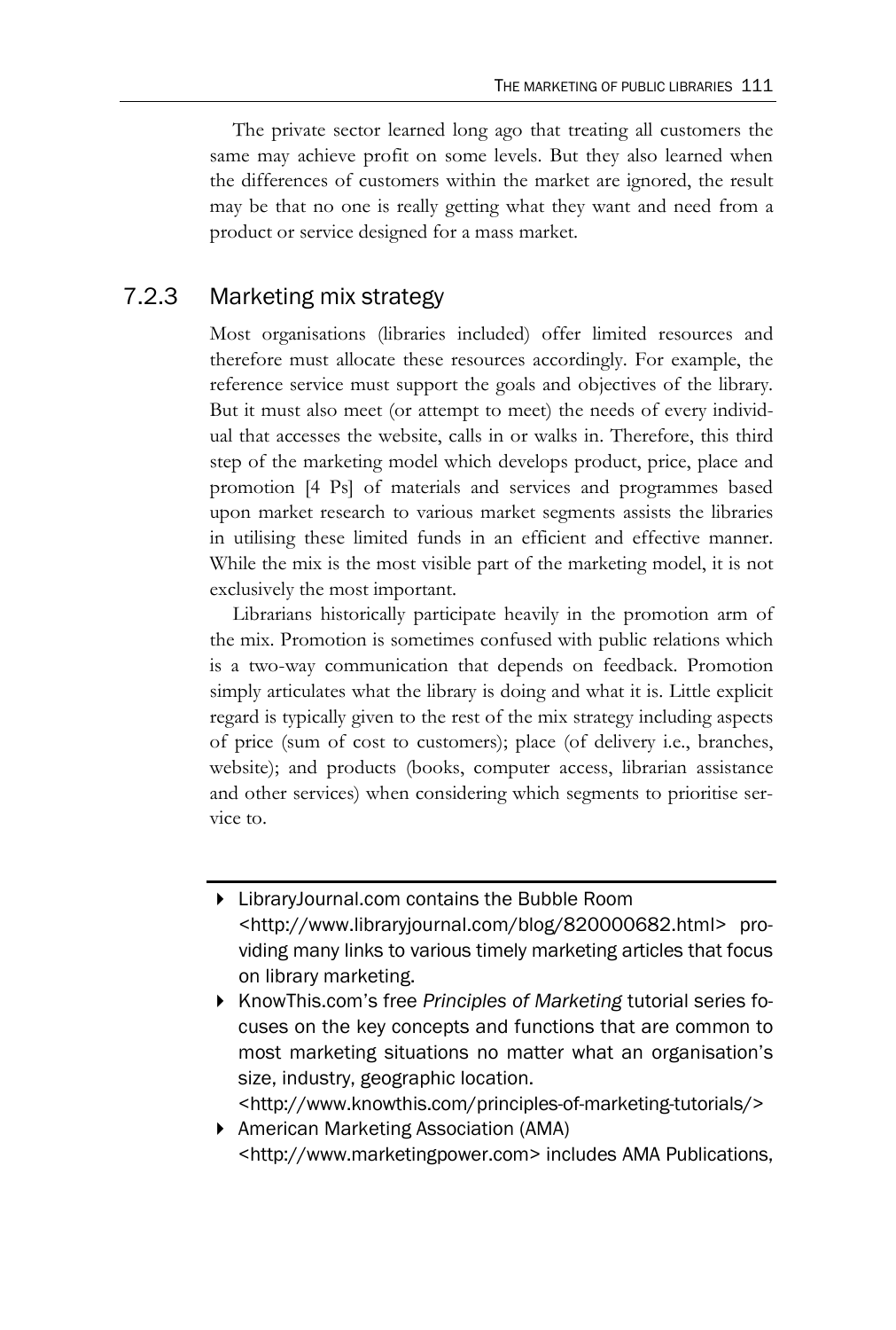articles, webcasts, podcasts, directories, and journals. It is searchable by topic, phrase, date, author, or content source. Because one of the primary goals of the AMA is to educate and train future marketers, much of this information is available for free online.

The "M" Word - Marketing Libraries is authored by Nancy Dowd and Kathy Dempsey. <http://themwordblog.blogspot.com/index.html.> This blog

helps librarians understand how to optimally market their library, and is regularly updated with stories and information focusing on tips and tricks for marketing the unique aspects of libraries.

 "Marketing-mantra-for-librarians" is a blog authored by Dinesh Gupta, India, offering advice and tips on library marketing and user-focused services.

<http://marketing-mantra-for-librarians.blogspot.com/>

## 7.2.4 Promotion plan

To enable the library to achieve its marketing strategy, a coherent promotional plan should be developed. It could include the following elements:

- making positive use of print, electronic and communications media
- links to and from related websites and portals
- library websites, podcasts and RSS feeds
- social media such as Facebook, Twitter and YouTube
- regular publications and the preparation of resource lists and pamphlets
- displays and exhibits
- effective interior and exterior sign-posting
- book fairs
- friends of the library groups
- annual library week celebrations and other collective promotional activities
- special years of celebration and anniversaries
- fund-raising activities and campaigns
- public-speaking activities and liaison with community groups
- reading and literacy campaigns
- designing campaigns to meet the needs of people with physical and sensory disabilities
- library listings in the telephone book and other community directories
- web links to other community agencies/directories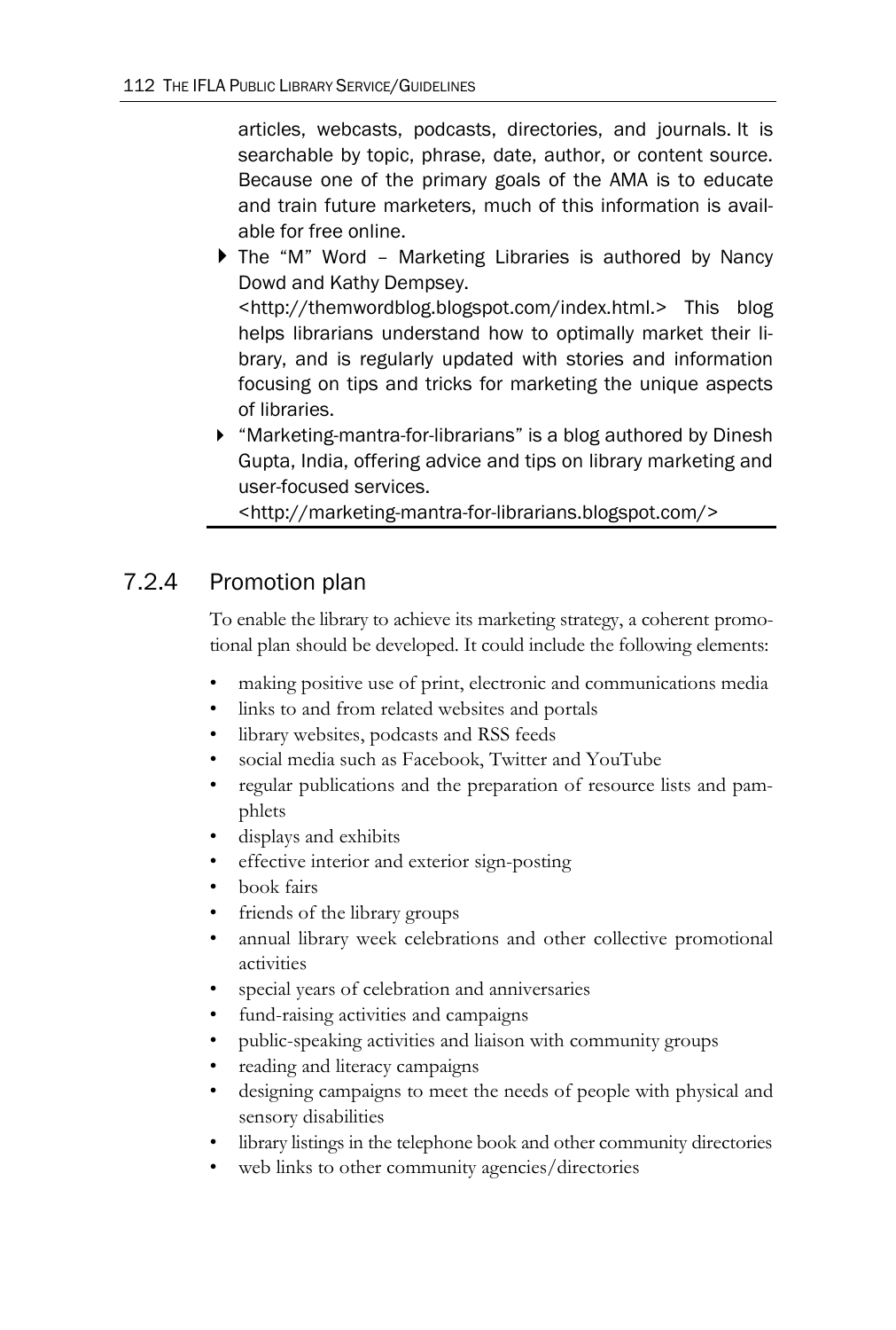- special library publications, e.g., history of the library, or community
- special reports designed for the public and local government

This list is not exhaustive and other elements can be added depending on local circumstances and customer segment use of specific media.

## 7.2.5 Marketing evaluation

Marketing evaluation includes two major methods. One is assessing customer behaviour (i.e. how many signed up for virtual reference, what time of day are questions most often asked, which subject areas are most popular?) The other attempts to measure customer satisfaction (i.e. how well does the service meet customer needs, what benefits are received, and how likely are they to use the service again?) The first process also requires gathering internal customer data, while the latter activity, that of measuring customer satisfaction, can only come from data gathered by asking customers questions through personal interview, online or print survey, focus groups, and other methodologies.

 Sponsored by the Graduate School of Library and Information Science, University of Illinois at Urbana-Champaign, USA, this site offers citations to articles, books, marketing strategies, and examples of how to best communicate with diverse populations. Web resources are available directing the reader to best marketing practices of libraries. <http://clips.lis.uiuc.edu/2003\_09.html>

## 7.3 Marketing and communications policy

The library should have a written communications, marketing and promotions policy to enable it to undertake planned programmes of same to the public. The policy should include considerations of any legal factors; stated responsibilities for media interaction; technology barriers or opportunities; appropriate written and oral communication methods; and overall marketing and communication strategies of the organisation which facilitate the mission.

 Libraries are accessing social media to engage customers, and necessarily developing specialized policies and procedures. Examples of these policies are cited. <http://www.schoollibraryjournal.com/article/CA6699104.html>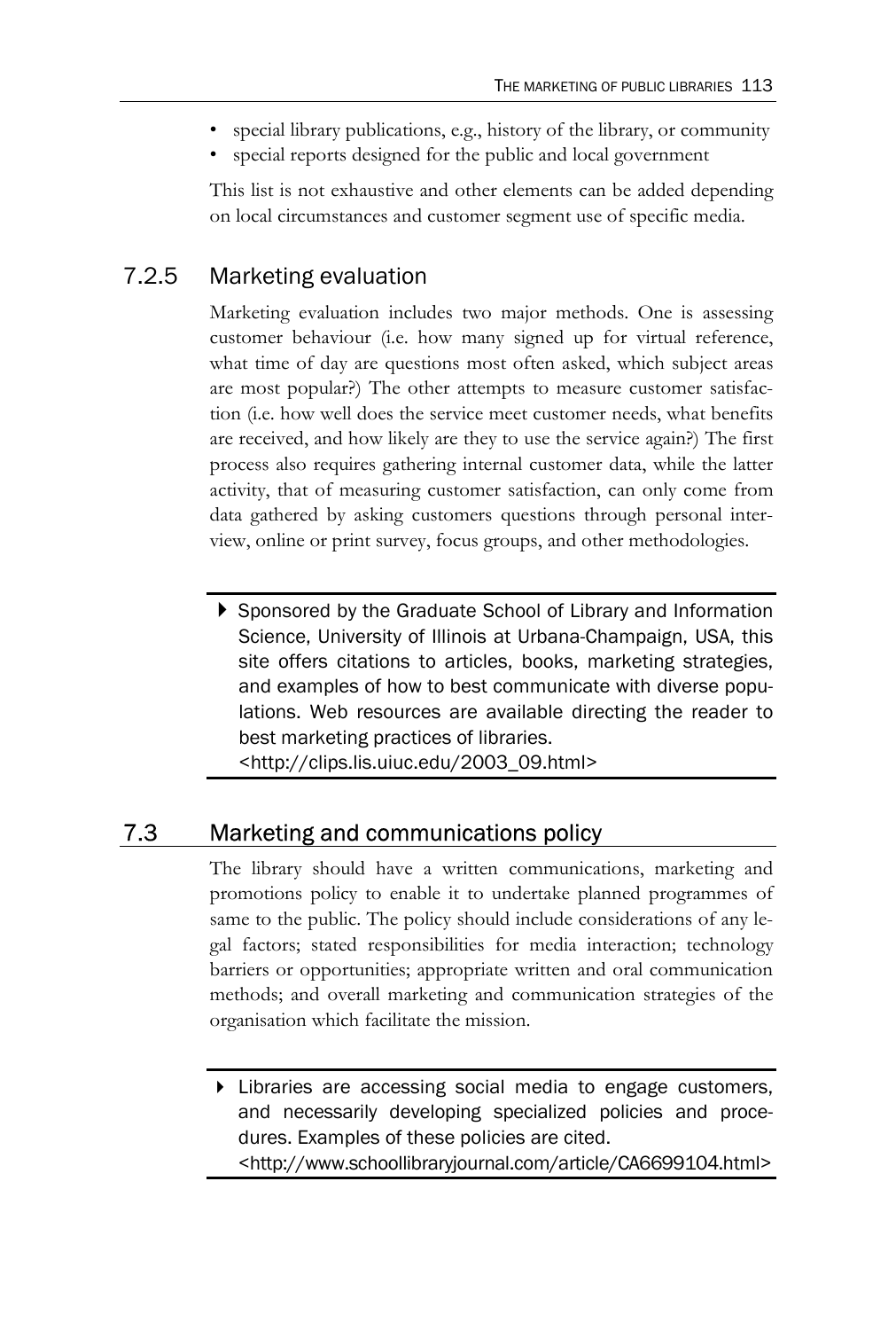## 7.4 Public relations

Public relations (PR) is the practice of managing the flow of information between a library and its community. Public relations gains the library exposure to their community and customer markets using topics of interest and news items that do not require direct payment. Effective PR includes successful relationshps with media personnel and community groups and leaders.

- CanalBib, is a Youtube selection, offering videos related to library PR and library customers. <http://www.youtube.com/user/canalbib>
- In Spain the initiative 'Nascuts per llegir' (Born to read) introduces library services to children ages 0 to 3 years by strengthening parent-child love of books and libraries. The initiative was developed by the Professional Catalan Association to promote reading amongst families. <http://nascutsperllegir.org>

## 7.4.1 Working with the media

Library staff should be trained to use communication media to promote the library service and respond to media enquiries. They should be able to write articles for local newspapers and prepare press releases. They should be familiar with the techniques of speaking and being interviewed on radio and television. They should also be able to promote the library and its services via computer and telecommunication networks including the creation of library websites and the development of library blogs, podcasts, RSS feeds and use of social media.

## 7.4.2 Community support

The library managers must ensure that the community is aware of the importance of the library service. Municipal, regional and national funding bodies should be made fully aware of the important place that the library occupies in the community, and support its development.

## 7.4.3 Gaining community support

The library should have an agreed policy and a sustained programme for developing community support. This can include: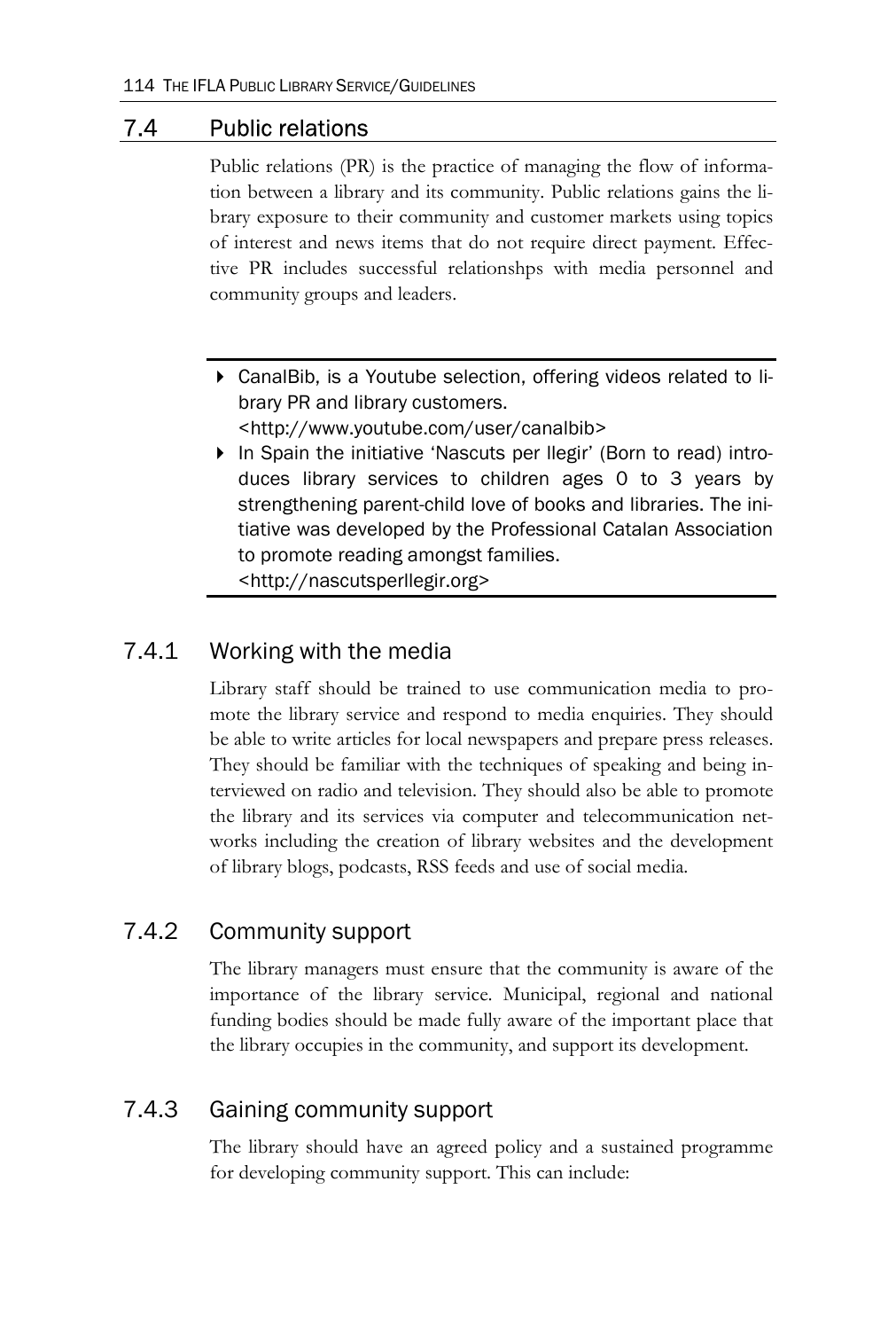- maintaining a 'friends of the library' organisation for fund-raising and general support
- working with community advocates in support of major initiatives such as new buildings and services
- forming liaisons with community groups to enhance parts of the collection or strengthen specific services
- working with groups that wish to speak out on behalf of the library service and its development
- participation by library staff in activities aimed at increasing awareness of the variety and value of the library service.

The support of the community also depends on the library delivering the services it has promised to deliver.

## 7.4.4 Advocacy

The library should have established and adopted written policies that define its role in generating public support for the library service.

A well informed public can provide valuable support for the public library service and actively promote it within the community. Getting people to talk positively about the library and its services is one of the most effective marketing tools. Lobbying involves interaction with decision-makers to secure specific objectives at an appropriate point in the legislative, policy-making or budget process.

## 7.4.5 Working with governing bodies

Library managers should meet at least annually with the library's principal governing and funding body to review the library's services, development plans, achievements and obstacles. Librarians should look for as many opportunities as possible to involve its governing body in its major activities. Events such as the opening of a new library, the launching of a service, the installation of public Internet access, the opening of a new collection and the inauguration of a fund-raising drive can be used for this purpose.

## 7.4.6 Participation in community life

One of the most effective promotional strategies is the participation of well-informed library staff and committee or board members in community activities. Examples include: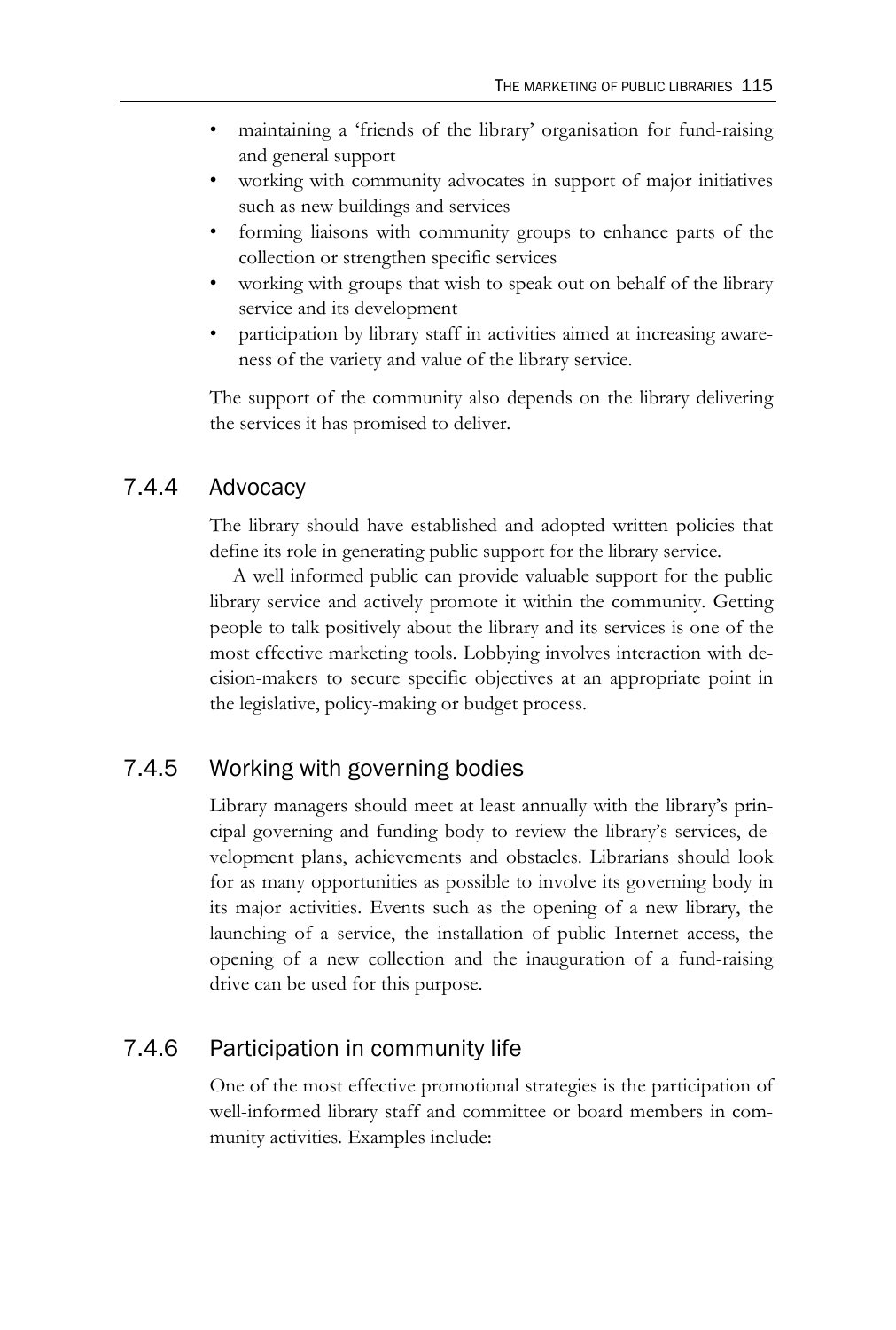- presenting book and activity reviews on radio and television
- working with adult and children's literature and cultural groups
- writing a newspaper column
- supporting literacy organisations and campaigns
- participating in the activities of local organisations
- assisting with school-based initiatives
- participating in local history and genealogy societies
- being a member of a service organisation, e.g., Rotary International
- visiting local organisations to promote the library service.

#### Resources

12manage. (n.d.) *12manage: The executive fast track*.

- (http://www.12manage.com/management\_views.asp accessed 1/01/2010).
- Dempsey, K. (2009). *The accidental library marketer*. Medford, NJ: Information Today.
- Dowd, N; Evangeliste, M; and Silberman, J. (2009). *Bite-sized marketing: realistic solutions for the overworked librarian*. Chicago: ALA Editions.
- Fisher, P. H., Pride, M. M., and Miller, E.G. (2006). *Blueprint for your library marketing plan: A guide to help you survive and thrive*. Chicago: American Library Association.
- Flaten, T. (2006). *Management, marketing and promotion of library services based on statistics, analyses and evaluation.* Munich: K.G. Saur.
- Gupta, D. (2006). *Marketing library and information services: International perspectives.*  Munich: K.G. Suar.
- Gupta, D. (n.d.). *Marketing-mantra-for-librarians: Library marketing: Imperative to userfocused services in your library.* (http://marketing-mantra-for-librarians.blogspot.com/

accessed 1/01/2010).

- Kendrick, T. (2006). *Developing strategic marketing plans that really work: A toolkit for public libraries*. London: Facet.
- Koontz, C.M. (2002-2009). *Customer-based marketing columns.* Medford, NJ: Information Today. Some issues are online (http://www.infotoday.com/MLS/default.shtml accessed 3/27/2010).
- Koontz, C.M. (2001). *Glossary of marketing definitions: IFLA Section on Management and Marketing.* (http://archive.ifla.org/VII/s34/pubs/glossary.htm> accessed 3/9/ 2010.)
- Kujawski, M. (2008). *What would happen if the STOP sign was invented in 2008? Public Sector Marketing 2.0.* (http://www.mikekujawski.ca/2008/12/17/what-wouldhappen-if-the-stop-sign-was-invented-in-2008/ accessed 1/01/2010).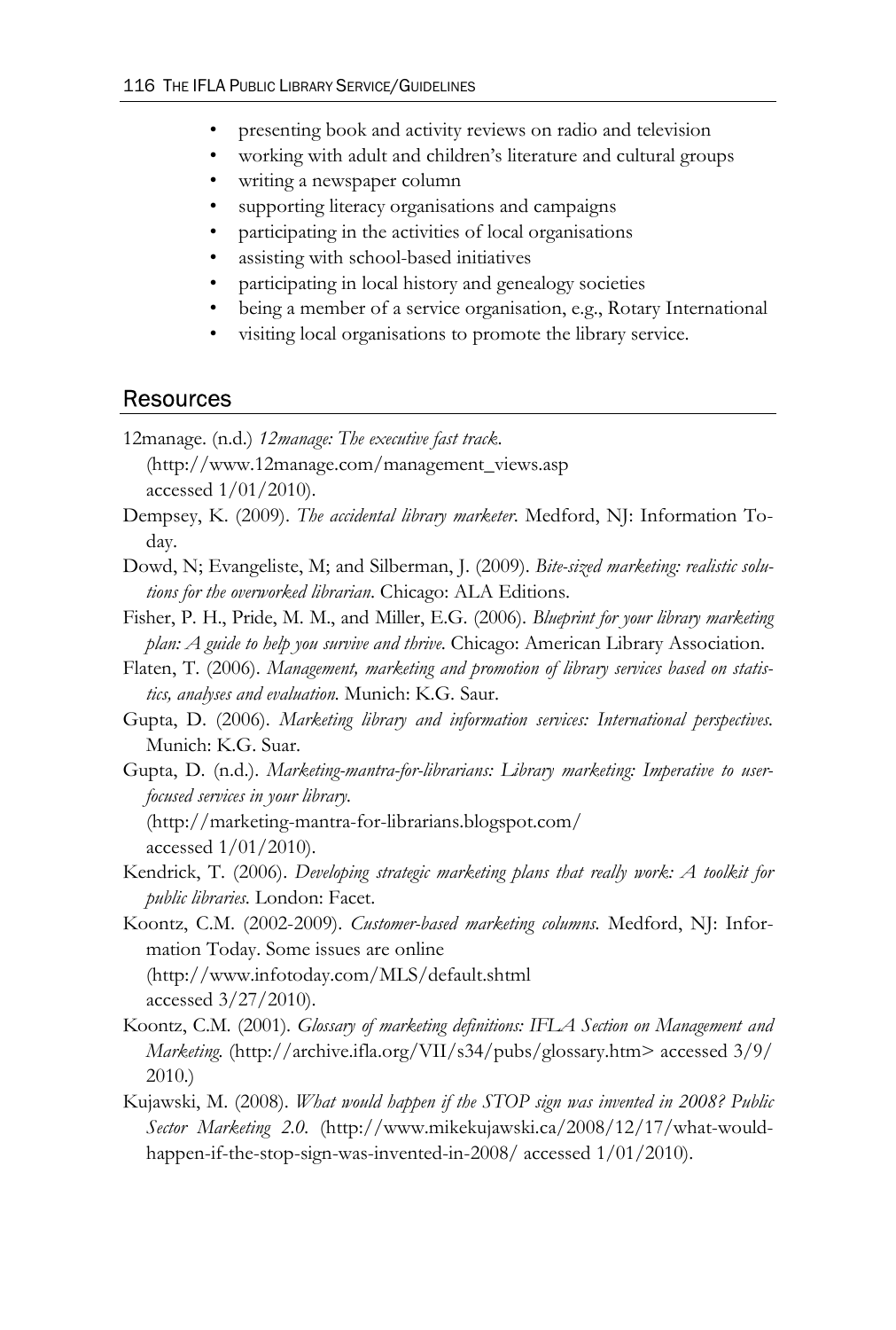- Lake, Laura. (2009). *Understanding the Role of Social Media in Marketing*. (http://marketing.about.com/od/strategytutorials/a/socialmediamktg.htm accessed 3/15/2009).
- Online Computer Library Center, Inc. (OCLC). (2005). *Perceptions of Libraries and Information Resources.* (http://www.oclc.org/reports/2005perceptions.htm accessed 1/01/2010).
- Savard, R. (2000). *Adapting marketing to libraries in a changing and world-wide environment.*  Munich: K.G. Saur.
- Wolfe, L. A. (2005). *Library public relations, promotions, communications: A how to do it manual*. New York: Neal Schuman Publishers.
- Woodward, J. (2005). *Creating the customer-driven library: Building on the bookstore model*. Chicago: American Library Association.
- Wymer. W. (2006). *Nonprofit marketing: Marketing management for charitable and nongovernmental organizations*. Thousand Oaks, CA.: Sage Publications, Inc.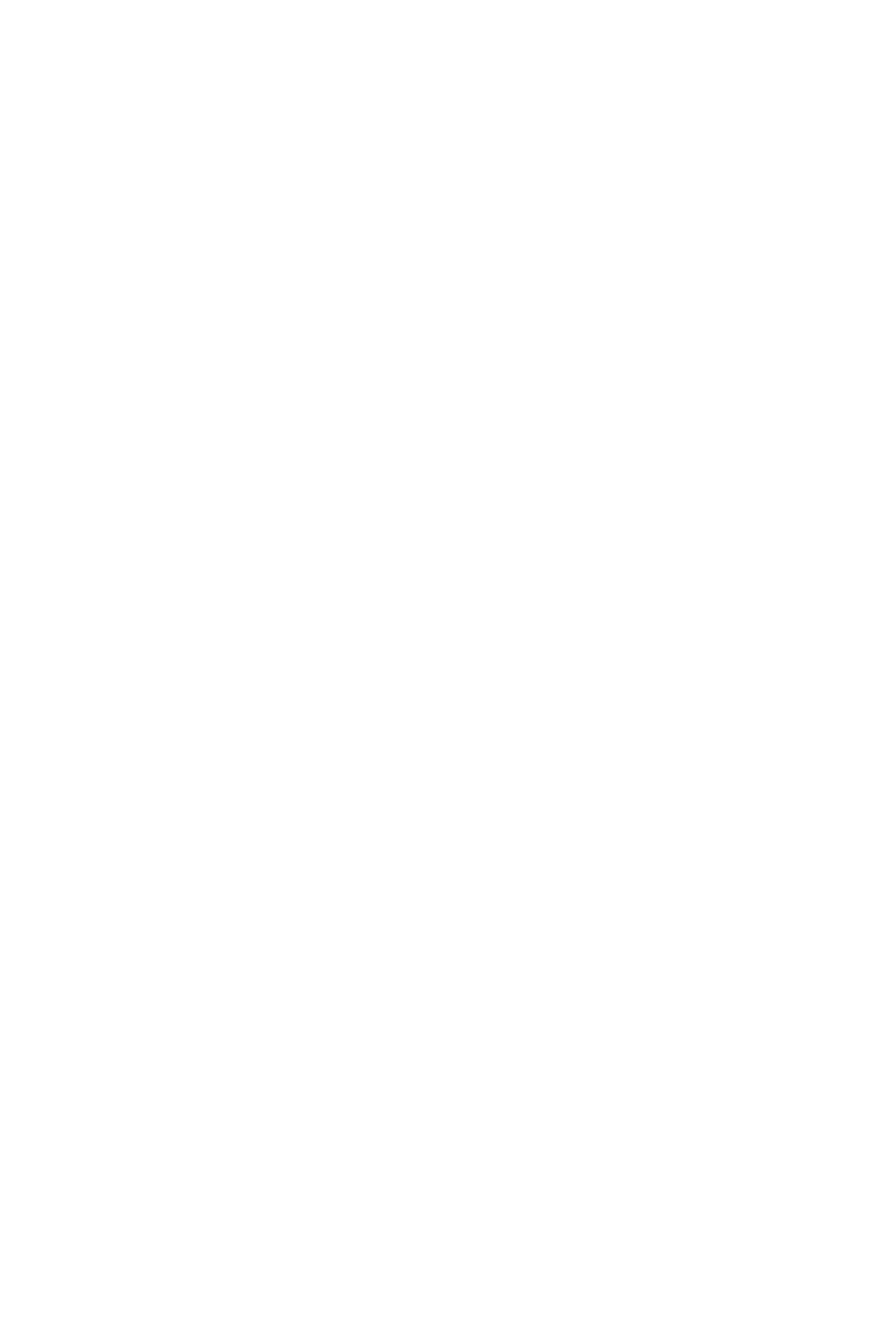## The IFLA/UNESCO Public Library Manifesto

## A Gateway to Knowledge

Freedom, prosperity and the development of society and of individuals are fundamental human values. They will only be attained through the ability of well-informed citizens to exercise their democratic rights and to play an active role in society. Constructive participation and the development of democracy depend on satisfactory education as well as on free and unlimited access to knowledge, thought, culture and information.

The public library, the local gateway to knowledge, provides a basic condition for lifelong learning, independent decision-making and cultural development of the individual and social groups.

This Manifesto proclaims UNESCO's belief in the public library as a living force for education, culture and information, and as an essential agent for the fostering of peace and spiritual welfare through the minds of men and women.

UNESCO therefore encourages national and local governments to support and actively engage in the development of public libraries.

## The Public Library

The public library is the local centre of information, making all kinds of knowledge and information readily available to its users.

The services of the public library are provided on the basis of equality of access for all, regardless of age, race, sex, religion, nationality, language or social status. Specific services and materials must be provided for those users who cannot, for whatever reason, use the regular services and materials, for example linguistic minorities, people with disabilities or people in hospital or prison.

All age groups must find material relevant to their needs. Collections and services have to include all types of appropriate media and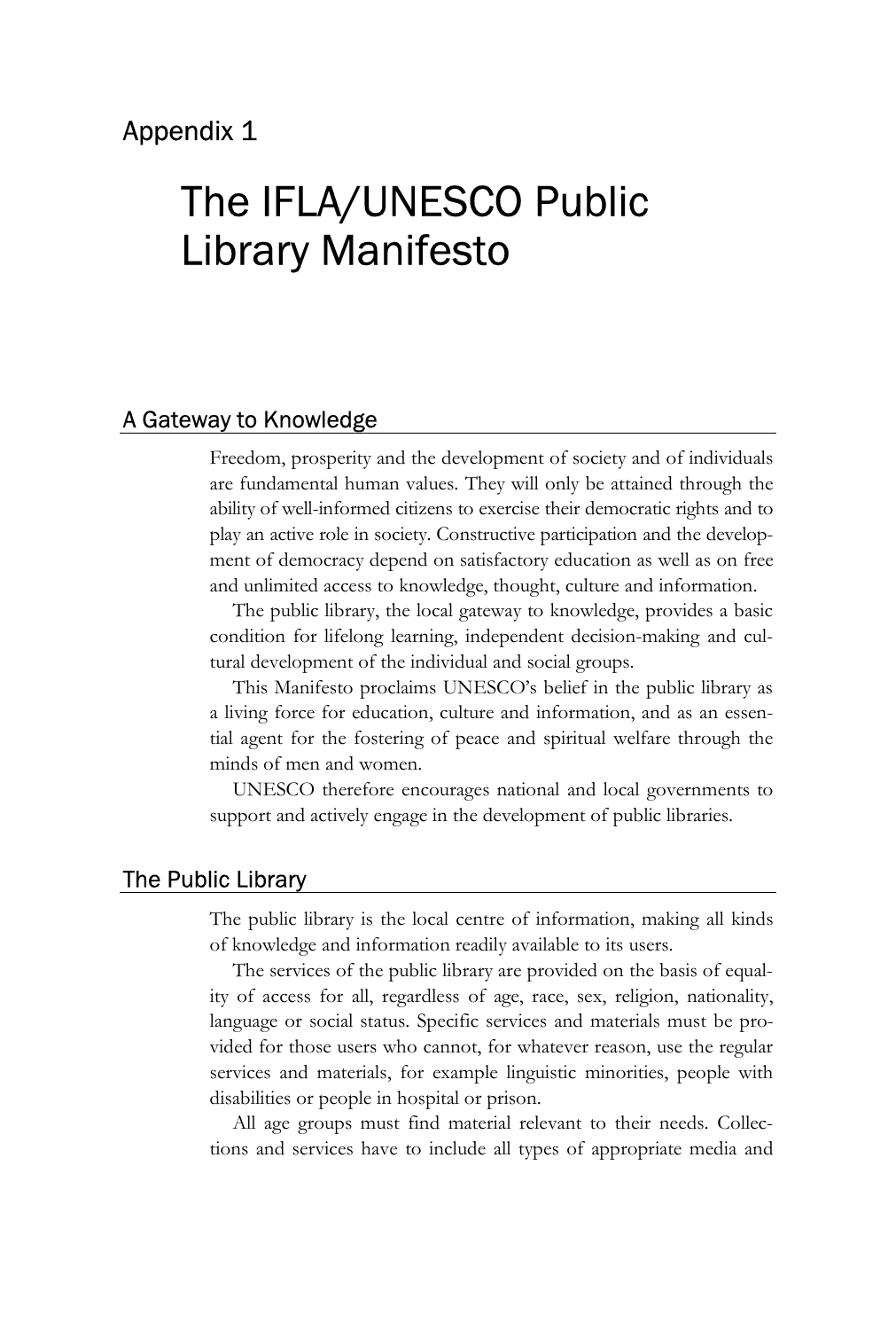modern technologies as well as traditional materials. High quality and relevance to local needs and conditions are fundamental. Material must reflect current trends and the evolution of society, as well as the memory of human endeavour and imagination.

Collections and services should not be subject to any form of ideological, political or religious censorship, nor commercial pressures.

## Missions of the Public Library

Missions of the public library. The following key missions which relate to information, literacy, education and culture should be at the core of public library services:

- 1 creating and strengthening reading habits in children from an early age;
- 2 supporting both individual and self conducted education as well as formal education at all levels;
- 3 providing opportunities for personal creative development;
- 4 stimulating the imagination and creativity of children and young people;
- 5 promoting awareness of cultural heritage, appreciation of the arts, scientific achievements and innovations;
- 6 providing access to cultural expressions of all performing arts;
- 7 fostering inter-cultural dialogue and favouring cultural diversity;
- 8 supporting the oral tradition;
- 9 ensuring access for citizens to all sorts of community information;
- 10 providing adequate information services to local enterprises, associations and interest groups;
- 11 facilitating the development of information and computer literacy skills;
- 12 supporting and participating in literary activities and programmes for all age groups, and initiating such activities if necessary.

## Funding, legislation and networks

The public library shall in principle be free of charge. The public library is the responsibility of local and national authorities. It must be supported by specific legislation and financed by national and local government. It has to be an essential component of any long-term strategy for culture, information provision, literacy and education.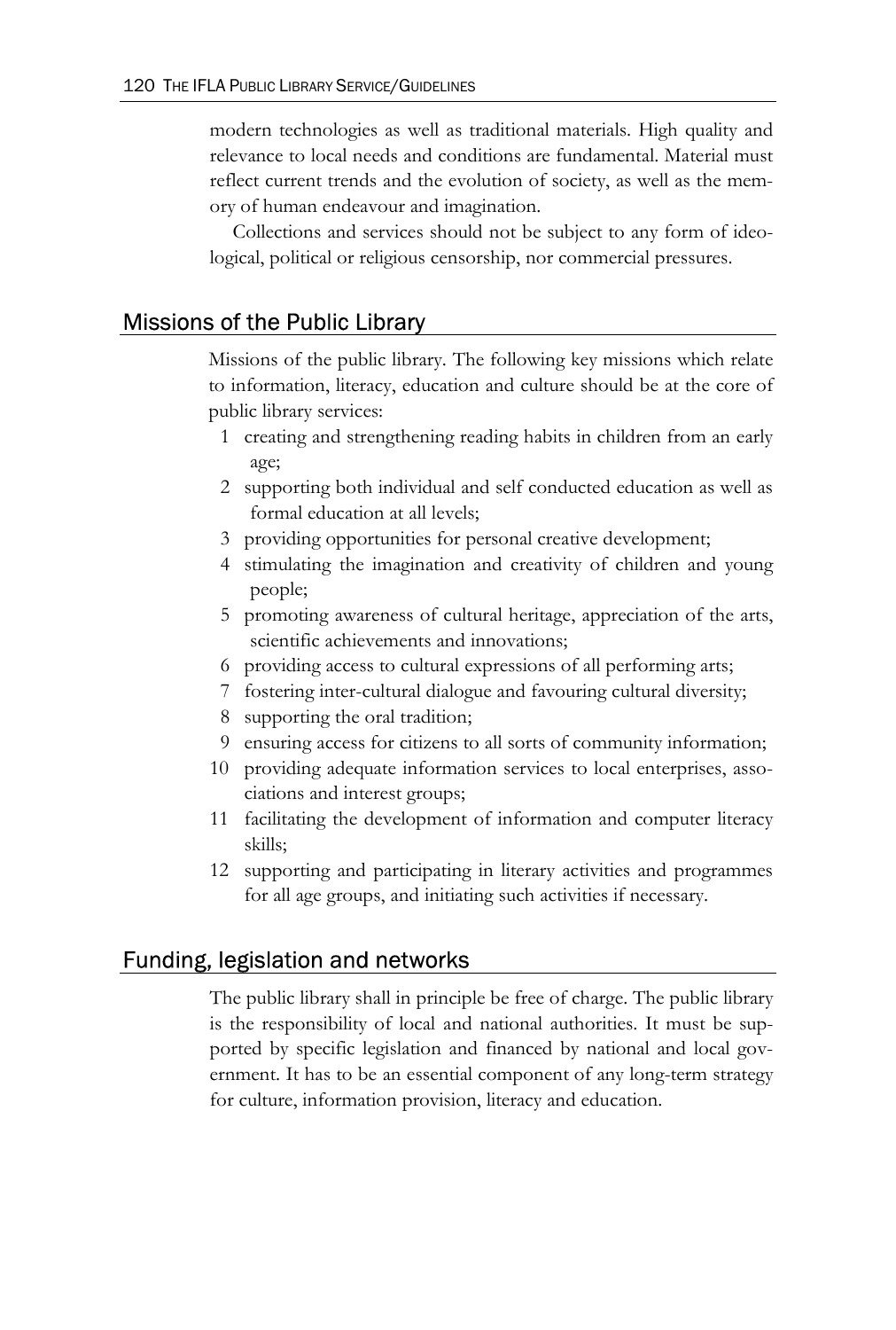To ensure nationwide library coordination and cooperation, legislation and strategic plans must also define and promote a national library network based on agreed standards of service

The public library network must be designed in relation to national, regional, research and special libraries as well as libraries in schools, colleges and universities.

#### Operation and management

A clear policy must be formulated, defining objectives, priorities and services in relation to the local community needs. The public library has to be organized effectively and professional standards of operation must be maintained.

Cooperation with relevant partners-for example, user groups and other professionals at local, regional, national as well as international levels has to be ensured.

Services have to be physically accessible to all members of the community. This requires well situated library buildings, good reading and study facilities, as well as relevant technologies and sufficient opening hours convenient to the users. It equally implies outreach services for those unable to visit the library.

The library services must be adapted to the different needs of communities in rural and urban areas.

The librarian is an active intermediary between users and resources. Professional and continuing education of the librarian is indispensable to ensure adequate services.

Outreach and user education programmes have to be provided to help users benefit from all the resources.

#### Implementing the Manifesto

Decision makers at national and local levels and the library community at large, around the world, are hereby urged to implement the principles expressed in this Manifesto.

*This Manifesto is prepared in cooperation with the International Federation of Library Associations and Institutions (IFLA).* 

The Manifesto can be seen in over twenty languages on the IFLA web-site: http://www.ifla.org/VII/s8/unesco/manif.htm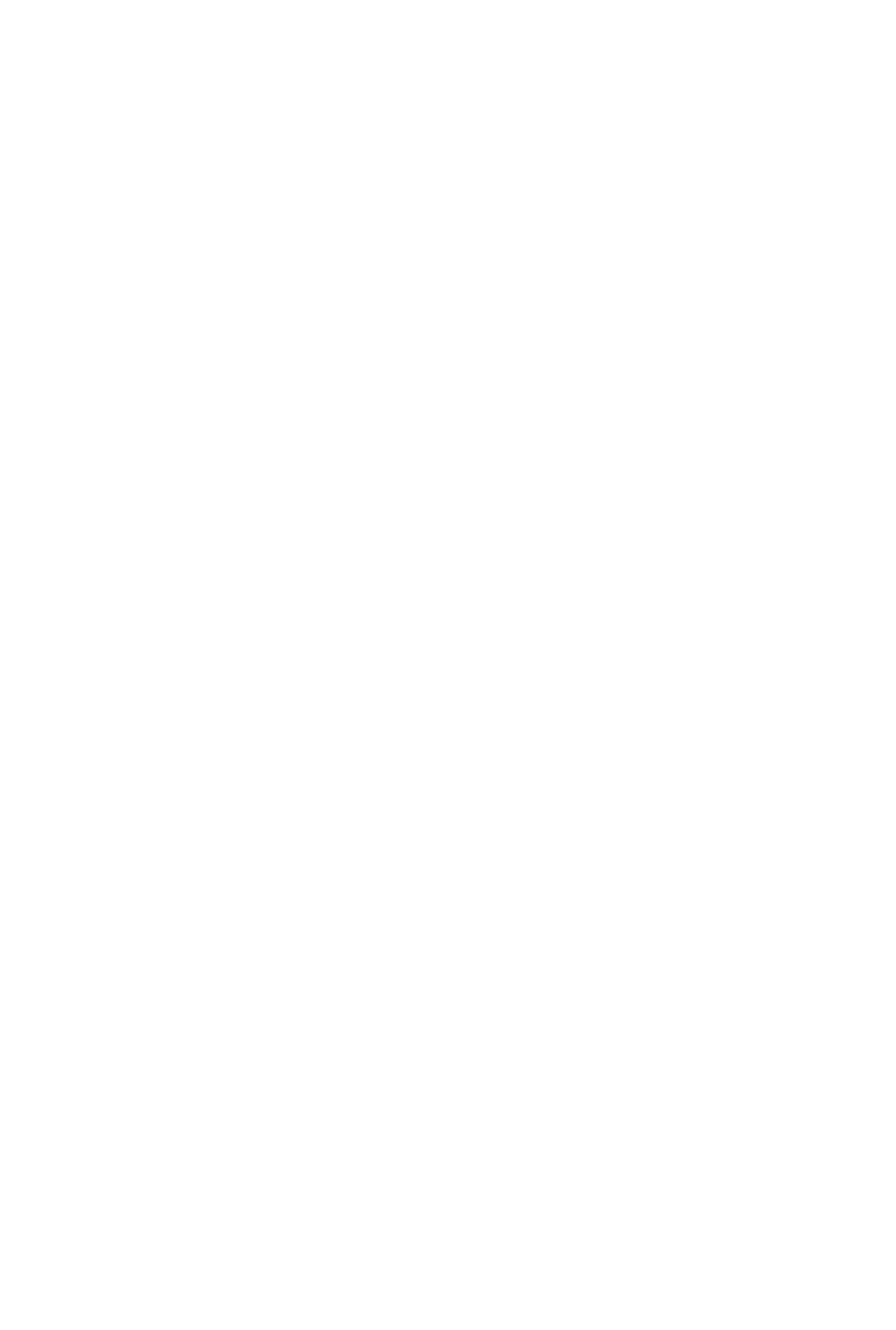## The Finnish Library Act (904/1998)

Issued in Helsinki on the 4th of December 1998 In accordance with a decision of Parliament the following is enacted

## Chapter 1 Objectives

1. This act prescribes the library and information services to be provided by municipal public libraries, and the promotion of these services both nationally and regionally.

2. The objective of the library and information services provided by public libraries is to promote equal opportunities among citizens for personal cultivation, for literary and cultural pursuits, for continuous development of knowledge, personal skills and civic skills, for internationalisation, and for lifelong learning.

Library activities also aim at promoting the development of virtual and interactive network services and their educational and cultural contents.

## Chapter 2 Arranging library and information services

3. The municipality shall be responsible for arranging the library and information services referred to in this act.

The municipality may provide the library and information services independently, or partly or totally in co-operation with other municipalities, or in any other way. The municipality is responsible for the services being in accordance with this act.

Library users shall have access to library and information professionals, and to continually renewing library material and equipment.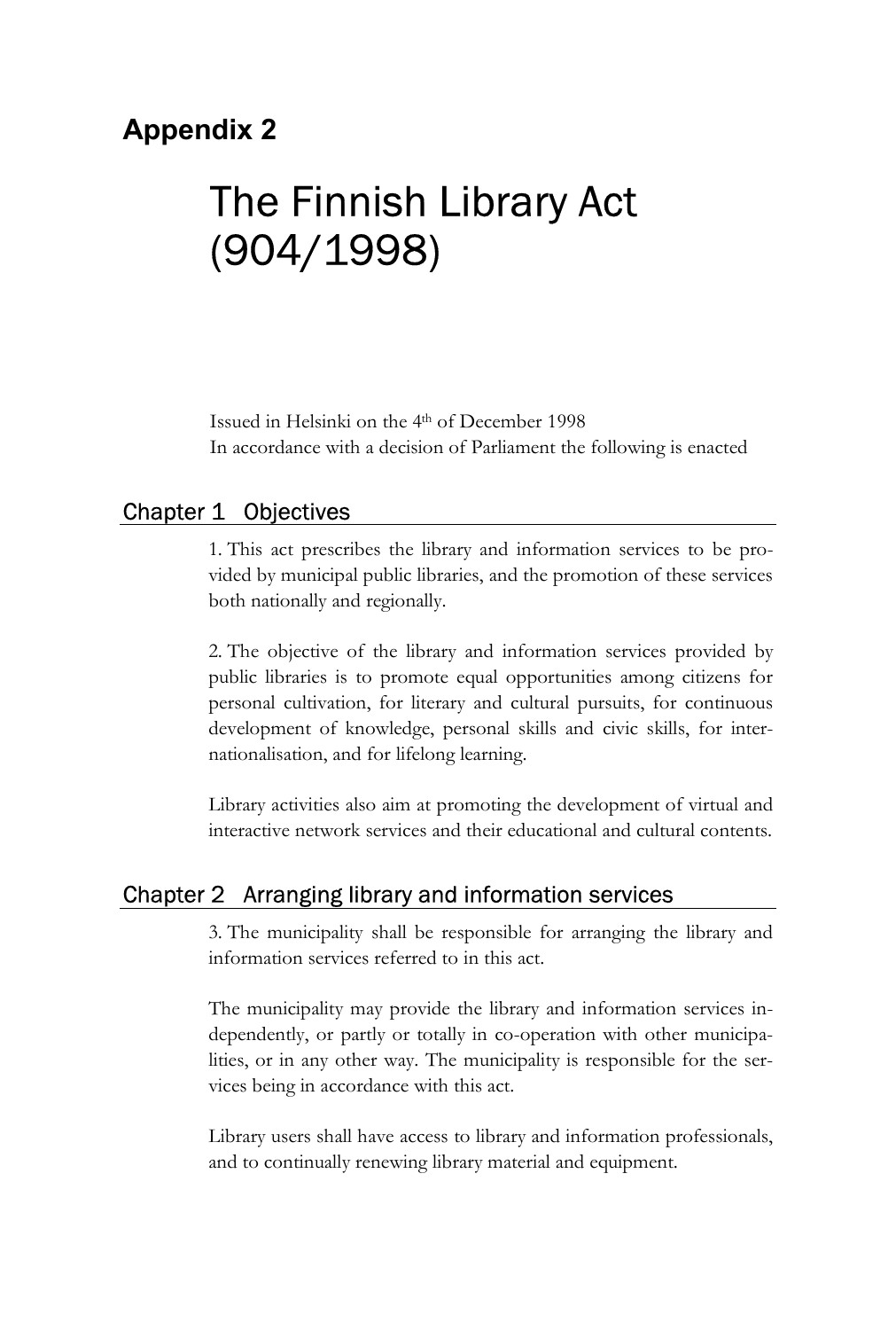In a bilingual municipality, the needs of both language groups shall be taken into consideration on equal grounds

In the municipalities of the Saami home area, the needs of both the Saami and the Finnish language groups shall be taken into consideration on equal grounds.

## Chapter 3 The library and information service network

4. A public library shall operate in co-operation with other public libraries, with research libraries and with libraries in educational establishments, as part of the national and international networks of library and information services.

The libraries acting as the central library for public libraries and as provincial libraries supplement the services of public libraries.

The central library for public libraries is a public library in a municipality appointed by the relevant ministry, with the consent of the municipality. Its sphere of operations shall be the whole country.

A provincial library is a public library in a municipality appointed by the relevant ministry, with the consent of the municipality. The sphere of operations shall be laid down by the relevant ministry.

The tasks of the central library and the provincial library shall be enacted in a decree. The relevant ministry can, after consulting the municipality, cancel the designation as central or a provincial library.

## Chapter 4 Library services free of charge

5. The use of the library's own collections within the library and borrowing from them shall be free of charge.

Inter-library loans issued by the central library and by the provincial libraries to public libraries shall be free of charge.

For other library transactions, the municipality may charge a fee amounting to the prime cost of the transaction at most.

For a specific reason, the fee which would otherwise be fixed to amount to the prime cost may exceed this.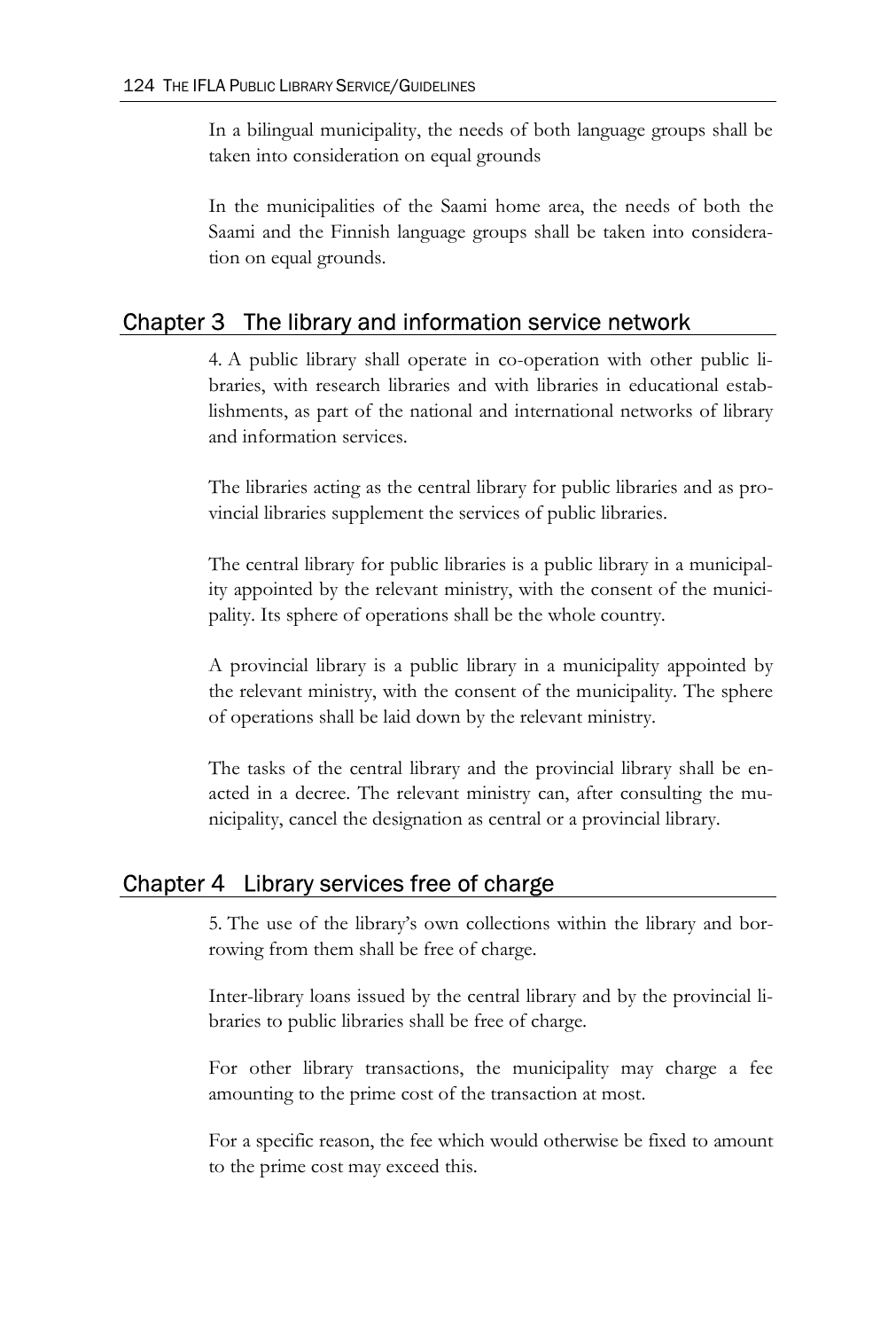#### Chapter 5 Evaluation

6. The municipality shall evaluate the library and information service it provides.

The purpose of the evaluation is to improve access to library and information services and to promote their development. The evaluation shall monitor the implementation of the library and information services and the quality and cost-effectiveness of the services.

Each municipality is obliged to take part in evaluation referred to by this clause.

Decisions about national evaluation and about national participation in international evaluations shall be made by the relevant ministry, which shall carry out the evaluation together with the Provincial State Offices.

The municipality shall contribute to the evaluation referred to in this subsection.

Salient findings of the evaluation shall be made public.

## Chapter 6 State administration of library and information services

7. The relevant ministry shall be the national administrator for library and information services. The provincial state office shall be the regional administrative authority. The tasks of the provincial state office shall be enacted in a decree.

#### Chapter 7 Miscellaneous regulations

8. The library system shall have a sufficient number of staff qualified for library and information service and other personnel.

The qualification requirements for library staff shall be enacted in a decree.

For a specific reason, the relevant ministry may grant exception from the formal qualification requirements.

9. The municipality shall receive statutory state aid towards the cost of operating the library under the Act on the Financing of Educational and Cultural Provision (635/1998).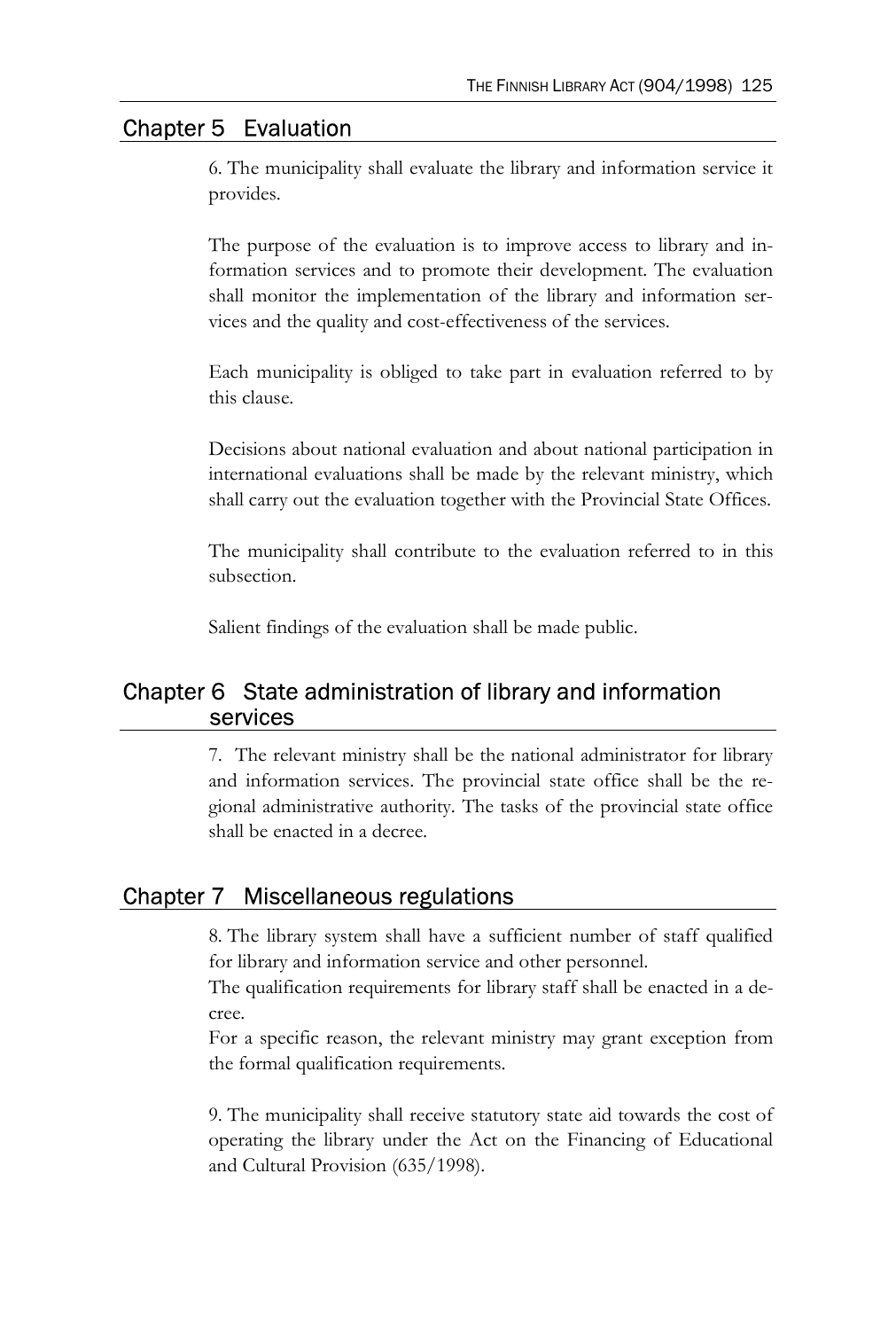The municipality shall receive a government grant towards the costs of constructing and renovating a library under the Act on the Financing of Educational and Cultural Provision. The purchase of a mobile library bus or boat shall also be regarded as construction.

10. The library may issue library rules which contain provisions concerning the use of the library and the rights and duties of the library user.

Infringement of the library rules shall be chargeable with fines commensurate with the infringement.

11. More detailed provisions on the application of this act shall be issued by statute.

## THE FINNISH LIBRARY DECREE (1078/998)

Issued at Helsinki on 18th December 1998

## Section 1 Functions of the Central Library of Public Libraries

The central library of public libraries shall

- 1. act as the national interlibrary lending centre
- 2. promote co-operation of public libraries and between public and scientific libraries
- 3. develop common methods and instruments necessary for organising library and information services
- 4. perform other duties assigned by the competent Ministry.

## Section 2 Functions of a Provincial Library

A Provincial Library shall

- 1. support the information and interlibrary lending services of the public libraries within its region
- 2. develop information services relating to its own sphere of operation
- 3. provide the personnel of the sphere of operation with training in new forms and development projects of library work
- 4. perform other duties assigned by the competent Ministry.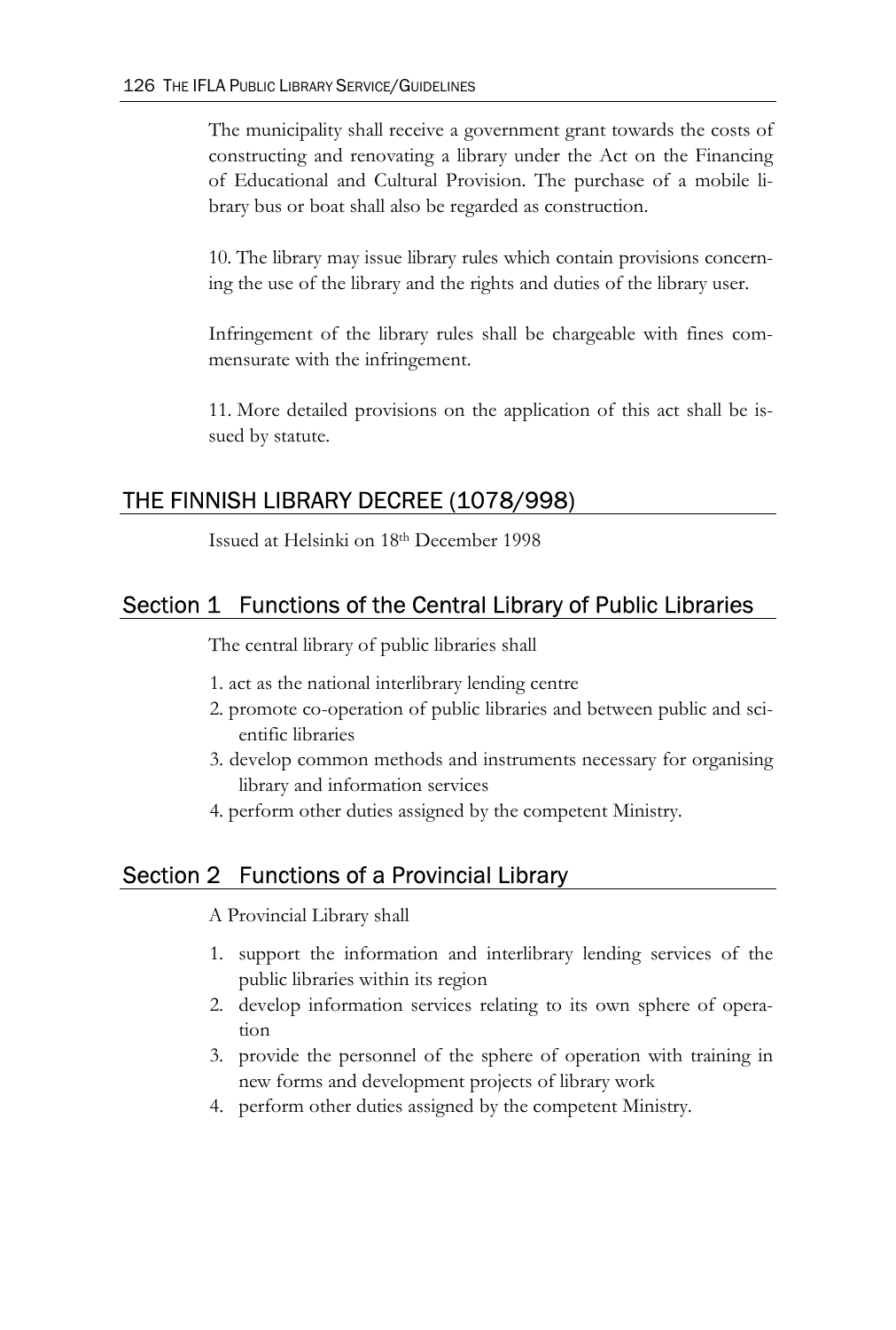#### Section 3 Functions of the State Provincial Office

The State Provincial Office shall

- 1. in co-operation with the competent Ministry, monitor and promote library and information services needed by the population, and evaluate the accessibility and quality of the services
- 2. promote regional, national and international development projects in the field of library and information service
- 3. perform other duties assigned by the competent Ministry.

## Section 4 Qualification Requirements

A minimum of two thirds of the personnel referred to in Section 8, Subsection 1 of the Library Act (904/1998), must have a university degree, or college diploma, or a vocational qualification which includes, or has been supplemented with, a minimum of 20 credits of library and information studies at a university or a vocational institution.

The qualification required from the person responsible for the library and information services in a municipality shall be a higher university degree which includes, or has been supplemented with, a minimum of 35 credits of library and information studies.

## Section 5 Entry into Force

The Decree shall come into force on the first day of January 1999.

The provisions of Section 4, Subsection 1 shall not apply to the personnel employed by a library at the time when this Decree comes into force.

Any process of filling a vacant post or position pending at the time when this Decree comes into force shall be subject to / comply with the qualification requirements valid prior to the entry into force of this Decree.

Before the entry into force of this Decree, necessary measures may be taken to implement it.

## Section 6 Transitional Provisions concerning Personnel

*Not detailed here* 

## Section 7 Transitional Provisions concerning the Completion of Studies

*Not detailed here*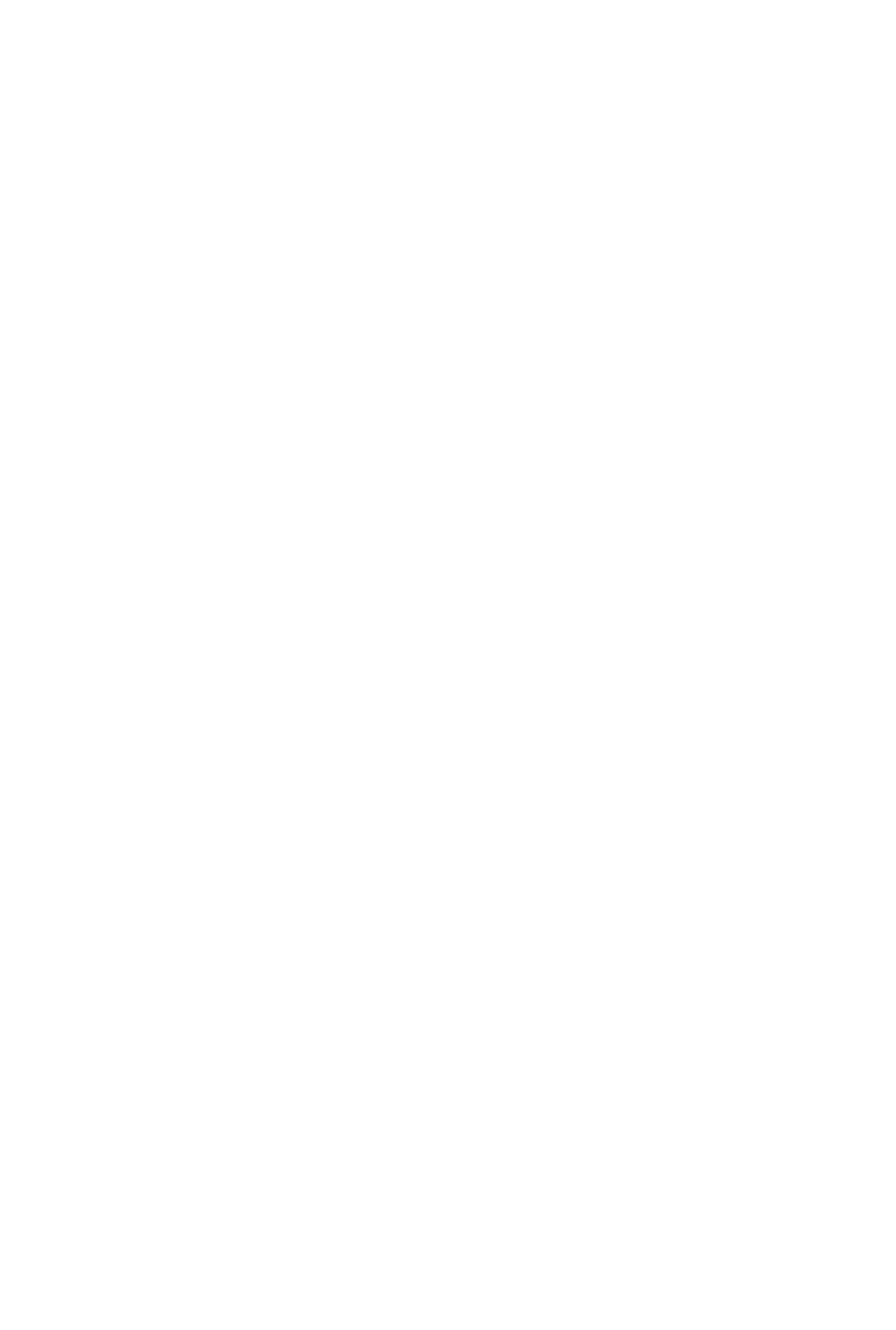## **Appendix 3**

## Customer charter

A number of public library services have prepared customer/user charters. The following example is from Buckinghamshire County Library, England.

http://www.buckscc.gov.uk/bcc/libraries/customer\_charter.page

## Buckinghamshire County Library Library Service Customer Charter

We want everyone in Buckinghamshire to receive a high quality service. Our charter sets out the standards we aim to achieve. It also tells you what to do if you want our service to change or improve.

## Accessible and welcoming

- Library access and membership is free to all.
- The Centre for Buckinghamshire Studies and the Buckinghamshire County Museum are both free to visit.
- Our network of 27 libraries and six mobile libraries means that 99% of households are within one mile of a library service. Items can be borrowed, returned or renewed at any library.
- Opening times are planned to meet the needs of local communities. We will consult local people before making any changes.
- Our services will reflect the cultural and linguistic diversity of local communities.
- All our premises have ramped or level access, and are equipped with a hearing loop. We are committed to making our services fully accessible to people with disabilities. Our staff have received Disability Awareness Training and are always pleased to provide assistance.
- We will provide a delivered Home Library Service for anyone who is unable to visit a library in person, owing to age, illness or disability.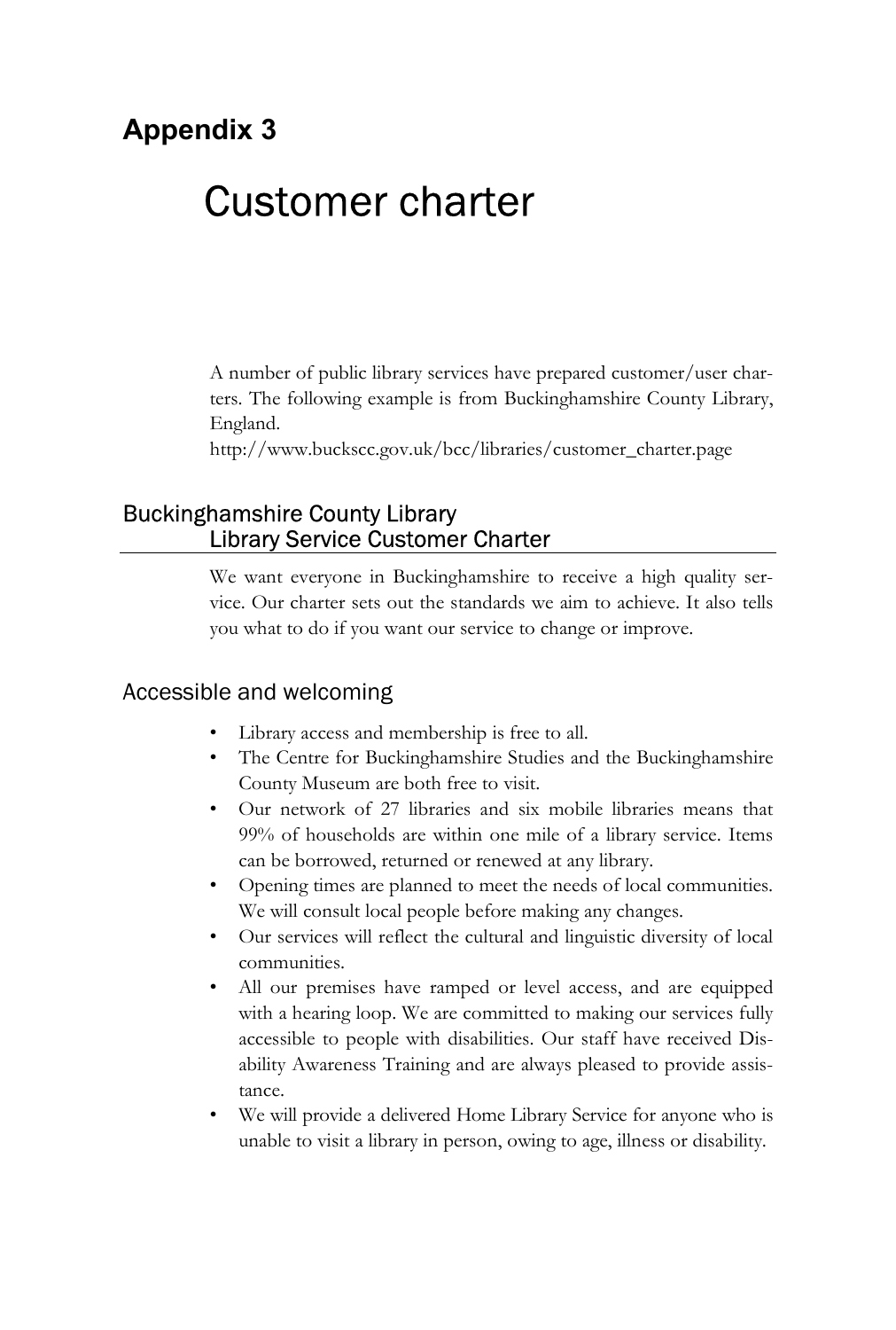## A quality service

- You will be served by helpful and courteous staff wearing identity badges, who have received training in customer care.
- 98% of our customers will be served within 3 minutes of beginning to wait.
- Our libraries will supply 50% of requested books and other items within 7 days, 72% within 15 days, and 85% within 30 days.

## Consultation and feedback

- Your ideas and opinions will help us improve our services. You can speak to a manager, fill in a Customer Comment Form, or contact us by letter (Head of Service, Culture and Learning, Buckinghamshire County Council., County Hall, Aylesbury, Bucks HP20 1UU) or email on library@buckscc.gov.uk;museum@buckscc.gov.uk; archives@buckscc.gov.uk.
- We will acknowledge or reply to formal complaints within 3 working days. You will receive a full reply within 10 working days, but if further investigation is required, you will be informed how long this will take.
- Our Complaints Procedure is displayed in every library, the County Museum and the Centre for Buckinghamshire Studies.
- We will survey the satisfaction levels of adults and children using all our services at least every 2 years, and publish the results.

Our performance will be checked against the standards in this charter, and the results published.

For more information call 0845 2303232 or email

library@buckscc.gov.uk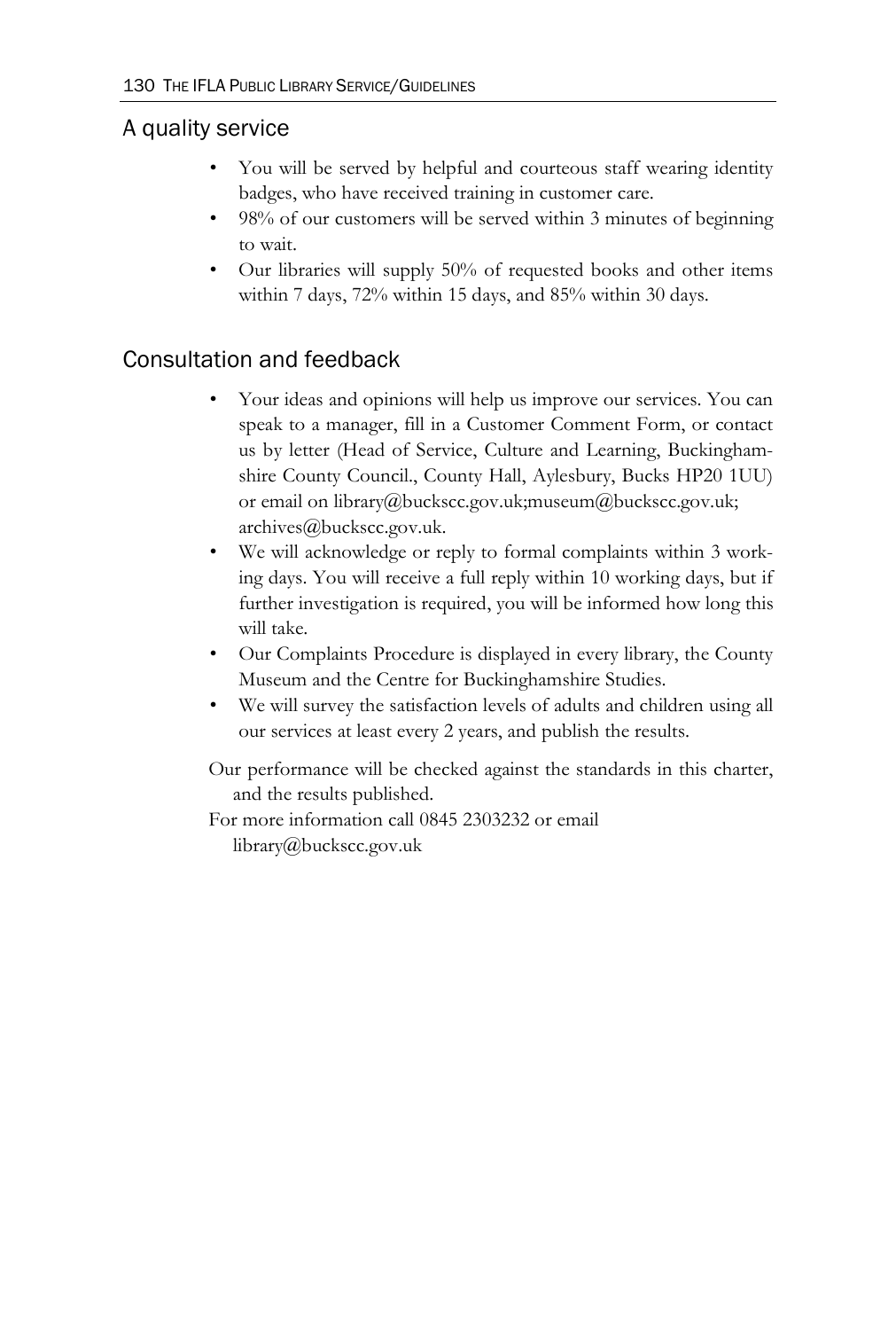## **Appendix 4**

## Library Building Standards – Ontario, Canada and Barcelona, Spain

There is no universal standard of measurement for public library buildings. However standards have been developed in some countries or regions. As examples, which may be useful when planning a library building, standards used by Ontario, Canada and Barcelona, Spain are included in this appendix. It is important that the unique needs of any community must be a primary factor in determining the final space allocated for the library. The examples in this appendix should be used in conjunction with all the sections of Paragraph 3.10 Library Buildings.

Library planners should keep in mind that automation has changed library services patterns and the design and size of the library must take current and future technology into account.

## Ontario Public Library Guidelines 1997

The following methods are used by Ontario Public Libraries to determine floor-space requirements.

- **1. Average square feet per capita.** For a community under 100 000 population the appropriate standard is 56 sq. m. (600 sq. ft.) per 1000 capita
- **2. Building size determined by major components.**
- (1) Collection space: Collection space can be determined by using the average standard of 110 volumes per sq. m. (10.8 sq. ft.) This allows for low shelving and wider aisles in specialized areas such as children's and reference collections, with regular shelving and aisle allocations in the larger non-fiction area.

Space required  $= 1$  sq. m. (10.8 sq. ft.) for every 110 volumes.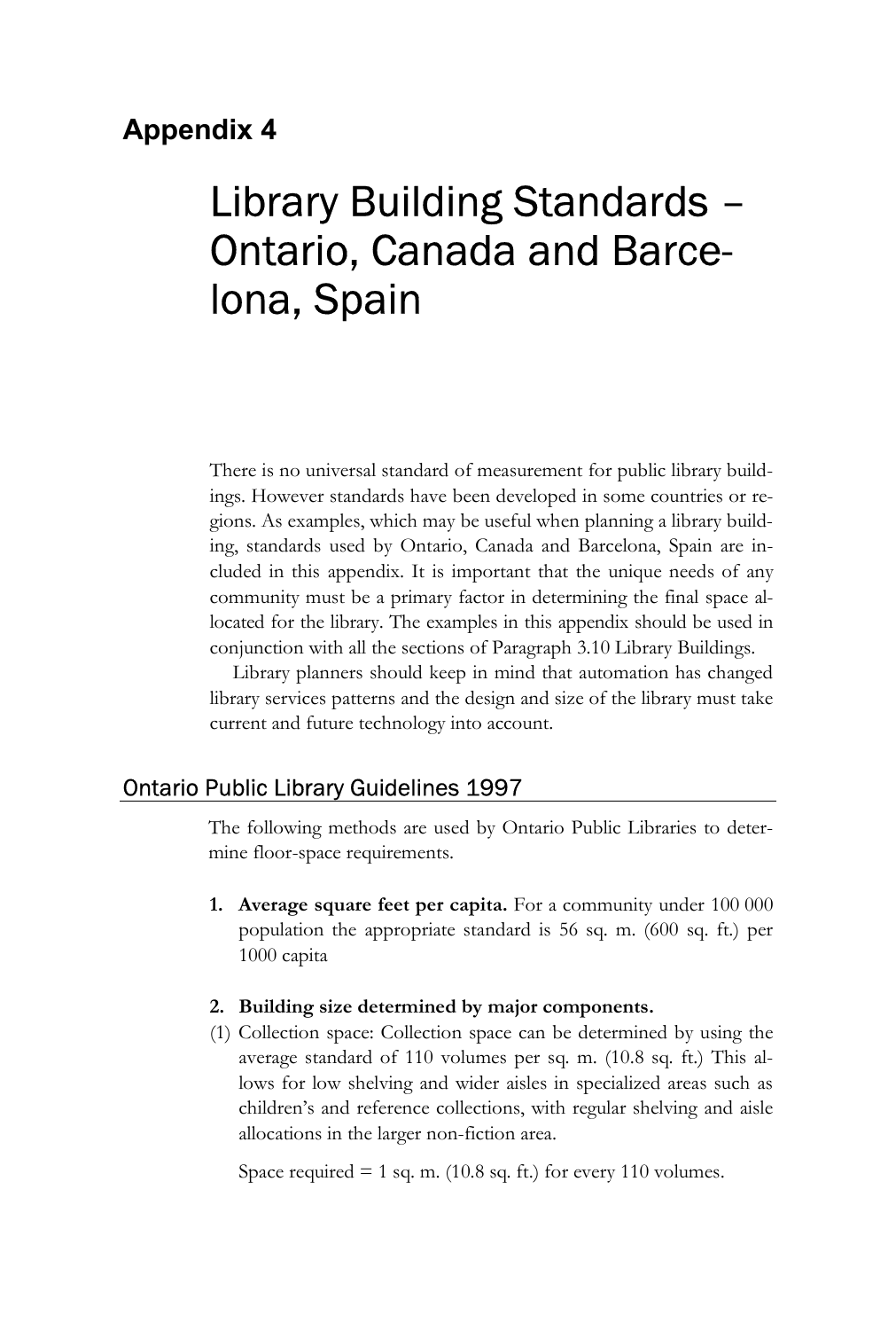(2) User space: An acceptable standard for user space in a library is 5 user spaces per 1000 capita. This allows for individual study stations in adult and children's areas, as well as informal seating, reference tables, A/V stations, public Internet stations.

 A space of 2.8 sq. m. (30 sq. ft.) for each reader station is an acceptable standard.

(3) Staff space: A recommended library standard used to determine the number of staff is 1 staff member per 2000 population (See also Paragraph 5.6). Staff space can be determined by using a total space per staff member of 16.3 sq. m. (175 sq. ft.) This figure includes work-stations, reader services desks, circulation areas, lounge, locker facilities, etc.

Space required: 16.3 sq. m. (175 sq. ft.) per staff member  $\omega$  1 staff member per 2000 population.

- (4) Multi-purpose rooms: Each library should assign space for these rooms based on community service and programme objectives.
- (5) Non-assignable space: Non-assignable space includes washrooms, janitorial space, mechanical, elevators, staircases, etc. The need for non-assignable space is reduced where the library shares washrooms, mechanical areas etc. with another tenant in one building.

Space required  $= 20\%$  of net space (i.e. 20% of the total of items  $(1)$  to  $(4)$ ).

(6) Minimum overall size

 The minimum size for an independent library should not be less than 370 sq. m. (4000 sq. ft.).

 In a multi-branch system, the branch should have not less than 230 sq. m. (2500 sq. ft.) of floor space plus 14 sq. m. (150 sq. ft.) for each additional 1000 volumes over 3000 volumes in its collection.

*Ontario Public Library Guidelines: a development tool for small, medium and country libraries*, Sudbury, Ontario, Ontario Library Service North, 1997.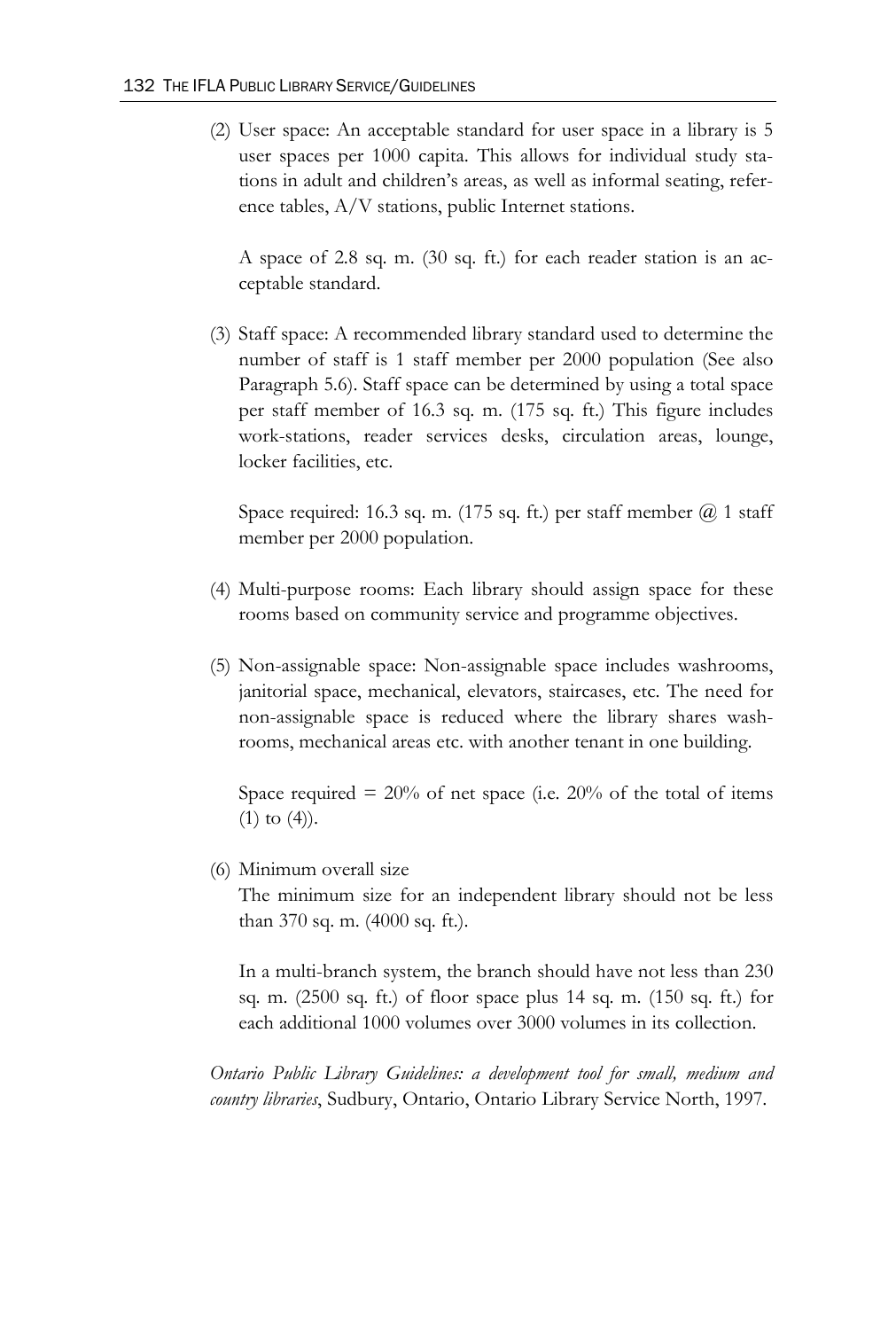| Diputació de Barcelona Library Service: Basic Public Library Standards Revised March 1999 |                                      |                                                        |                     |                        |                                      |                     |                                        |                            |
|-------------------------------------------------------------------------------------------|--------------------------------------|--------------------------------------------------------|---------------------|------------------------|--------------------------------------|---------------------|----------------------------------------|----------------------------|
| Pop.                                                                                      | Branch Library<br>9000-5000<br>Towns | Public Library<br>5000-10000<br><b>Lowns</b>           | $10-20000$<br>Towns | 20-30 000<br>Towns     | Central Library<br>30-50000<br>Towns | over 50000<br>Towns | County Library<br>up to 50000<br>Towns | over 50000<br>Towns        |
| PREMISES, m <sup>2</sup><br><b>Public Areas</b>                                           |                                      |                                                        |                     |                        |                                      |                     |                                        |                            |
| <b>Lobby</b>                                                                              | $15 - 15$                            | $15 - 30$                                              | 30-80<br>90-90      | $40-60$<br>80-100      | 9D-1-08                              | $10 - 150$          | 60-110                                 | $110 - 150$<br>$150 - 200$ |
| Multi-purpose Hall                                                                        | န                                    | $50 - 60$                                              |                     |                        | $00 - 150$                           | 150-20              | 00-150                                 |                            |
| Reference<br>General Area: Lending                                                        | 130-200                              | 200-270                                                | 270-410             | 110-645                | 345-930                              | 930-1450            | <b>DE6-08</b>                          | 930-1450                   |
| Magazines/Audiovisuals                                                                    | $60 - 90$                            | 90-100                                                 | $00 - 115$          | $15 - 140$             | 40-250                               | $250 - 400$         | $110 - 250$                            | 250-400                    |
| Children's Area                                                                           | ვე<br>ქ                              | $90 - 120$                                             | $20 - 160$          | $60 - 225$             | 225-300                              | 300-360             | 80-300                                 | 300-360                    |
| Areas Reserved for Staff                                                                  |                                      |                                                        |                     |                        |                                      |                     |                                        |                            |
| Office                                                                                    | $15 - 15$                            | $15 - 20$                                              |                     | 30-80<br>00-80         | $30 - 40$                            | $40 - 100$          | 50-65                                  |                            |
| Storeroom                                                                                 | $20 - 30$                            | $30 - 40$                                              | 20-80<br>20-90      |                        | BQ-150                               | $150 - 230$         | $115 - 210$                            | 65-180<br>210-350          |
| Rest Area                                                                                 | ۹r                                   | $10 - 10$                                              | $10 - 15$           | $15 - 20$              | $20 - 30$                            | $30 - 35$           | $20 - 35$                              | 35–40                      |
| Car Park                                                                                  |                                      |                                                        |                     |                        | ş                                    | 40-75               | $75 - 150$                             | 150-170                    |
| Programme Area<br>Service Areas                                                           | 300-500                              | $500 - 650$                                            | 650-900             | $900 - 1300$           | 1300–2000                            | 2000-3000           | $ 300 - 2200$                          | 2200-3300                  |
| <b>Cleaning Facilities</b><br>Corridors, etc.                                             |                                      | The total built area is the programme area plus $30\%$ |                     |                        |                                      |                     |                                        |                            |
| <b>Toilet Facilities</b>                                                                  |                                      |                                                        |                     |                        |                                      |                     |                                        |                            |
| <b>Total Built Area</b>                                                                   | 390-650                              | 650-845                                                | 845-1170            | 1170-1690              | 1690-2600                            | 2600-3900           | 1690-2860                              | 2860-4290                  |
| <b>FACILITIES</b>                                                                         |                                      |                                                        |                     |                        |                                      |                     |                                        |                            |
| Places for Reading, Audiovisuals and Computer Work (number of places)                     |                                      |                                                        |                     |                        |                                      |                     |                                        |                            |
| General Area                                                                              | $20 - 30$                            | ទីដូ<br>ទីភ្ន                                          | 40-60               | $30 - 85$              | $85 - 15$                            | $15 - 145$          | ar<br>Lai                              | 115-145                    |
| Children's Area                                                                           | $15 - 20$                            |                                                        | $25 - 35$           | $35 - 50$              | 50-65                                | $65 - 75$           | 40–65                                  | $65 - 75$                  |
| Magazines: Table                                                                          | $\overline{1}$                       | 1                                                      | $\frac{9}{4}$       | $6-10$                 | $10 - 15$                            | $15 - 20$           | $6 - 15$                               | $15 - 20$                  |
| nformal                                                                                   | <u>၅</u>                             | $8 - 10$                                               | $10 - 10$           | $10 - 15$              | $15 - 20$                            |                     | $10 - 20$                              |                            |
| Audiovisuals                                                                              |                                      | ္မွဳ ဦ                                                 | $8 - 12$            | $12 - 16$<br>$10 - 14$ | $16 - 20$<br>$14 - 18$               | 88827<br>888        | $16 - 20$                              | 3<br>23<br>22<br>23        |
| PCs-General                                                                               | 4                                    |                                                        | $\frac{0}{10}$      |                        |                                      |                     | $14 - 18$                              |                            |
| PCs-CD-ROM                                                                                |                                      | $1-2$                                                  | $2 - 2$             | $\frac{1}{4}$          | $\frac{4}{3}$                        | ျီ                  | ں<br>م                                 | J                          |
| Multi-purpose Hal                                                                         | နိ                                   | $35 - 45$                                              | 45-60               | $60 - 75$              | 75–115                               | $115 - 150$         | 75–115                                 | $115 - 150$                |
| Shelf Space: 33 books x m                                                                 | 300                                  | $395 - 760$                                            | 760-1090            | 1090-1515              | 1515-2120                            | 2120-2725           | 820-2425                               | 2425-3335                  |
| CD Racks:                                                                                 |                                      | 57                                                     | $7-10$              | $0-13$                 | $13 - 17$                            |                     | $15 - 20$                              | ვე<br>გ                    |
| 225 CD/60x90 cm unit                                                                      |                                      |                                                        |                     |                        |                                      |                     |                                        |                            |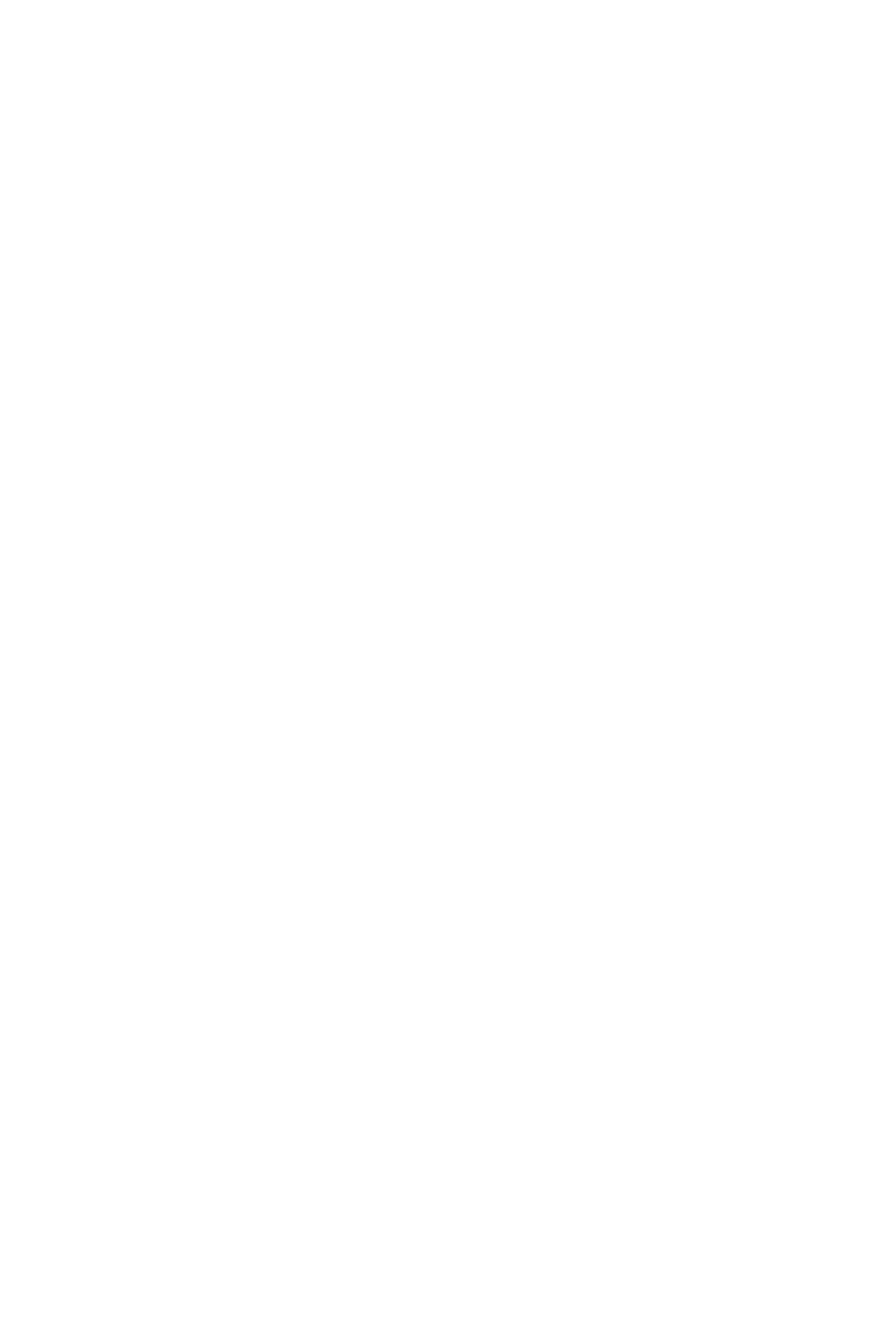### Appendix 5 Update of IFLA Manifesto

*"10 ways to make a public library work / Update your libraries"*.

Public library principles are the foundation of the UNESCO Public Library Manifesto 1994. This manifesto is a universal framework which expresses the general aims that public libraries should follow and the services that must be developed to provide universal access to global information.

IFLA and UNESCO understand that libraries and municipal governments need guidelines to help standardise the implementation of the Manifesto. IFLA Sections have worked to provide several guidelines including recommendations, best practices and standards to improve library services.

Over the last few years, several guidelines have been published as follows:

- *The IFLA/UNESCO Public Library Manifesto*. IFLA. 1994. http://www.ifla.org/VII/s8/unesco/eng.htm
- *The Public Library Service: IFLA/UNESCO guidelines for development*. IFLA Publications 97. Munchen, Germany. Saur 2001. ISBN 3-598-21827-3. http://www.ifla.org/VII/s8/proj/publ97.pdf

The IFLA Public Library Section in 2009 have now produced some additional recommendations to supplement the manifesto so that public libraries can place their services in the 21st century with use of the new technologies which have become available since 1994.

We hope that you will share with us the conviction that our public libraries have a relevant role in the developing world of Internet and digital provision. Our skills will have to be continually developed and enhanced but we believe that the degree of success of the public library and its role with these technologies in the next few years will be determined as the key to opening the gateway of a new global community.

We have to be "brave" and propose new ideas to improve our libraries services.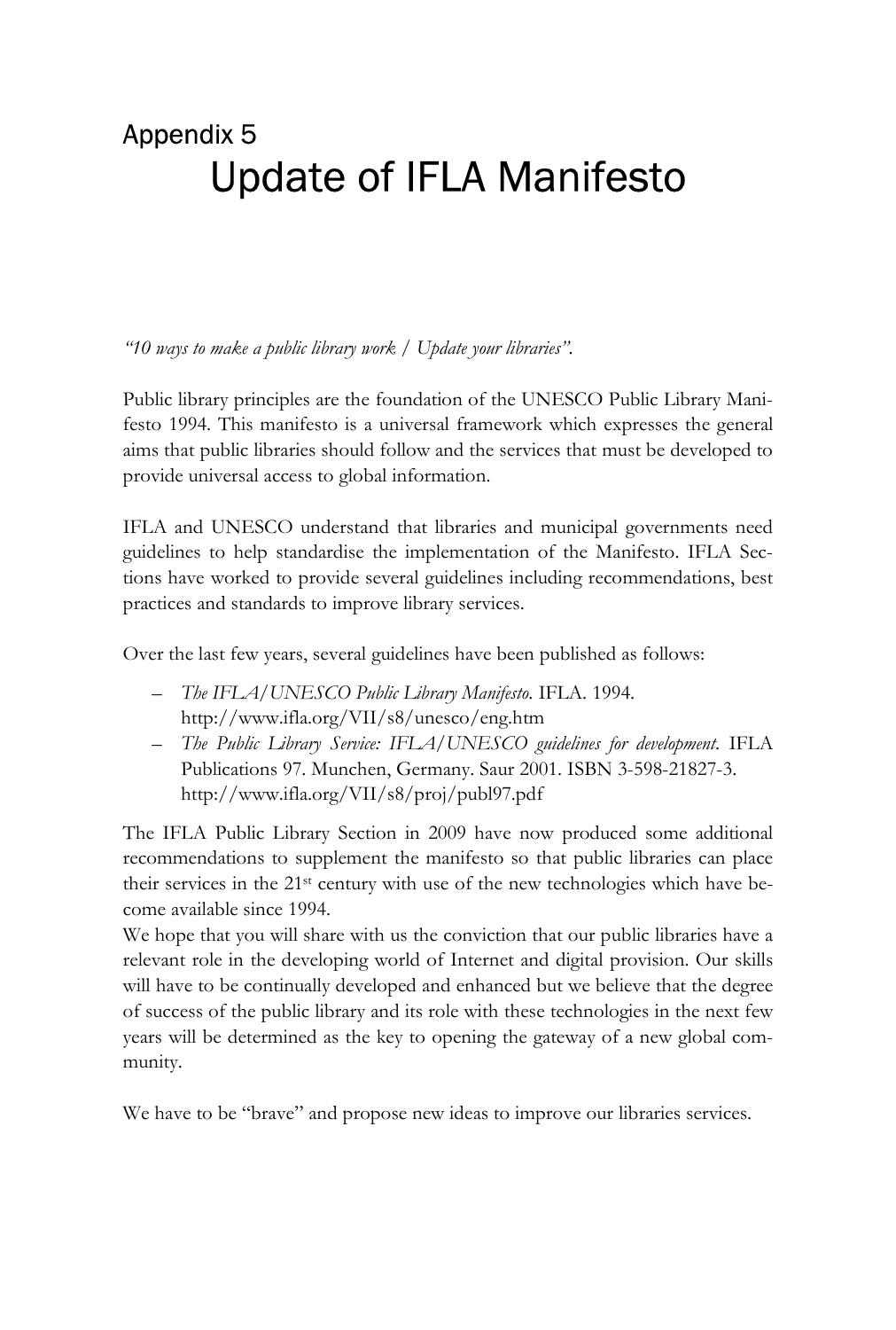- 1. Develop public library buildings with the emphasis as community/cultural spaces not just physical stores of knowledge.
- 2. Liberate our services using the World Wide Web and Web 2.0, and look towards Web 3.0 and 4.0.
- 3. Connect with our communities and educate and train people where required. Librarians and Information Scientists can act as educators and personal knowledge advisors and not just keepers of keys or Internet gatekeepers.
- 4. Develop a "world wide wisdom" a global knowledge and understanding by creating international cultural pathways on the web.
- 5. Work internationally to erode barriers and censorship whilst respecting all cultures.
- 6. Support our staff with continued training and encouragement to be proactive.
- 7. Develop our digitised collections services and knowledge the hybrid library – knowledge, education and information in diverse forms.
- 8. Improve accessibility to our catalogues and databases especially for users with visual impairments.
- 9. Establish national and international standards on the Internet environment.
- 10. Public libraries as cultural storehouses the "live" environment alongside the "recorded" one – archives, museums, libraries and culture combined: a "comby library".

IFLA Public Libraries Section. 2009.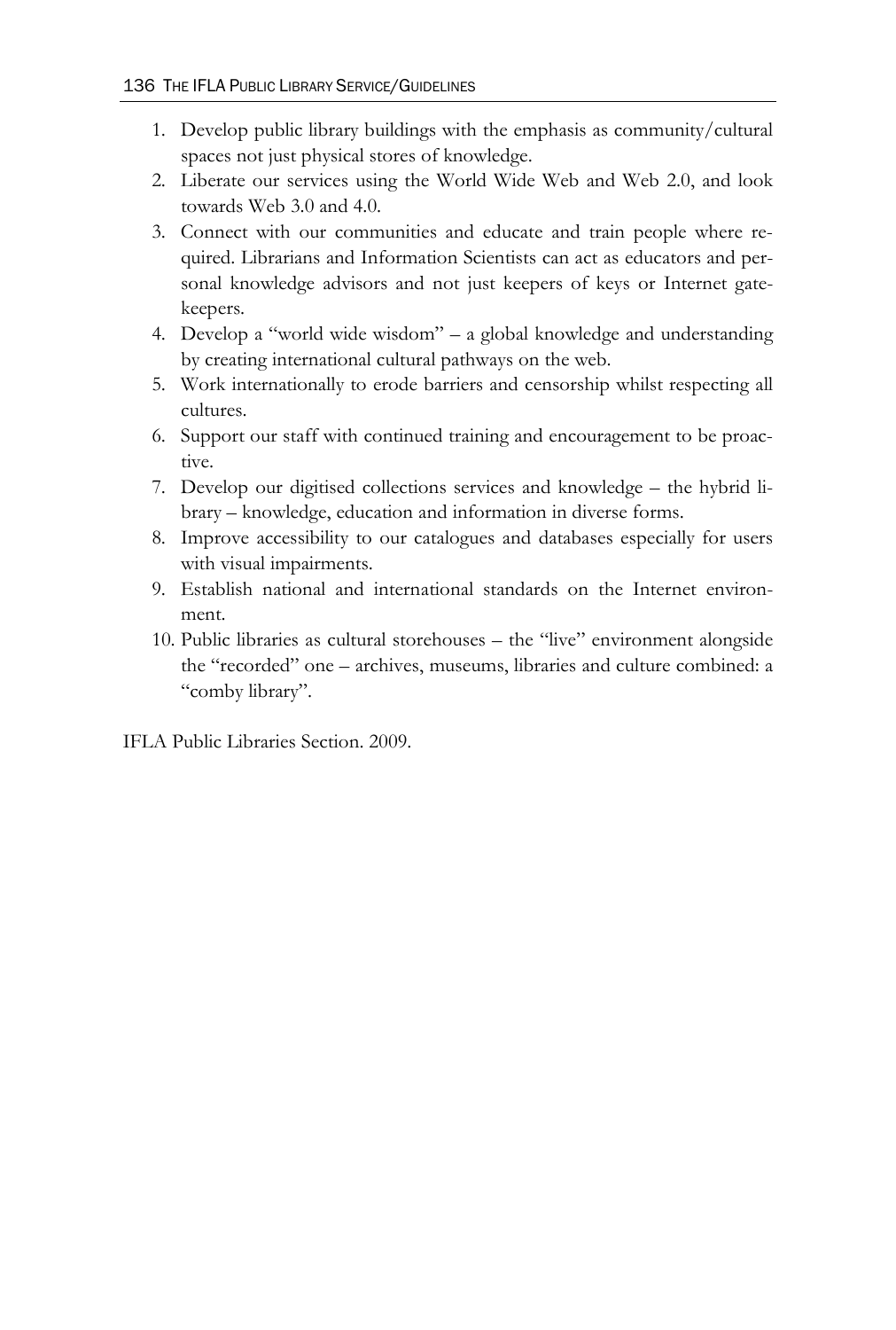### **Appendix 6**

# Queensland Standards and Guidelines for Public Libraries

#### Queensland Standards and Guidelines for Public Libraries http://www.slq.qld.gov.au/info/publib/policy/guidelines

- 1. Library management standards To provide the community with a library service that is equitable, cost effective and efficient.
- 2. Staffing standard To provide the minimum requirement for overall staffing and qualified staff levels to ensure consistency of service delivery across local government. Revised May 2008.
- 3. Operational Services Standard To provide standards and guidelines for a minimum set of operational services that enable the community effective access to library facilities and the services and collections they offer. Revised August 2009.
- 4. Library Buildings Standard To provide standards and guidelines for developing physical library facilities which serve the identified needs of the community. Library buildings should be attractive and designed for efficiency, sustainability, accessibility, functionality and flexibility. Revised October 2009.
- 5. Mobile libraries standard To provide standards and guidelines for a public library service delivered via a specially designed and equipped vehicle. Mobile libraries extend library service to clients without convenient access to a static library, providing a comparable level of service. Revised June 2009.
- 6. Library collections standard To provide standards and guidelines for the development and management of library collections which meet the information, education, recreation and cultural needs of the community, and support the development of lifelong learning. Revised June 2009.
- 7. Interlibrary loans standards To facilitate access by the local community to resources held in other Australian library and information services collections.
- 8. Local studies collection standards To maintain or provide access to a collection which documents the historical development of the local community.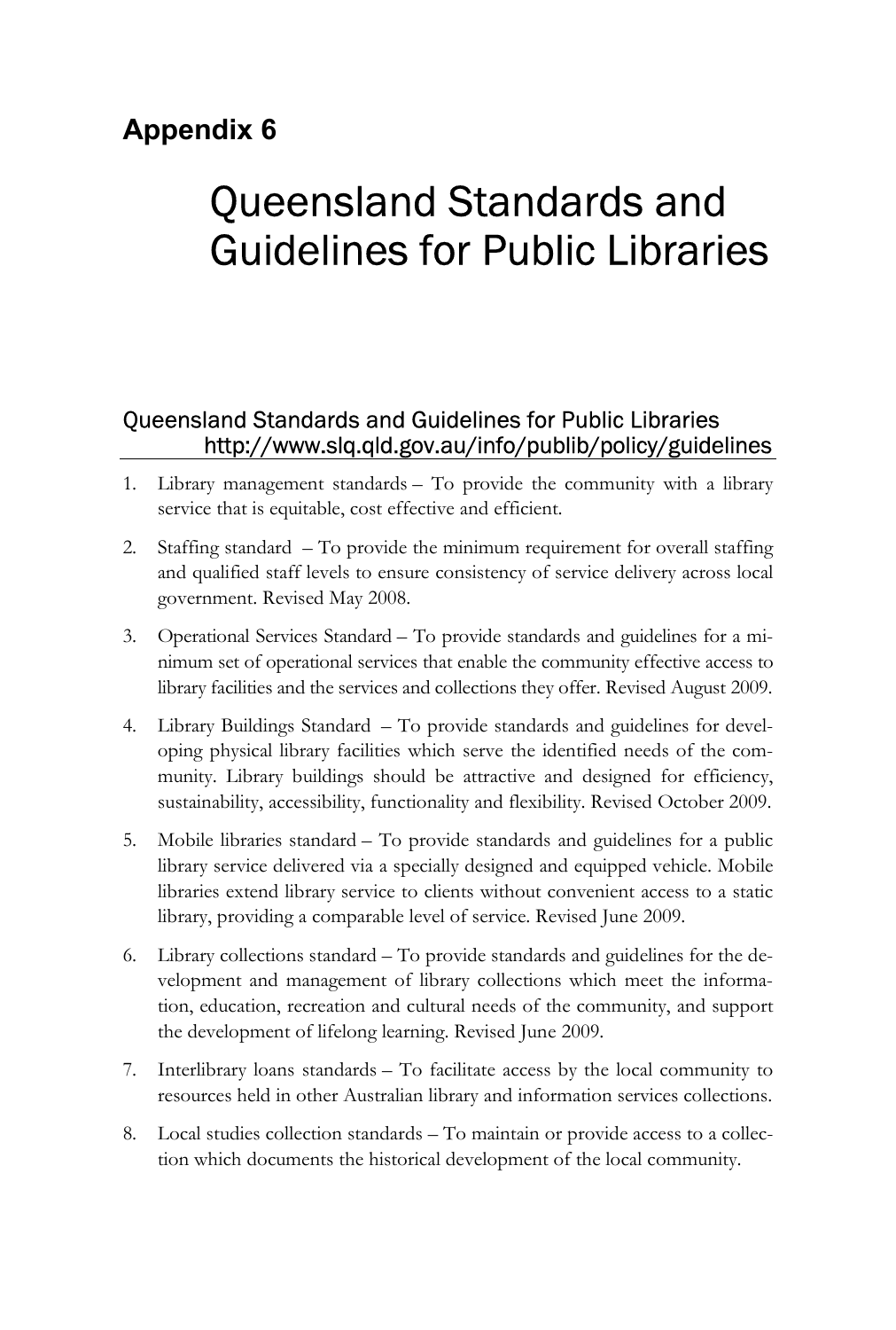- 9. Reference Services Standard To provide standards and guidelines for the delivery of effective reference and information services to the community and the collection and management of suitable resources to support these services. Revised October 2009.
- 10. Specialist service standards The following sub-sections address a range of possible specialisations within the public library sector. They address the library's focus on literacy issues, services for people who read or speak a language other than English, in addition to addressing services for people with a disability, for young people and for Indigenous Australians.

To meet the different emphases of different communities including unidentified groups, consideration of specialisation must be considered in the context of the mainstreaming of resources and multiskilling with the overarching principles of equity and access routinely applied.

- 10.1 Literacy service standards To actively promote and support programmes for members of the community with identified literacy needs.
- 10.2 Multicultural services standard To provide standards and guidelines for developing multicultural library services which provide equitable access, encourage participation and foster cohesion for Queensland's culturally and linguistically diverse communities. Revised July 2008.
- 10.3 Disability services standard To provide standards and guidelines for developing library services and resources which offer barrier-free access and encourage inclusiveness and participation for people with disabilities. Revised April 2009.
- 10.4 Young peoples services standard To provide standards and guidelines for developing young peoples services in libraries. Revised April 2009.
- 10.5 Library services for Aboriginal People and Torres Strait Islanders standards – To actively consult and negotiate with Aboriginal and Torres Strait Islander peoples to promote library and information literacy and to catalyse the development of public library services. Draft standard currently under review.
- 11. Technology standard To provide a framework for the efficient and effective use of technology as an integral feature of the public library so that optimum service can be provided. To provide all library sites, staff and users access to technology as required. Revised December 2008.
- 12. Resource Description standard To provide a framework for access to library collections, through the bibliographic control of library materials and the interchange of bibliographic data. Revised October 2008.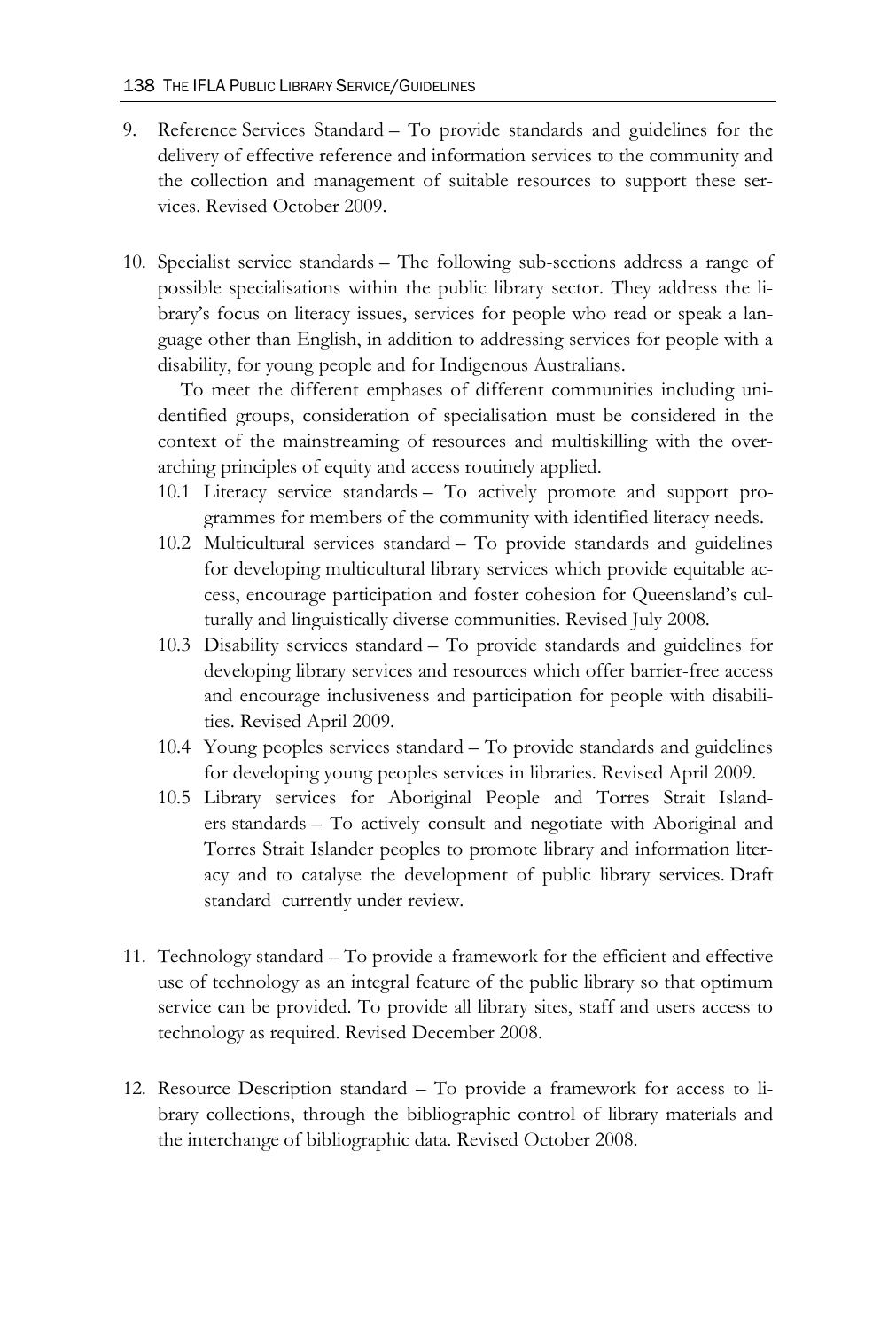- 13. Shared Facilities standard To provide the minimum requirements for operating a public library service within a shared environment. Revised December 2008.
	- Guidelines and Toolkit for Shared Facilities best practice December 2008.
- 14. Standards for Country Lending Service libraries The basic requirements for the operation of a library within the Country Lending Service are prescribed by the Country Lending Service Agreement made between participating Local Governments and the Library Board of Queensland. The Agreement outlines the responsibilities of both parties. The following standards are based on the general provisions of the Agreement. Revised July 2004.

Appendix one – Bibliography Appendix two – ALIA policy statements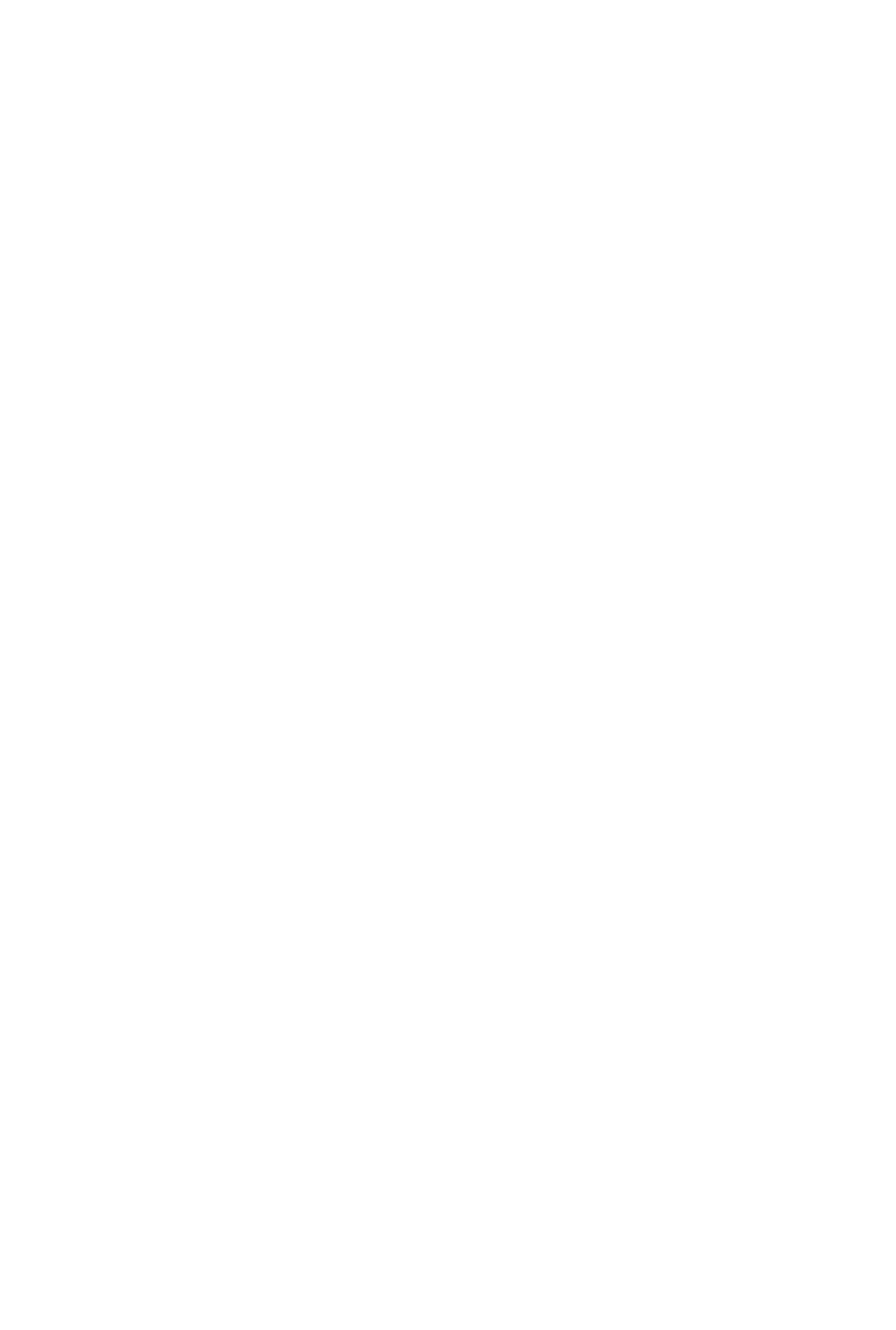# General IFLA Resource List

#### IFLA manifestos

- IFLA. (1995). *IFLA/UNESCO Public Library Manifesto*, The Hague: IFLA. (http://www.ifla.org/VII/s8/unesco/manif.htm)
- IFLA. (1999). *IFLA/UNESCO School Library Manifesto*.
- (http://www.ifla.org/en/publications/iflaunesco-school-library-manifesto-1999)
- IFLA. (2002). *The IFLA Internet Manifesto*. (http://www.ifla.org/publications/theifla-internet-manifesto)

#### IFLA standards and guidelines

- Cylke, F., Byrne, W., Fiddler, H., Zharkov, S.S., and IFLA Section of Libraries for the Blind, Standards Development Committee. (1983). *Approved recommendations on working out national standards of library services for the blind*. The Hague: IFLA, 1983.
- Day, J.M., and IFLA Section for Libraries Serving Disadvantaged Persons. (2000). *Guidelines for library services to deaf people,* 2nd ed. Professional report #62. The Hague: IFLA.
- IFLA Libraries for Children and Young Adults Section. (2003). *Guidelines for Children's Libraries Services*. The Hague: IFLA. (http://www.ifla.org/en/publications/guidelines-for-childrens-libraryservices)
- IFLA Libraries for Children and Young Adults Section. (2007). *The Guidelines for Library Services to Babies and Toddlers.* The Hague: IFLA. (http://archive.ifla.org/VII/d3/pub/Profrep100.pdf)
- IFLA Section for Library Services to Multicultural Populations. (2009). *Multicultural communities: guidelines for library services*, 3rd ed. The Hague: IFLA. (http://www.ifla.org/en/publications/multicultural-communities-guidelinesfor-library-services-3rd-edition)
- IFLA Section of Public Libraries. (1998). *The public library as the gateway to the information society: the revision of the IFLA guidelines for public libraries*, *proceedings of the IFLA/ UNESCO Pre-Conference Seminar on Public Libraries, 1997*. The Hague: IFLA.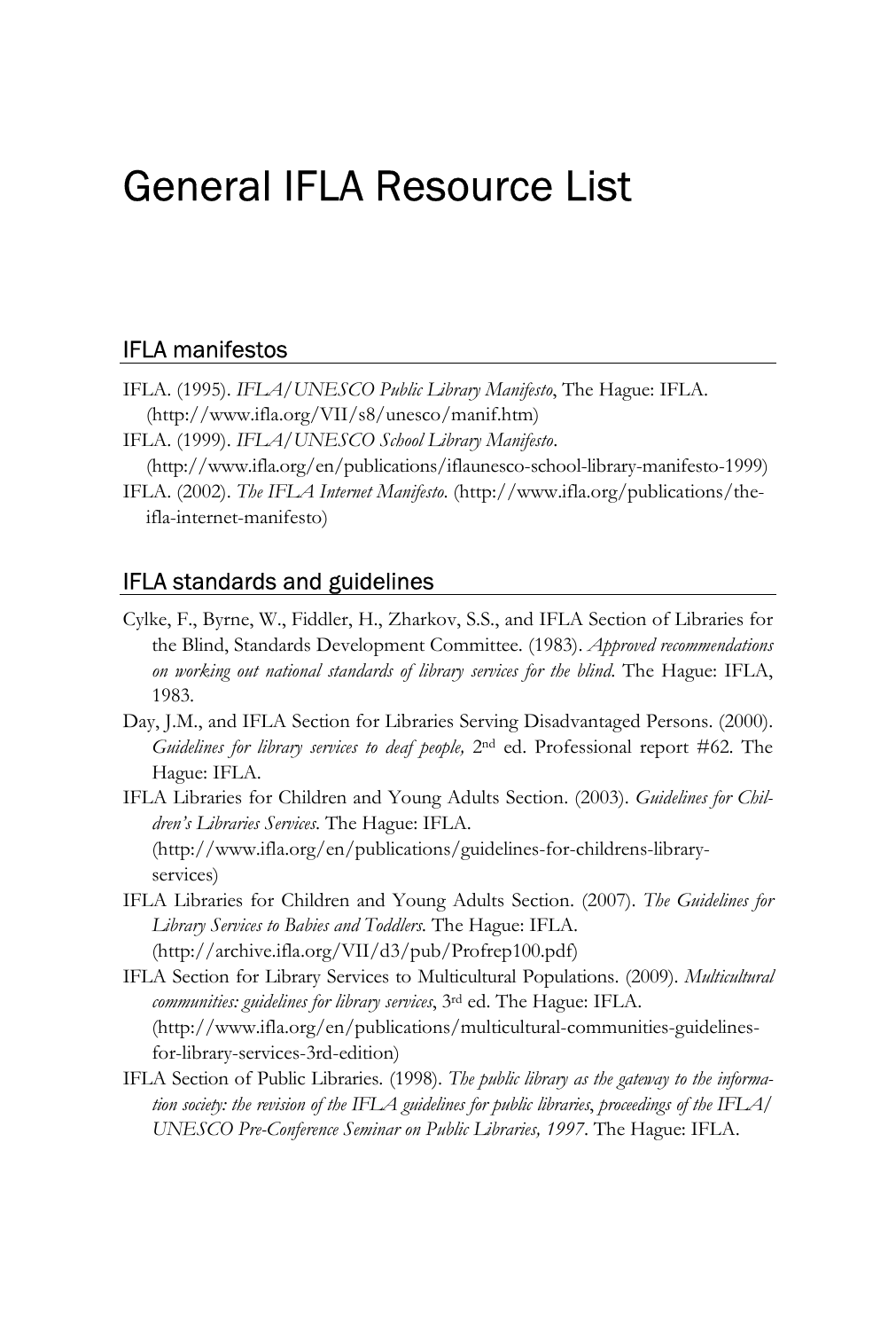Kavanaugh, R., Sköld, B.C., and IFLA Section of Libraries Serving Persons with Print Disabilities. (2005). *Libraries for the blind in the information age : Guidelines for development.* The Hague: IFLA.

(http://www.ifla.org/en/publications/ifla-professional-reports-86)

Lehmann, V., Locke, J., and IFLA Section for Libraries Serving Disadvantaged Persons. (2005). *Guidelines for library services to prisoners,* 3rd ed. Professional report #34. The Hague: IFLA.

(http://archive.ifla.org/VII/s9/nd1/iflapr-92.pdf)

- Muller, P., Chew, I., and IFLA Section of Libraries for Children and Young Adults. (2008). *Guidelines for Library Services for Young Adults* The Hague: IFLA*.*  (http://www.ifla.org/en/publications/revised-guidelines-for-library-services-foryoung-adults) ch 3
- Nielsen, G. S., Irvall, B., and IFLA Section of Libraries for Disadvantaged Persons. (2001). *Guidelines for library services to persons with dyslexia*. The Hague: IFLA. (http://archive.ifla.org/IV/ifla72/papers/101-Nielsen-en.pdf)
- Panella, N.M., and IFLA Section for Libraries Serving Disadvantaged Persons. (2000). *Guidelines for libraries serving hospital patients and the elderly and disabled in long-term care facilities*. Professional report #61. The Hague: IFLA. (http://archive.ifla.org/VII/s9/nd1/iflapr-61e.pdf)
- Pestell, R., and IFLA Mobile Libraries Round Table. (1991). *Mobile library guidelines*. Professional report #28. The Hague: IFLA.

#### IFLA reports

- IFLA. (n.d.) *The IFLA/UNESCO Multicultural Library Manifesto.* (http://www.ifla.org/en/publications/iflaunesco-multicultural-library-manifes to)
- IFLA. (n.d.) *Professional codes of ethics for librarians.*  (http://www.ifla.org/en/faife/professional-codes-of-ethics-for-librarians)
- IFLA Public Libraries Section. (n.d.) *Acts on library services*. ( http://www.ifla.org/V/cdoc/acts.htm)
- IFLA Public Libraries Section. (2008). *Meeting User Needs: A checklist for best practice produced by section 8 – public libraries section of IFLA*. (http://www.ifla.org/VII/s8/proj/Mtg\_UN-Checklist.pdf)
- IFLA Section for Public Libraries. (2003) *The Role of Libraries in Lifelong Learning. Final report of the IFLA project under the Section of Public Libraries* (http://www.ifla.org/en/publications/the-role-of-libraries-in-lifelong-learning)

IFLA Section of School Libraries and Resource Centers. (2002). *The IFLA/ UNESCO School Library Guidelines 2002.* (http://www.ifla.org/en/publications/the-iflaunesco-school-library-guidelines-2002)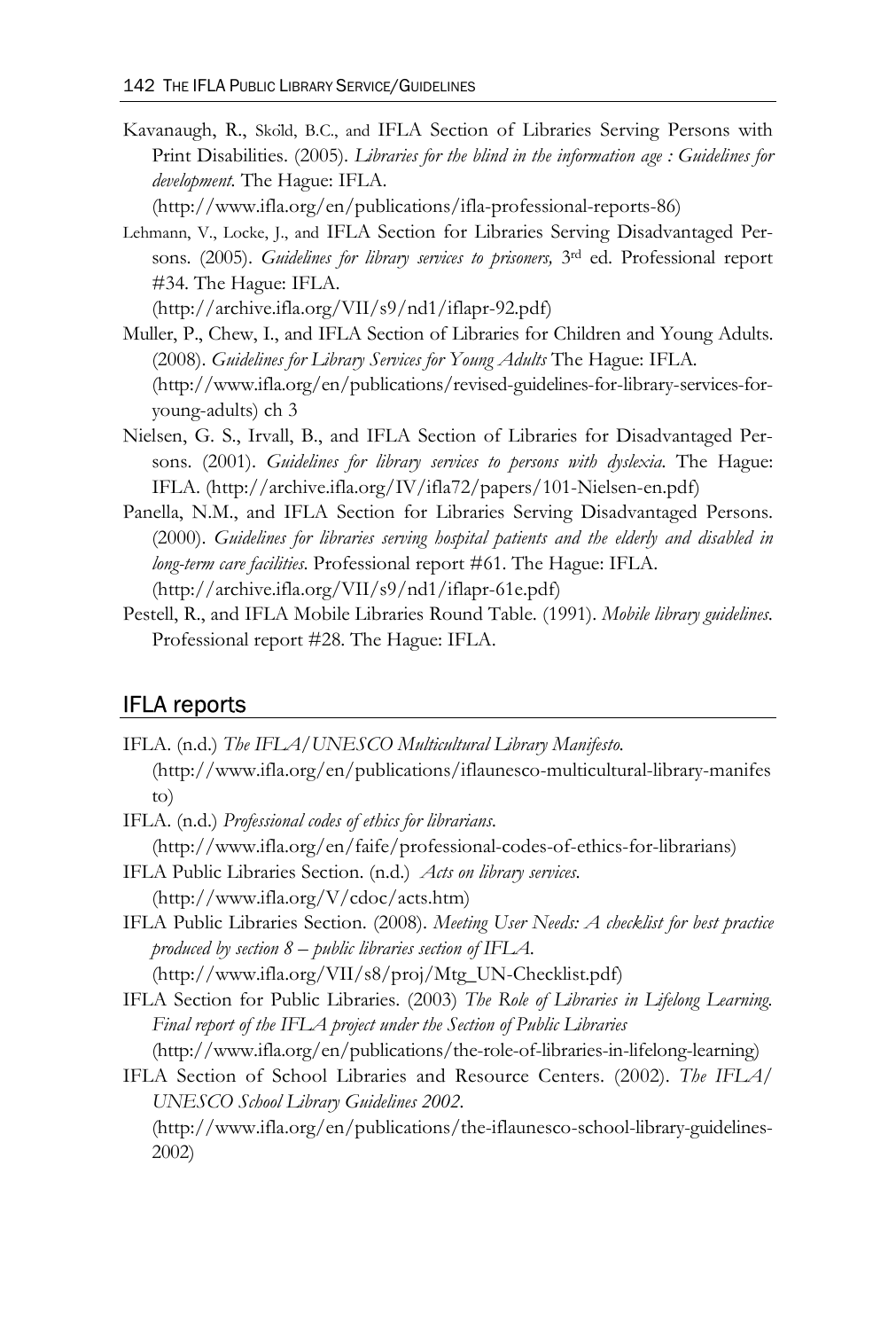Yarrow, A., Clubb, B., Draper, J., and IFLA Public Libraries Section. (2008). *Public Libraries, Archives and Museums: Trends in Collaboration and Cooperation*. Professional reports, #108. The Hague: IFLA.

(http://www.ifla.org/en/publications/ifla-professional-reports-108)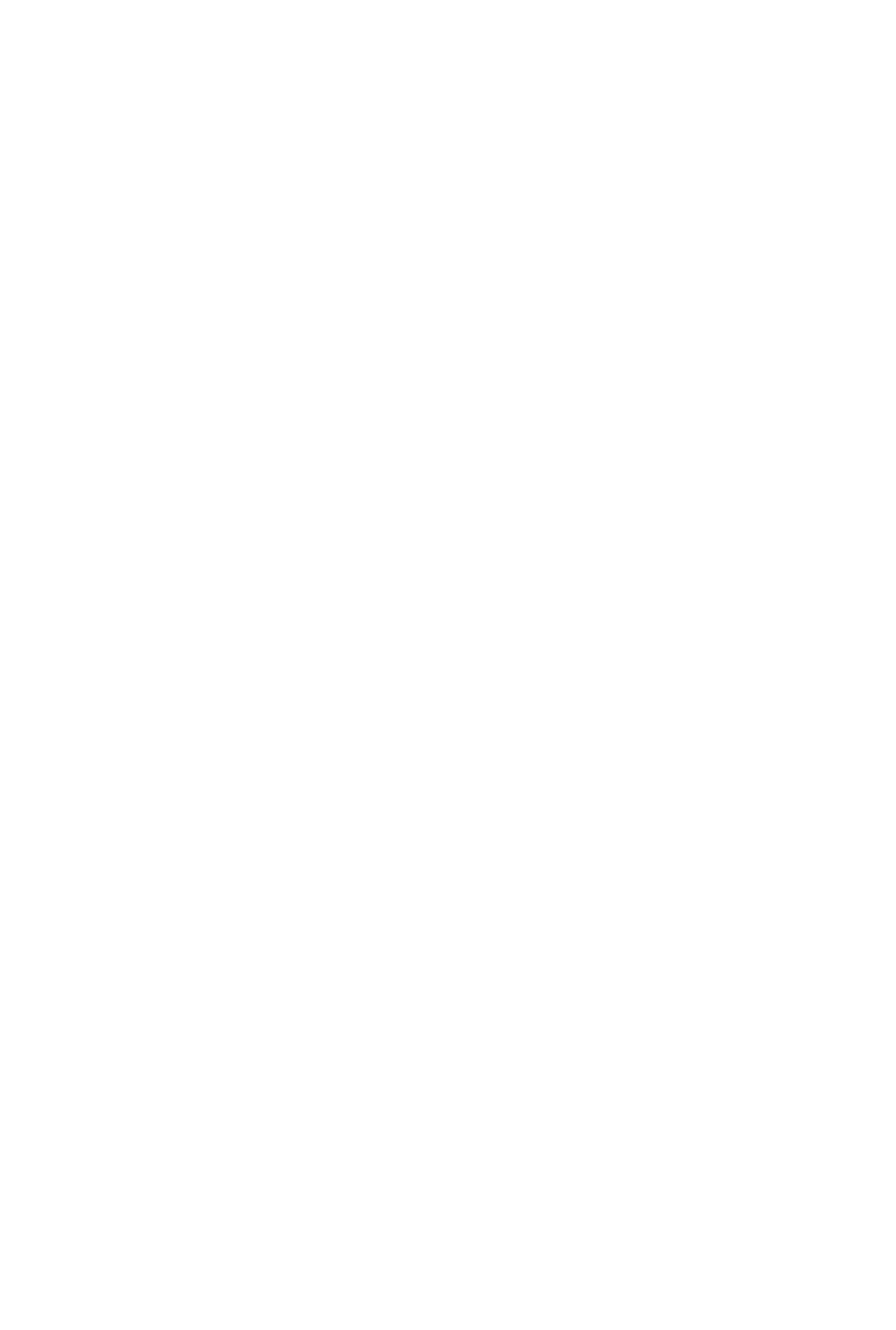## Index

access disability 1, 11, 14, 44-45, 61 equity *see* equity of access general 3, 11, 35, 54-55, 58, 67 internet, for staff 56 physical 35, 57 public 55, 62 remote 56 services 44, 57 shelving 61 acquisitions *see* collection – acquisitions administration *see* management – administration adults, services for 41 advocacy *see* marketing – advocacy agency for change 10 ambience 61-62 audiovisual (AV) material and equipment 15, 58, 62

bibliographic records 54 bookmobile 14-15, 44, 79, 86 building management *see* facility management

career development 90 catalogue, electronic 45, 53 cataloguing *see* bibliographic records censorship 10 charges 28, 29 charter example, public library 129- 130

children, services for 7-8, 38-40 client *see* customer codes of ethics *see* ethical standards collaborations *see* formal links; networks, community; networks, library; partnerships collection acquisition 73-74 categories of materials 70-71 criteria 72-73 deselection 73-74 development 59, 67-82, 86 digital *see* digital collection management discard *see* collection – deselection formats 71 maintenance 73 management policy 67-69 programme for new libraries 76- 77 range 69-70 rates for acquisition and deselection 78-80 reserve stocks 74 selection aids 71-72 size 72 special 79 standards 75-76 community activities 41, 115 groups 44, 67, 114-115 *see also* ethnic groups; minority groups information services 11, 38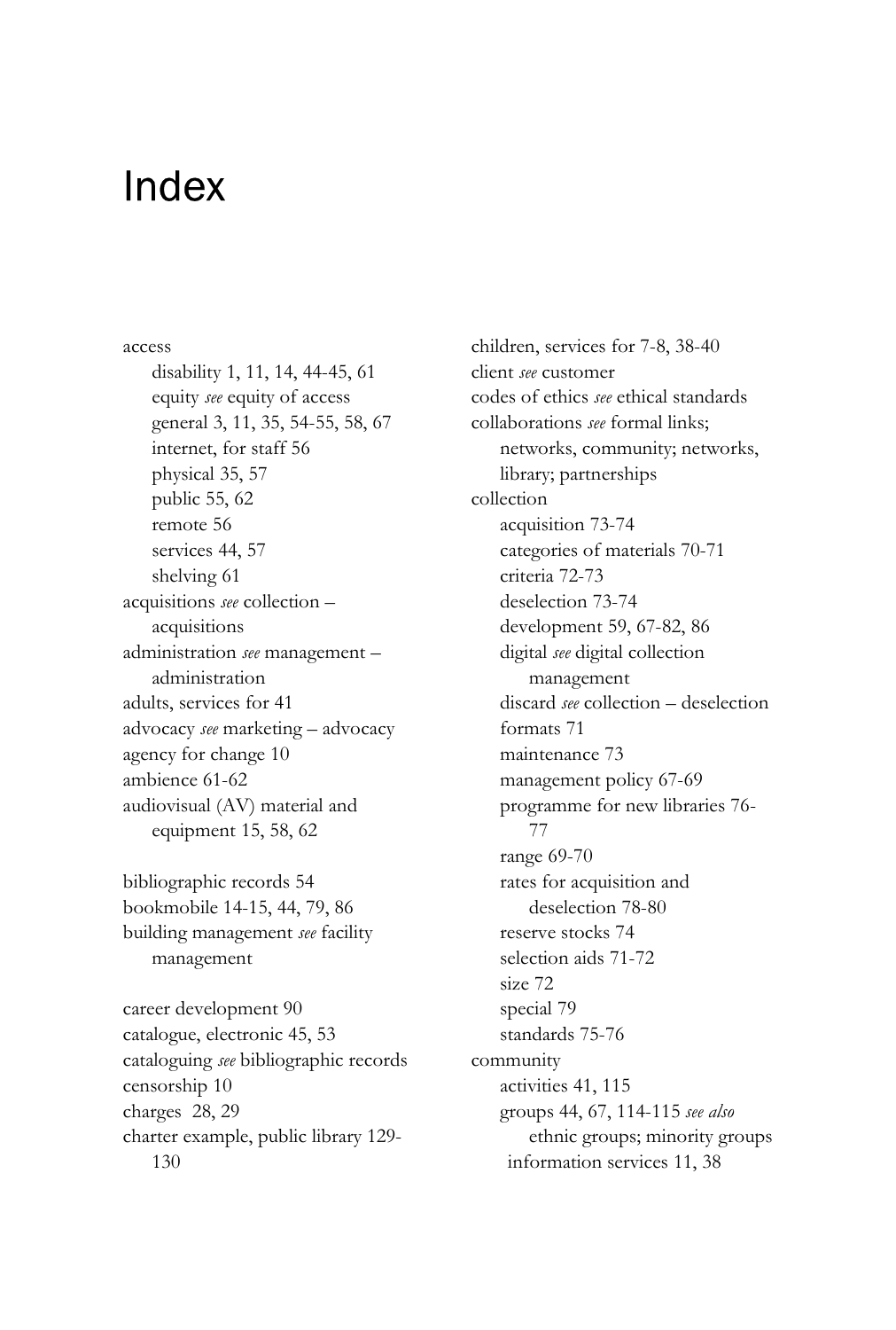library services throughout 46 needs analysis 37, 104-105 *see also*  management tools surveys 13, 105, 107 competencies, staff *see* staff – skills construction *see* green libraries; Library Building Standards co-operation 52-53 *see also* networks, library copyright *see* legislation cultural development 8, 41, 42 resources 67 roots 13 culture, local, preservation 12 customer behaviour 113 care 50-51 Charter example 129-130 definition 35 education 52, 86 fees *see* charges fines *see* charges groups 36, 44 *see also* marketing segmentation participation in service development 51 satisfaction 113 services 37-50

delegation *see* management – delegation deselection *see* collection digital collection management 79-80 digital divide 57 disability *see* access – disability discards *see* collections, deselection distance learning 42, 45

E-Government services 23-24 education, support for 2-4

educational development 3 elderly 36 environmental scanning 11, 103- 104 *see also* management tools equipment 45 *see also* audiovisual equipment equity of access 57, 67, 138 ethical standards and codes of ethics 88 ethnic groups and indigenous people 36, 45 evaluation *see* management – monitoring and evaluation events 38, 47, 115 facility management 86 fees *see* charges financial management *see* management – financial fines *see* charges Finnish Library Act 123-127 formal links 53 focus groups 13, 51, 107, 113 freedom of information 10-11 friends of library 51, 115 funding alternative 96 general 26-30 sources 28-29 technology 29

goals 2, 35, 96, 97, 105, 111 governance 21-22, 30-31, 87 alternative structures 22 governing bodies 96, 115 green libraries 98-99

history, local, preservation 12 hours, opening 35, 58 human resources 83-93 *see also* staff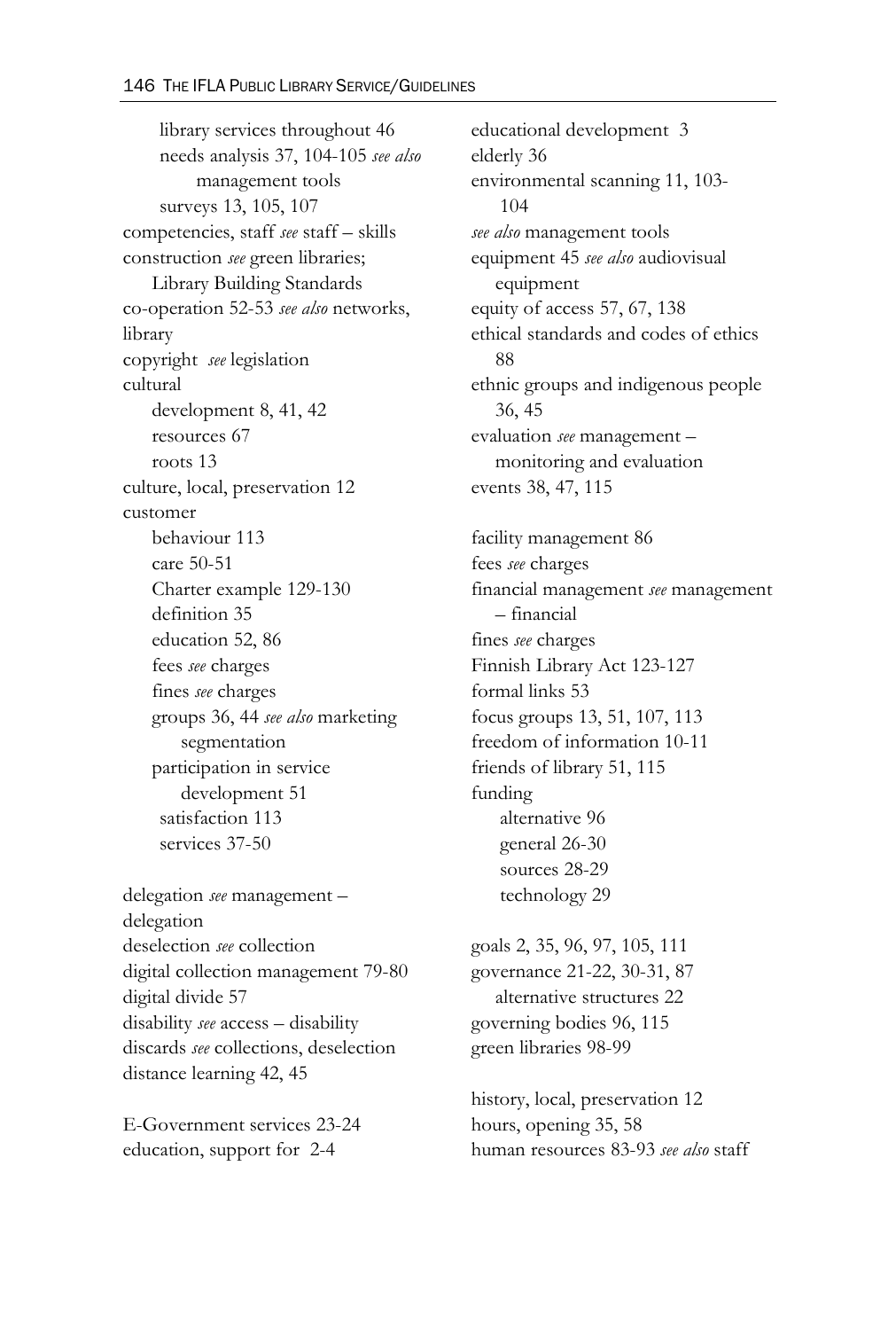ICT *see* information communications technology IFLA/UNESCO Public Library Manifesto 119-121 *see also* Update to IFLA Public Library Manifesto information literacy 3, 38, 48-50 navigator 57 needs 41, 96 organisation 86 policy *see* national information policies provision 4-6, 85, 102 services 11, 14, 37-38, 42, 44, 55, 86, 95, 104 information and communications technology (ICT) 5, 11, 14, 37, 38, 42, 89, 96, 100, 102 infomobile *see* bookmobile interlending 74 *see also* networks, library – borrowing from other libraries (IT) information technology *see* information and communications technology (ICT) leadership 84, 96 legal and financial framework 21-33 legislation copyright 25-26 Finnish Library Act (1998) 123- 127 general 24-26 leisure and recreation 42 librarian, *see* staff libraries without walls 14, 46 library, *see* public library Library Building Standards 131-133 library in the community 46 lifelong learning 41-42

literacy 3, 38, 47-48 *see also*  information literacy lobbying *see* marketing – advocacy location, service outlets 57 management 95-108 administration 31, 85 change 102 delegation 102-103 financial 86, 100 monitoring and evaluation 86, 97, 105, 113 relationship with governing and funding bodies 96 skills 95-99 staff 101 tools 37, 103-108 marketing 86, 109-117 advocacy 96, 115 evaluation 113 mix strategy (4Ps) 111-112 policy, marketing and communications 113 promotion plan 112-113 research 109-110 segmentation 110-111 SWOT 104 tools 109-113, 115 media competence *see* literacy, information literacy electronic 38, 42-43, 80, 112 skills 6, 15 meeting place 9, 15 mentoring *see* staff – mentoring minority groups 11 mission 1, 97, 113, 120 mobile library *see* bookmobile monitoring and evaluation *see* management – monitoring and evaluation motivation *see* leadership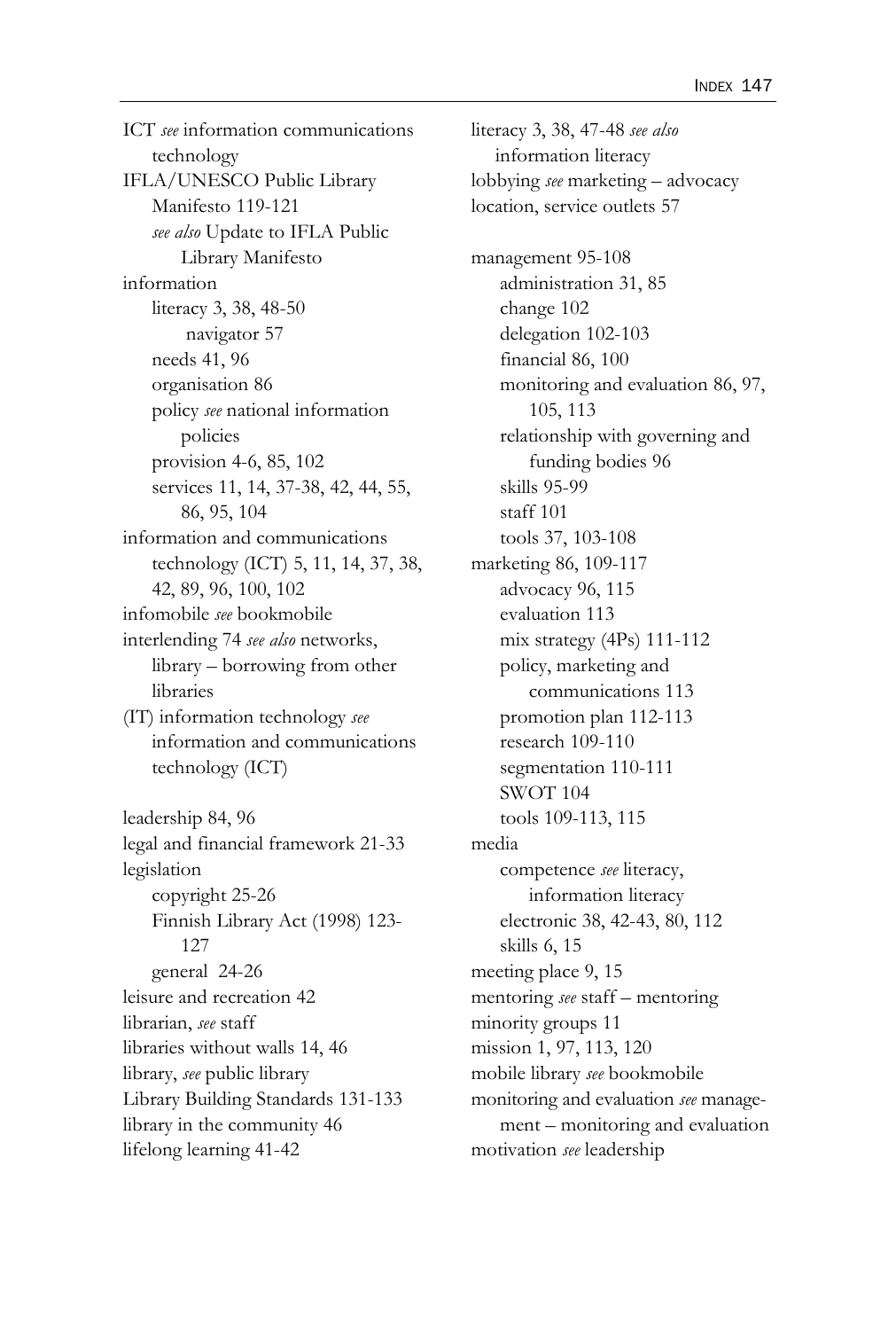national information policies 22-23, 55 networks, community *see also*  partnerships and collaborations formal links in the community 53 relations with schools 54 networks, electronic 36, 53, 54-55 networks, library *see also* partnerships and collaborations bibliographic records 54 borrowing from other libraries 54 *see also* interlending building and maintaining 95, 100 schools for library studies 89 resource sharing 53-55 OPAC *see* catalogues, electronic objectives 97, 105 opening hours *see* hours

oral tradition 12, 45 outcome measures 97, 107 outreach 38, 57, 59, 121

paraprofessional *see* staff parking 58, 63 partnerships and collaborations 28, 54, 100 *see also* formal links; networks, community; networks, library patron, *see* customer performance indicators 105-107 measurement 97, 107-108 *see also*  management – tools personal development 6 planning for the future 102 librarian duties 85 library systems 101 operational 97-98 policy development 96-97 strategic 27, 35, 58, 97 PLR *see* public lending right

potential customer 36 priorities 27-28, 97 problem customers 91-92 programming *see* events promotion 31 *see also* marketing – promotion plan public lending right 26 public library building 15-16, 58-63 definition 1 design 60 functions 58-59 information centre 4-6 legislation 24-25 local needs 11 memory of the past 5 mobile *see* bookmobile purposes 2-10 relationships to government *see*  management resources 16 size 59 spaces, designated 59-50 social role 9 public relations 114-116 *see also*  marketing – advocacy; marketing – promotion plan gaining community support 114- 115 participation in community life 115-116 working with governing bodies 115 working with media 114 public space 9 publicity 31 Queensland Standards and Guidelines

reading habit 7 reading promotion 47

for Public Libraries 137-139